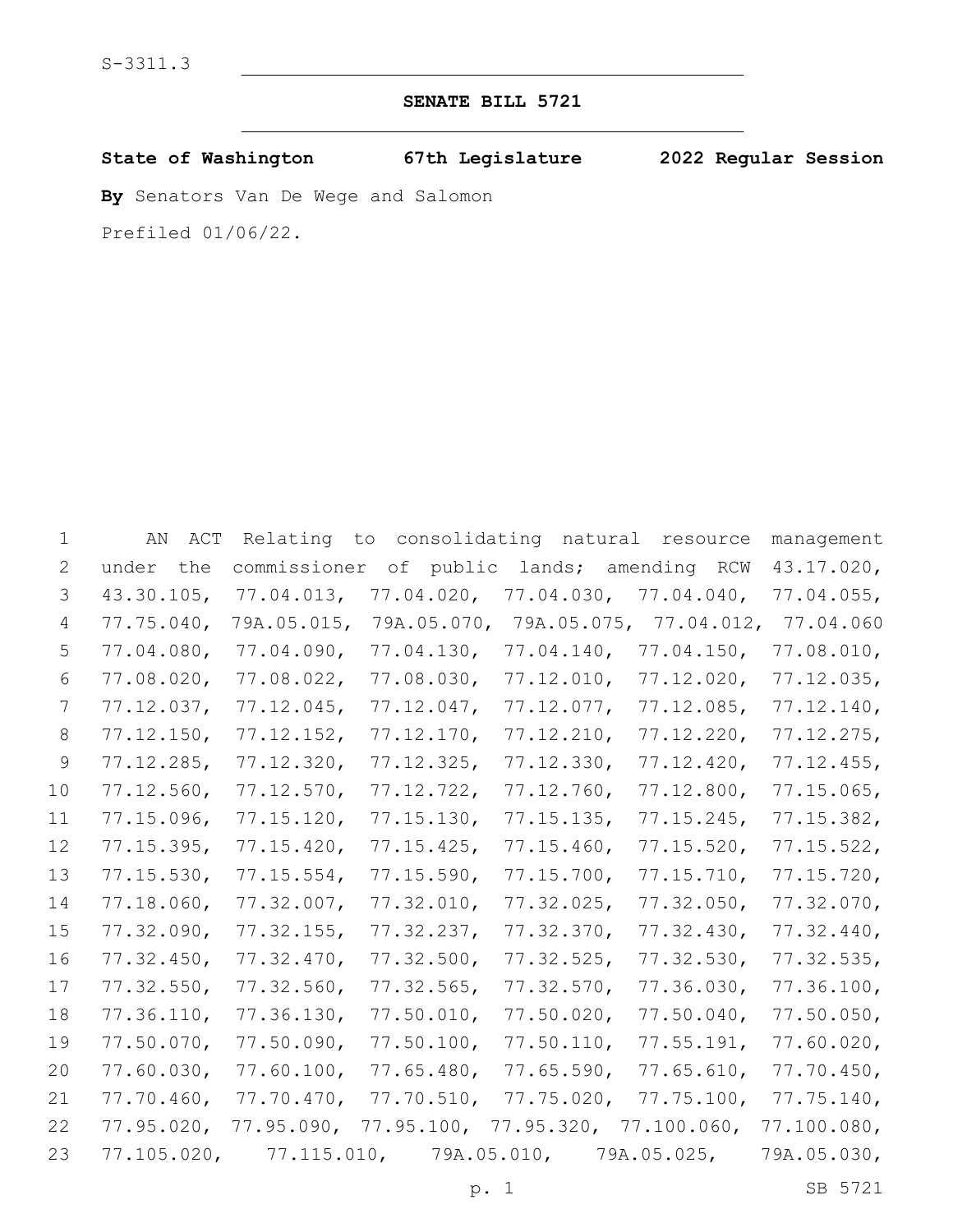79A.05.040, 79A.05.175, 79A.05.178, and 79A.05.180; adding a new section to chapter 77.04 RCW; and creating a new section.

BE IT ENACTED BY THE LEGISLATURE OF THE STATE OF WASHINGTON:

## **PART 1**

## **DUTIES OF THE COMMISSIONER OF PUBLIC LANDS**

 NEW SECTION. **Sec. 1001.** The legislature finds that management of Washington state's natural resources requires clear, efficient, and coordinated management that is accountable to the public. Therefore, the legislature finds that consolidating management of natural resources under the commissioner of public lands by having the commissioner appoint the directors of the department of fish and wildlife and the state parks and recreation commission would create an efficient decision-making structure and provide for public accountability. The legislature further finds that having the commissioner of public lands appoint the members of the fish and wildlife advisory commission and the state parks and recreation advisory committee and having the commission and committee serve in an advisory role to the directors of the relevant agencies would maintain strong public input into natural resource management issues while establishing a centralized and accountable structure for securing, managing, and enhancing the state's natural resources.

 **Sec. 1002.** RCW 43.17.020 and 2017 3rd sp.s. c 6 s 110 are each 23 amended to read as follows:

 There shall be a chief executive officer of each department to be known as: (1) The secretary of social and health services, (2) the director of ecology, (3) the director of labor and industries, (4) the director of agriculture, (5) the director of fish and wildlife, (6) the secretary of transportation, (7) the director of licensing, (8) the director of enterprise services, (9) the director of commerce, (10) the director of veterans affairs, (11) the director of revenue, (12) the director of retirement systems, (13) the secretary of corrections, (14) the secretary of health, (15) the director of financial institutions, (16) the director of the department of archaeology and historic preservation, (17) the secretary of children, youth, and families, and (18) the executive director of the 36 Puget Sound partnership.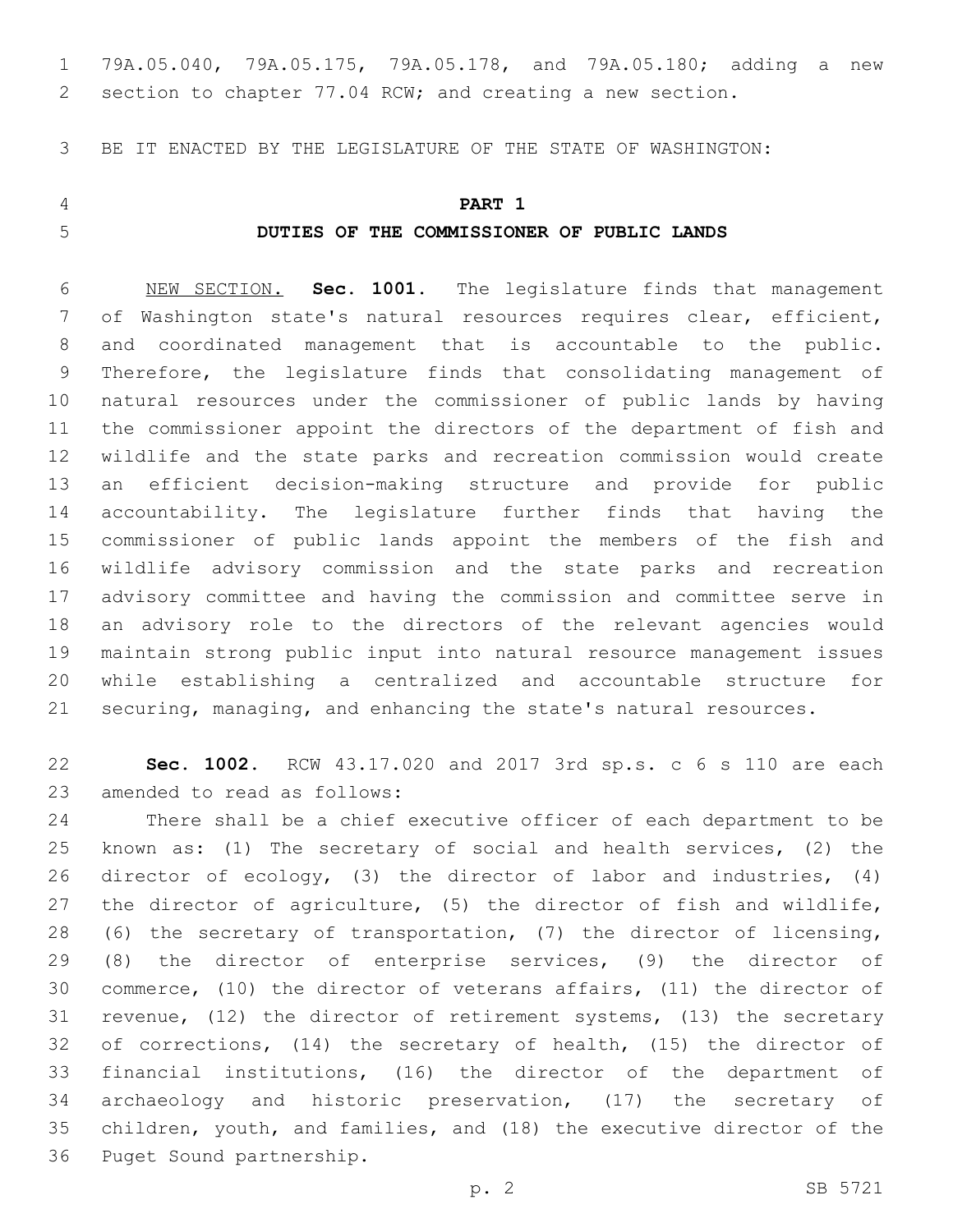Such officers, except the director of fish and wildlife, shall be appointed by the governor, with the consent of the senate, and hold office at the pleasure of the governor. The director of fish and 4 wildlife shall be appointed by the ((fish and wildlife commission)) 5 commissioner of public lands as prescribed by RCW ((77.04.055))  $43.30.105$  and  $77.04.055(6)$ .

7 **Sec. 1003.** RCW 43.30.105 and 1965 c 8 s 43.30.050 are each 8 amended to read as follows:

9 (1) The commissioner of public lands shall be the administrator 10 of the department.

11 (2) The commissioner of public lands shall appoint the director 12 of the department of fish and wildlife as prescribed in RCW 43.17.020 13 and 77.04.055(6) and appoint the members of the fish and wildlife 14 advisory commission as prescribed in RCW 77.04.030.

 (3) The commissioner of public lands shall appoint the director of the state parks and recreation commission as prescribed in RCW 79A.05.070(8) and shall appoint the members of the state parks and 18 recreation advisory committee as prescribed in RCW 79A.05.015.

19 **Sec. 1004.** RCW 77.04.013 and 1995 1st sp.s. c 2 s 1 are each 20 amended to read as follows:

21 ((The legislature supports the recommendations of the state fish 22 and wildlife commission with regard to the commission's 23 responsibilities in the merged department of fish and wildlife. It is 24 the intent of the legislature that, beginning July 1, 1996, the 25 commission assume regulatory authority for food fish and shellfish in 26 addition to its existing authority for game fish and wildlife. It is 27 also the intent of the legislature to provide to the commission the 28 authority to review and approve department agreements, to review and 29 approve the department's budget proposals, to adopt rules for the 30 department, and to select commission staff and the director of the 31 department.))

 The legislature finds that all fish, shellfish, and wildlife species should be managed under a single comprehensive set of goals, policies, and objectives, and that the decision-making authority 35 should rest with the ((fish and wildlife commission)) department. The ((commission acts in an open and deliberative process that encourages public involvement and)) commissioner of public lands is a separately elected official dedicated to managing, maintaining, and protecting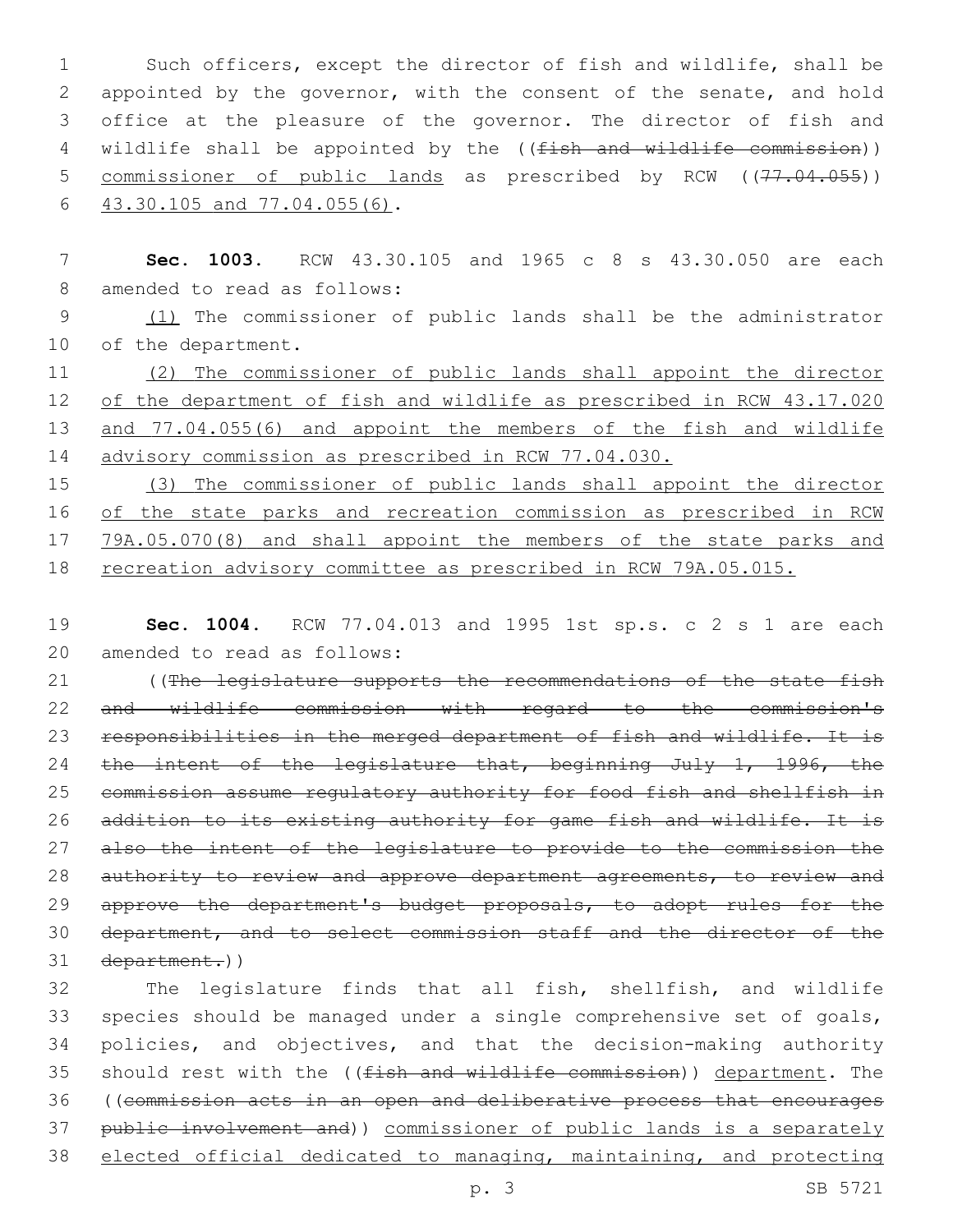natural resources and is directly accountable to voters, which increases public confidence in department decision making.

 **Sec. 1005.** RCW 77.04.020 and 2000 c 107 s 202 are each amended 4 to read as follows:

5 The department consists of the state department of fish and wildlife ((commission)) and the director. The ((commission)) commissioner of public lands may delegate to the director any of the 8 powers and duties vested in the ((commission)) department.

 **Sec. 1006.** RCW 77.04.030 and 2001 c 155 s 1 are each amended to 10 read as follows:

11 The fish and wildlife advisory commission consists of nine registered voters of the state. In January of each odd-numbered year, 13 the ((governor)) commissioner of public lands shall appoint with the advice and consent of the senate three registered voters to the commission to serve for terms of six years from that January or until their successors are appointed and qualified. If a vacancy occurs on 17 the advisory commission prior to the expiration of a term, the 18 ((governor)) commissioner of public lands shall appoint a registered voter within sixty days to complete the term. Three members shall be residents of that portion of the state lying east of the summit of the Cascade mountains, and three shall be residents of that portion of the state lying west of the summit of the Cascade mountains. Three additional members shall be appointed at large. No two members may be 24 residents of the same county. ((The legal office of the commission is 25 at the administrative office of the department in Olympia.))

 **Sec. 1007.** RCW 77.04.040 and 1995 1st sp.s. c 2 s 3 are each 27 amended to read as follows:

28 Persons eligible for appointment as members of the advisory commission shall have general knowledge of the habits and distribution of fish and wildlife and shall not hold another state, county, or municipal elective or appointive office. In making these 32 appointments, the ((governor)) commissioner of public lands shall seek to maintain a balance reflecting all aspects of fish and wildlife, including representation recommended by organized groups representing sportfishers, commercial fishers, hunters, private landowners, and environmentalists. Persons eligible for appointment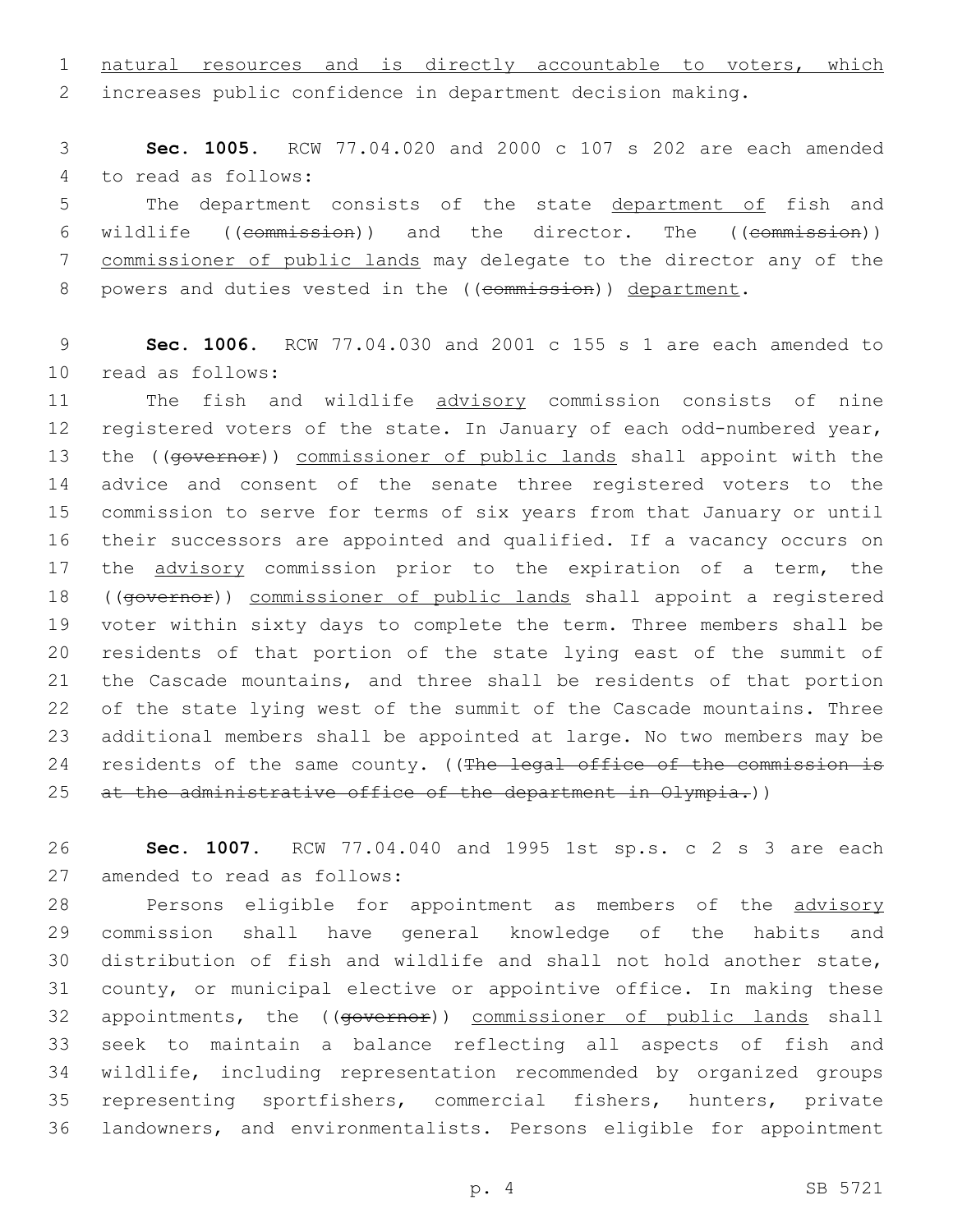1 as fish and wildlife advisory commissioners shall comply with the 2 provisions of chapters  $42.52$  and  $((42.17))$   $42.56$  RCW.

3 NEW SECTION. **Sec. 1008.** A new section is added to chapter 77.04 4 RCW to read as follows:

5 The fish and wildlife advisory commission has the following 6 responsibilities and duties:

 (1) In consultation with all affected stakeholders, advise the director regarding fish and wildlife policies and proposed rules that govern hunting, fishing, wildlife viewing, habitat protection and 10 restoration, and the use of department-owned and managed lands;

11 (2) Advise the director on department agreements relating to fish 12 and wildlife harvest with tribal, interstate, international, and 13 other parties;

14 (3) Advise the director prior to the director determining the 15 status of threatened or endangered species; and

16 (4) Advise the director in developing long-term funding 17 strategies to carry out the department's mission and delivery of 18 programs to the public.

19 **Sec. 1009.** RCW 77.04.055 and 2000 c 107 s 204 are each amended 20 to read as follows:

21 (1) In establishing policies to preserve, protect, and perpetuate 22 wildlife, fish, and wildlife and fish habitat, the ((commission)) 23 director shall meet annually with the ((governor)) commissioner of 24 public lands to:

25 (a) Review and prescribe basic goals and objectives related to 26 those policies; and

27 (b) Review the performance of the department in implementing fish 28 and wildlife policies.

29 The ((commission)) department shall maximize fishing, hunting, 30 and outdoor recreational opportunities compatible with healthy and 31 diverse fish and wildlife populations.

32 (2) The ((commission)) department shall establish hunting, 33 trapping, and fishing seasons and prescribe the time, place, manner, 34 and methods that may be used to harvest or enjoy game fish and wildlife.35

36 (3) The ((commission)) director shall establish provisions 37 regulating food fish and shellfish as provided in RCW 77.12.047.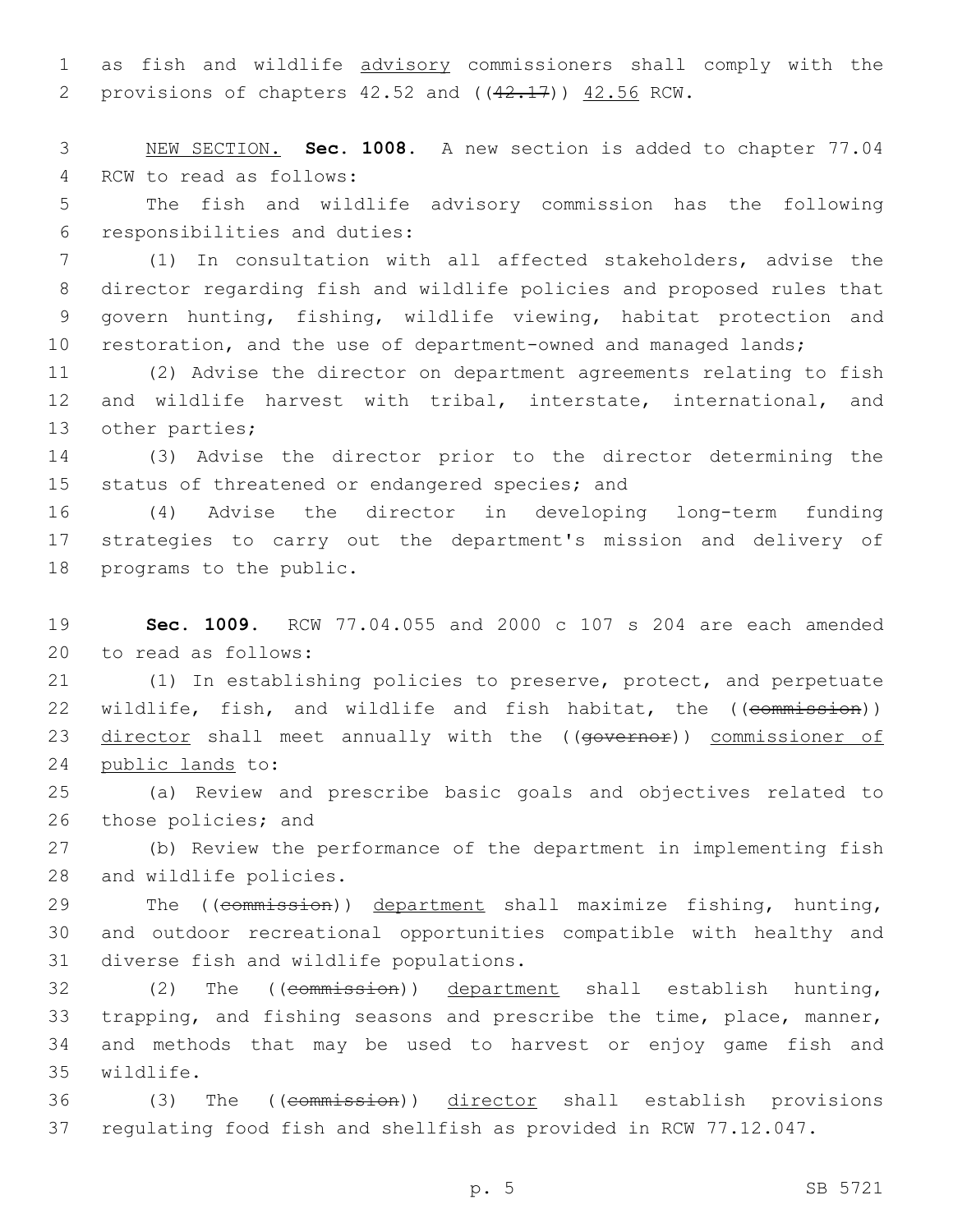1 (4) The ((commission)) director shall have final approval 2 authority for tribal, interstate, international, and any other 3 department agreements relating to fish and wildlife.

4 (5) The ((commission)) director shall adopt rules to implement 5 the state's fish and wildlife laws.

6 (6) ((The commission shall have final approval authority for the 7 department's budget proposals.

8 (7)) The ((commission shall select its own staff and)) 9 commissioner of public lands shall appoint the director of the 10 department. ((The director and commission staff shall serve at the 11 pleasure of the commission.)) The commissioner of public lands shall 12 seek recommendations from the fish and wildlife advisory commission 13 on the qualifications, skills, and experience necessary to discharge 14 the duties of the position. The director shall serve at the pleasure 15 of the commissioner of public lands.

16 **Sec. 1010.** RCW 77.75.040 and 1995 1st sp.s. c 2 s 20 are each 17 amended to read as follows:

18 A member selected by or a designee of the ((fish and wildlife 19 commission)) department, ex officio, and two appointees of the 20 ((governor)) commissioner of public lands representing the fishing 21 industry shall act as the representatives of this state on the 22 Pacific Marine Fisheries Commission. The appointees of the 23 ((governor)) commissioner of public lands are subject to confirmation 24 by the state senate.

25 **Sec. 1011.** RCW 79A.05.015 and 1999 c 249 s 201 are each amended 26 to read as follows:

27 (1) There is hereby created ((a "state parks and recreation 28 eommission")) the state parks and recreation advisory committee 29 consisting of seven citizens of the state. The members of the 30 ((commission)) advisory committee shall be appointed by the 31 ((governor)) commissioner of public lands by and with the advice and 32 consent of the senate and shall serve for a term of six years, 33 expiring on December 31st of even-numbered years, and until their 34 successors are appointed. In case of a vacancy, the ((governor)) 35 commissioner of public lands shall fill the vacancy for the unexpired 36 term of the ((commissioner)) advisory committee member whose office 37 has become vacant.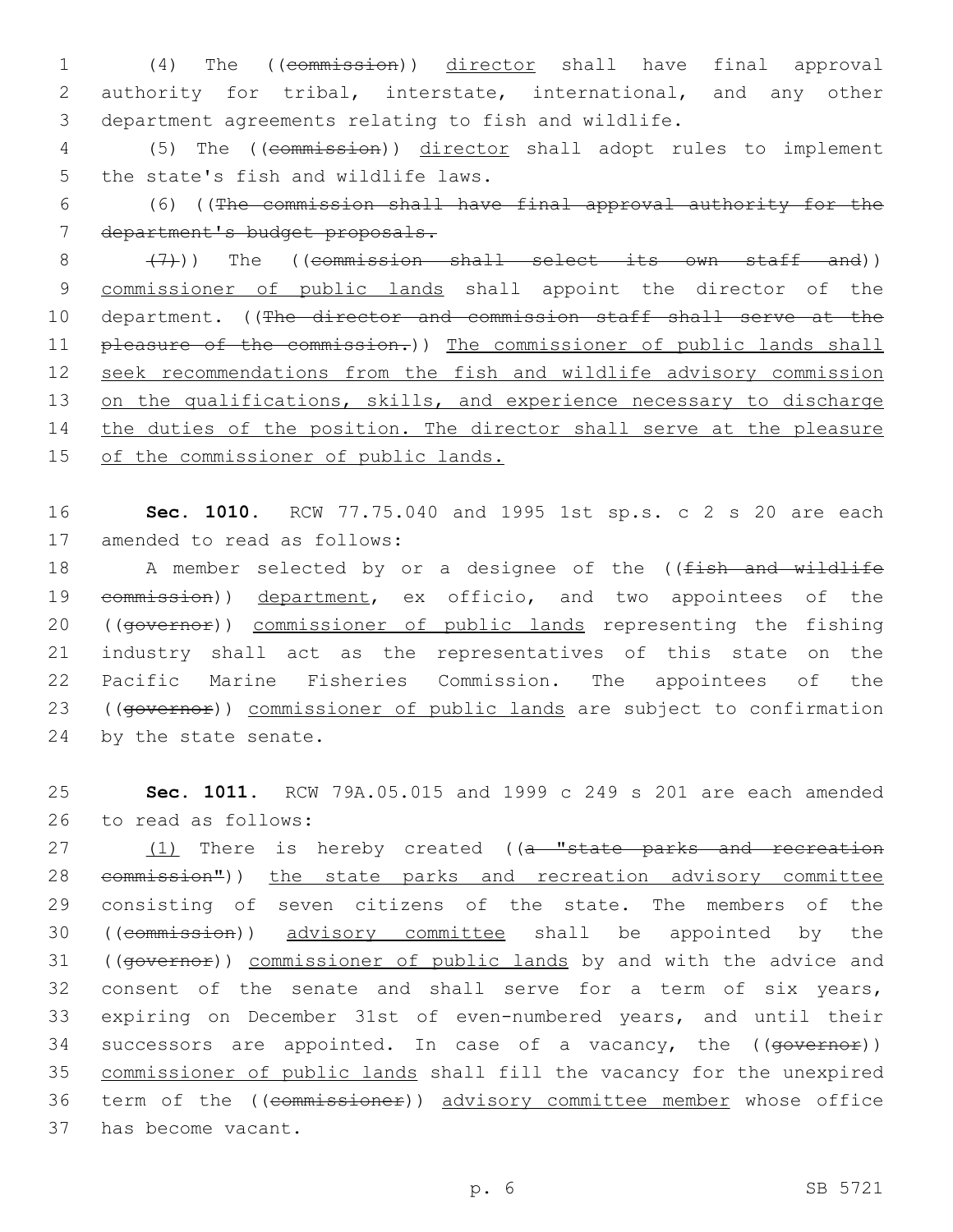1 (2) In making the appointments to the ((commission)) advisory 2 committee, the ((governor)) commissioner of public lands shall choose citizens who understand park and recreation needs and interests. No person shall serve if he or she holds any elective or full-time appointive state, county, or municipal office. Members of the ((commission shall be compensated in accordance with RCW 43.03.240 and in addition)) advisory committee shall be allowed their travel expenses incurred while absent from their usual places of residence 9 in accordance with RCW 43.03.050 and 43.03.060.

 (3) Payment of expenses pertaining to the operation of the ((commission)) advisory committee shall be made upon vouchers certified to by such persons as shall be designated by the 13 ((commission)) director.

 (4) The state parks and recreation advisory committee shall make 15 recommendations to the director for the proper use, care, and 16 administration of state parks and parkways including:

 (a) Providing a forum to involve the public to review and make recommendations regarding state parks' issues; and

 (b) Review and make recommendations regarding the performance of the department in implementing park policies.

 **Sec. 1012.** RCW 79A.05.070 and 2012 c 261 s 8 are each amended to 22 read as follows:

23 The commission may:

 (1) Make rules and regulations for the proper administration of 25 its duties;

 (2) Accept any grants of funds made with or without a matching 27 requirement by the United States, or any agency thereof, for purposes in keeping with the purposes of this chapter; accept gifts, bequests, 29 devises and endowments for purposes in keeping with such purposes; enter into cooperative agreements with and provide for private nonprofit groups to use state park property and facilities to raise money to contribute gifts, grants, and support to the commission for the purposes of this chapter. The commission may assist the nonprofit group in a cooperative effort by providing necessary agency personnel and services, if available. However, none of the moneys raised may inure to the benefit of the nonprofit group, except in furtherance of its purposes to benefit the commission as provided in this chapter. The agency and the private nonprofit group must agree on the nature of any project to be supported by such gift or grant prior to the use

p. 7 SB 5721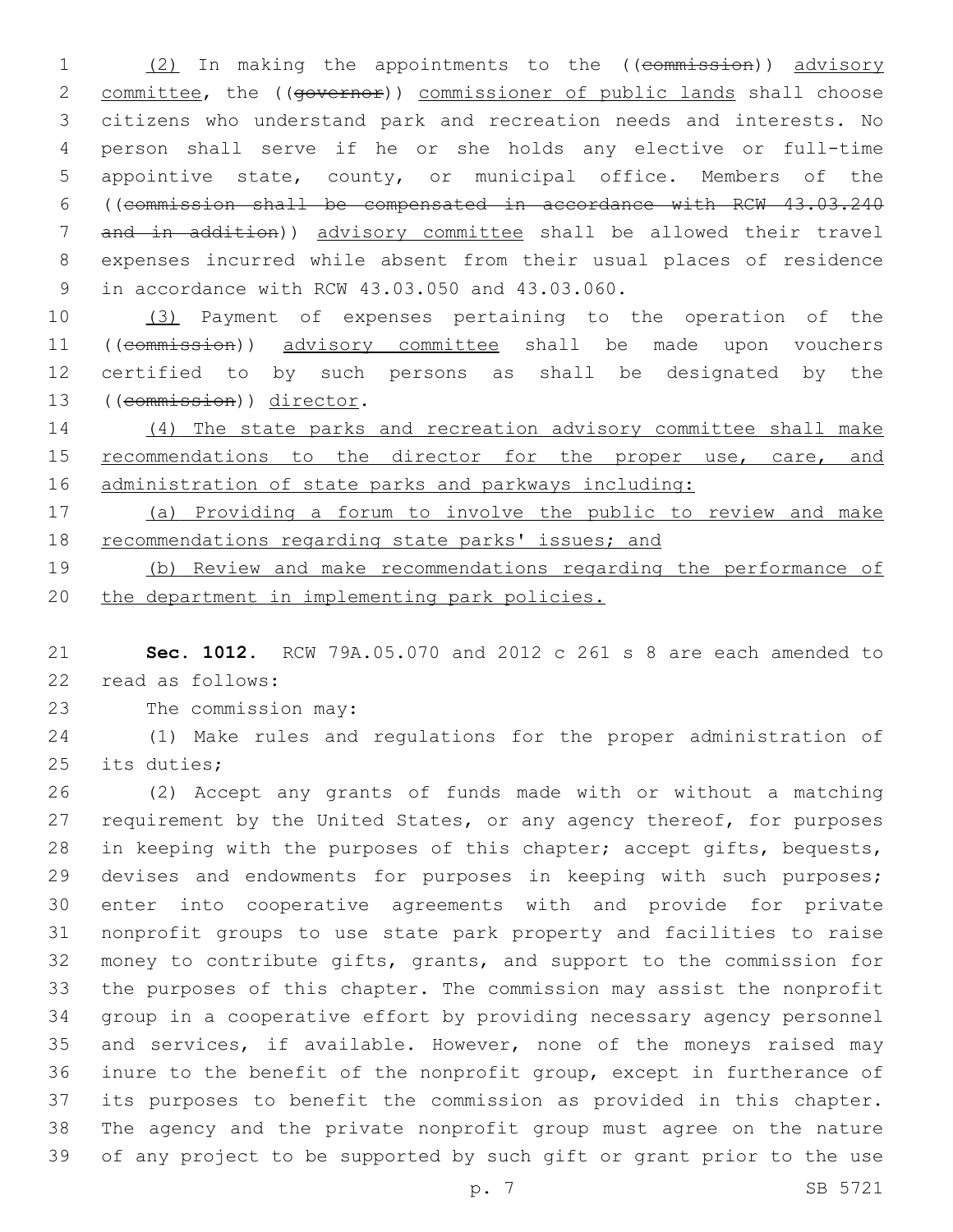of any agency property or facilities for raising money. Any such gifts may be in the form of recreational facilities developed or built in part or in whole for public use on agency property, provided 4 that the facility is consistent with the purposes of the agency;

 (3) Require certification by the commission of all parks and recreation workers employed in state aided or state controlled 7 programs;

 (4) Act jointly, when advisable, with the United States, any other state agencies, institutions, departments, boards, or commissions in order to carry out the objectives and responsibilities 11 of this chapter;

 (5) Grant franchises and easements for any legitimate purpose on parks or parkways, for such terms and subject to such conditions and 14 considerations as the commission shall specify;

 (6) Charge fees for services, utilities, and use of facilities as the commission shall deem proper. The commission may utilize unstaffed collection stations to collect any fees or distribute any permits necessary for access to state parks, including discover passes and day-use permits as those terms are defined in RCW 20 79A.80.010;

 (7) Enter into agreements whereby individuals or companies may rent undeveloped parks or parkway land for grazing, agricultural, or mineral development purposes upon such terms and conditions as the commission shall deem proper, for a term not to exceed forty years;

25 (8) ((Determine)) The commissioner of public lands shall 26 determine the qualifications of and employ a director of parks and recreation who must receive a salary as fixed by the governor in accordance with the provisions of RCW 43.03.040 and determine the qualifications and salary of and employ such other persons as may be 30 needed to carry out the provisions hereof; and

31 (9) Utilize such other powers as  $((\frac{1}{10} + \frac{1}{10})$  and  $(\frac{1}{10} + \frac{1}{10})$  and  $(\frac{1}{10} + \frac{1}{10})$ 32 of its members)) are deemed necessary to effectuate the purposes of this chapter. However, the commission does not have power to supervise directly any local park or recreation district, and no 35 funds shall be made available for such purpose.

 **Sec. 1013.** RCW 79A.05.075 and 1999 c 249 s 306 are each amended 37 to read as follows:

38 No provision of law relating to the state parks and recreation 39 commission shall prevent the ((commission)) commissioner of public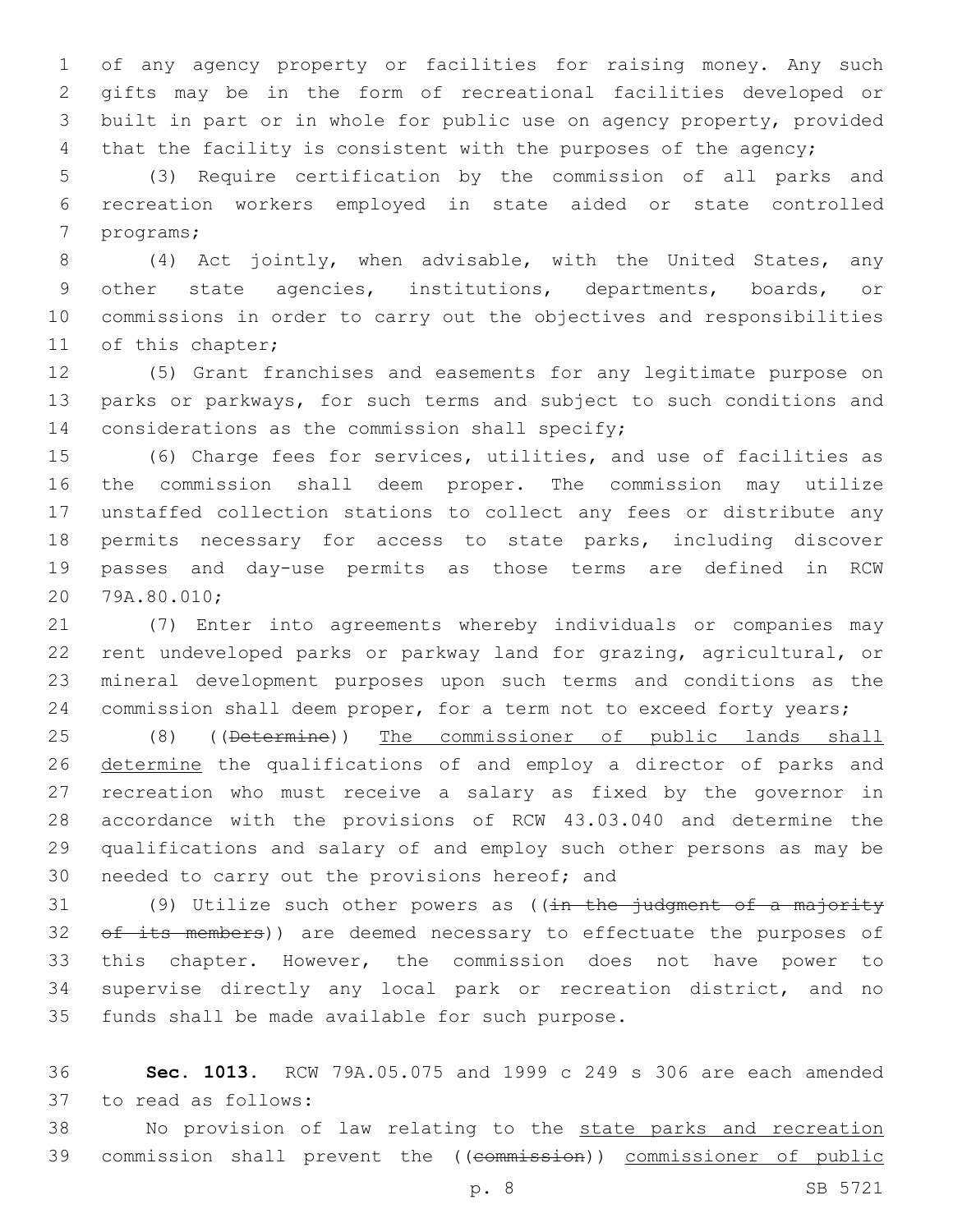1 lands from delegating to the director such powers and duties of the 2 commission as they may deem proper.

### 3 **PART 2**

## 4 **MODIFICATIONS TO THE FISH AND WILDLIFE CODE**

5 **Sec. 2001.** RCW 77.04.012 and 2000 c 107 s 2 are each amended to read as follows:6

7 Wildlife, fish, and shellfish are the property of the state. The 8 ((commission, director, and the)) department shall preserve, protect, 9 perpetuate, and manage the wildlife and food fish, game fish, and 10 shellfish in state waters and offshore waters.

 The department shall conserve the wildlife and food fish, game fish, and shellfish resources in a manner that does not impair the 13 resource. In a manner consistent with this goal, the department shall seek to maintain the economic well-being and stability of the fishing industry in the state. The department shall promote orderly fisheries and shall enhance and improve recreational and commercial fishing in 17 this state.

18 The ((commission)) department may authorize the taking of 19 wildlife, food fish, game fish, and shellfish only at times or 20 places, or in manners or quantities, as in the judgment of the 21 ((commission)) department does not impair the supply of these 22 resources.

23 The ((commission)) department shall attempt to maximize the 24 public recreational game fishing and hunting opportunities of all 25 citizens, including juvenile, ((disabled)) individuals with 26 disabilities, and senior citizens.

 Recognizing that the management of our state wildlife, food fish, game fish, and shellfish resources depends heavily on the assistance of volunteers, the department shall work cooperatively with volunteer groups and individuals to achieve the goals of this title to the 31 greatest extent possible.

32 Nothing in this title shall be construed to infringe on the right 33 of a private property owner to control the owner's private property.

34 **Sec. 2002.** RCW 77.04.060 and 2013 c 23 s 238 are each amended to read as follows:35

36 The fish and wildlife advisory commission shall hold at least one 37 regular meeting during the first two months of each calendar quarter,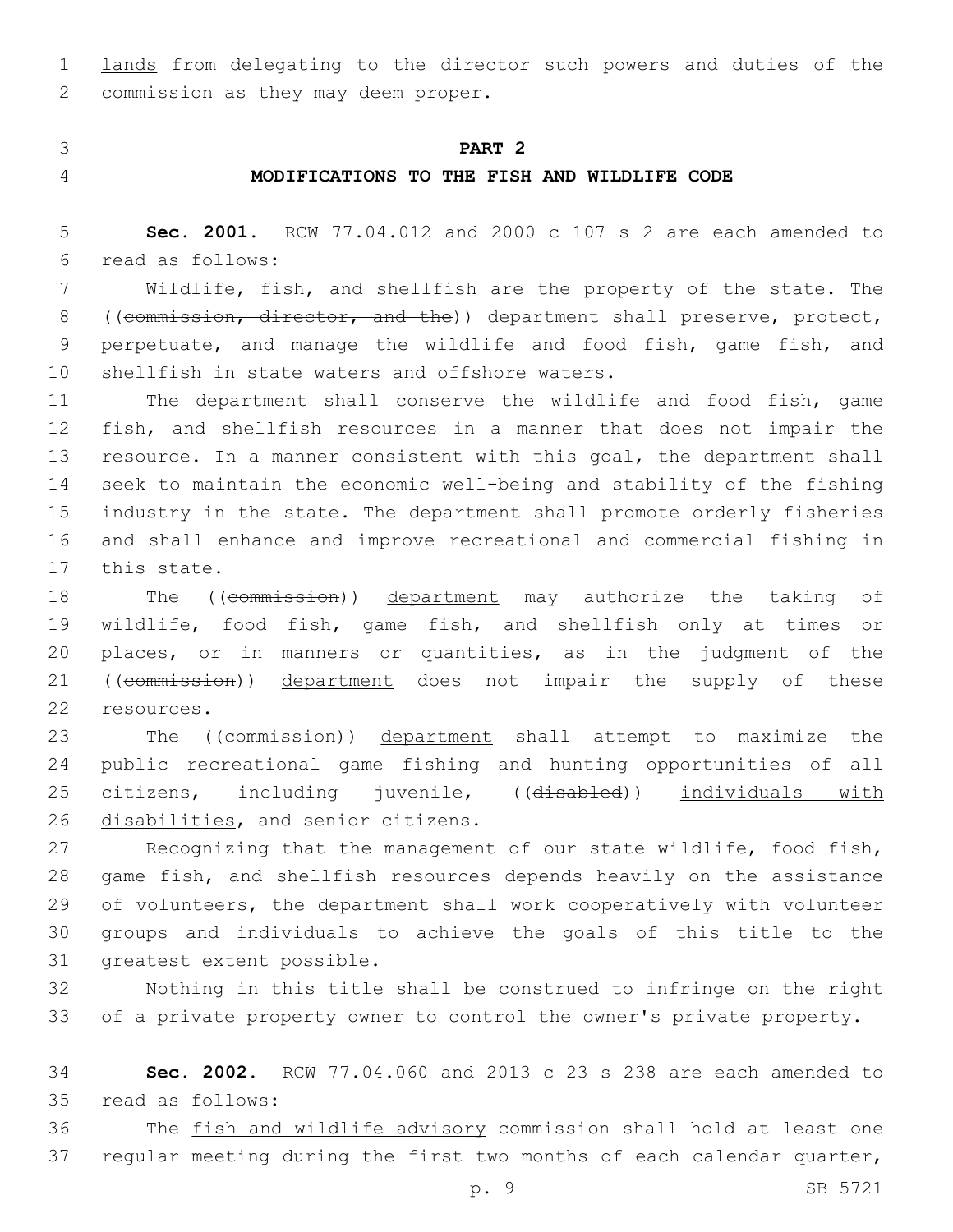and special meetings when called by the chair and by five members. Five members constitute a quorum for the transaction of business.

 The advisory commission at a meeting in each odd-numbered year shall elect one of its members as chair and another member as vice chair, each of whom shall serve for a term of two years or until a 6 successor is elected and qualified.

 Members of the advisory commission ((shall be compensated in 8 accordance with RCW 43.03.250. In addition, members)) are allowed their travel expenses incurred while absent from their usual places of residence in accordance with RCW 43.03.050 and 43.03.060.

 **Sec. 2003.** RCW 77.04.080 and 2000 c 107 s 205 are each amended 12 to read as follows:

 Persons eligible for appointment as director shall have practical knowledge of the habits and distribution of fish and wildlife. The director shall supervise the administration and operation of the 16 department and perform the duties prescribed by law ((and delegated 17 by the commission)). The director shall carry out the basic goals and objectives prescribed under RCW 77.04.055. The director may appoint and employ necessary personnel. The director may delegate, in writing, to department personnel the duties and powers necessary for efficient operation and administration of the department.

 Only persons having general knowledge of the fisheries and wildlife resources and of the commercial and recreational fishing industry in this state are eligible for appointment as director. The director shall not have a financial interest in the fishing industry or a directly related industry. The director shall receive the salary 27 fixed by the governor under RCW 43.03.040.

28 (The director is the ex officio secretary of the commission and 29 shall attend its meetings and keep a record of its business.))

 **Sec. 2004.** RCW 77.04.090 and 1996 c 267 s 35 are each amended to 31 read as follows:

 The ((commission)) department shall adopt permanent rules and 33 amendments to or repeals of existing rules ((by approval of a majority of the members by resolution, entered and recorded in the minutes of the commission: PROVIDED, That the commission)). However, 36 the department may not adopt rules after July 23, 1995, that are based solely on a section of law stating a statute's intent or purpose, on the enabling provisions of the statute establishing the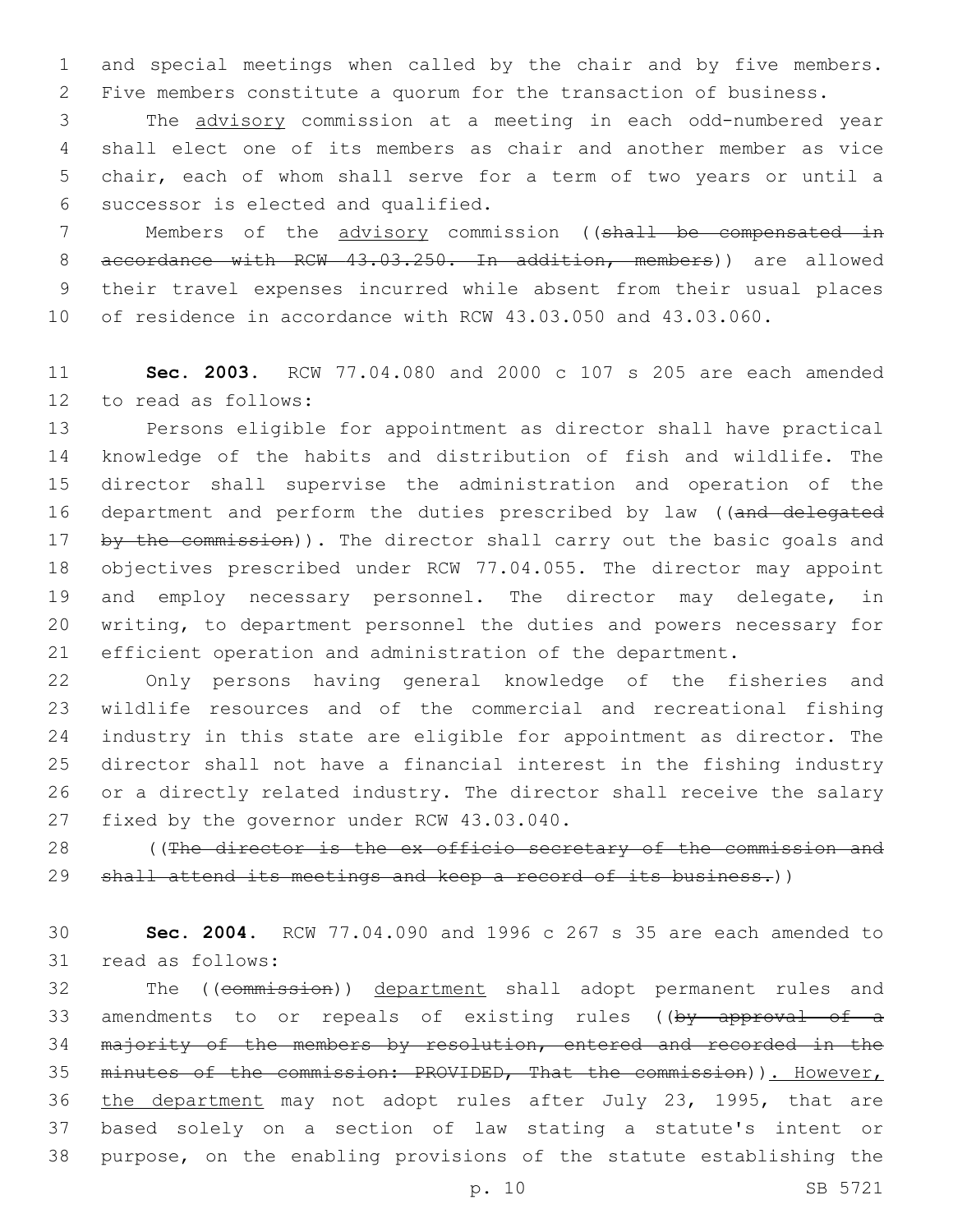agency, or on any combination of such provisions, for statutory 2 authority to adopt any rule. The ((commission shall adopt emergency 3 rules by approval of a majority of the members. The commission,)) department may adopt emergency rules and, when adopting emergency rules under RCW 77.12.150, shall adopt rules in conformance with chapter 34.05 RCW. Judicial notice shall be taken of the rules filed and published as provided in RCW 34.05.380 and 34.05.210.

8 A copy of an emergency rule, certified as a true copy by ((a 9 member of the commission,) the director, or by a person authorized 10 in writing by the director to make the certification, is admissible 11 in court as prima facie evidence of the adoption and validity of the 12 rule.

13 **Sec. 2005.** RCW 77.04.130 and 1995 1st sp.s. c 2 s 12 are each 14 amended to read as follows:

15 (1) Rules of the ((commission)) department shall be adopted by 16 the ((commission)) director or a designee in accordance with chapter 17 34.05 RCW.

18 (2) Rules of the ((commission)) department shall be admitted as 19 evidence in the courts of the state when accompanied by an affidavit 20 from the ((commission)) director or a designee certifying that the 21 rule has been lawfully adopted and the affidavit is prima facie 22 evidence of the adoption of the rule.

23 (3) The ((commission)) director may designate department 24 employees to act on the ((commission's)) department's behalf in the 25 adoption and certification of rules.

26 **Sec. 2006.** RCW 77.04.140 and 1995 1st sp.s. c 2 s 13 are each 27 amended to read as follows:

28 Provisions of this title or rules of the ((commission)) 29 department shall not be printed in a pamphlet unless the pamphlet is 30 clearly marked as an unofficial version. This section does not apply 31 to printings approved by the ((commission)) department.

32 **Sec. 2007.** RCW 77.04.150 and 2008 c 294 s 1 are each amended to 33 read as follows:

34 (1) The ((commission)) department must appoint an advisory committee to generally represent the interests of hunters and fishers with disabilities on matters including, but not limited to, special hunts, modified sporting equipment, access to public land, and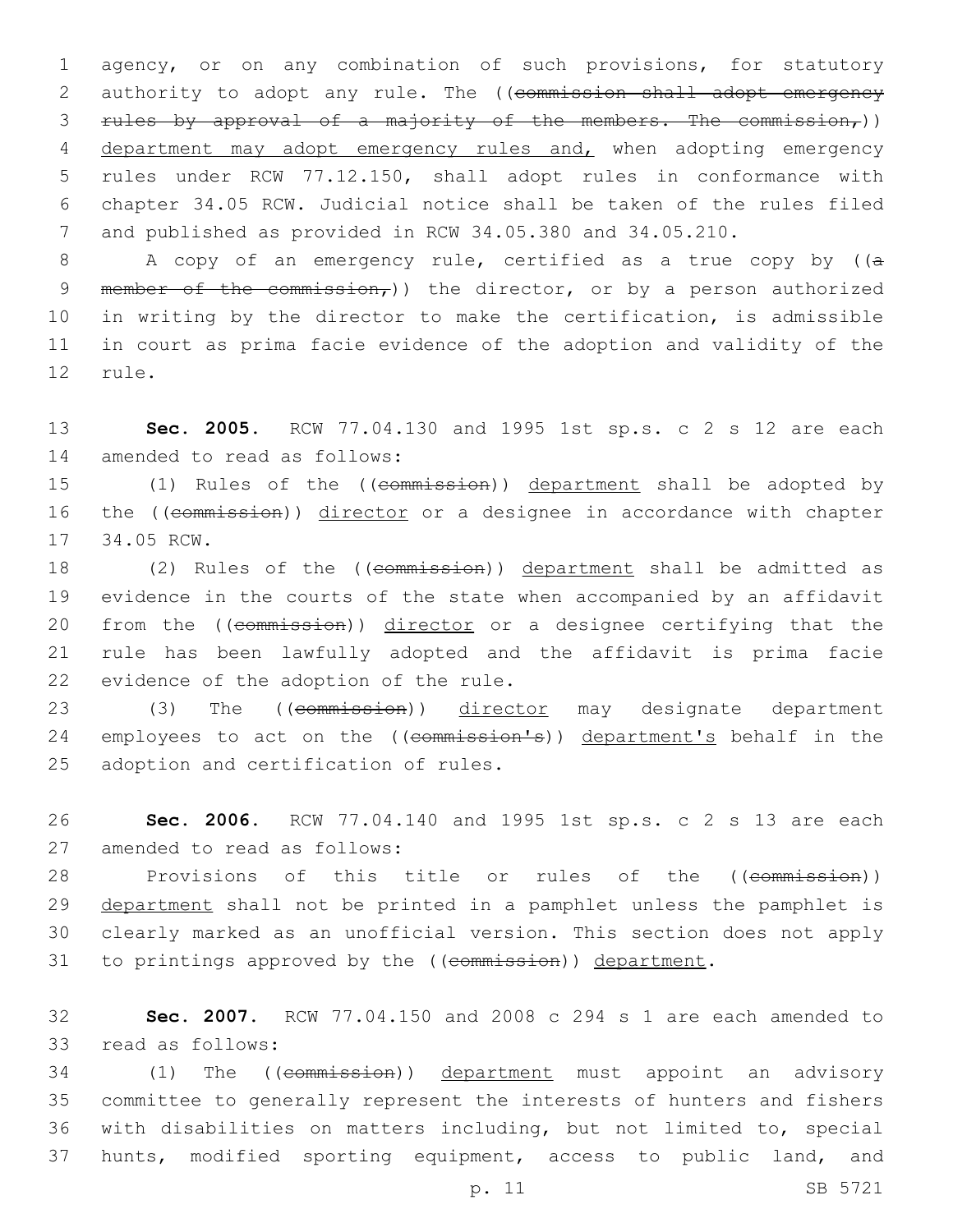hunting and fishing opportunities. The advisory committee is composed of seven members, each being an individual with a disability. The advisory committee members must represent the entire state. The members must be appointed so that each of the six department administrative regions, as they existed on January 1, 2007, are represented with one resident on the advisory committee. One additional member must be appointed at large. The chair of the advisory committee must be a member of the advisory committee and shall be selected by the members of the advisory committee.

 (2) For the purposes of this section, an individual with a 11 disability includes but is not limited to:

 (a) An individual with a permanent disability who is not ambulatory over natural terrain without a prosthesis or assistive 14 device;

 (b) An individual with a permanent disability who is unable to walk without the use of assistance from a brace, cane, crutch, wheelchair, scooter, walker, or other assistive device;

 (c) An individual who has a cardiac condition to the extent that the individual's functional limitations are severe;

 (d) An individual who is restricted by lung disease to the extent that the individual's functional limitations are severe;

(e) An individual who is totally blind or visually impaired; or

 (f) An individual with a permanent disability with upper or lower extremity impairments who does not have the use of one or both upper 25 or lower extremities.

 (3) The members of the advisory committee are appointed for a four-year term. If a vacancy occurs on the advisory committee prior 28 to the expiration of a term, the ((commission)) department must appoint a replacement within sixty days to complete the term.

 (4) The advisory committee must meet at least semiannually, and may meet at other times as requested by a majority of the advisory committee members for any express purpose that directly relates to the duties set forth in subsection (1) of this section. A majority of members currently serving on the advisory committee constitutes a quorum. The department must provide staff support for all official 36 advisory committee meetings.

 (5) Each member of the advisory committee shall serve without compensation but may be reimbursed for travel expenses as authorized 39 in RCW 43.03.050 and 43.03.060.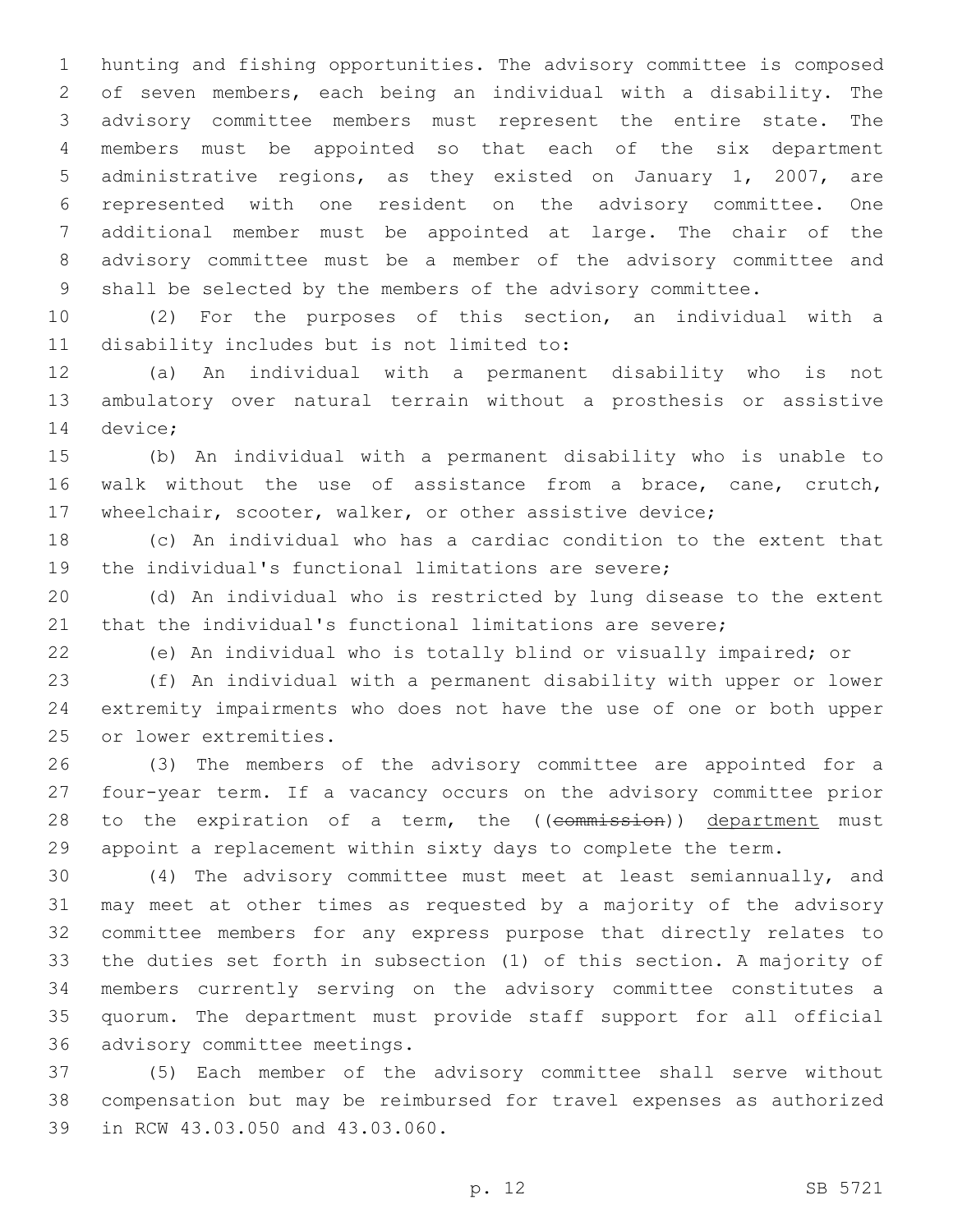(6) The members of the advisory committee, or individuals acting on their behalf, are immune from civil liability for official acts 3 performed in the course of their duties.

 (7) Beginning December 1, 2011, and again at least once every four years, the ((commission)) department shall present a report to the appropriate legislative committees detailing the effectiveness of the advisory committee including, but not limited to, the participation levels, general interest, quality of advice, and recommendations as to the advisory committee's continuance or 10 modification.

 **Sec. 2008.** RCW 77.08.010 and 2017 3rd sp.s. c 8 s 2 are each 12 amended to read as follows:

 The definitions in this section apply throughout this title or rules adopted under this title unless the context clearly requires 15 otherwise.

 (1) "Angling gear" means a line attached to a rod and reel capable of being held in hand while landing the fish or a handheld 18 line operated without rod or reel.

 (2) "Bag limit" means the maximum number of game animals, game birds, or game fish which may be taken, caught, killed, or possessed 21 by a person, as specified by rule of the ((commission)) department for a particular period of time, or as to size, sex, or species.

 (3) "Building" means a private domicile, garage, barn, or public 24 or commercial building.

 (4) "Closed area" means a place where the hunting of some or all species of wild animals or wild birds is prohibited.

 (5) "Closed season" means all times, manners of taking, and places or waters other than those established by rule of the 29 ((commission)) department as an open season. "Closed season" also means all hunting, fishing, taking, or possession of game animals, game birds, game fish, food fish, or shellfish that do not conform to the special restrictions or physical descriptions established by rule 33 of the ((commission)) department as an open season or that have not otherwise been deemed legal to hunt, fish, take, harvest, or possess 35 by rule of the ((commission)) department as an open season.

 (6) "Closed waters" means all or part of a lake, river, stream, or other body of water, where fishing or harvesting is prohibited.

 (7) "Commercial" means related to or connected with buying, 39 selling, or bartering.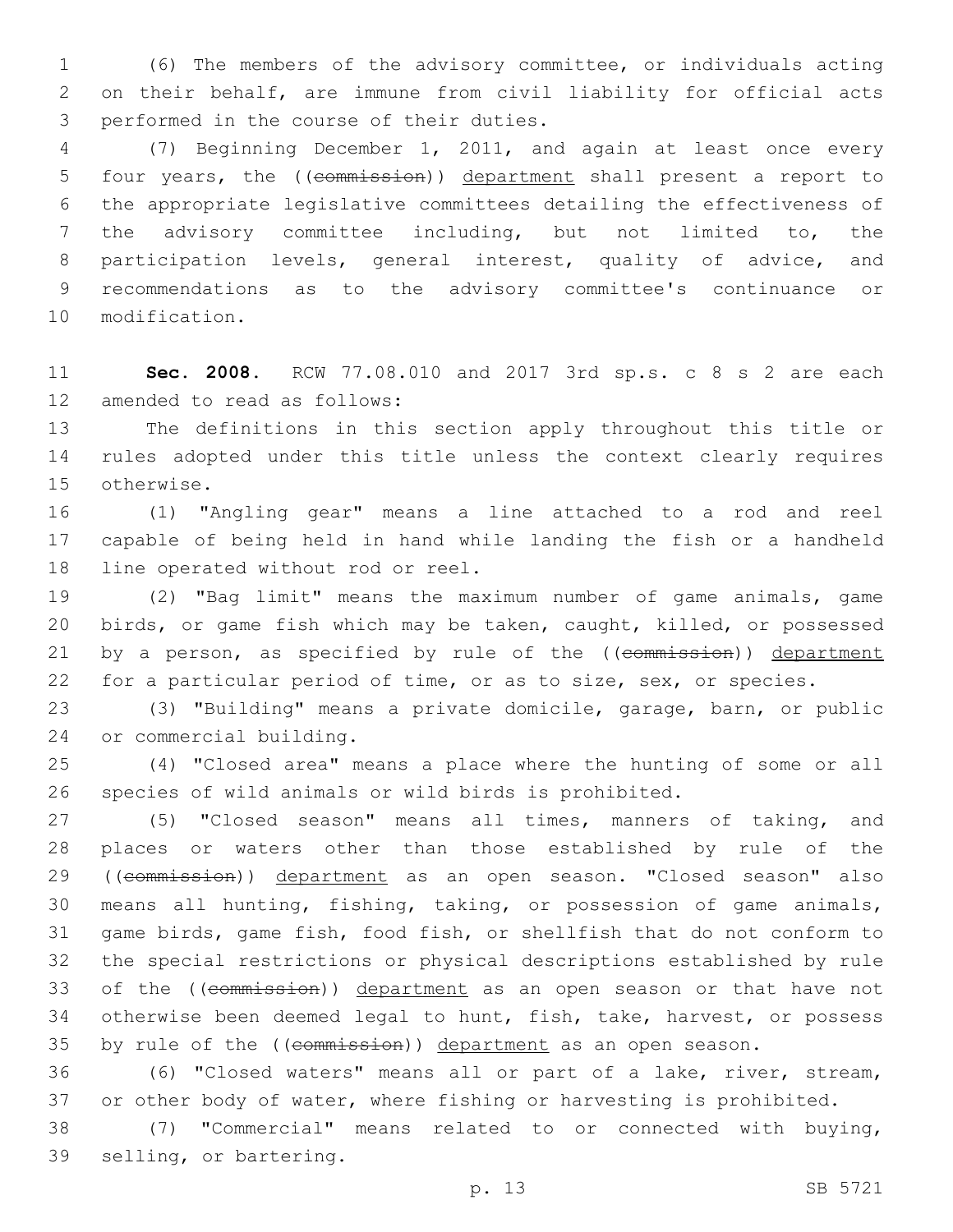1 (8) (("Commission" means the state fish and wildlife commission.

 $2$   $(9)$ ) "Concurrent waters of the Columbia river" means those 3 waters of the Columbia river that coincide with the Washington-Oregon 4 state boundary.

 $(1,10)$  (( $(10)$ ) (9) "Contraband" means any property that is unlawful to 6 produce or possess.

7 (((41))) (10) "Covered animal species" means any species of elephant, rhinoceros, tiger, lion, leopard, cheetah, pangolin, marine turtle, shark, or ray either: (a) Listed in appendix I or appendix II of the convention on international trade in endangered species of wild flora and fauna; or (b) listed as critically endangered, endangered, or vulnerable on the international union for conservation of nature and natural resources red list of threatened species.

14 (((12))) (11) "Covered animal species part or product" means any 15 item that contains, or is wholly or partially made from, any covered 16 animal species.

17 (((413))) (12) "Deleterious exotic wildlife" means species of the 18 animal kingdom not native to Washington and designated as dangerous 19 to the environment or wildlife of the state.

20  $((+14))$   $(13)$  "Department" means the department of fish and 21 wildlife.

22  $((+15))$  (14) "Director" means the director of fish and wildlife.

23 (((16)) (15) "Distribute" or "distribution" means either a 24 change in possession for consideration or a change in legal 25 ownership.

26 (((17))) (16) "Endangered species" means wildlife designated by 27 the ((commission)) department as seriously threatened with 28 extinction.

29 (((18))) (17) "Ex officio fish and wildlife officer" means:

 (a) A commissioned officer of a municipal, county, or state agency having as its primary function the enforcement of criminal laws in general, while the officer is acting in the respective 33 jurisdiction of that agency;

 (b) An officer or special agent commissioned by one of the following: The national marine fisheries service; the Washington state parks and recreation commission; the United States fish and wildlife service; the Washington state department of natural resources; the United States forest service; or the United States parks service, if the agent or officer is in the respective jurisdiction of the primary commissioning agency and is acting under

p. 14 SB 5721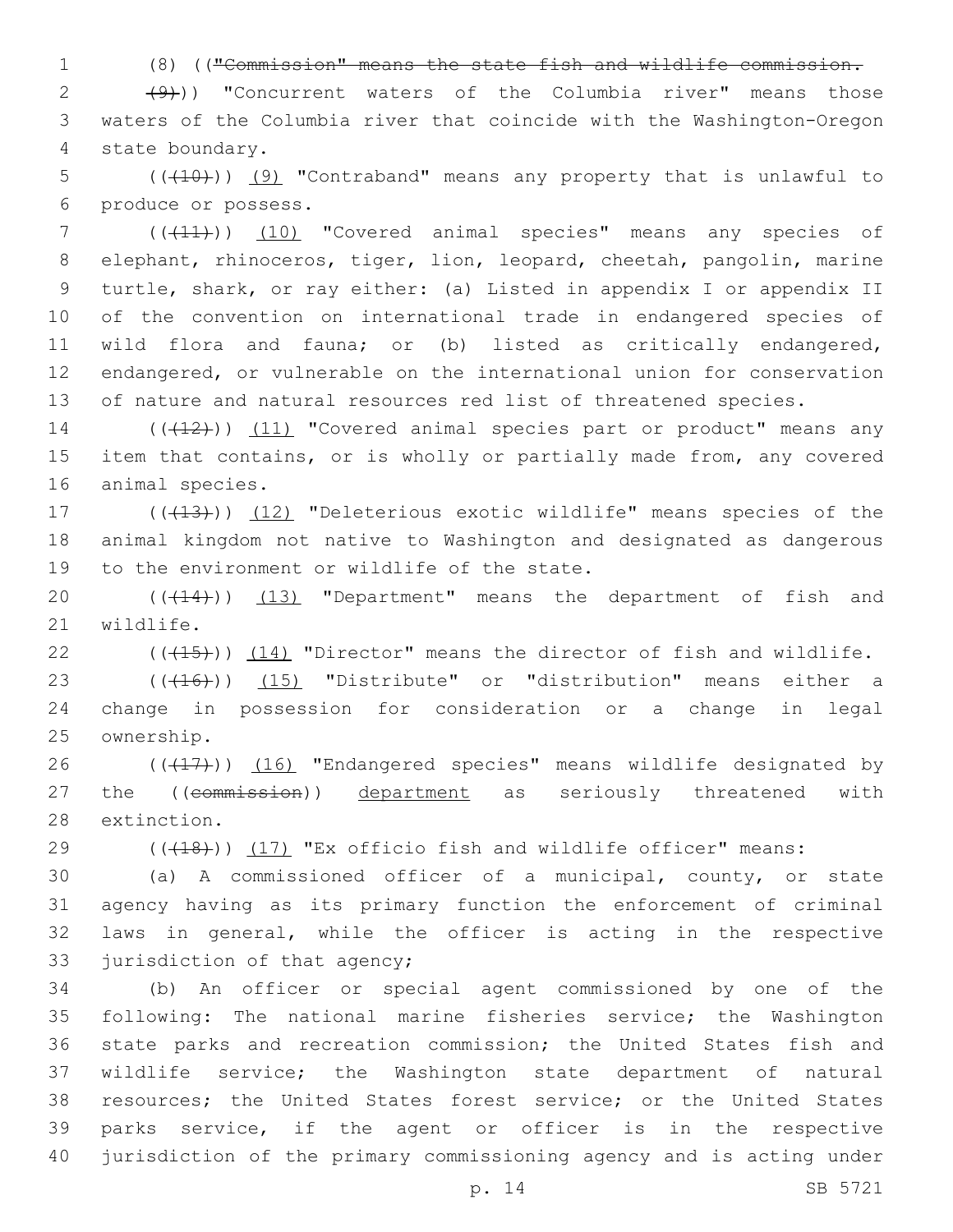1 a mutual law enforcement assistance agreement between the department 2 and the primary commissioning agency;

 (c) A commissioned fish and wildlife peace officer from another state who meets the training standards set by the Washington state criminal justice training commission pursuant to RCW 10.93.090, 43.101.080, and 43.101.200, and who is acting under a mutual law enforcement assistance agreement between the department and the 8 primary commissioning agency; or

 (d) A Washington state tribal police officer who successfully completes the requirements set forth under RCW 43.101.157, is employed by a tribal nation that has complied with RCW 10.92.020(2) (a) and (b), and is acting under a mutual law enforcement assistance 13 agreement between the department and the tribal government.

14 (((419))) (18) "Fish" includes all species classified as game fish 15 or food fish by statute or rule, as well as all finfish not currently 16 classified as food fish or game fish if such species exist in state 17 waters. The term "fish" includes all stages of development and the 18 bodily parts of fish species.

19 (( $(20)$ )) (19) "To fish" and its derivatives means an effort to 20 kill, injure, harass, harvest, or capture a fish or shellfish.

 $(1)$   $(20)$  "Fish and wildlife officer" means a person appointed and commissioned by the director, with authority to enforce this title and rules adopted pursuant to this title, and other statutes as prescribed by the legislature. Fish and wildlife officer includes a person commissioned before June 11, 1998, as a wildlife 26 agent or a fisheries patrol officer.

27  $((+22))$   $(21)$  "Fish broker" means a person who facilitates the 28 sale or purchase of raw or frozen fish or shellfish on a fee or 29 commission basis, without assuming title to the fish or shellfish.

30  $((+23))$   $(22)$  "Fish dealer" means a person who engages in any 31 activity that triggers the need to obtain a fish dealer license under 32 RCW 77.65.280.

33  $((+24))$   $(23)$  "Fishery" means the taking of one or more 34 particular species of fish or shellfish with particular gear in a 35 particular geographical area.

36 (( $(25)$ )) (24) "Food, food waste, or other substance" includes 37 human and pet food or other waste or garbage that could attract large wild carnivores.38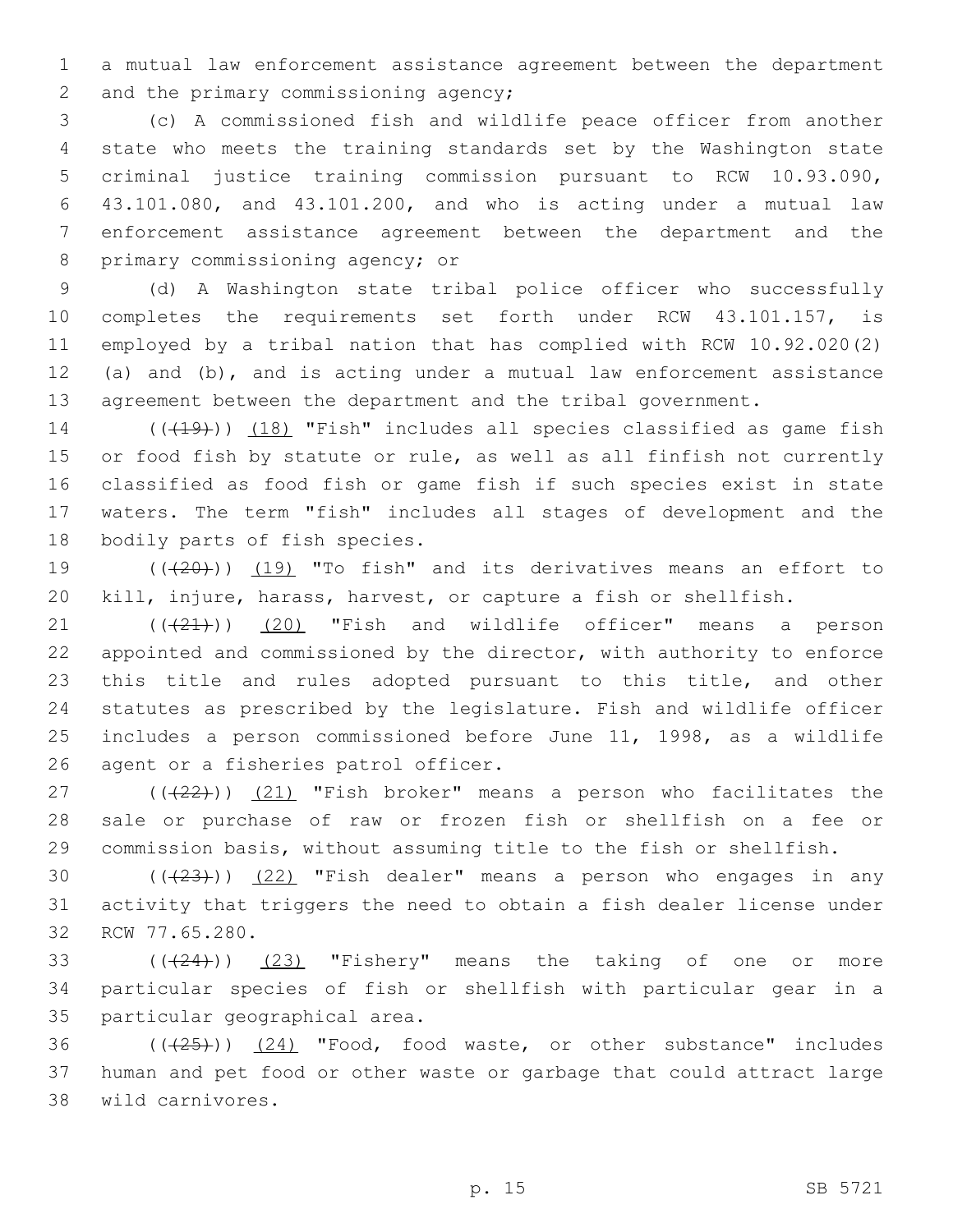1 (((26))) (25) "Fresh water" means all waters not defined as salt 2 water including, but not limited to, rivers upstream of the river 3 mouth, lakes, ponds, and reservoirs.

4 (((27))) (26) "Fur-bearing animals" means game animals that shall 5 not be trapped except as authorized by the ((commission)) department.

6  $((+28))$   $(27)$  "Fur dealer" means a person who purchases, 7 receives, or resells raw furs for commercial purposes.

8 (((29))) (28) "Game animals" means wild animals that shall not be 9 hunted except as authorized by the ((commission)) department.

10 (((30))) (29) "Game birds" means wild birds that shall not be 11 hunted except as authorized by the ((commission)) department.

12 (( $(31)$ )) (30) "Game farm" means property on which wildlife is 13 held, confined, propagated, hatched, fed, or otherwise raised for 14 commercial purposes, trade, or gift. The term "game farm" does not 15 include publicly owned facilities.

16 ((+32))) (31) "Game reserve" means a closed area where hunting 17 for all wild animals and wild birds is prohibited.

18 (( $(33)$ )) (32) "To hunt" and its derivatives means an effort to 19 kill, injure, harass, harvest, or capture a wild animal or wild bird.

20  $((33)$  "Illegal items" means those items unlawful to be 21 possessed.

22  $((\sqrt{35}))$   $(34)(a)$  "Intentionally feed, attempt to feed, or 23 attract" means to purposefully or knowingly provide, leave, or place 24 in, on, or about any land or building any food, food waste, or other 25 substance that attracts or could attract large wild carnivores to 26 that land or building.

 (b) "Intentionally feed, attempt to feed, or attract" does not include keeping food, food waste, or other substance in an enclosed garbage receptacle or other enclosed container unless specifically directed by a fish and wildlife officer or animal control authority to secure the receptacle or container in another manner.

 $(1,36)$  ( $(1,36)$ ) (35) "Large wild carnivore" includes wild bear, cougar, 33 and wolf.

 $(1,37)$  ( $(36)$  "License year" means the period of time for which a 35 recreational license is valid. The license year begins April 1st, and 36 ends March 31st.

37 (((38))) (37) "Limited-entry license" means a license subject to 38 a license limitation program established in chapter 77.70 RCW.

39 (((39))) (38) "Limited fish seller" means a licensed commercial 40 fisher who sells his or her fish or shellfish to anyone other than a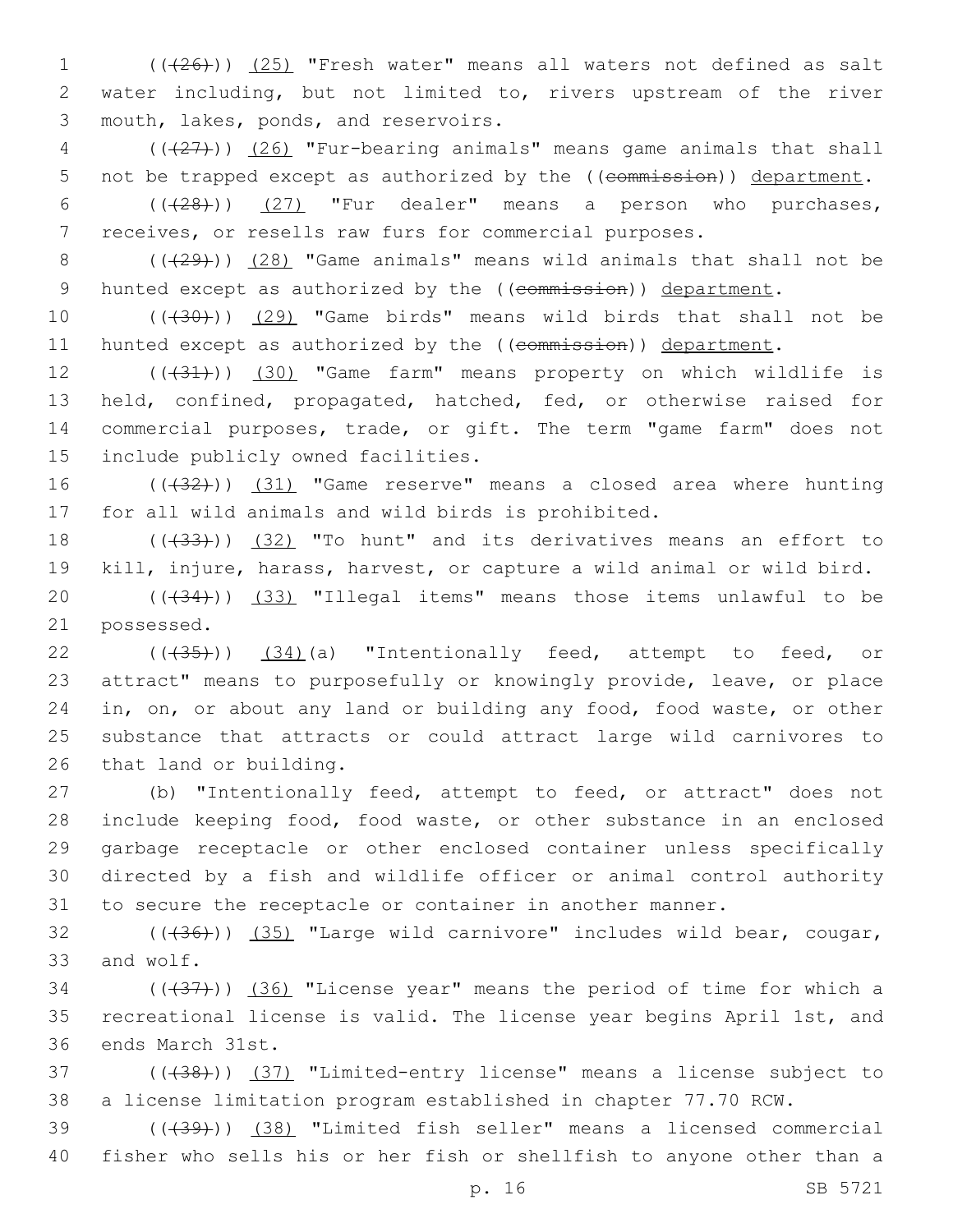wholesale fish buyer thereby triggering the need to obtain a limited 2 fish seller endorsement under RCW 77.65.510.

 (((40))) (39) "Money" means all currency, script, personal checks, money orders, or other negotiable instruments.

5  $((+41))$   $(40)$  "Natural person" means a human being.

6 ((+42))) (41)(a) "Negligently feed, attempt to feed, or attract" means to provide, leave, or place in, on, or about any land or building any food, food waste, or other substance that attracts or could attract large wild carnivores to that land or building, without the awareness that a reasonable person in the same situation would have with regard to the likelihood that the food, food waste, or other substance could attract large wild carnivores to the land or 13 building.

 (b) "Negligently feed, attempt to feed, or attract" does not include keeping food, food waste, or other substance in an enclosed garbage receptacle or other enclosed container unless specifically directed by a fish and wildlife officer or animal control authority to secure the receptacle or container in another manner.

19 (((43))) (42) "Nonresident" means a person who has not fulfilled 20 the qualifications of a resident.

21 (( $(444)$ )) (43) "Offshore waters" means marine waters of the Pacific Ocean outside the territorial boundaries of the state, including the marine waters of other states and countries.

24 (((45))) (44) "Open season" means those times, manners of taking, 25 and places or waters established by rule of the ((commission)) department for the lawful hunting, fishing, taking, or possession of game animals, game birds, game fish, food fish, or shellfish that conform to the special restrictions or physical descriptions 29 established by rule of the ((commission)) department or that have otherwise been deemed legal to hunt, fish, take, or possess by rule of the ((commission)) department. "Open season" includes the first 32 and last days of the established time.

33 (((46))) (45) "Owner" means the person in whom is vested the 34 ownership dominion, or title of the property.

 ( $(447)$ ))  $(46)$  "Person" means and includes an individual; a corporation; a public or private entity or organization; a local, state, or federal agency; all business organizations, including corporations and partnerships; or a group of two or more individuals acting with a common purpose whether acting in an individual, 40 representative, or official capacity.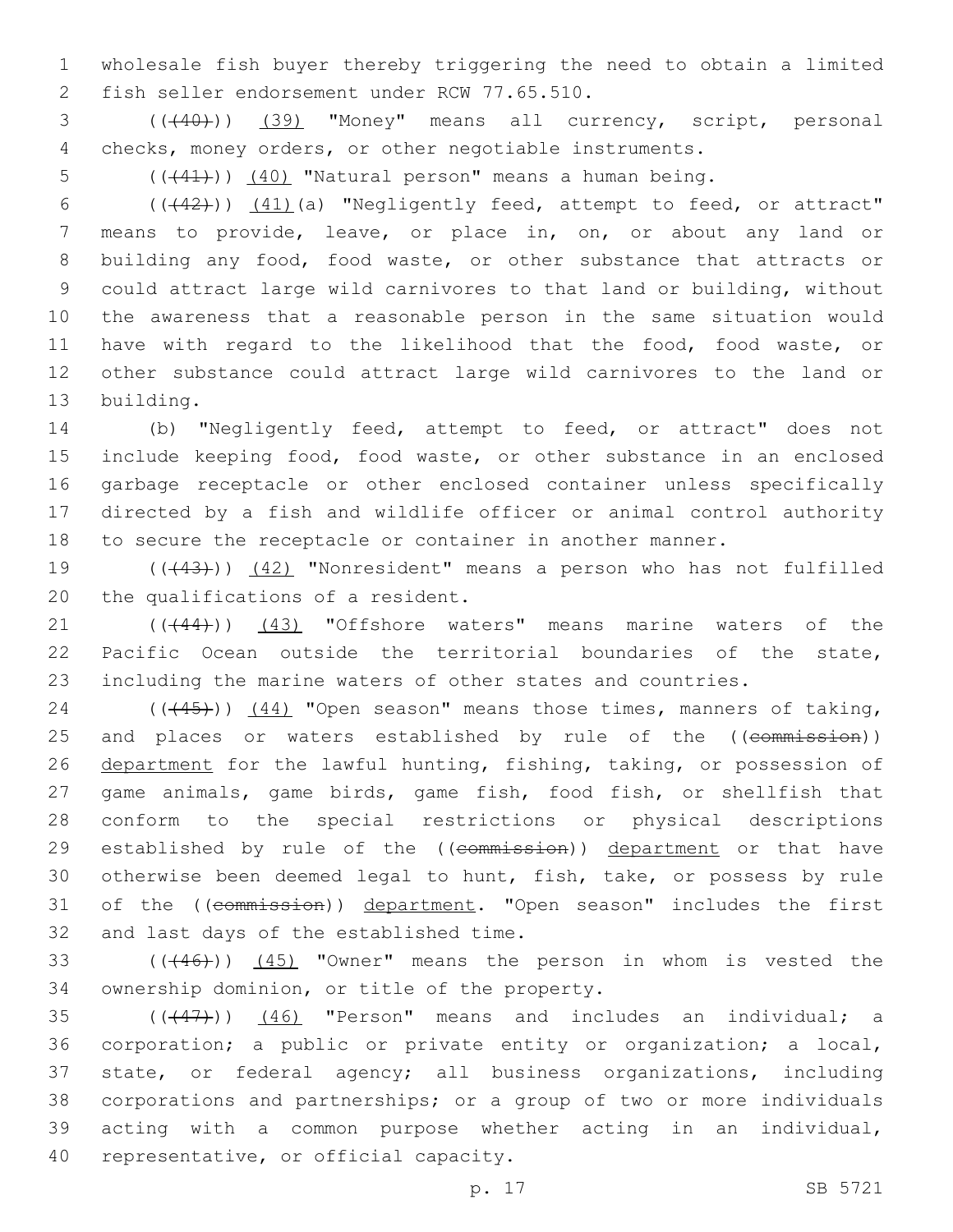1 (((48))) (47) "Personal property" or "property" includes both 2 corporeal and incorporeal personal property and includes, among other 3 property, contraband and money.

4 (((49))) (48) "Personal use" means for the private use of the 5 individual taking the fish or shellfish and not for sale or barter.

6 (((50))) (49) "Predatory birds" means wild birds that may be 7 hunted throughout the year as authorized by the ((commission)) 8 department.

9 (( $(451)$ )) (50) "To process" and its derivatives mean preparing or 10 preserving fish, wildlife, or shellfish.

11 (( $(452)$ )) (51) "Protected wildlife" means wildlife designated by 12 the ((commission)) department that shall not be hunted or fished.

13 (((53))) (52) "Raffle" means an activity in which tickets bearing an individual number are sold for not more than twenty-five dollars each and in which a permit or permits are awarded to hunt or for access to hunt big game animals or wild turkeys on the basis of a drawing from the tickets by the person or persons conducting the 18 raffle.

19 (((454))) (53) "Resident" has the same meaning as defined in RCW 77.08.075.20

21 (((455))) (54) "Salt water" means those marine waters seaward of 22 river mouths.

23 (((456)) (55) "Seaweed" means marine aquatic plant species that 24 are dependent upon the marine aquatic or tidal environment, and exist 25 in either an attached or free floating form, and includes but is not 26 limited to marine aquatic plants in the classes Chlorophyta, 27 Phaeophyta, and Rhodophyta.

28 (((457))) (56) "Senior" means a person seventy years old or older.

29 (( $(458)$ )) (57) "Shark fin" means a raw, dried, or otherwise 30 processed detached fin or tail of a shark.

 $(1.59)$  (( $(1.59)$ )) (58)(a) "Shark fin derivative product" means any product 32 intended for use by humans or animals that is derived in whole or in 33 part from shark fins or shark fin cartilage.

 (b) "Shark fin derivative product" does not include a drug approved by the United States food and drug administration and available by prescription only or medical device or vaccine approved by the United States food and drug administration.

38 (((60))) (59) "Shellfish" means those species of marine and 39 freshwater invertebrates that have been classified and that shall not 40 be taken or possessed except as authorized by rule of the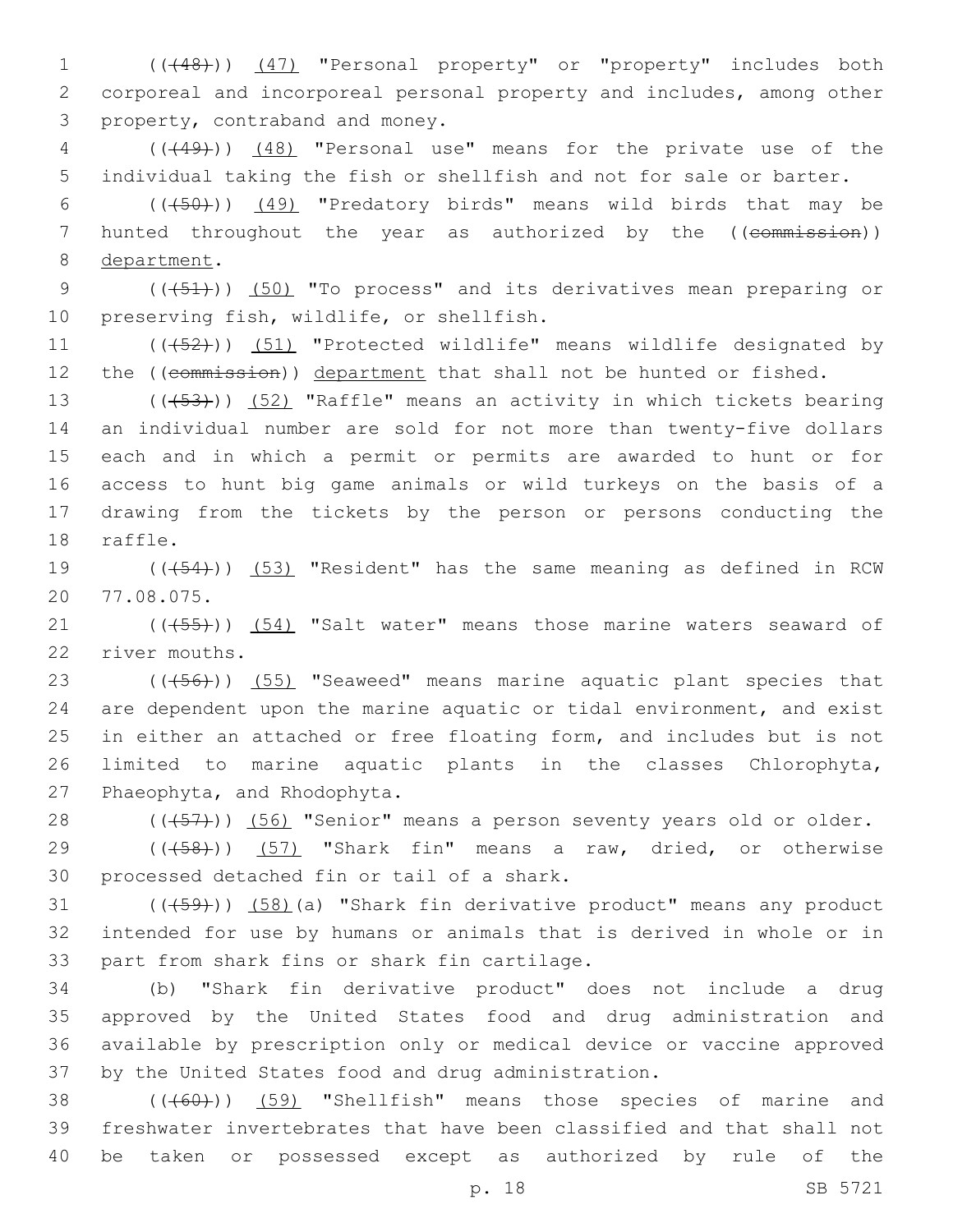((commission)) department. The term "shellfish" includes all stages of development and the bodily parts of shellfish species.

3 (((61))) (60) "State waters" means all marine waters and fresh waters within ordinary high water lines and within the territorial 5 boundaries of the state.

6  $((+62))$   $(61)$  "To take" and its derivatives means to kill, injure, harvest, or capture a fish, shellfish, wild animal, bird, or 8 seaweed.

9 (( $(63)$ )) (62) "Taxidermist" means a person who, for commercial purposes, creates lifelike representations of fish and wildlife using fish and wildlife parts and various supporting structures.

12 (((64))) (63) "Trafficking" means offering, attempting to engage, or engaging in sale, barter, or purchase of fish, shellfish, 14 wildlife, or deleterious exotic wildlife.

15 (((65))) (64) "To trap" and its derivatives means a method of hunting using devices to capture wild animals or wild birds.

17 (((66))) (65) "Unclaimed" means that no owner of the property has been identified or has requested, in writing, the release of the property to themselves nor has the owner of the property designated an individual to receive the property or paid the required postage to 21 effect delivery of the property.

 (( $(467)$ )) (66) "Unclassified wildlife" means wildlife existing in Washington in a wild state that have not been classified as big game, game animals, game birds, predatory birds, protected wildlife, endangered wildlife, or deleterious exotic wildlife.

26 (((68))) (67) "To waste" or "to be wasted" means to allow any edible portion of any game bird, food fish, game fish, shellfish, or big game animal other than cougar to be rendered unfit for human consumption, or to fail to retrieve edible portions of such a game bird, food fish, game fish, shellfish, or big game animal other than cougar from the field. For purposes of this chapter, edible portions of game birds must include, at a minimum, the breast meat of those birds. Entrails, including the heart and liver, of any wildlife 34 species are not considered edible.

35 (((69))) (68) "Wholesale fish buyer" means a person who engages in any fish buying or selling activity that triggers the need to obtain a wholesale fish buyer endorsement under RCW 77.65.340.

38 (((70))) (69) "Wild animals" means those species of the class Mammalia whose members exist in Washington in a wild state. The term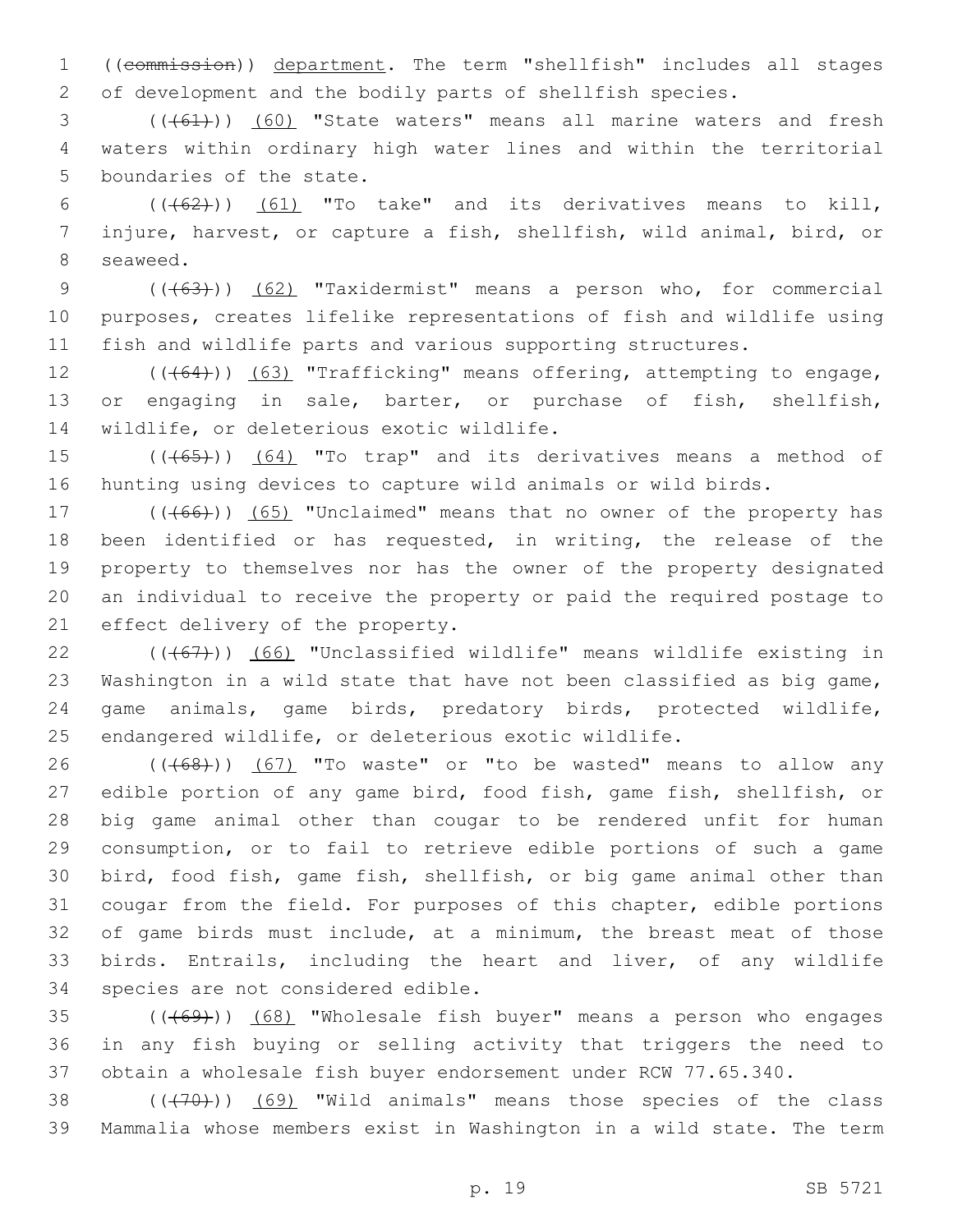"wild animal" does not include feral domestic mammals or old world rats and mice of the family Muridae of the order Rodentia.

3 (( $(71)$ )) (70) "Wild birds" means those species of the class Aves whose members exist in Washington in a wild state.4

 $((+72))$   $(71)$  "Wildlife" means all species of the animal kingdom whose members exist in Washington in a wild state. This includes but is not limited to mammals, birds, reptiles, amphibians, fish, and invertebrates. The term "wildlife" does not include feral domestic mammals, old world rats and mice of the family Muridae of the order Rodentia, or those fish, shellfish, and marine invertebrates classified as food fish or shellfish by the director. The term "wildlife" includes all stages of development and the bodily parts of 13 wildlife members.

14 (((73))) (72) "Wildlife meat cutter" means a person who packs, cuts, processes, or stores wildlife for consumption for another for 16 commercial purposes.

17 (((74))) (73) "Youth" means a person fifteen years old for 18 fishing and under sixteen years old for hunting.

 **Sec. 2009.** RCW 77.08.020 and 1989 c 218 s 2 are each amended to 20 read as follows:

21 (1) As used in this title or rules of the ((commission)) 22 department, "game fish" means those species of the class Osteichthyes that shall not be fished for except as authorized by rule of the 24 ((commission)) department and includes:

| 25 | <b>Scientific Name</b> | <b>Common Name</b>        |
|----|------------------------|---------------------------|
| 26 | Ambloplites rupestris  | rock bass                 |
| 27 | Coregonus clupeaformis | lake white fish           |
| 28 | Ictalurus furcatus     | blue catfish              |
| 29 | Ictalurus melas        | black bullhead            |
| 30 | Ictalurus natalis      | yellow bullhead           |
| 31 | Ictalurus nebulosus    | brown bullhead            |
| 32 | Ictalurus punctatus    | channel catfish           |
| 33 | Lepomis cyanellus      | green sunfish             |
| 34 | Lepomis gibbosus       | pumpkinseed               |
| 35 | Lepomis gulosus        | warmouth                  |
| 36 | Lepomis macrochirus    | bluegill                  |
| 37 | Lota lota              | burbot or freshwater ling |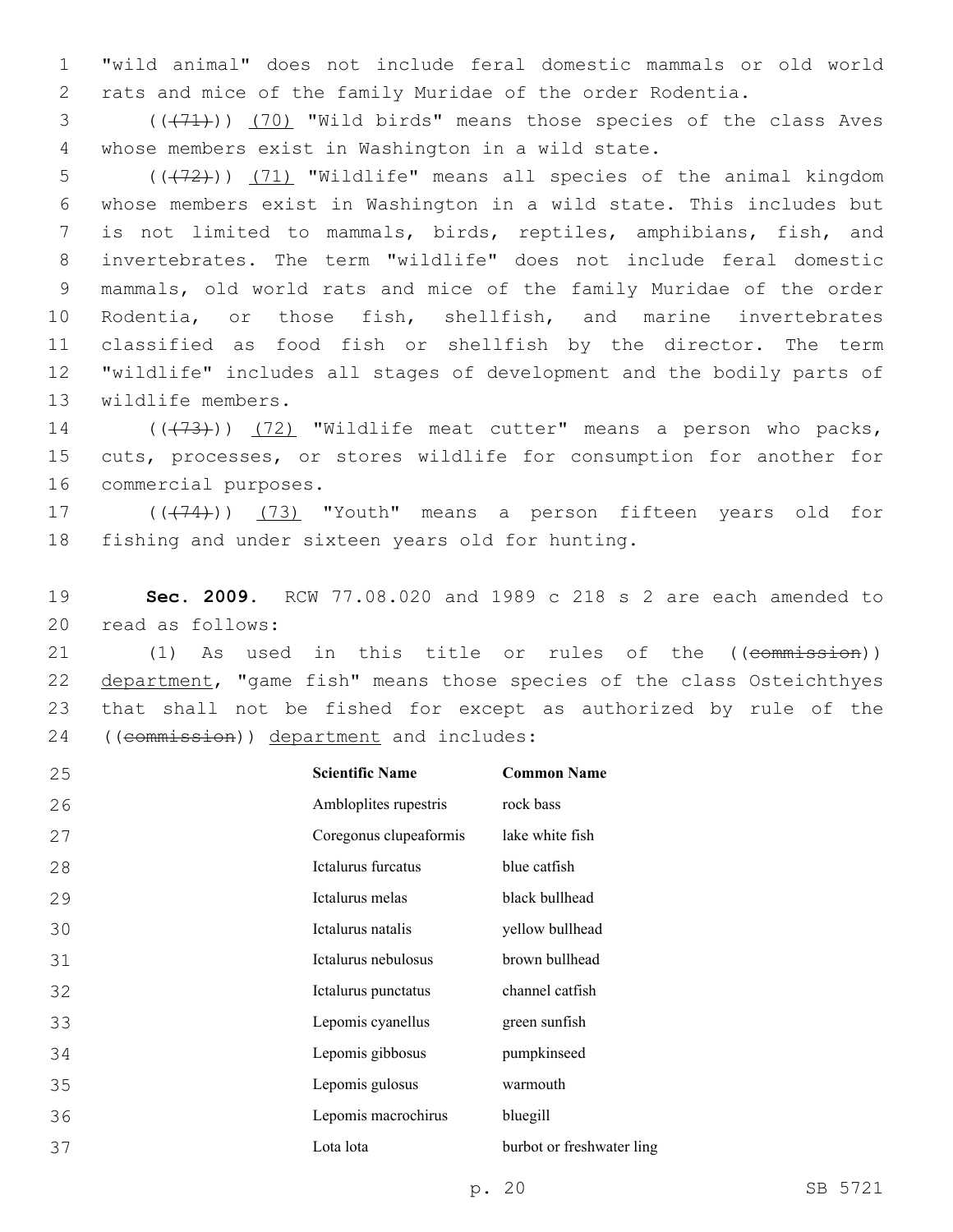| 1             | Micropterus dolomieui      | smallmouth bass            |
|---------------|----------------------------|----------------------------|
| 2             | Micropterus salmoides      | largemouth bass            |
| 3             | Oncorhynchus nerka (in its | kokanee or silver trout    |
| 4             | landlocked form)           |                            |
| 5             | Perca flavescens           | yellow perch               |
| 6             | Pomixis annularis          | white crappie              |
| 7             | Pomixis nigromaculatus     | black crappie              |
| 8             | Prosopium williamsoni      | mountain white fish        |
| $\mathcal{G}$ | Oncorhynchus aquabonita    | golden trout               |
| 10            | Oncorhynchus clarkii       | cutthroat trout            |
| 11            | Oncorhynchus mykiss        | rainbow or steelhead trout |
| 12            | Salmo salar (in its        | Atlantic salmon            |
| 13            | landlocked form)           |                            |
| 14            | Salmo trutta               | brown trout                |
| 15            | Salvelinus fontinalis      | eastern brook trout        |
| 16            | Salvelinus malma           | Dolly Varden trout         |
| 17            | Salvelinus namaycush       | lake trout                 |
| 18            | Stizostedion vitreum       | Walleye                    |
| 19            | Thymallus articus          | arctic grayling            |

 (2) Private sector cultured aquatic products as defined in RCW 21 15.85.020 are not game fish.

 **Sec. 2010.** RCW 77.08.022 and 2000 c 107 s 208 are each amended 23 to read as follows:

 "Food fish" means those species of the classes Osteichthyes, Agnatha, and Chondrichthyes that have been classified and that shall 26 not be fished for except as authorized by rule of the ((commission)) 27 department. The term "food fish" includes all stages of development 28 and the bodily parts of food fish species.

 **Sec. 2011.** RCW 77.08.030 and 1980 c 78 s 11 are each amended to 30 read as follows: 31 As used in this title or rules of the ((commission)) department, 32 "big game" means the following species:

| -33 | <b>Scientific Name</b> | <b>Common Name</b> |
|-----|------------------------|--------------------|
| 34  | Cervus canadensis      | elk or wapiti      |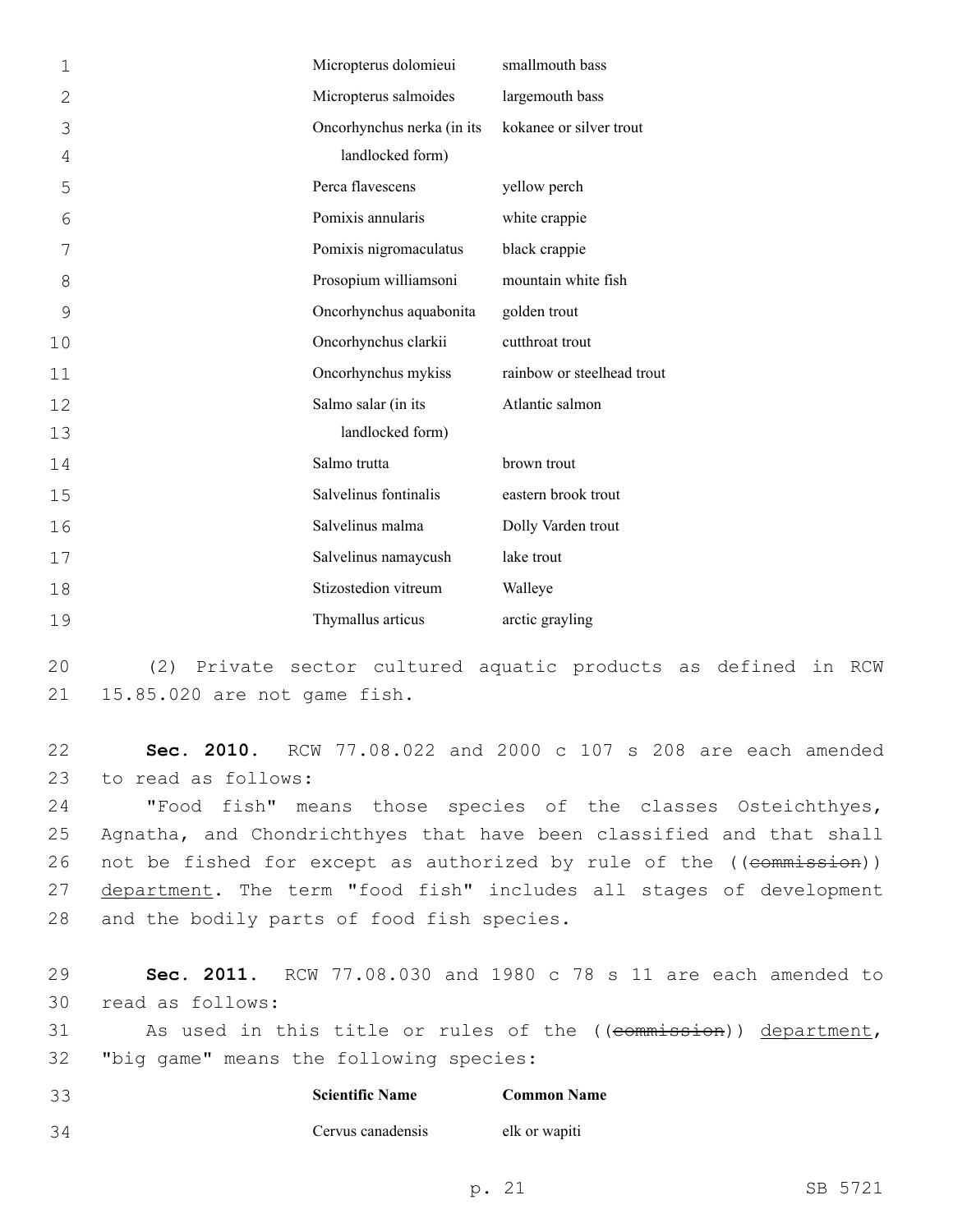|    | Odocoileus hemionus    | blacktail deer or mule deer |
|----|------------------------|-----------------------------|
| 2  | Odocoileus virginianus | whitetail deer              |
| 3  | Alces americana        | moose                       |
| 4  | Oreamnos americanus    | mountain goat               |
| 5  | Rangifer caribou       | caribou                     |
| 6  | Ovis canadensis        | mountain sheep              |
|    | Antilocapra americana  | pronghorn antelope          |
| 8  | Felis concolor         | cougar or mountain lion     |
| 9  | Euarctos americana     | black bear                  |
| 10 | Ursus horribilis       | grizzly bear                |

 **Sec. 2012.** RCW 77.12.010 and 2000 c 107 s 210 are each amended 12 to read as follows:

13 The ((commission)) department shall not adopt rules that categorically prohibit fishing with bait or artificial lures in streams, rivers, beaver ponds, and lakes except that the 16 ((commission)) department may adopt rules and regulations restricting fishing methods upon a determination by the director that an individual body of water or part thereof clearly requires a fishing method prohibition to conserve or enhance the fisheries resource or 20 to provide selected fishing alternatives.

 **Sec. 2013.** RCW 77.12.020 and 2014 c 202 s 302 are each amended 22 to read as follows:

 (1) The director shall investigate the habits and distribution of the various species of wildlife native to or adaptable to the 25 habitats of the state. The ((commission)) department shall determine 26 whether a species should be managed by the department and, if so, 27 classify it under this section.

28 (2) The ((commission)) department may classify by rule wild animals as game animals and game animals as fur-bearing animals.

30 (3) The ((commission)) department may classify by rule wild birds as game birds or predatory birds. All wild birds not otherwise 32 classified are protected wildlife.

 (4) In addition to those species listed in RCW 77.08.020, the 34 ((commission)) department may classify by rule as game fish other species of the class Osteichthyes that are commonly found in fresh water except those classified as food fish by the director.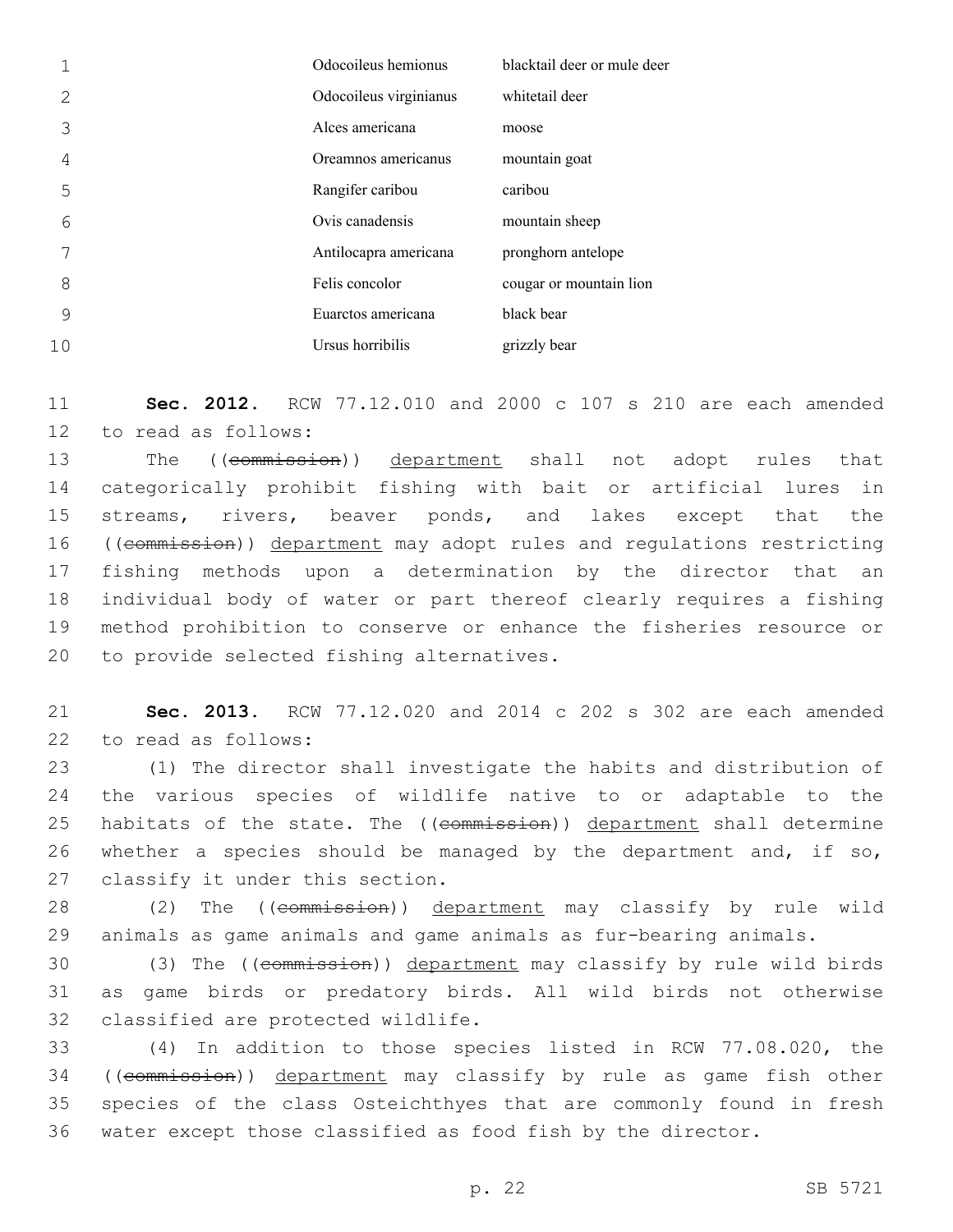(5) The director may recommend ((to the commission)) that a 2 species of wildlife should not be hunted or fished. ((The commission may designate species of wildlife as protected.))

 (6) If the director determines that a species of wildlife is seriously threatened with extinction in the state of Washington, the director may ((request its designation as an endangered species. The commission may)) designate it as an endangered species.

 (7) If the director determines that a species of the animal kingdom, not native to Washington, is dangerous to the environment or 10 wildlife of the state, the director ((may request its designation as 11 deleterious exotic wildlife. The commission)) may designate it as 12 deleterious exotic wildlife.

 (8) ((Upon recommendation by the director, the commission)) The director may develop a work plan to eradicate native aquatic species that threaten human health. Priority shall be given to water bodies that the department of health has classified as representing a threat to human health based on the presence of a native aquatic species.

 **Sec. 2014.** RCW 77.12.035 and 2000 c 107 s 211 are each amended 19 to read as follows:

20 The ((commission)) director shall protect grizzly bears and develop management programs on publicly owned lands that will encourage the natural regeneration of grizzly bears in areas with suitable habitat. Grizzly bears shall not be transplanted or introduced into the state. Only grizzly bears that are native to Washington state may be utilized by the department for management programs. The department is directed to fully participate in all discussions and negotiations with federal and state agencies relating to grizzly bear management and shall fully communicate, support, and 29 implement the policies of this section.

 **Sec. 2015.** RCW 77.12.037 and 2000 c 107 s 4 are each amended to 31 read as follows:

32 The ((commission)) department may acquire by gift, easement, purchase, lease, or condemnation lands, buildings, water rights, rights-of-way, or other necessary property, and construct and maintain necessary facilities for purposes consistent with this 36 title. The ((commission may authorize the)) director ((to)) may acquire property under this section, but the power of condemnation may only be exercised by the director when an appropriation has been

p. 23 SB 5721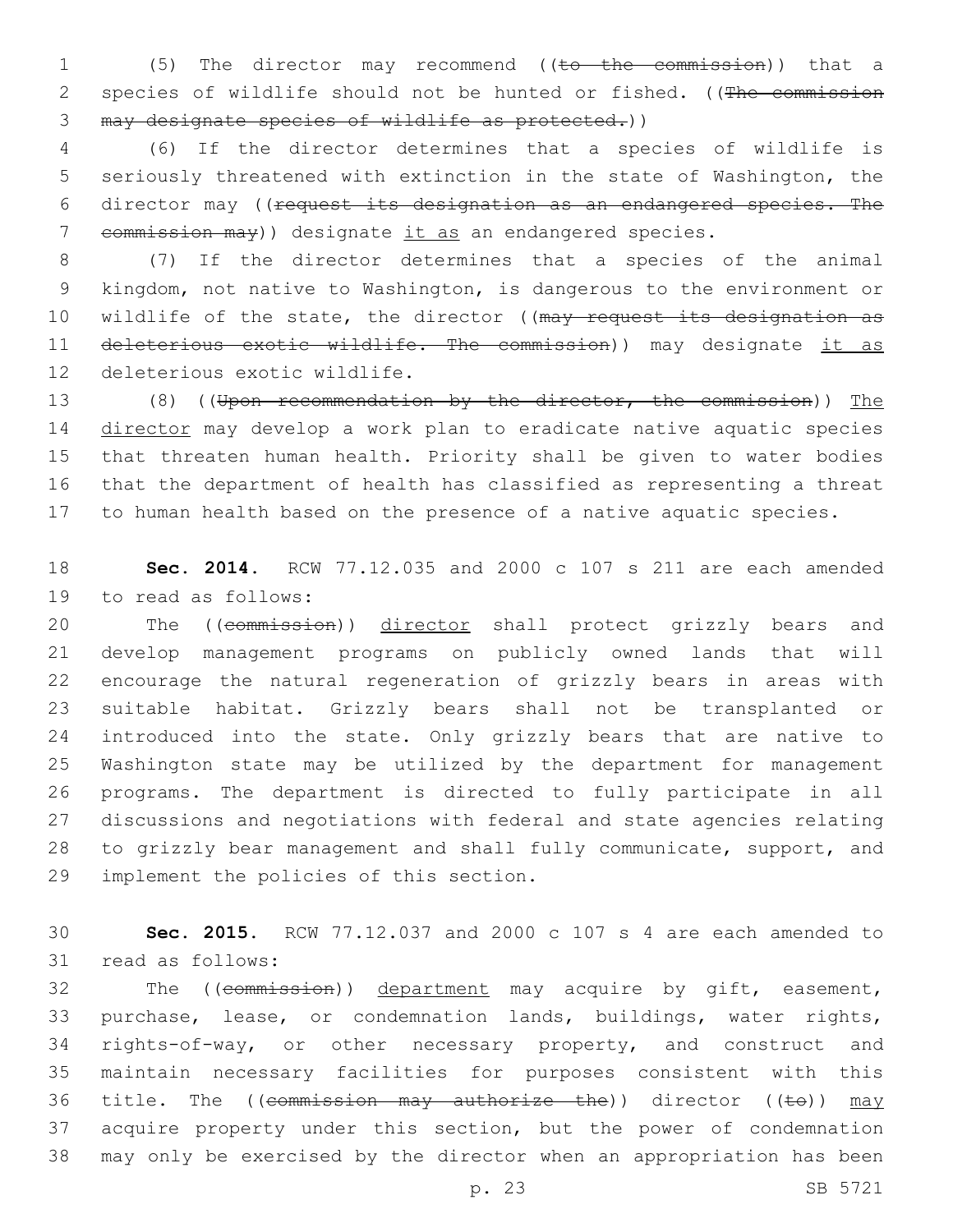made by the legislature for the acquisition of a specific property, except to clear title and acquire access rights-of-way.

 The ((commission)) department may sell, lease, convey, or grant concessions upon real or personal property under the control of the 5 department.

 **Sec. 2016.** RCW 77.12.045 and 2001 c 253 s 13 are each amended to 7 read as follows:

8 Consistent with federal law, the ((commission's)) department's authority extends to all areas and waters within the territorial boundaries of the state, to the offshore waters, and to the 11 concurrent waters of the Columbia river.

12 Consistent with federal law, the ((commission's)) department's authority extends to fishing in offshore waters by residents of this 14 state.

15 The ((commission)) department may adopt rules consistent with the regulations adopted by the United States department of commerce for 17 the offshore waters. The ((commission)) department may adopt rules consistent with the recommendations or regulations of the Pacific marine fisheries commission, Columbia river compact, the Pacific salmon commission as provided in chapter 77.75 RCW, or the 21 international Pacific halibut commission.

 **Sec. 2017.** RCW 77.12.047 and 2018 c 179 s 10 are each amended to 23 read as follows:

24 (1) The ((commission)) department may adopt, amend, or repeal rules as follows:25

 (a) Specifying the times when the taking of wildlife, fish, or 27 shellfish is lawful or unlawful.

 (b) Specifying the areas and waters in which the taking and possession of wildlife, fish, or shellfish is lawful or unlawful.

 (c) Specifying and defining the gear, appliances, or other equipment and methods that may be used to take wildlife, fish, or shellfish, and specifying the times, places, and manner in which the 33 equipment may be used or possessed.

 (d) Regulating the importation, transportation, possession, disposal, landing, and sale of wildlife, fish, shellfish, or seaweed within the state, whether acquired within or without the state. However, this authority must be exercised consistent with RCW 77.125.050 and 77.125.060. Additionally, the rules of the department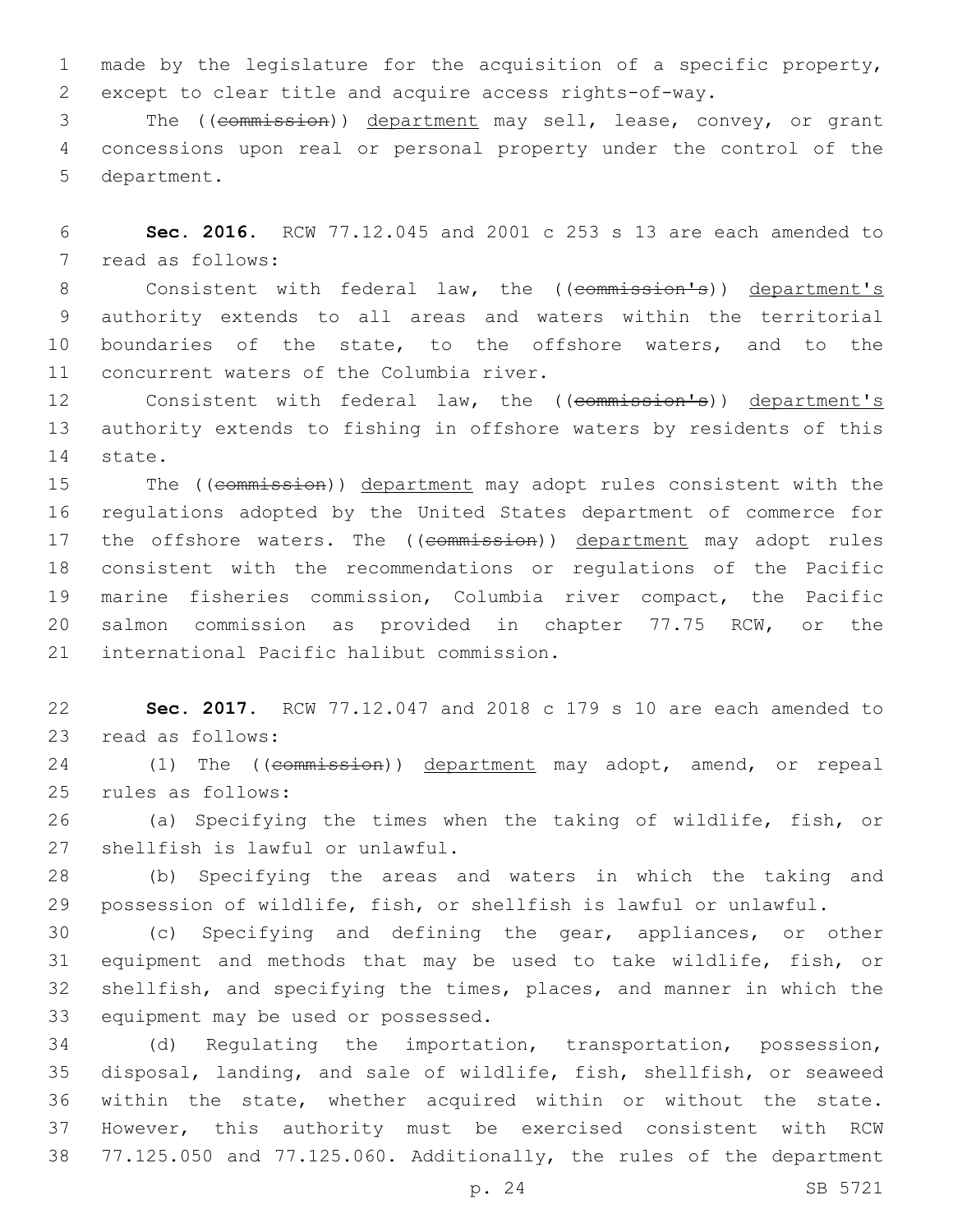must prohibit any person, including department staff, from translocating a live elk from an area with elk affected by hoof 3 disease to any other location except:

 (i) Consistent with a process developed by the department with input from the affected federally recognized tribes for translocation for monitoring or hoof disease management purposes; or

 (ii) Within an elk herd management plan area affected by hoof 8 disease.

 (e) Regulating the prevention and suppression of diseases and 10 pests affecting wildlife, fish, or shellfish.

 (f) Regulating the size, sex, species, and quantities of wildlife, fish, or shellfish that may be taken, possessed, sold, or 13 disposed of.

 (g) Specifying the statistical and biological reports required from fishers, dealers, boathouses, or processors of wildlife, fish, 16 or shellfish.

 (h) Classifying species of marine and freshwater life as food 18 fish or shellfish.

 (i) Classifying the species of wildlife, fish, and shellfish that may be used for purposes other than human consumption.

 (j) Regulating the taking, sale, possession, and distribution of wildlife, fish, shellfish, or deleterious exotic wildlife.

 (k) Establishing game reserves and closed areas where hunting for 24 wild animals or wild birds may be prohibited.

 (l) Regulating the harvesting of fish, shellfish, and wildlife in the federal exclusive economic zone by vessels or individuals registered or licensed under the laws of this state.

 (m) Authorizing issuance of permits to release, plant, or place 29 fish or shellfish in state waters.

 (n) Governing the possession of fish, shellfish, or wildlife so that the size, species, or sex can be determined visually in the 32 field or while being transported.

 (o) Other rules necessary to carry out this title and the 34 purposes and duties of the department.

 $(2)(a)$  ((Subsections)) Subsection  $(1)(a)$ ,  $(b)$ ,  $(c)$ ,  $(d)$ , and  $(f)$  of this section do not apply to private tideland owners and lessees and the immediate family members of the owners or lessees of state tidelands, when they take or possess oysters, clams, cockles, borers, or mussels, excluding razor clams, produced on their own private tidelands or their leased state tidelands for personal use.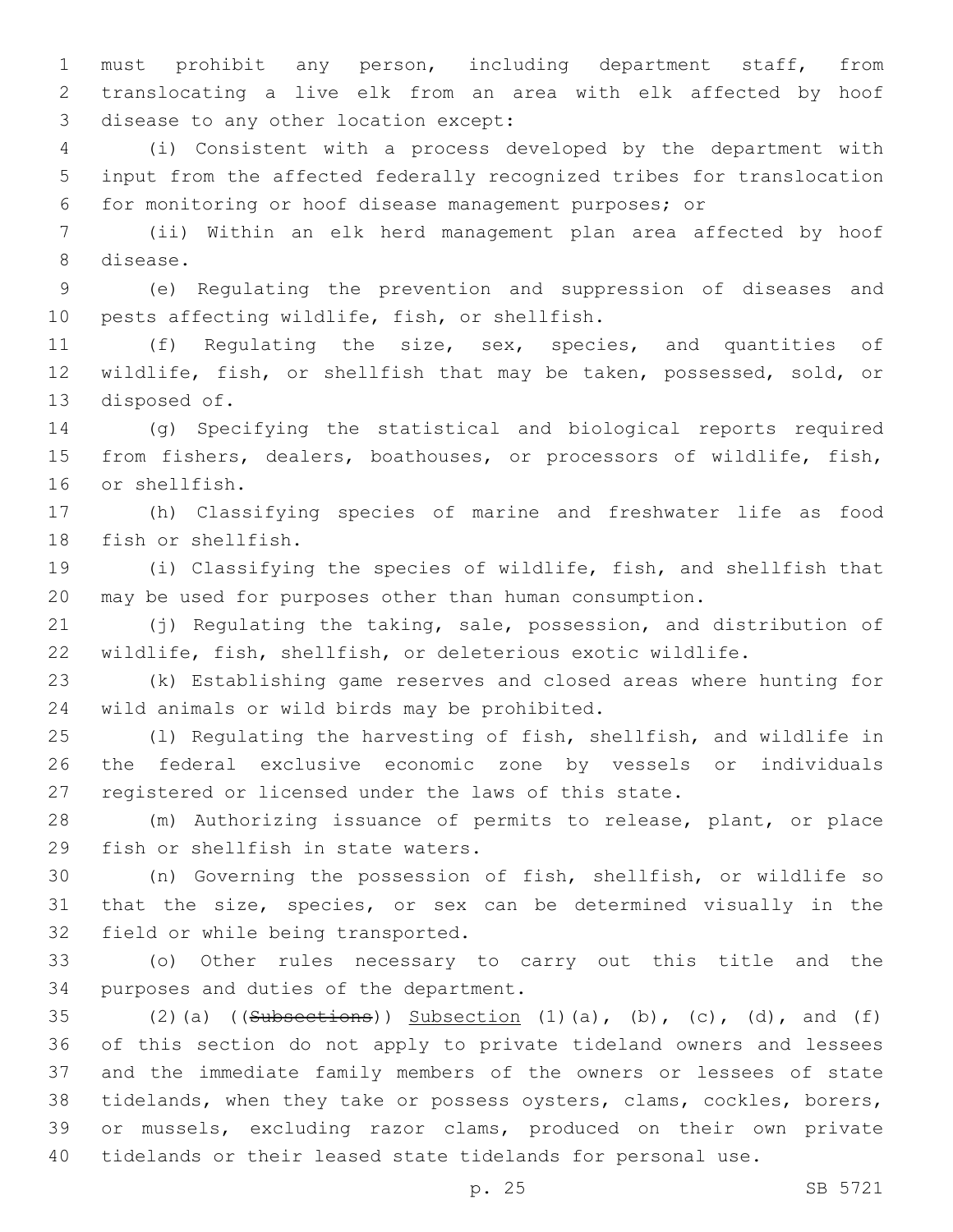1 (b) "Immediate family member" for the purposes of this section 2 means a spouse, brother, sister, grandparent, parent, child, or 3 grandchild.

 (3) Except for subsection (1)(g) of this section, this section does not apply to private sector cultured aquatic products as defined in RCW 15.85.020. Subsection (1)(g) of this section does apply to 7 such products.

8 **Sec. 2018.** RCW 77.12.077 and 2019 c 226 s 1 are each amended to 9 read as follows:

10 (1) The ((commission)) department shall adopt by rule a process 11 and criteria to select persons who may act as agents of the state for 12 the purpose of using one or more dogs to hunt or pursue black bear, 13 cougar, or bobcat to protect livestock, domestic animals, private 14 property, or the public safety. The ((commission)) department rule 15 must outline the requirements an applicant must comply with when 16 applying for the program including, but not limited to, a criminal 17 background check.

 (2) The department shall administer a training program to enable persons who have been selected pursuant to subsection (1) of this section to train dogs for use consistent with this section. The purpose of this program is to provide dog training opportunities 22 using nonlethal pursuit.

23 **Sec. 2019.** RCW 77.12.085 and 2019 c 290 s 2 are each amended to read as follows:24

25 The ((commission)) department shall adopt rules to liberalize bag 26 limits for bass, walleye, and channel catfish in all anadromous 27 waters of the state in order to reduce the predation risk to salmon 28 smolts.

29 **Sec. 2020.** RCW 77.12.140 and 1987 c 506 s 23 are each amended to read as follows:30

31 The director( $\sqrt{7}$  acting in a manner not inconsistent with criteria 32 established by the commission,)) may obtain by purchase, gift, or 33 exchange and may sell or transfer wildlife and their eggs for 34 stocking, research, or propagation.

35 **Sec. 2021.** RCW 77.12.150 and 2003 c 385 s 2 are each amended to 36 read as follows: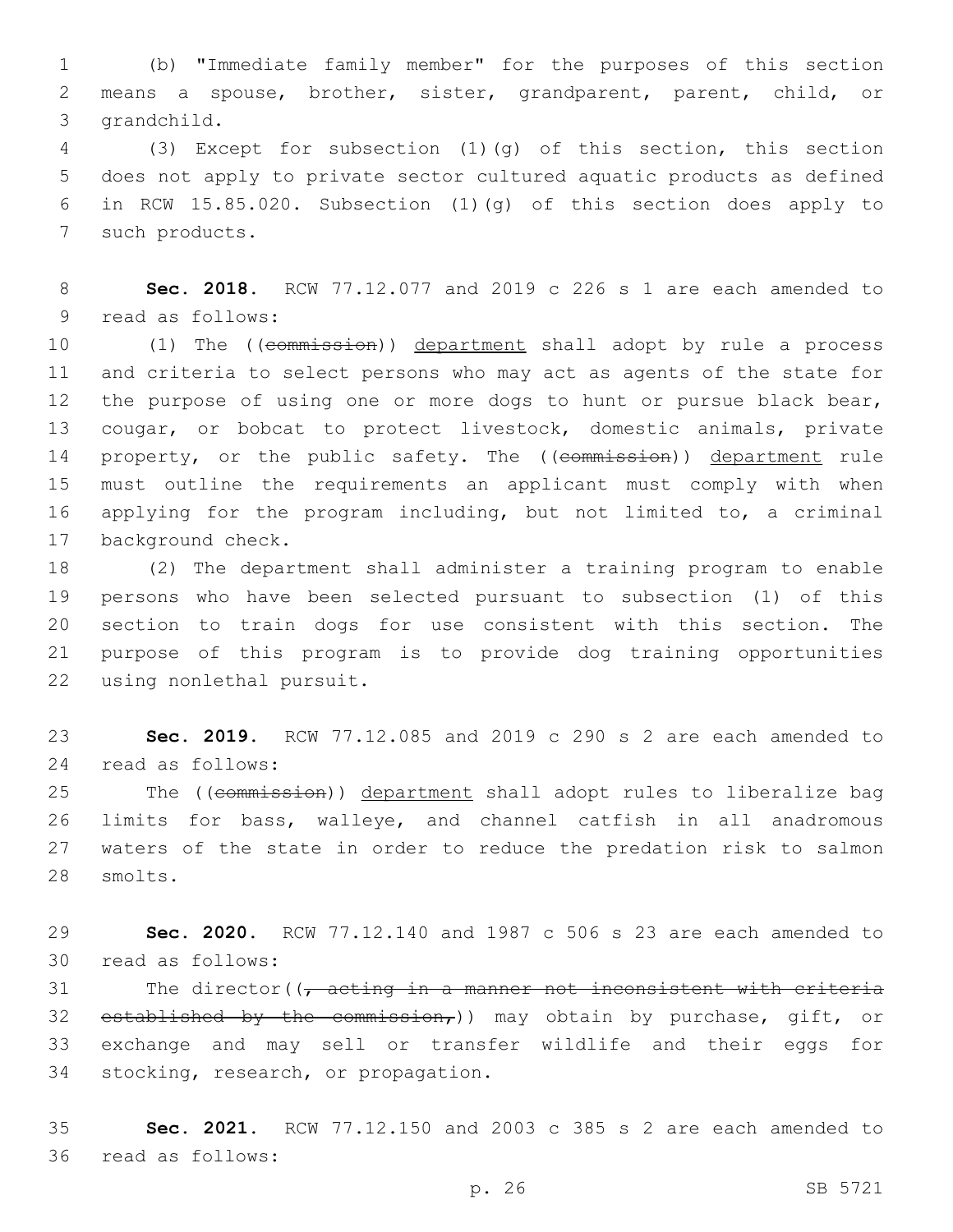(1) By emergency rule only, ((and in accordance with criteria 2 established by the commission,)) the director may close or shorten a season for game animals, game birds, or game fish, and after a season has been closed or shortened, may reopen it and reestablish bag limits on game animals, game birds, or game fish during that season. 6 The director ((shall advise the commission of the adoption of)) may adopt emergency rules. A copy of an emergency rule, certified as a true copy by the director or by a person authorized in writing by the director to make the certification, is admissible in court as prima facie evidence of the adoption and validity of the rule.

 (2)(a) If the director finds that game animals have increased in numbers in an area of the state so that they are damaging public or 13 private property or over-utilizing their habitat, the ((commission)) department may establish a special hunting season and designate the time, area, and manner of taking and the number and sex of the animals that may be killed or possessed by a licensed hunter. The director shall include notice of the special season in the rules 18 establishing open seasons.

 (b) When the department receives six complaints concerning damage to commercial agricultural and horticultural crop production by wildlife from the owner or tenant of real property, or from several 22 owners or tenants in a locale, the ((commission)) department shall conduct a special hunt or special hunts or take remedial action to reduce the potential for the damage, and shall authorize either one or two permits per hunter. Each complaint must be confirmed by 26 qualified department staff, or their designee.

 (c) The director shall determine by random selection the identity of hunters who may hunt within the area of the special hunt and shall determine the conditions and requirements of the selection process. Within this process, the department must maintain a list of all persons holding valid wildlife hunting licenses, arranged by county of residence, who may hunt deer or elk that are causing damage to crops. The department must update the list annually and utilize the list when contacting persons to assist in controlling game damage to crops. The department must make all reasonable efforts to contact individuals residing within the county where the hunting of deer or elk will occur before contacting a person who is not a resident of that county. The department must randomize the names of people on the list in order to provide a fair distribution of the hunting opportunities. Hunters who participate in hunts under this section

p. 27 SB 5721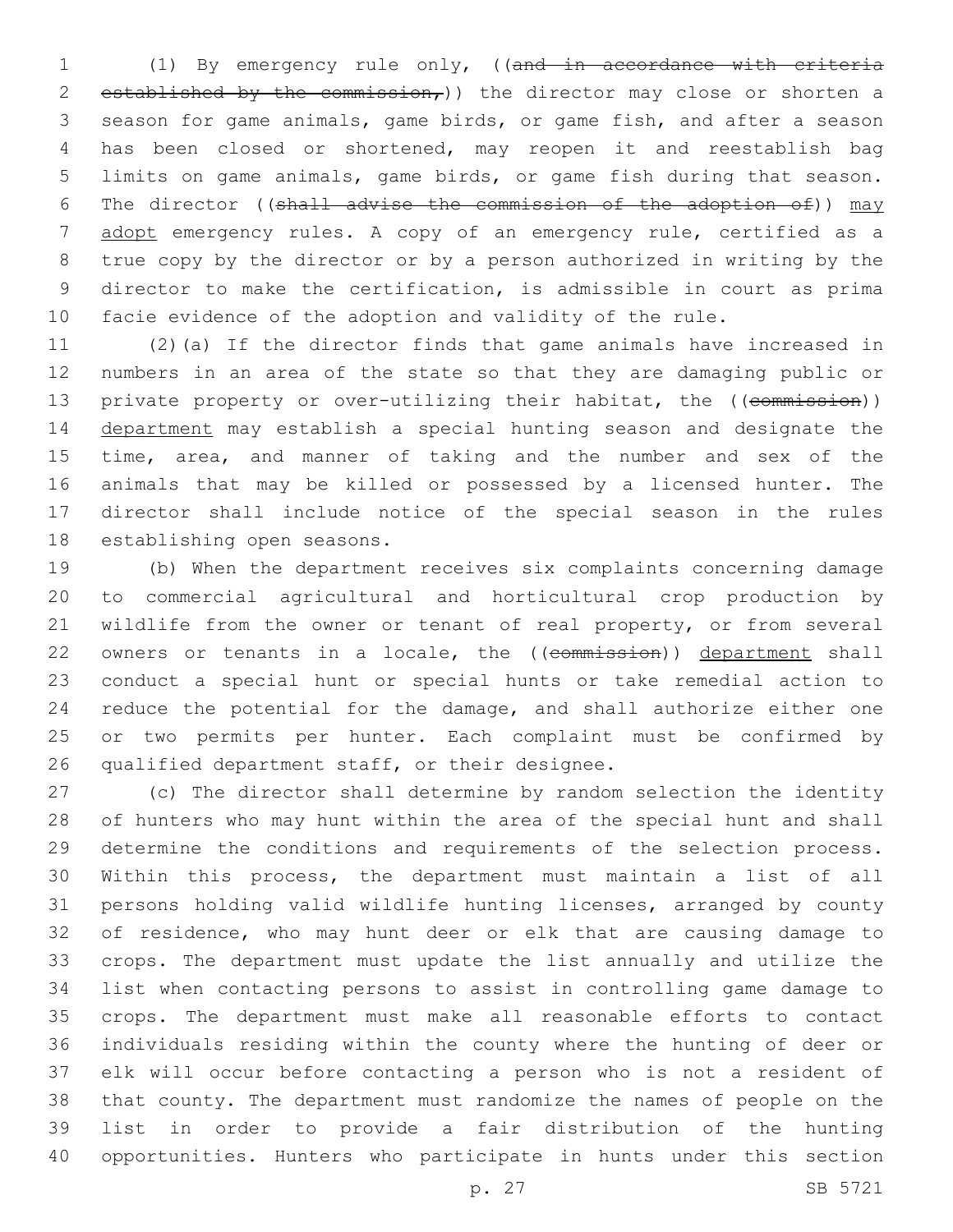must report any kills to the department. The department must include a summary of the wildlife harvested in these hunts in the annual game management reports it makes available to the public.

 **Sec. 2022.** RCW 77.12.152 and 1995 1st sp.s. c 2 s 14 are each 5 amended to read as follows:

 The ((commission)) department may designate the boundaries of fishing areas by driving piling or by establishing monuments or by description of landmarks or section lines and directional headings.

 **Sec. 2023.** RCW 77.12.170 and 2020 c 148 s 5 are each amended to 10 read as follows:

 (1) There is established in the state treasury the limited fish and wildlife account which consists of moneys received from:

 (a) Fees for personalized vehicle, Wild on Washington, and Endangered Wildlife license plates, Washington's Wildlife license plate collection, and Washington's fish license plate collection as 16 provided in chapter 46.17 RCW;

 (b) The department's share of revenues from auctions and raffles 18 authorized by the ((commission)) department;

(c) The sale of watchable wildlife decals under RCW 77.32.560;

 (d) Moneys received from the recreation access pass account created in RCW 79A.80.090 must be dedicated to stewardship, operations, and maintenance of department lands used for public 23 recreation purposes;

(e) Fees for informational materials published by the department;

 (f) Those portions of the sale of licenses, permits, tags, stamps, endorsements, and application fees that are specified for a limited purpose within chapters 77.32, 77.65, and 77.70 RCW; and

 (g) Income directed to the limited fish and wildlife account by 29 any other statute not listed in this subsection.

 (2) State and county officers receiving any moneys listed in subsection (1) of this section shall deposit them in the state treasury to be credited to the limited fish and wildlife account.

 (3) There is established in the state treasury the fish, wildlife, and conservation account that consists of moneys received 35 from:

36 (a) Rentals or concessions of the department;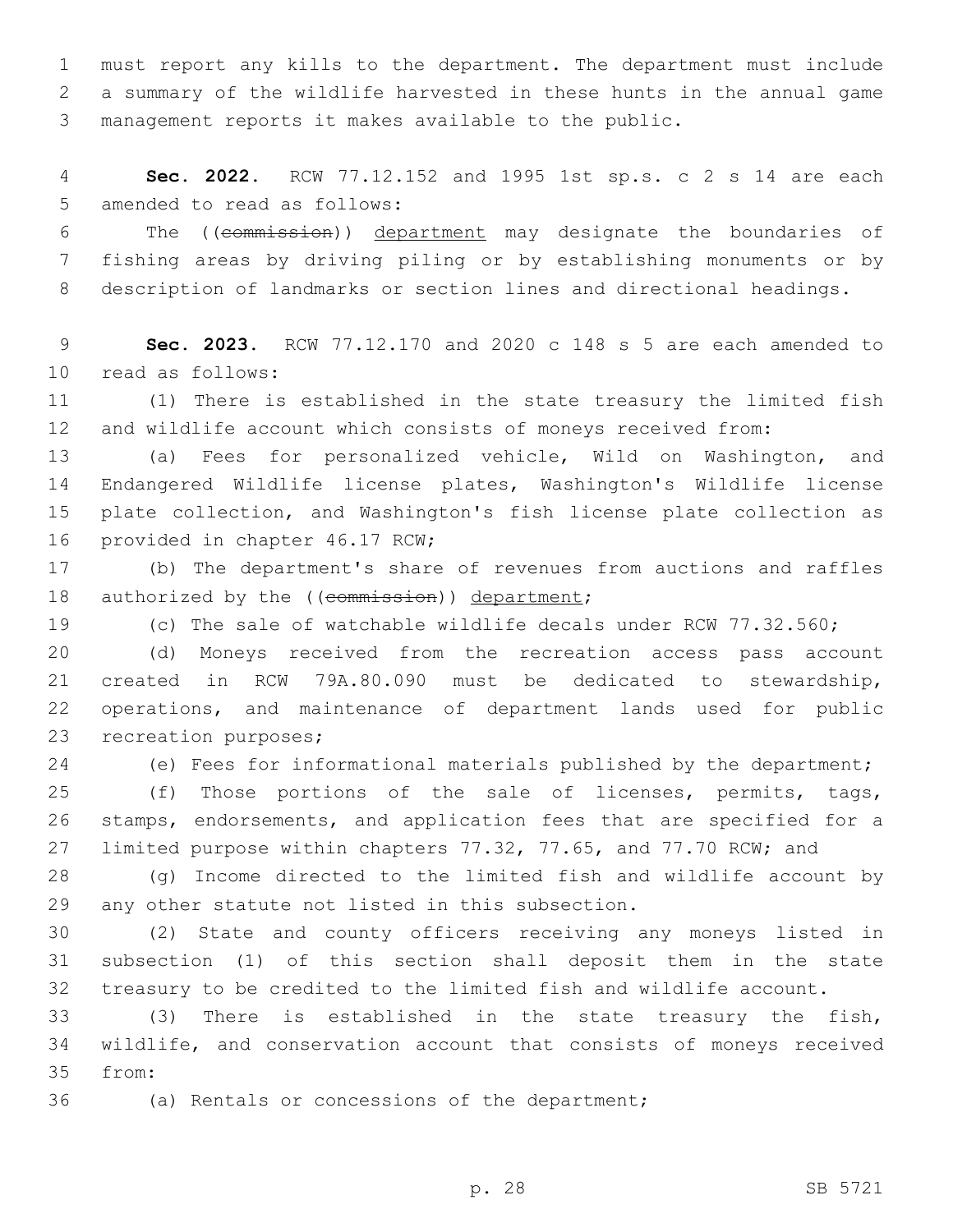(b) The sale of real or personal property held for department purposes, unless the property is seized or recovered through a fish, 3 shellfish, or wildlife enforcement action;

(c) The assessment of administrative penalties;

 (d) Those portions of the sale of licenses, permits, tags, stamps, endorsements, and application fees that are not specified for a limited purpose within chapters 77.32, 77.65, and 77.70 RCW;

 (e) Articles or wildlife sold by the director under RCW 9 77.12.140;

 (f) Excise tax on anadromous game fish collected under chapter 11 82.27 RCW:

(g) Donations received by the director under RCW 77.12.039;

 (h) Income directed to the fish, wildlife, and conservation account by any other statute not listed in this subsection.

 (4) State and county officers receiving any moneys listed in subsection (3) of this section shall deposit them in the state treasury to be credited to the fish, wildlife, and conservation 18 account.

 (5) Compensation for damage to department property or wildlife losses or contributions, gifts, or grants received under RCW 77.12.320 must be deposited into the special wildlife account created in RCW 77.12.323. However, this excludes fish and shellfish overages and court-ordered restitution or donations associated with any fish, shellfish, or wildlife enforcement action, as such moneys must be deposited in the enforcement reward account pursuant to RCW 77.15.425.26

 **Sec. 2024.** RCW 77.12.210 and 2020 c 148 s 9 are each amended to read as follows:28

 The director shall maintain and manage real or personal property owned, leased, or held by the department and shall control the construction of buildings, structures, and improvements in or on the property. The director may adopt rules for the operation and 33 maintenance of the property.

34 The ((commission may authorize the)) director ((to)) may sell, lease, convey, or grant concessions upon real or personal property under the control of the department. This includes the authority to sell timber, gravel, sand, and other materials or products from real property held by the department, and to sell or lease the department's real or personal property or grant concessions or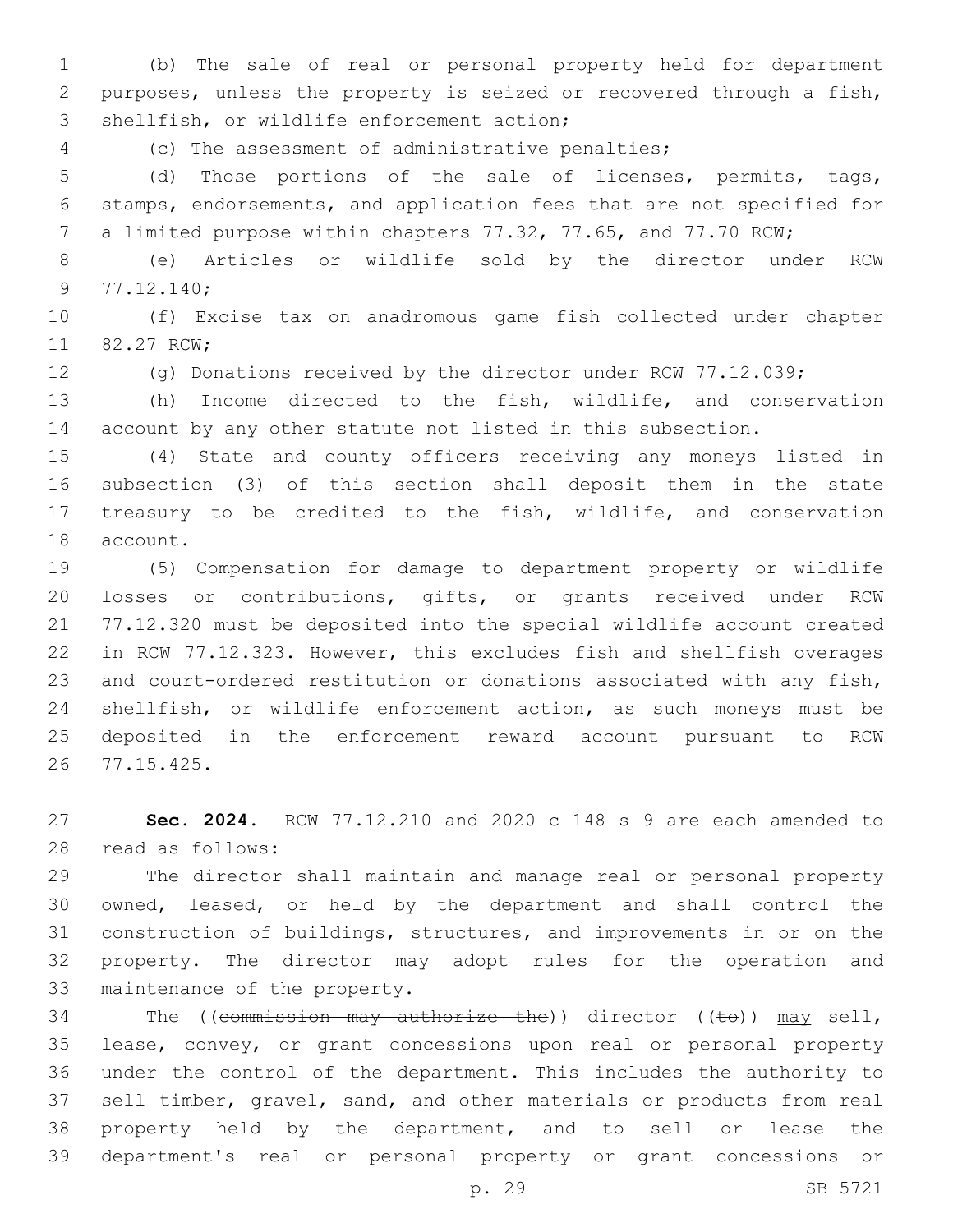rights-of-way for roads or utilities in the property. Oil and gas resources owned by the state which lie below lands owned, leased, or held by the department shall be offered for lease by the commissioner of public lands pursuant to chapter 79.14 RCW with the proceeds being deposited in the fish, wildlife, and conservation account created in RCW 77.12.170(3): PROVIDED, That the commissioner of public lands shall condition such leases at the request of the department to 8 protect wildlife and its habitat.

 If the ((commission)) director determines that real or personal property held by the department cannot be used advantageously by the department, the director may dispose of that property if it is in the 12 public interest.

 If the state acquired real property with use limited to specific purposes, the director may negotiate terms for the return of the property to the donor or grantor. Other real property shall be sold to the highest bidder at public auction. After appraisal, notice of the auction shall be published at least once a week for two successive weeks in a newspaper of general circulation within the county where the property is located at least twenty days prior to 20 sale.

 Proceeds from the sales shall be deposited in the fish, wildlife, and conservation account created in RCW 77.12.170(3).

 **Sec. 2025.** RCW 77.12.220 and 2000 c 107 s 219 are each amended to read as follows:24

25 For purposes of this title, the ((commission)) department may make agreements to obtain real or personal property or to transfer or convey property held by the state to the United States or its agencies or instrumentalities, units of local government of this state, public service companies, or other persons, if in the judgment 30 of the ((commission)) department and the attorney general the transfer and conveyance is consistent with public interest. For purposes of this section, "local government" means any city, town, county, special district, municipal corporation, or quasi-municipal corporation.34

 If the ((commission)) department agrees to a transfer or conveyance under this section or to a sale or return of real property under RCW 77.12.210, the director shall certify, with the attorney general, to the governor that the agreement has been made. The certification shall describe the real property. The governor then may

p. 30 SB 5721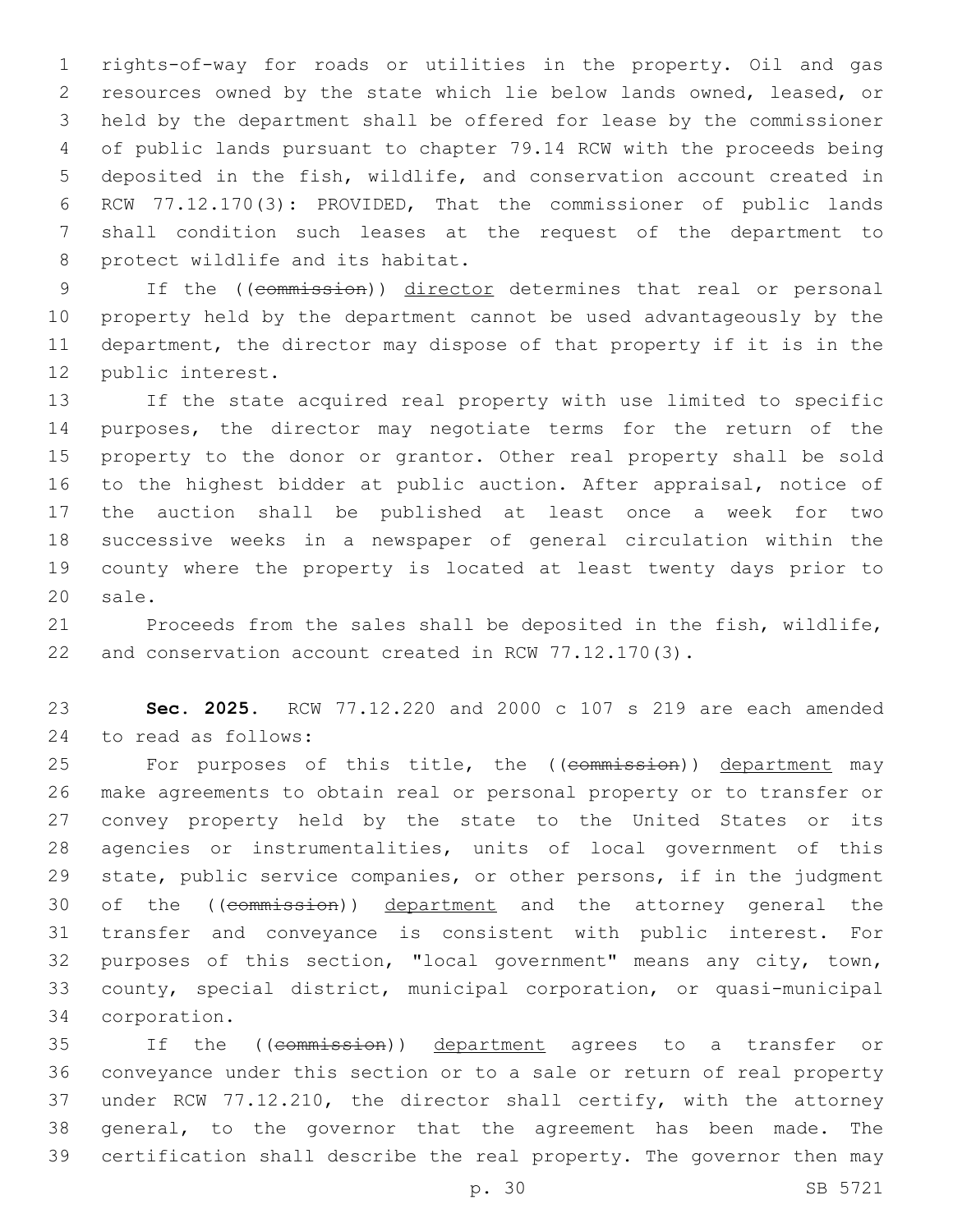execute and the secretary of state attest and deliver to the appropriate entity or person the instrument necessary to fulfill the 3 agreement.

 **Sec. 2026.** RCW 77.12.275 and 1995 1st sp.s. c 2 s 7 are each 5 amended to read as follows:

 The ((commission)) department may negotiate agreements with the United States department of defense to coordinate fishing in state waters over which the department of defense has assumed control.

 **Sec. 2027.** RCW 77.12.285 and 2000 c 107 s 6 are each amended to 10 read as follows:

11 (1) The ((commission)) department may enter into agreements with and receive funds from the United States for the construction, maintenance, and operation of fish cultural stations, laboratories, and devices in the Columbia river basin for improvement of feeding 15 and spawning conditions for fish, for the protection of migratory fish from irrigation projects and for facilitating free migration of 17 fish over obstructions.

18 (2) The director and the department may acquire by gift, purchase, lease, easement, or condemnation the use of lands where the construction or improvement is to be carried on by the United States.

 **Sec. 2028.** RCW 77.12.320 and 2021 c 182 s 1 are each amended to 22 read as follows:

23 (1) The ((commission)) department may make agreements with persons, political subdivisions of this state, or the United States or its agencies or instrumentalities, regarding fish, shellfish, and wildlife-oriented recreation and the propagation, protection, conservation, and control of fish, shellfish, and wildlife.

 (2) The director may make written agreements with the owners or lessees of real or personal property to provide for the use of the property for fish, shellfish, and wildlife-oriented recreation. The director may adopt rules governing the conduct of persons in or on 32 the real property.

 (3) The director may accept compensation for fish, shellfish, and wildlife losses or gifts or grants of personal property for use by 35 the department.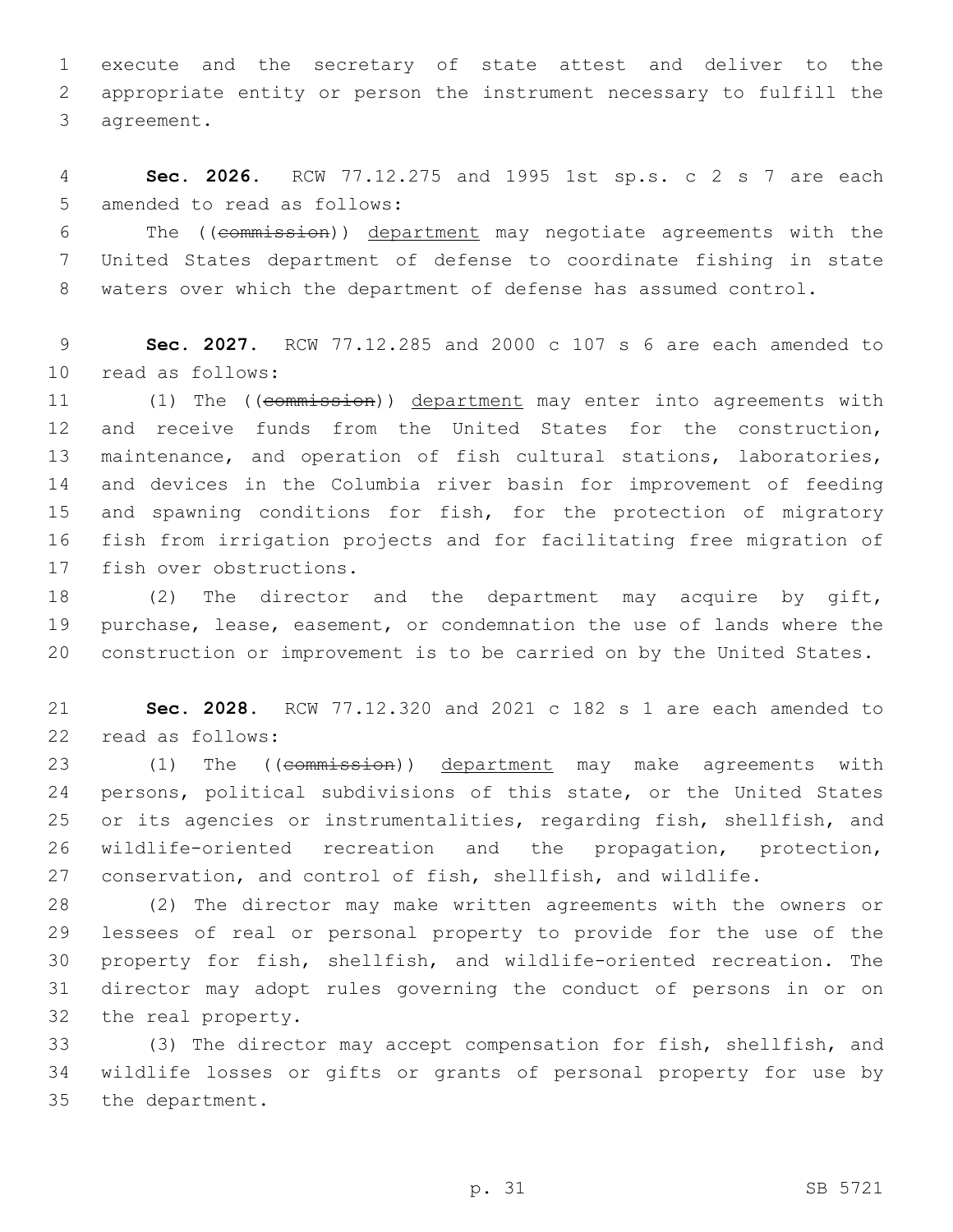1 (4) The ((commission)) director may indemnify the United States 2 and its agencies as a condition of securing federal funds for 3 purposes of fish, shellfish, and wildlife projects.

4 **Sec. 2029.** RCW 77.12.325 and 2001 c 253 s 20 are each amended to 5 read as follows:

 The ((commission)) department may cooperate with the Oregon fish and wildlife commission in the adoption of rules to ensure an annual yield of fish, shellfish, and wildlife on the Columbia river and to prevent the taking of fish, shellfish, and wildlife at places or times that might endanger fish, shellfish, and wildlife.

11 **Sec. 2030.** RCW 77.12.330 and 1980 c 78 s 53 are each amended to 12 read as follows:

13 The ((commission)) department may establish by rule exclusive 14 fishing waters for minors within specified ages.

15 **Sec. 2031.** RCW 77.12.420 and 1987 c 506 s 46 are each amended to read as follows:16

17 The director may spend moneys to improve natural growing 18 conditions for fish by constructing fishways, installing screens, and 19 removing obstructions to migratory fish. The eradication of 20 undesirable fish shall be authorized by the ((commission)) 21 department. The director may enter into cooperative agreements with 22 state, county, municipal, and federal agencies, and with private 23 individuals for these purposes.

24 **Sec. 2032.** RCW 77.12.455 and 2001 c 253 s 22 are each amended to read as follows:25

26 The ((commission)) department may prohibit the introduction, 27 transportation or transplanting of fish, shellfish, organisms, 28 material, or other equipment which in the ((commission's)) 29 department's judgment may transmit any disease or pests affecting 30 fish or shellfish.

31 **Sec. 2033.** RCW 77.12.560 and 1980 c 78 s 127 are each amended to 32 read as follows:

33 The ((commission)) department may adopt rules regarding the use 34 of the tidelands as shooting grounds.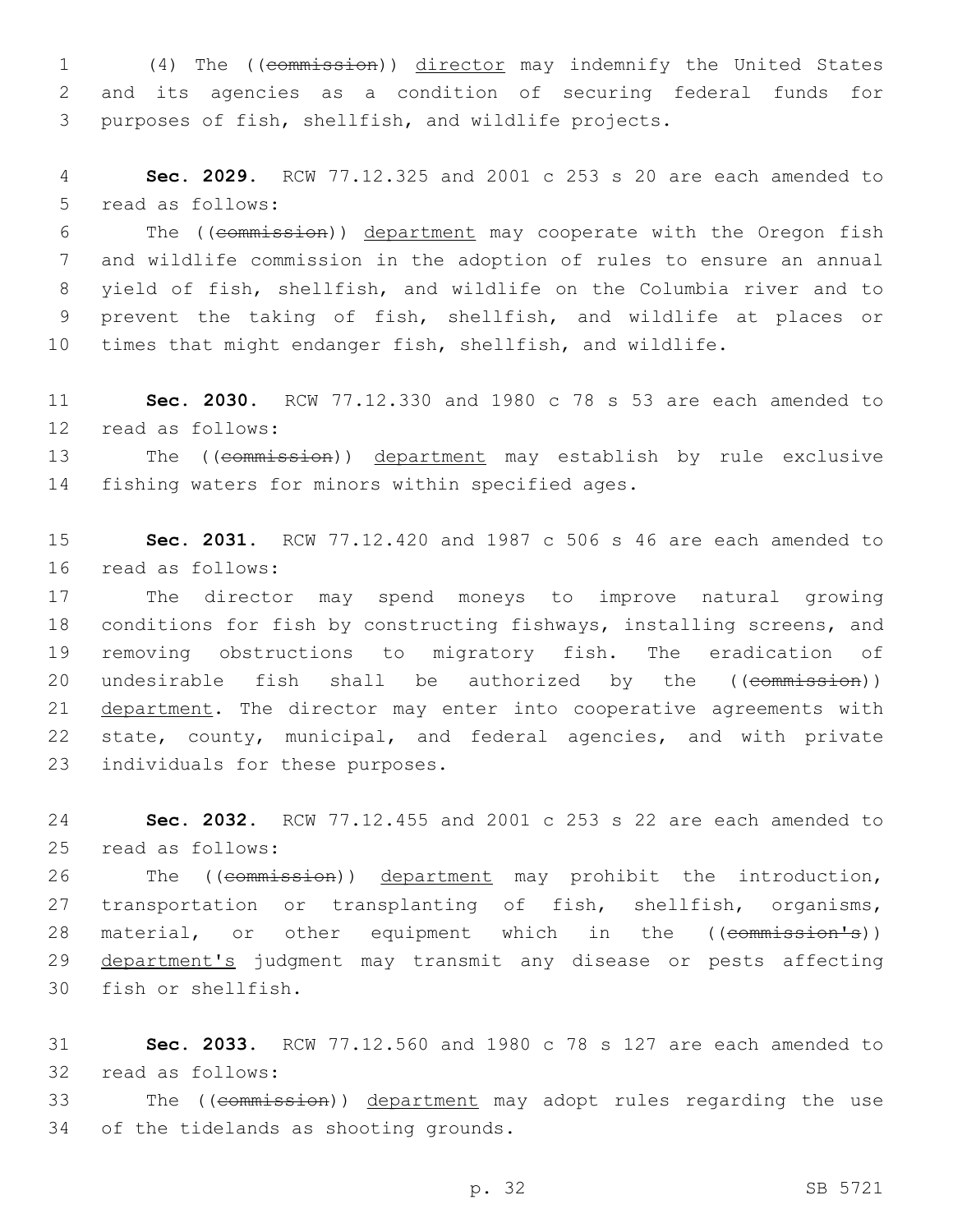1 **Sec. 2034.** RCW 77.12.570 and 1987 c 506 s 49 are each amended to 2 read as follows:

 The ((commission)) department shall establish the qualifications and conditions for issuing a game farm license. The director shall adopt rules governing the operation of game farms. Private sector cultured aquatic products as defined in RCW 15.85.020 are exempt from 7 regulation under this section.

8 **Sec. 2035.** RCW 77.12.722 and 2000 c 107 s 259 are each amended 9 to read as follows:

10 For the purposes of establishing a season or bag limit 11 restriction on Canada goose hunting, the ((commission)) department 12 shall not consider leg length or bill length of dusky Canada geese 13 (Branta canadensis occidentalis).

14 **Sec. 2036.** RCW 77.12.760 and 2013 c 23 s 241 are each amended to 15 read as follows:

16 Steelhead trout shall be managed solely as a recreational fishery 17 for non-Indian fishers under the rule-setting authority of the ((fish 18 and wildlife commission) department.

19 Commercial non-Indian steelhead fisheries are not authorized.

20 **Sec. 2037.** RCW 77.12.800 and 1997 c 422 s 3 are each amended to 21 read as follows:

22 The ((commission)) department must establish special pheasant 23 hunting opportunities for juvenile hunters in eastern Washington for 24 the 1998 season and future seasons.

25 **Sec. 2038.** RCW 77.15.065 and 1996 c 267 s 9 are each amended to 26 read as follows:

 If the prosecuting attorney of the county in which a violation of this title or rule of the department occurs fails to file an information against the alleged violator, the attorney general upon request of the ((commission)) department may file an information in the superior court of the county and prosecute the case in place of 32 the prosecuting attorney. The ((commission)) department may request prosecution by the attorney general if thirty days have passed since 34 the ((commission)) department informed the county prosecuting 35 attorney of the alleged violation.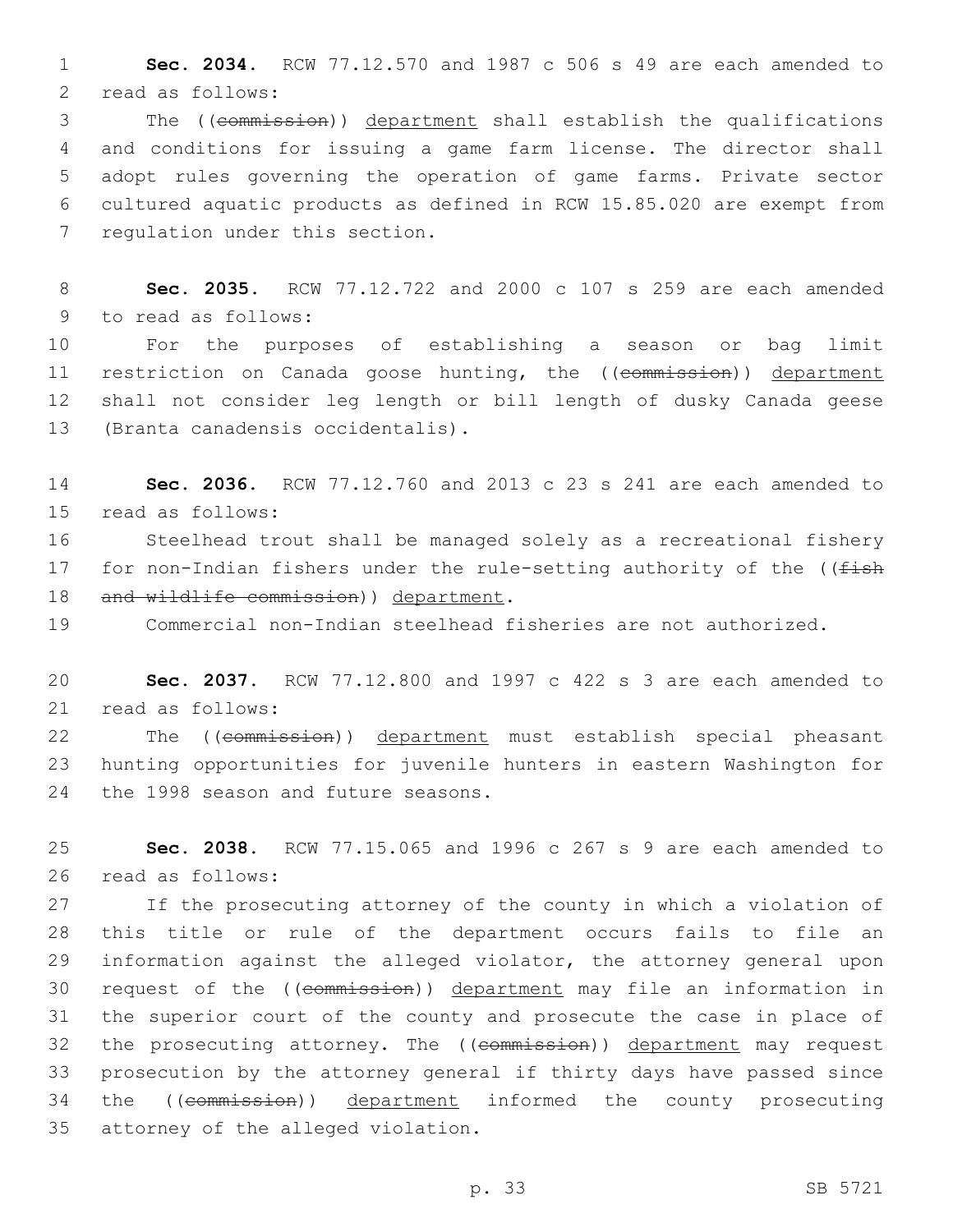**Sec. 2039.** RCW 77.15.096 and 2017 3rd sp.s. c 8 s 5 are each 2 amended to read as follows:

 (1) Fish and wildlife officers may inspect without warrant at 4 reasonable times and in a reasonable manner:

 (a) The premises, containers, fishing equipment, fish, seaweed, shellfish, and wildlife of any commercial fisher or wholesale dealer 7 or fish dealer; and

 (b) Records required by the department of any commercial fisher 9 or wholesale fish buyer or fish dealer.

 (2) Fish and wildlife officers and ex officio fish and wildlife officers may inspect without warrant at reasonable times and in a 12 reasonable manner:

 (a) The premises, containers, fishing equipment, fish, shellfish, wildlife, or covered animal species of any person trafficking or otherwise distributing or receiving fish, shellfish, wildlife, or 16 covered animal species;

 (b) Records required by the department of any person trafficking or otherwise distributing or receiving fish, shellfish, wildlife, or 19 covered animal species;

 (c) Any cold storage plant that a fish and wildlife officer has probable cause to believe contains fish, shellfish, or wildlife;

 (d) The premises, containers, fish, shellfish, wildlife, or covered animal species of any taxidermist or fur buyer; or

 (e) The records required by the department of any taxidermist or 25 fur buyer.

 (3) Fish and wildlife officers may inspect without warrant, at reasonable times and in a reasonable manner, the records required by the department of any retail outlet selling fish, shellfish, or wildlife, and, if the officers have probable cause to believe a 30 violation of this title or rules of the ((commission)) department has occurred, they may inspect without warrant the premises, containers, and fish, shellfish, and wildlife of any retail outlet selling fish, 33 shellfish, or wildlife.

 (4) Authority granted under this section does not extend to quarters in a boat, building, or other property used exclusively as a private domicile, does not extend to transitory residences in which a person has a reasonable expectation of privacy, and does not allow search and seizure without a warrant if the thing or place is protected from search without warrant within the meaning of Article 40 I, section 7 of the state Constitution.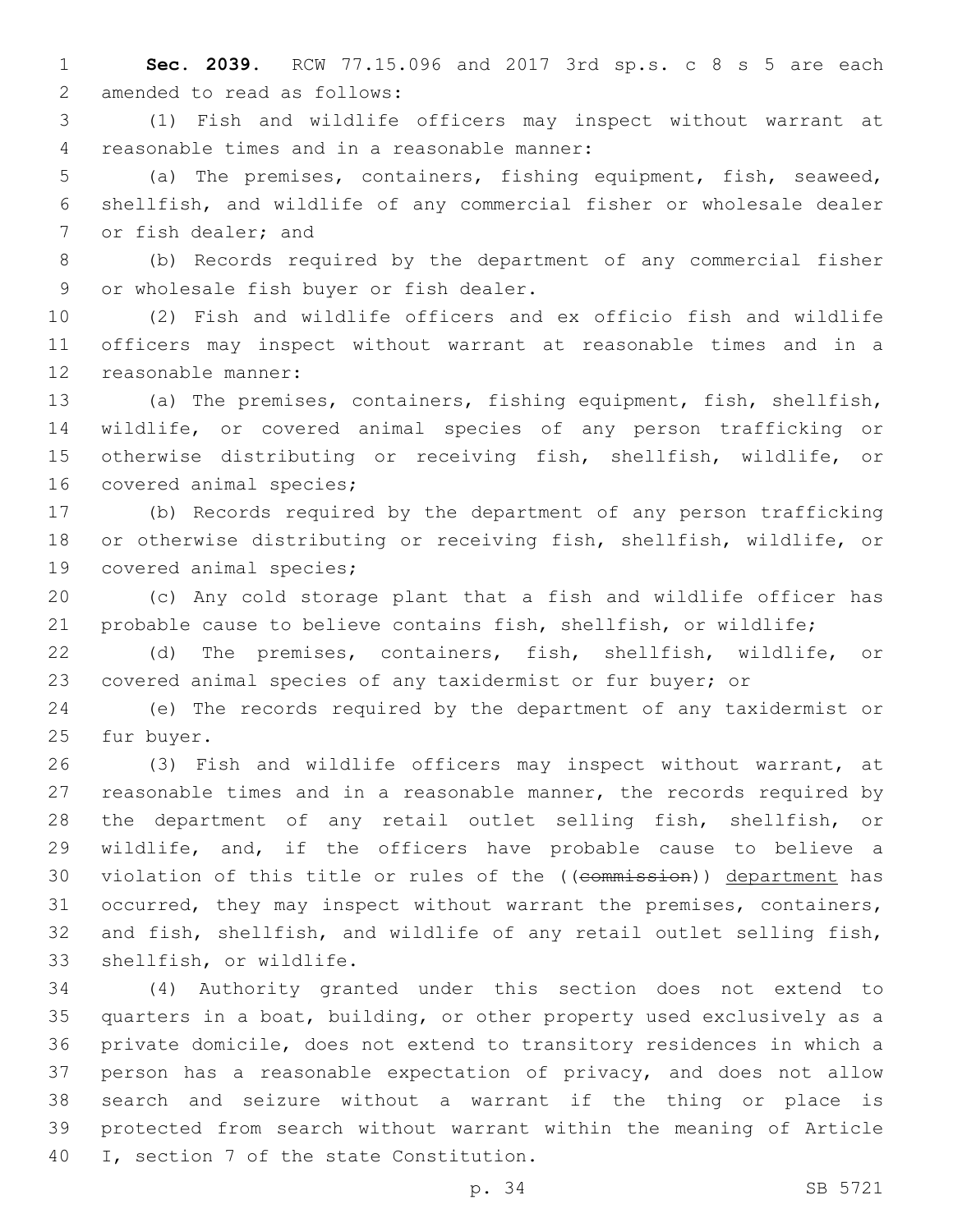1 **Sec. 2040.** RCW 77.15.120 and 2014 c 48 s 5 are each amended to 2 read as follows:

3 (1) A person is guilty of unlawful taking of endangered fish or 4 wildlife in the second degree if:

5 (a) The person hunts for, fishes for, possesses, maliciously 6 harasses, or kills fish or wildlife, or possesses or intentionally 7 destroys the nests or eggs of fish or wildlife;

8 (b) The fish or wildlife is designated by the ((commission)) 9 department as endangered; and

10 (c) The taking of the fish or wildlife or the destruction of the 11 nests or eggs has not been authorized by rule of the ((commission)) 12 department, a permit issued by the department, or a permit issued 13 pursuant to the federal endangered species act.

14 (2) A person is guilty of unlawful taking of endangered fish or 15 wildlife in the first degree if the person has been:

16 (a) Convicted under subsection (1) of this section or convicted 17 of any crime under this title involving the taking, possessing, or 18 malicious harassment of endangered fish or wildlife; and

19 (b) Within five years of the date of the prior conviction the 20 person commits the act described by subsection (1) of this section.

21 (3)(a) Unlawful taking of endangered fish or wildlife in the 22 second degree is a gross misdemeanor.

 (b) Unlawful taking of endangered fish or wildlife in the first degree is a class C felony. The department shall revoke any licenses or tags used in connection with the crime and order the person's privileges to hunt, fish, trap, or obtain licenses under this title 27 to be suspended for two years.

28 **Sec. 2041.** RCW 77.15.130 and 2014 c 48 s 6 are each amended to 29 read as follows:

30 (1) A person is guilty of unlawful taking of protected fish or 31 wildlife if:

32 (a) The person hunts for, fishes for, maliciously takes, 33 harasses, or possesses fish or wildlife, or the person possesses or 34 maliciously destroys the eggs or nests of fish or wildlife designated 35 by the ((commission)) department as protected, other than species 36 designated as threatened or sensitive, and the taking has not been 37 authorized by rule of the ((commission)) department or by a permit 38 issued by the department;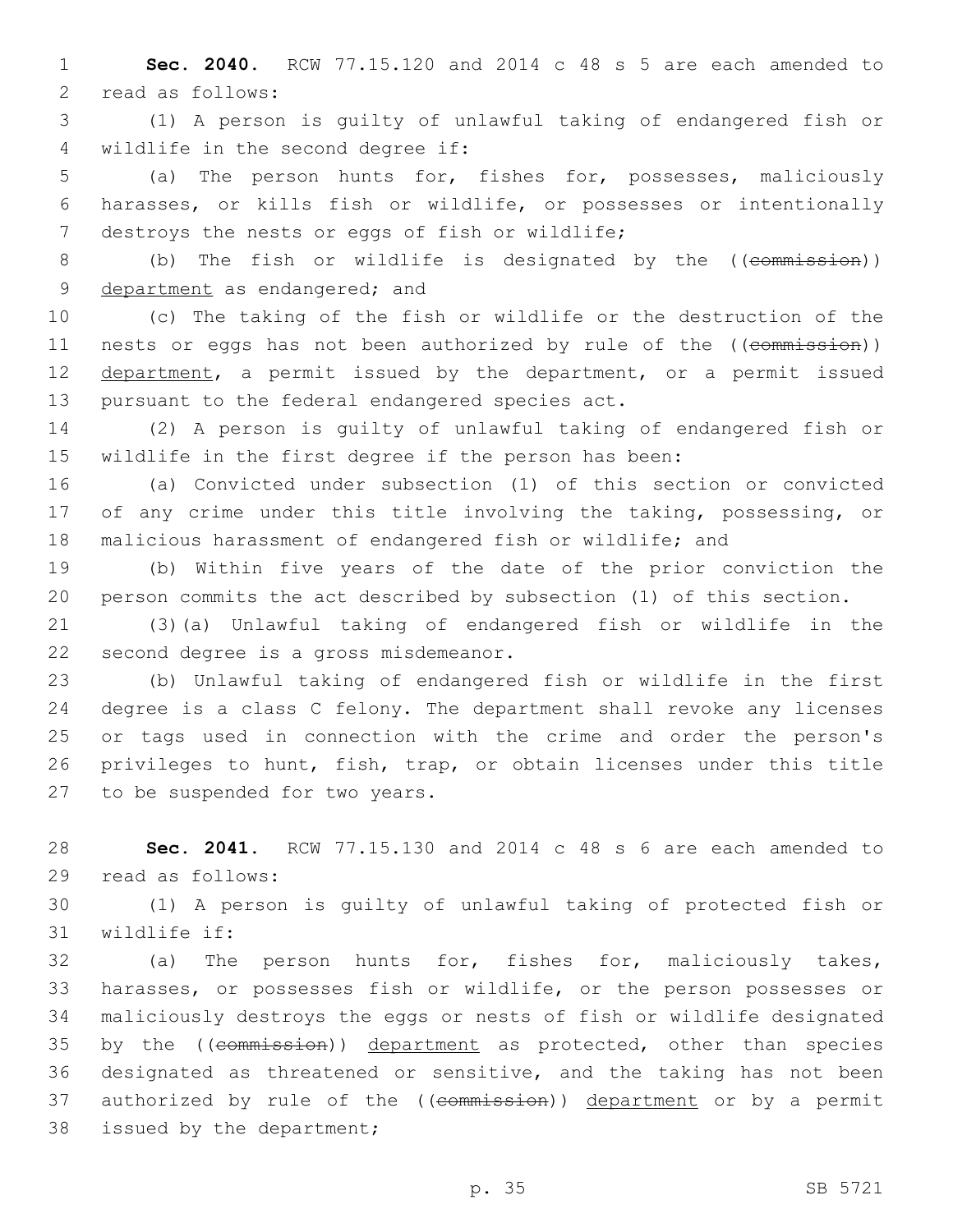1 (b) The person violates any rule of the ((commission)) department regarding the taking, harassing, possession, or transport of 3 protected fish or wildlife; or

 (c)(i) The person hunts for, fishes for, intentionally takes, harasses, or possesses fish or wildlife, or the person possesses or intentionally destroys the nests or eggs of fish or wildlife 7 designated by the ((commission)) department as threatened or 8 sensitive; and

 (ii) The taking of the fish or wildlife, or the destruction of the nests or eggs, has not been authorized by rule of the 11 ((commission)) department, a permit issued by the department, or a permit issued pursuant to the federal endangered species act.

 (2) Unlawful taking of protected fish or wildlife is a 14 misdemeanor.

 (3) In addition to the penalties set forth in subsection (2) of this section, if a person is convicted of violating this section and the violation results in the death of protected wildlife listed in this subsection, the court shall require payment of the following amounts for each animal taken or possessed. This is a criminal wildlife penalty assessment that must be paid to the clerk of the court and distributed each month to the state treasurer for deposit in the fish and wildlife enforcement reward account created in RCW 77.15.425:23

24 (a) Ferruginous hawk, two thousand dollars;

(b) Common loon, two thousand dollars;25

26 (c) Bald eagle, two thousand dollars;

27 (d) Golden eagle, two thousand dollars; and

28 (e) Peregrine falcon, two thousand dollars.

 (4) If two or more persons are convicted under subsection (1) of this section, and subsection (3) of this section is applicable, the criminal wildlife penalty assessment must be imposed against the 32 persons jointly and severally.

 (5)(a) The criminal wildlife penalty assessment under subsection (3) of this section must be imposed regardless of and in addition to any sentence, fines, or costs otherwise provided for violating any provision of this section. The criminal wildlife penalty assessment must be included by the court in any pronouncement of sentence and may not be suspended, waived, modified, or deferred in any respect.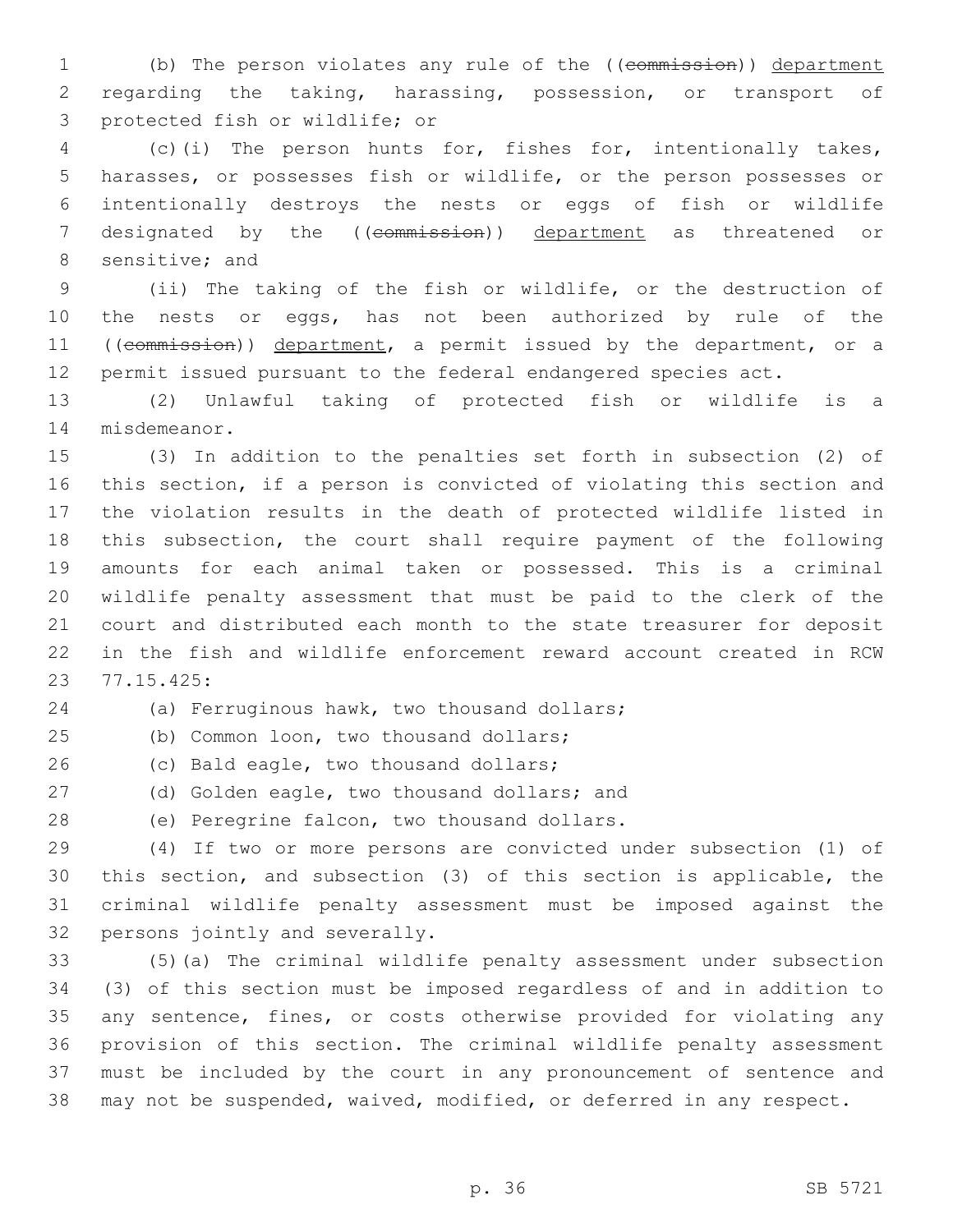(b) This subsection may not be construed to abridge or alter alternative rights of action or remedies in equity or under common 3 law or statutory law, criminal or civil.

 (6) A defaulted criminal wildlife penalty assessment authorized under subsection (3) of this section may be collected by any means authorized by law for the enforcement of orders of the court or collection of a fine or costs, including but not limited to vacation of a deferral of sentencing or vacation of a suspension of sentence.

 (7) The department shall revoke the hunting license and suspend the hunting privileges of a person assessed a criminal wildlife penalty assessment under this section until the penalty assessment is paid through the registry of the court in which the penalty 13 assessment was assessed.

 (8) The criminal wildlife penalty assessments provided in subsection (3) of this section must be doubled in the following 16 instances:

 (a) When a person commits a violation that requires payment of a criminal wildlife penalty assessment within five years of a prior gross misdemeanor or felony conviction under this title; or

 (b) When the trier of fact determines that the person took or possessed the protected wildlife in question with the intent of bartering, selling, or otherwise deriving economic profit from the 23 wildlife or wildlife parts.

 **Sec. 2042.** RCW 77.15.135 and 2016 c 2 s 3 are each amended to 25 read as follows:

 (1) Except as authorized in subsections (2) and (3) of this section, it is unlawful for a person to sell, offer to sell, purchase, trade, barter for, or distribute any covered animal species 29 part or product.

 (2) The prohibitions set forth in subsection (1) of this section 31 do not apply if any of the following conditions ((is [are])) are 32 satisfied:

 (a) The covered animal species part or product is part of a bona fide antique, provided the antique status of such an antique is established by the owner or seller thereof with historical documentation evidencing provenance and showing the antique to be not less than one hundred years old, and the covered animal species part or product is less than fifteen percent by volume of such an antique;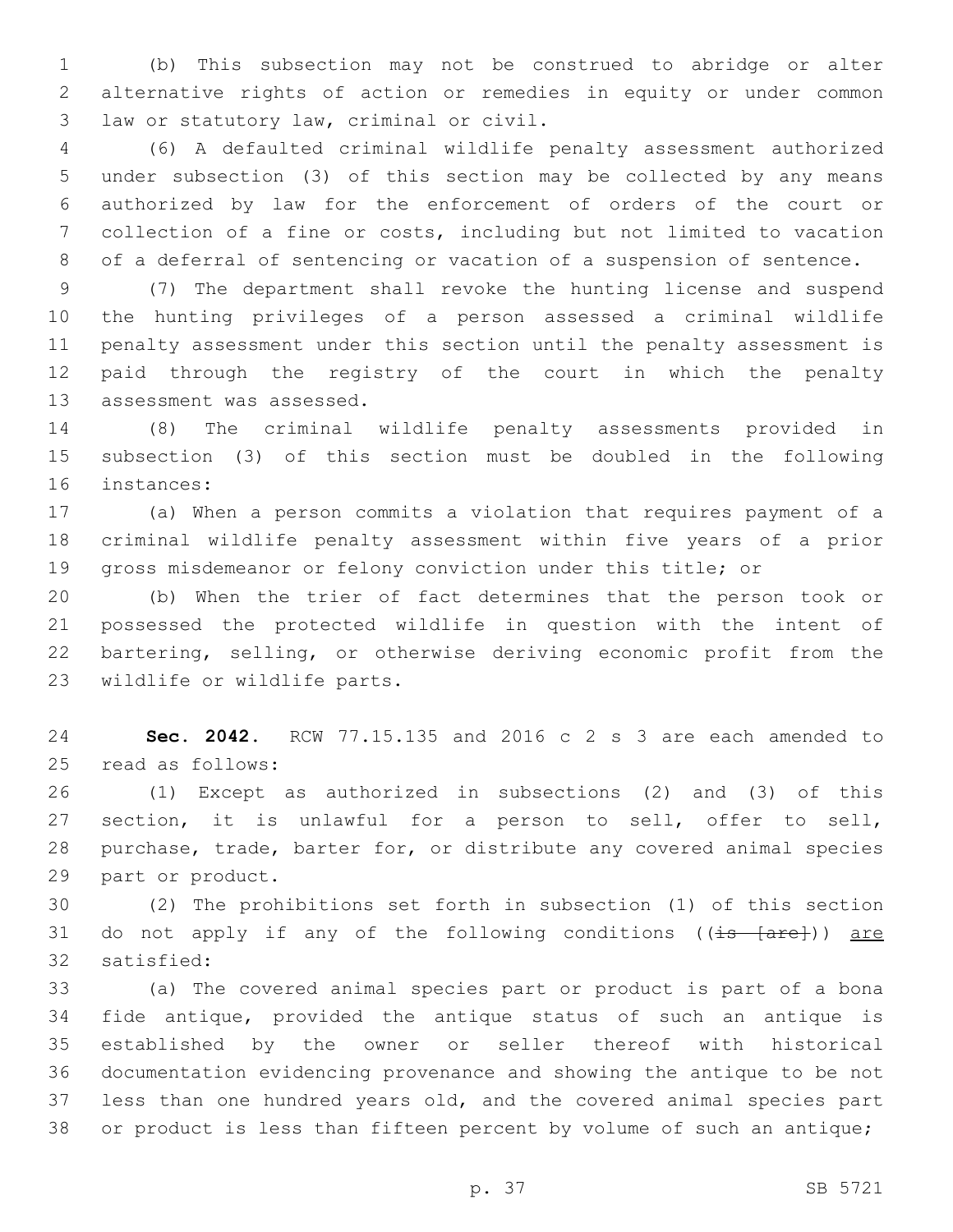(b) The distribution of the covered animal species part or product is for a bona fide educational or scientific purpose, or to 3 or from a museum;

 (c) The distribution of the covered animal species part or product is to a legal beneficiary of an estate, trust, or other inheritance, upon the death of the owner of the covered animal 7 species part or product;

 (d) The covered animal species part or product is less than fifteen percent by volume of a musical instrument, including, without limitation, string instruments and bows, wind and percussion 11 instruments, and pianos; or

 (e) The intrastate sale, offer for sale, purchase, trade, barter for, or distribution of the covered animal species part or product is 14 expressly authorized by federal law or permit.

 (3) The prohibitions set forth in subsection (1) of this section 16 do not apply to an employee or agent of a federal, state, or local government undertaking any law enforcement activity pursuant to federal, state, or local law or any mandatory duty required by 19 federal, state, or local law.

 (4)(a) Except as otherwise provided in this section, a person is guilty of unlawful trafficking in species threatened with extinction in the second degree if the person commits the act described in subsection (1) of this section and the violation involves covered animal species parts or products with a total market value of less 25 than two hundred fifty dollars.

 (b) Except as otherwise provided in this section, a person is guilty of unlawful trafficking in species threatened with extinction in the first degree if the person commits the act described by 29 subsection (1) of this section and the violation:

 (i) Involves covered animal species parts or products with a total market value of two hundred fifty dollars or more;

 (ii) Occurs after entry of a prior conviction under this section; 33 or

 (iii) Occurs within five years of entry of a prior conviction for any other gross misdemeanor or felony under this chapter.

 (c) Unlawful trafficking in species threatened with extinction in 37 the second degree is a gross misdemeanor.

 (d) Unlawful trafficking in species threatened with extinction in 39 the first degree is a class C felony.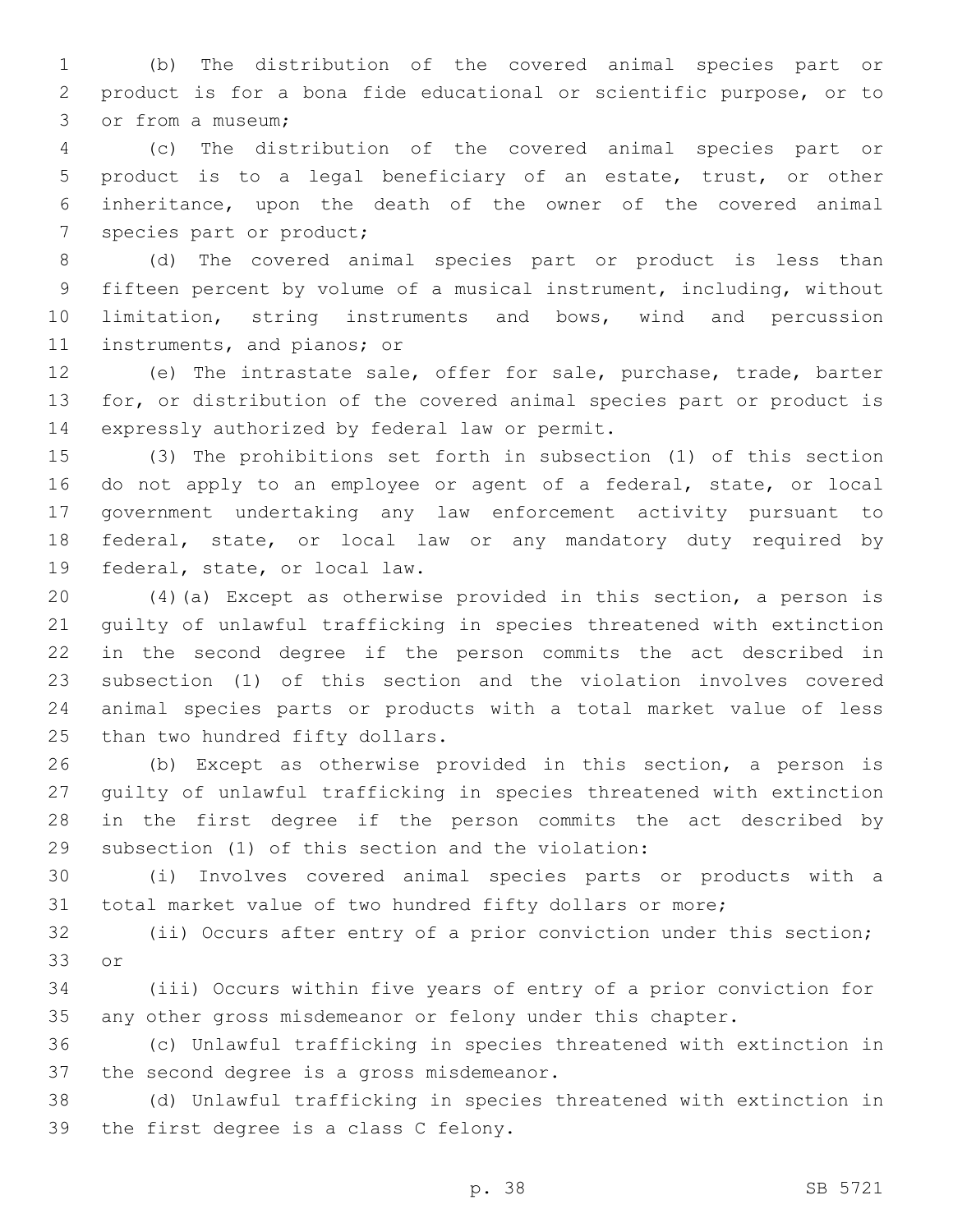(e) If a person commits the act described by subsection (1) of this section and such an act also would be a violation of any other criminal provision of this title, the prosecuting authority has discretion as to which crime or crimes the person is charged as long as the charges are consistent with any limitations in the state and 6 federal Constitutions.

 (5) In addition to the penalties set forth in subsection (4) of this section, if a person is convicted of violating this section, the court shall require payment of a criminal wildlife penalty assessment in the amount of two thousand dollars that must be paid to the clerk of the court and distributed each month to the state treasurer for deposit in the fish and wildlife enforcement reward account created 13 in RCW 77.15.425.

 (6) If two or more people are convicted under subsection (1) of this section, the criminal wildlife penalty assessment under this section must be imposed against each person jointly and severally.

 (7) The criminal wildlife penalty assessment provided in this section must be doubled if the person is convicted of unlawful trafficking in species threatened with extinction in the first 20 degree.

 (8) By January 1, 2017, and thereafter annually, the director shall provide a comprehensive report outlining current and future enforcement activities and strategies related to chapter 2, Laws of 2016, including recommendations regarding any necessary changes, to the relevant policy and fiscal committees of the senate and house of 26 representatives.

27 (9) The ((commission)) department may adopt rules necessary for the implementation and enforcement of chapter 2, Laws of 2016.

 **Sec. 2043.** RCW 77.15.245 and 2019 c 226 s 2 are each amended to 30 read as follows:

 (1) Notwithstanding the provisions of RCW 77.12.240, 77.36.030, or any other provisions of law, it is unlawful to take, hunt, or 33 attract black bear with the aid of bait.

 (a) Nothing in this subsection shall be construed to prohibit the killing of black bear with the aid of bait by employees or agents of county, state, or federal agencies while acting in their official capacities for the purpose of protecting livestock, domestic animals, 38 private property, or the public safety.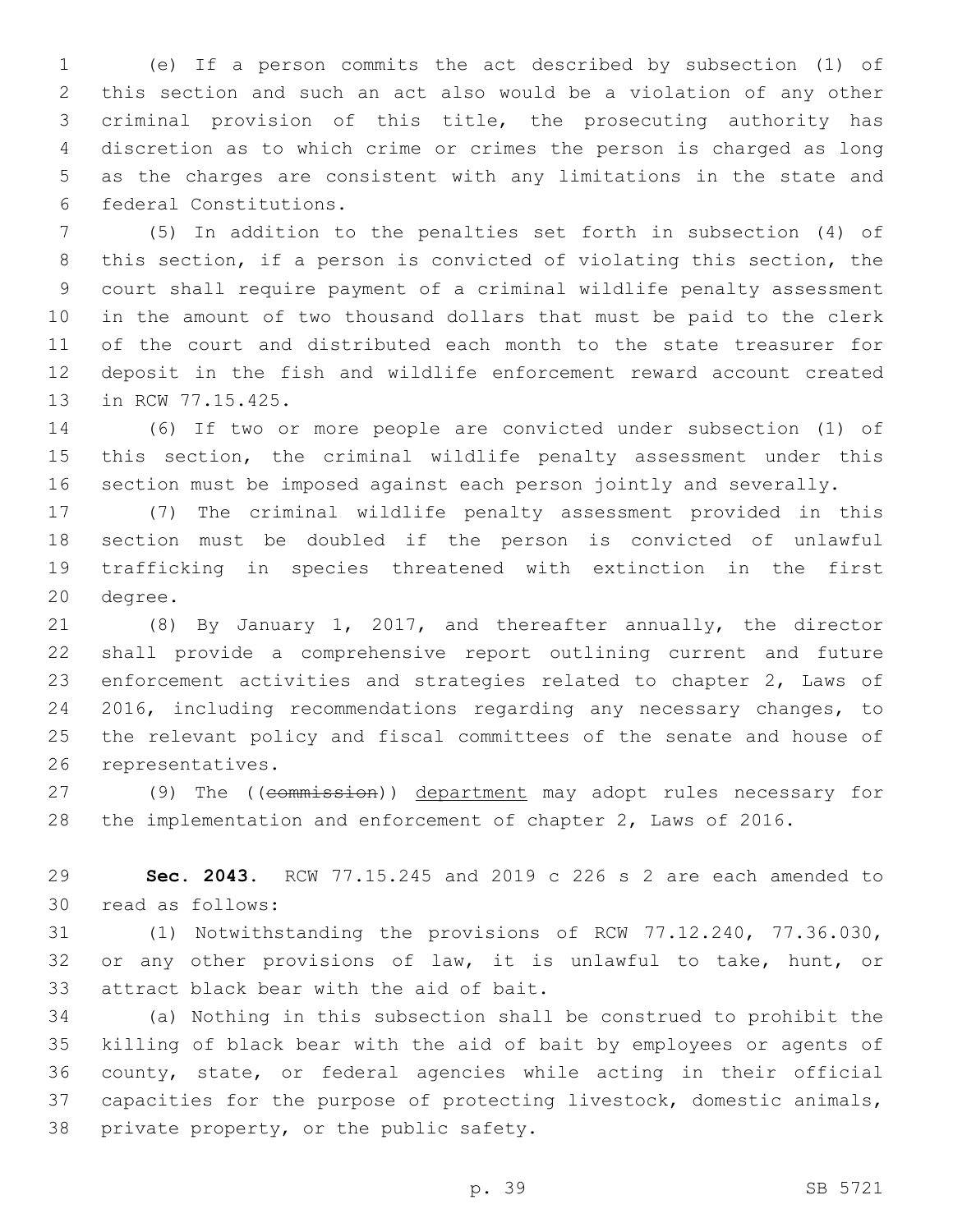(b) Nothing in this subsection shall be construed to prevent the establishment and operation of feeding stations for black bear in 3 order to prevent damage to commercial timberland.

 (c) Nothing in this subsection shall be construed to prohibit the director from issuing a permit or memorandum of understanding to a public agency, university, or scientific or educational institution for the use of bait to attract black bear for scientific purposes.

 (d) As used in this subsection, "bait" means a substance placed, exposed, deposited, distributed, scattered, or otherwise used for the purpose of attracting black bears to an area where one or more 11 persons hunt or intend to hunt them.

 (2) Notwithstanding RCW 77.12.240, 77.36.030, or any other provisions of law, it is unlawful to hunt or pursue black bear, 14 cougar, or bobcat with the aid of a dog or dogs.

 (a) Nothing in this subsection shall be construed to prohibit the hunting of black bear, cougar, or bobcat with the aid of a dog or dogs by employees or agents of county, state, or federal agencies while acting in their official capacities for the purpose of protecting livestock, domestic animals, private property, or the public safety. A dog or dogs may be used by the owner or tenant of real property consistent with a permit issued and conditioned by the 22 director.

 (b) Nothing in this subsection shall be construed to prohibit the director from issuing a permit or memorandum of understanding to a public agency, university, or scientific or educational institution for the use of a dog or dogs for the pursuit, capture and relocation, of black bear, cougar, or bobcat for scientific purposes.

 (c) Nothing in this subsection shall be construed to prohibit the director from issuing a permit or memorandum of understanding to a public agency, university, or scientific or educational institution for the use of a dog or dogs for the killing of black bear, cougar, or bobcat, for the protection of a state and/or federally listed 33 threatened or endangered species.

 (d) Nothing in this subsection may be construed to prohibit nonlethal pursuit training of dogs by persons selected through the process established in RCW 77.12.077 for future use for the purpose of protecting livestock, domestic animals, private property, or the 38 public safety.

 (3) Notwithstanding subsection (2) of this section, the 40 ((commission)) department may authorize the use of dogs only in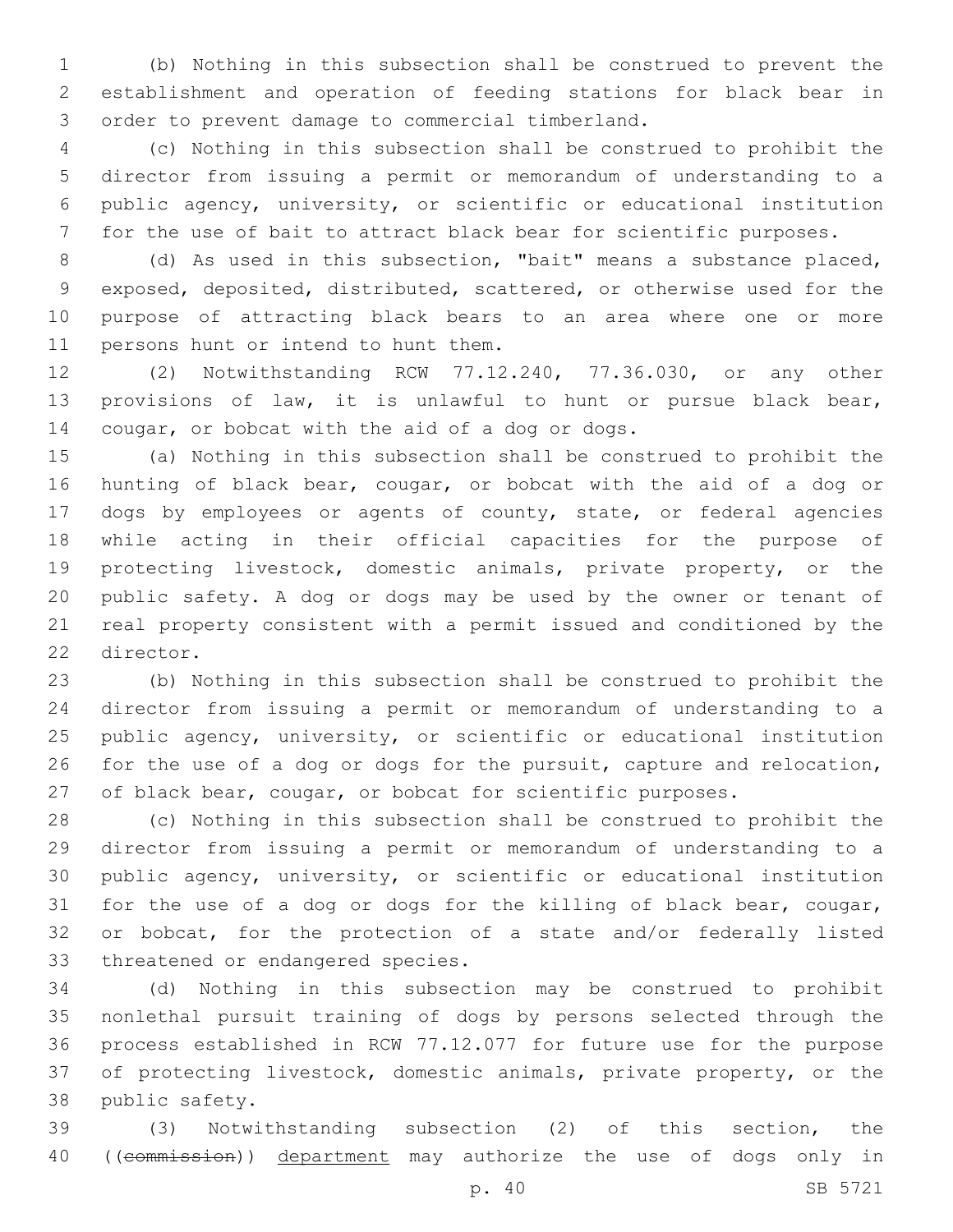selected areas within a game management unit to address a public safety need presented by one or more cougar. This authority may only be exercised after the ((commission)) department has determined that no other practical alternative to the use of dogs exists, and after 5 the ((commission)) department has adopted rules describing the conditions in which dogs may be used. Conditions that may warrant the use of dogs within a game management unit include, but are not limited to, confirmed cougar/human safety incidents, confirmed cougar/livestock and cougar/pet depredations, and the number of 10 cougar capture attempts and relocations.

 (4) A person who violates subsection (1) or (2) of this section is guilty of a gross misdemeanor. In addition to appropriate criminal penalties, the department shall revoke the hunting license of a person who violates subsection (1) or (2) of this section and order the suspension of wildlife hunting privileges for a period of five years following the revocation. Following a subsequent violation of subsection (1) or (2) of this section by the same person, a hunting license shall not be issued to the person at any time.

 **Sec. 2044.** RCW 77.15.382 and 2010 c 193 s 2 are each amended to 20 read as follows:

 (1) A person is guilty of the unlawful use of shellfish gear for 22 personal use purposes if the person:

 (a) Takes, fishes for, or possesses crab, shrimp, or crawfish for personal use purposes with shellfish gear that is constructed or 25 altered in a manner that violates any rule of the ((commission)) department relating to required gear design specifications; or

 (b) Is found in possession of, upon any vessel located on the waters of the state, shellfish gear that is constructed or altered in 29 a manner that violates any rule of the ((commission)) department relating to required gear design specifications, unless a person holds a valid crab pot removal permit under RCW 77.70.500 and is in the process of transporting removed crab pots as part of the 33 Dungeness crab pot removal program.

 (2) The unlawful use of shellfish gear for personal use purposes 35 is a misdemeanor.

 **Sec. 2045.** RCW 77.15.395 and 2019 c 58 s 1 are each amended to 37 read as follows: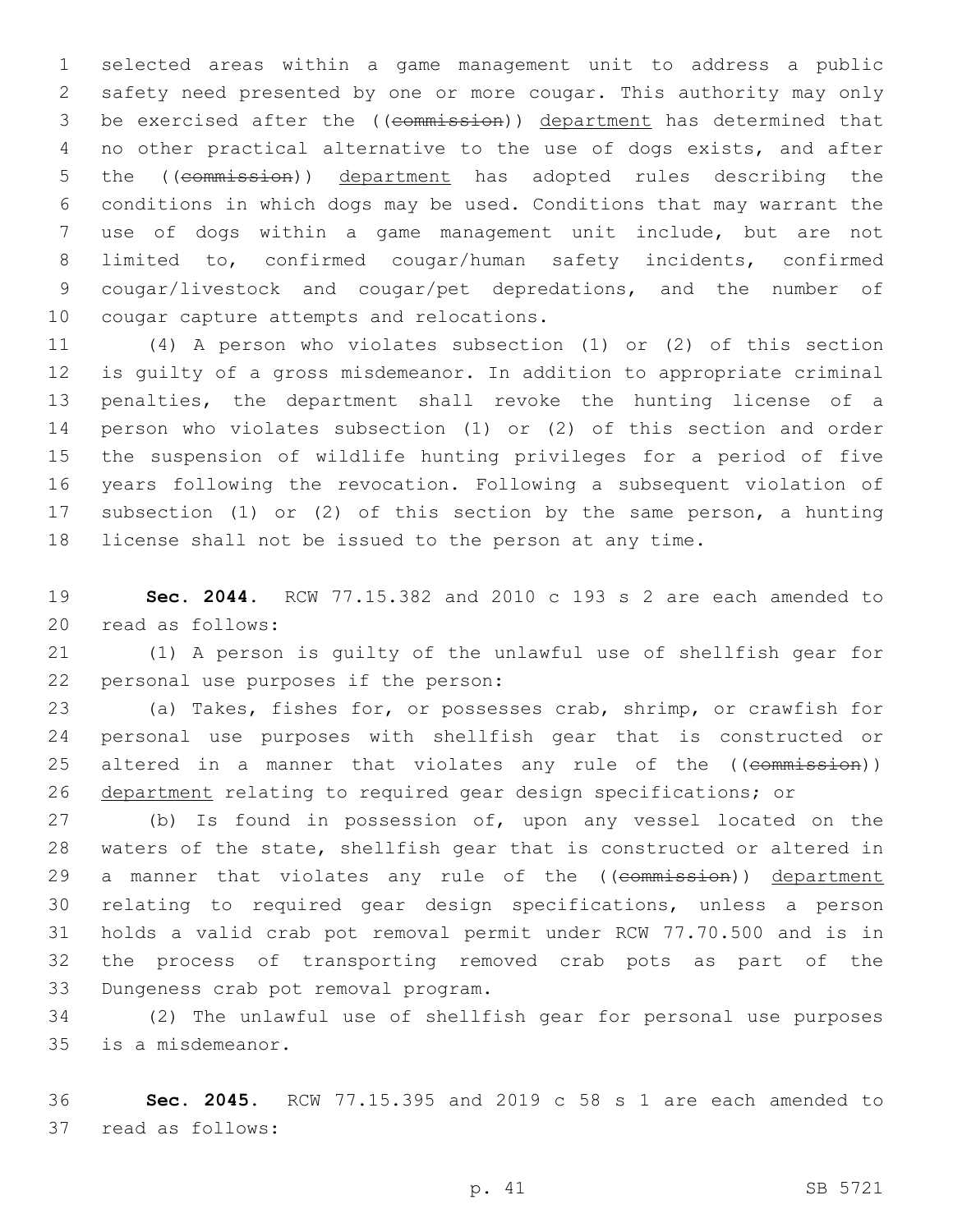1 (1) For the purpose of hunter safety, the ((commission)) 2 department must adopt rules determining the times and manner when a person hunting must wear either fluorescent orange or fluorescent pink clothing or both. The rules must allow a person hunting to wear either fluorescent orange or fluorescent pink clothing, or both, in order to meet a visible clothing requirement when hunting.

 (2) A violation of this section is an infraction punishable under 8 RCW 77.15.160.

 **Sec. 2046.** RCW 77.15.420 and 2016 c 64 s 3 are each amended to read as follows:10

 (1) If an adult offender is convicted of violating RCW 77.15.410 and that violation results in the death of wildlife listed in this section, the court shall require payment of the following amounts for each animal taken or possessed. This shall be a criminal wildlife penalty assessment that shall be paid to the clerk of the court and distributed each month to the state treasurer for deposit in the fish and wildlife enforcement reward account created in RCW 77.15.425.

| 18 | Moose, mountain sheep, mountain<br>(a)             |          |
|----|----------------------------------------------------|----------|
| 19 | goat, and all wildlife species                     |          |
| 20 | classified as endangered by                        |          |
| 21 | rule of the ((commission))                         |          |
| 22 | department,<br>except<br>for                       |          |
| 23 | mountain caribou and grizzly                       |          |
| 24 | bear as listed under (d) of this                   |          |
| 25 | subsection                                         | \$4,000  |
| 26 | (b) Elk, deer, black bear, and cougar              | \$2,000  |
| 27 | Trophy animal elk and deer<br>(c)                  | \$6,000  |
| 28 | Mountain caribou, grizzly bear, and<br>(d)         |          |
| 29 | trophy animal mountain                             |          |
| 30 |                                                    | \$12,000 |
| 31 | $(2)$ (a) For the purpose of this section a "troph |          |

 (2)(a) For the purpose of this section a "trophy animal" is: (i) A buck deer with four or more antler points on both sides, 33 not including eyeguards;

 (ii) A bull elk with five or more antler points on both sides, 35 not including eyequards; or

 (iii) A mountain sheep with a horn curl of three-quarter curl or 37 greater.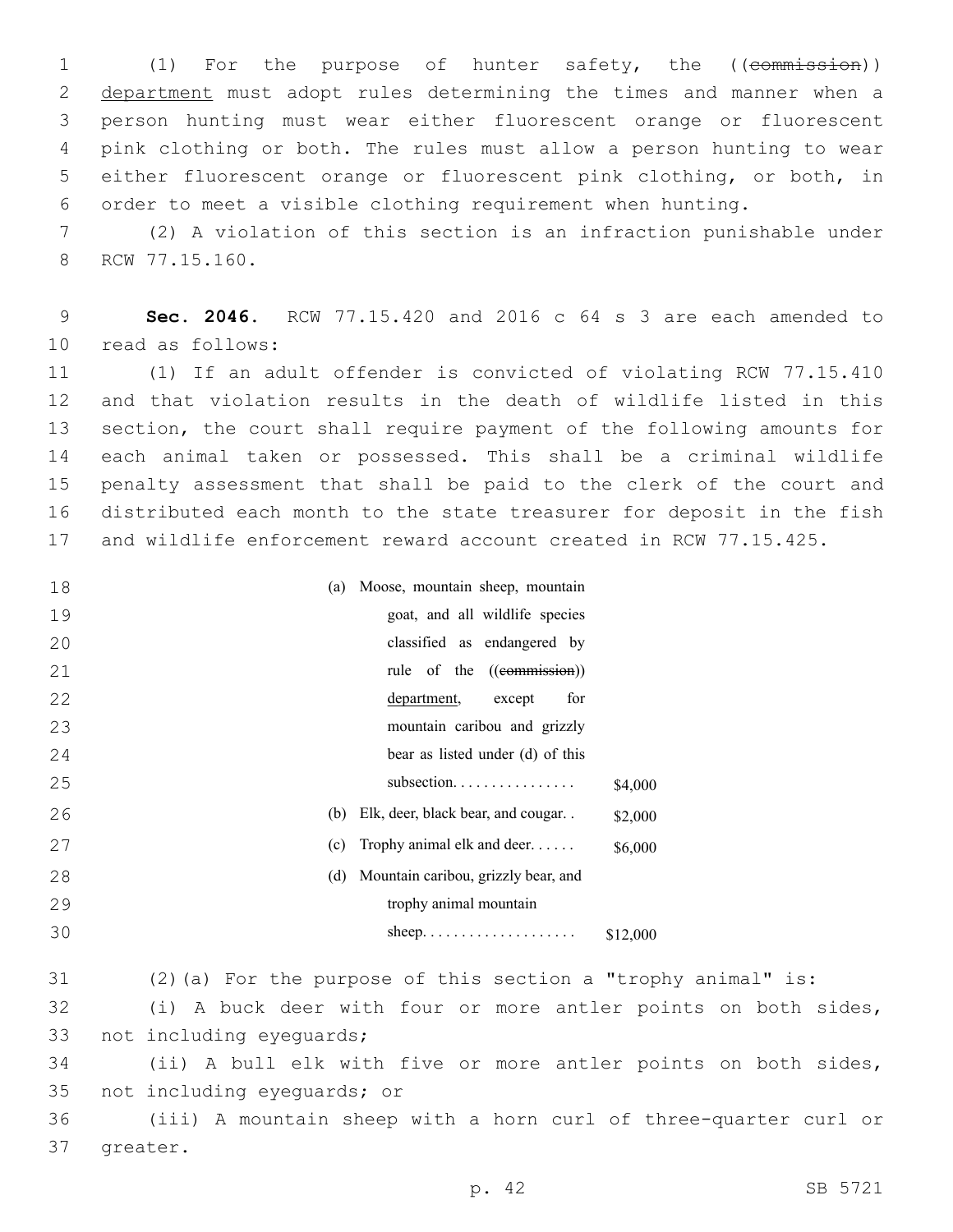(b) For purposes of this subsection, "eyeguard" means an antler protrusion on the main beam of the antler closest to the eye of the 3 animal.

 (3) If two or more persons are convicted of illegally possessing wildlife in subsection (1) of this section, the criminal wildlife penalty assessment shall be imposed on them jointly and severally.

 (4) The criminal wildlife penalty assessment shall be imposed regardless of and in addition to any sentence, fines, or costs otherwise provided for violating any provision of this title. The criminal wildlife penalty assessment shall be included by the court 11 in any pronouncement of sentence and may not be suspended, waived, modified, or deferred in any respect. This section may not be construed to abridge or alter alternative rights of action or remedies in equity or under common law or statutory law, criminal or 15 civil.

 (5) A defaulted criminal wildlife penalty assessment may be collected by any means authorized by law for the enforcement of orders of the court or collection of a fine or costs, including but not limited to vacation of a deferral of sentencing or vacation of a 20 suspension of sentence.

 (6) A person assessed a criminal wildlife penalty assessment under this section shall have his or her hunting license revoked and all hunting privileges suspended until the penalty assessment is paid through the registry of the court in which the penalty assessment was assessed. This revocation and suspension is in addition to and runs concurrently with any revocation and suspension required by law.

 (7) The criminal wildlife penalty assessments provided in subsection (1) of this section shall be doubled in the following 29 instances:

 (a) When a person is convicted of spotlighting big game under RCW 31 77.15.450;

 (b) When a person commits a violation that requires payment of a wildlife penalty assessment within five years of a prior gross misdemeanor or felony conviction under this title;

 (c) When the trier of fact determines that the person took or possessed the animal in question with the intent of bartering, selling, or otherwise deriving economic profit from the animal or the 38 animal's parts; or

 (d) When the trier of fact determines that the person took the 40 animal under the supervision of a licensed quide.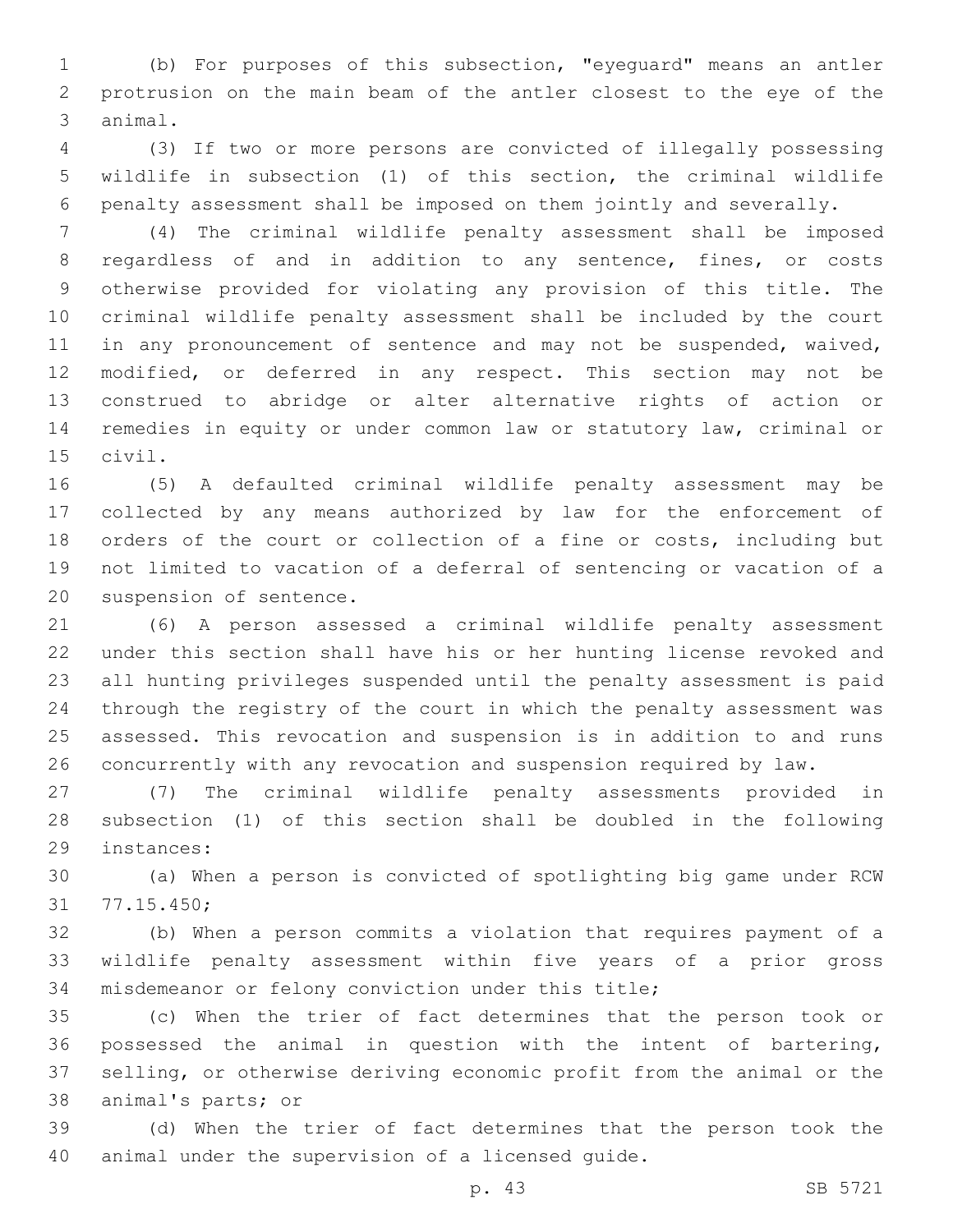**Sec. 2047.** RCW 77.15.425 and 2016 c 2 s 6 are each amended to 2 read as follows:

 The fish and wildlife enforcement reward account is created in the custody of the state treasurer. Deposits to the account include: Receipts from fish and shellfish overages as a result of a department enforcement action; fees for hunter education deferral applications; fees for master hunter applications and master hunter certification renewals; all receipts from criminal wildlife penalty assessments under this chapter; all receipts of court-ordered restitution or donations associated with any fish, shellfish, or wildlife enforcement action; and proceeds from forfeitures and evidence pursuant to RCW 77.15.070 and 77.15.100. The department may accept money or personal property from persons under conditions requiring the property or money to be used consistent with the intent of expenditures from the fish and wildlife enforcement reward account. Expenditures from the account may be used only for investigation and prosecution of fish and wildlife offenses, to provide rewards to persons informing the department about violations of this title and rules adopted under this title, to offset department-approved costs incurred to administer the hunter education deferral program and the master hunter permit program, and for other valid enforcement uses as 22 determined by the ((commission)) department. Only the director or the director's designee may authorize expenditures from the account. The account is subject to allotment procedures under chapter 43.88 RCW, but an appropriation is not required for expenditures.

 **Sec. 2048.** RCW 77.15.460 and 2018 c 168 s 1 are each amended to 27 read as follows:

 (1) A person is guilty of unlawful possession of a loaded rifle or shotgun in a motor vehicle, as defined in RCW 46.04.320, or upon an off-road vehicle, as defined in RCW 46.04.365, if:

 (a) The person carries, transports, conveys, possesses, or controls a rifle or shotgun in a motor vehicle, or upon an off-road vehicle, except as allowed by department rule; and

 (b) The rifle or shotgun contains shells or cartridges in the magazine or chamber, or is a muzzle-loading firearm that is loaded 36 and capped or primed.

(2) A person is guilty of unlawful use of a loaded firearm if:

 (a) The person negligently discharges a firearm from, across, or along the maintained portion of a public highway; or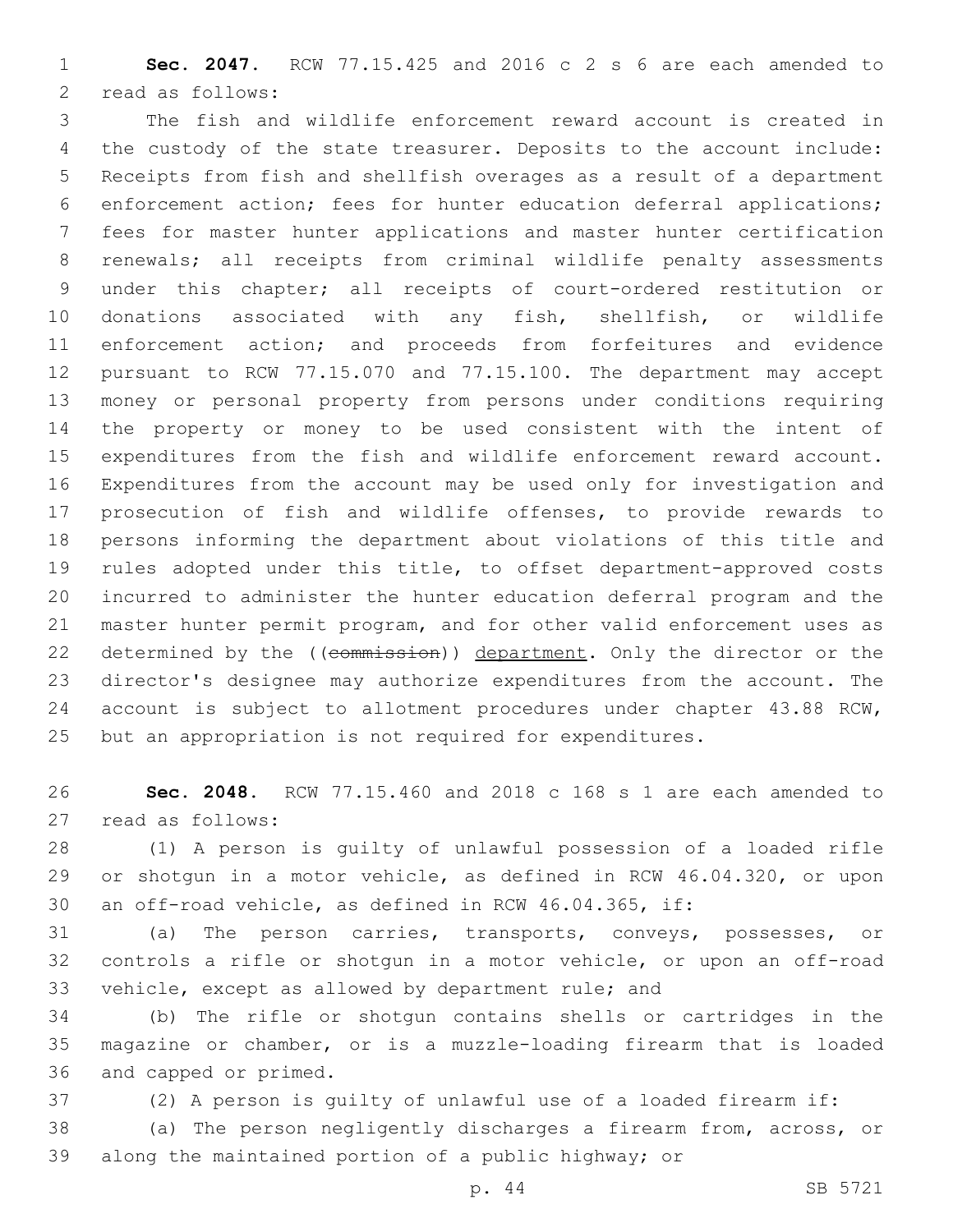(b) The person discharges a firearm from within a moving motor 2 vehicle or from upon a moving off-road vehicle.

 (3) Unlawful possession of a loaded rifle or shotgun in a motor vehicle or upon an off-road vehicle, and unlawful use of a loaded 5 firearm are misdemeanors.

(4) This section does not apply if the person:6

 (a) Is a law enforcement officer who is authorized to carry a firearm and is on duty within the officer's respective jurisdiction;

 (b) Has been granted a disability designation as provided by RCW 77.32.237 and complies with all rules of the department concerning 11 hunting by persons with disabilities; or

 (c) Discharges the rifle or shotgun from upon a nonmoving motor vehicle, as long as the engine is turned off and the motor vehicle is not parked on or beside the maintained portion of a public road, 15 except as authorized by the ((commission)) department by rule. This subsection (4)(c) does not apply to off-road vehicles, which are unlawful to use for hunting under RCW 46.09.480, unless the person has a department permit issued under RCW 77.32.237.

 (5) For purposes of subsection (1) of this section, a rifle or shotgun shall not be considered loaded if the detachable clip or magazine is not inserted in or attached to the rifle or shotgun.

 **Sec. 2049.** RCW 77.15.520 and 2010 c 193 s 4 are each amended to 23 read as follows:

 (1) Except for actions involving shellfish gear punishable under RCW 77.15.522, a person is guilty of commercial fishing using unlawful gear or methods if the person acts for commercial purposes and takes or fishes for any fish or shellfish using any gear or 28 method in violation of a rule of the ((commission)) department specifying, regulating, or limiting the gear or method for taking, 30 fishing, or harvesting of such fish or shellfish.

 (2) Commercial fishing using unlawful gear or methods is a gross 32 misdemeanor.

 **Sec. 2050.** RCW 77.15.522 and 2010 c 193 s 1 are each amended to 34 read as follows:

 (1) A person is guilty of the unlawful use of shellfish gear for 36 commercial purposes if the person:

 (a) Takes, fishes for, or possesses crab, shrimp, or crawfish for commercial purposes with shellfish gear that is constructed or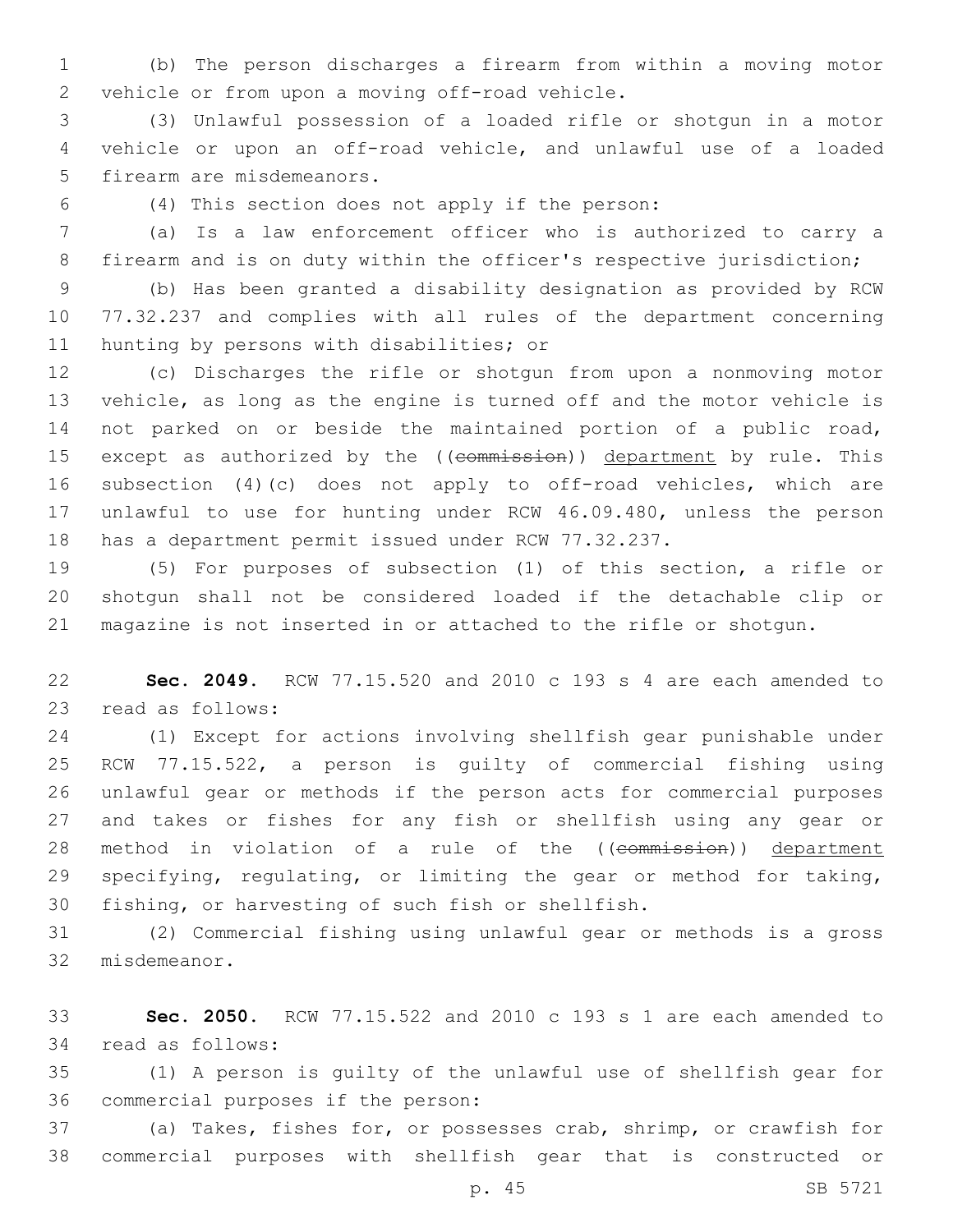1 altered in a manner that violates any rule of the ((commission)) department relating to required gear design specifications; or

 (b) Is found in possession of, upon any vessel located on the waters of the state, shellfish gear that is constructed or altered in 5 a manner that violates any rule of the ((commission)) department relating to required gear design specifications, unless a person holds a valid crab pot removal permit under RCW 77.70.500 and is in the process of transporting removed crab pots as part of the 9 Dungeness crab pot removal program.

 (2) The unlawful use of shellfish gear for commercial purposes is 11 a gross misdemeanor.

 **Sec. 2051.** RCW 77.15.530 and 2000 c 107 s 249 are each amended 13 to read as follows:

 (1) A person who holds a fishery license required by chapter 15 77.65 RCW, or who holds an operator's license and is designated as an alternate operator on a fishery license required by chapter 77.65 RCW, is guilty of unlawful use of a nondesignated vessel if the person takes, fishes for, or delivers from that fishery using a vessel not designated on the person's license, when vessel 20 designation is required by chapter 77.65 RCW.

 (2) Unlawful use of a nondesignated vessel is a gross 22 misdemeanor.

 (3) A nondesignated vessel may be used, subject to appropriate notification to the department and in accordance with rules 25 established by the ((commission)) department, when a designated vessel is inoperative because of accidental damage or mechanical breakdown.27

 (4) If the person commits the act described by subsection (1) of this section and the vessel designated on the person's fishery license was used by any person in the fishery on the same day, then the violation for using a nondesignated vessel is a class C felony. Upon conviction the department shall order revocation and suspension of all commercial fishing privileges under chapter 77.65 RCW for a 34 period of one year.

 **Sec. 2052.** RCW 77.15.554 and 2003 c 386 s 4 are each amended to 36 read as follows:

 (1) The license suspension review committee is created. The license suspension review committee may only hear appeals from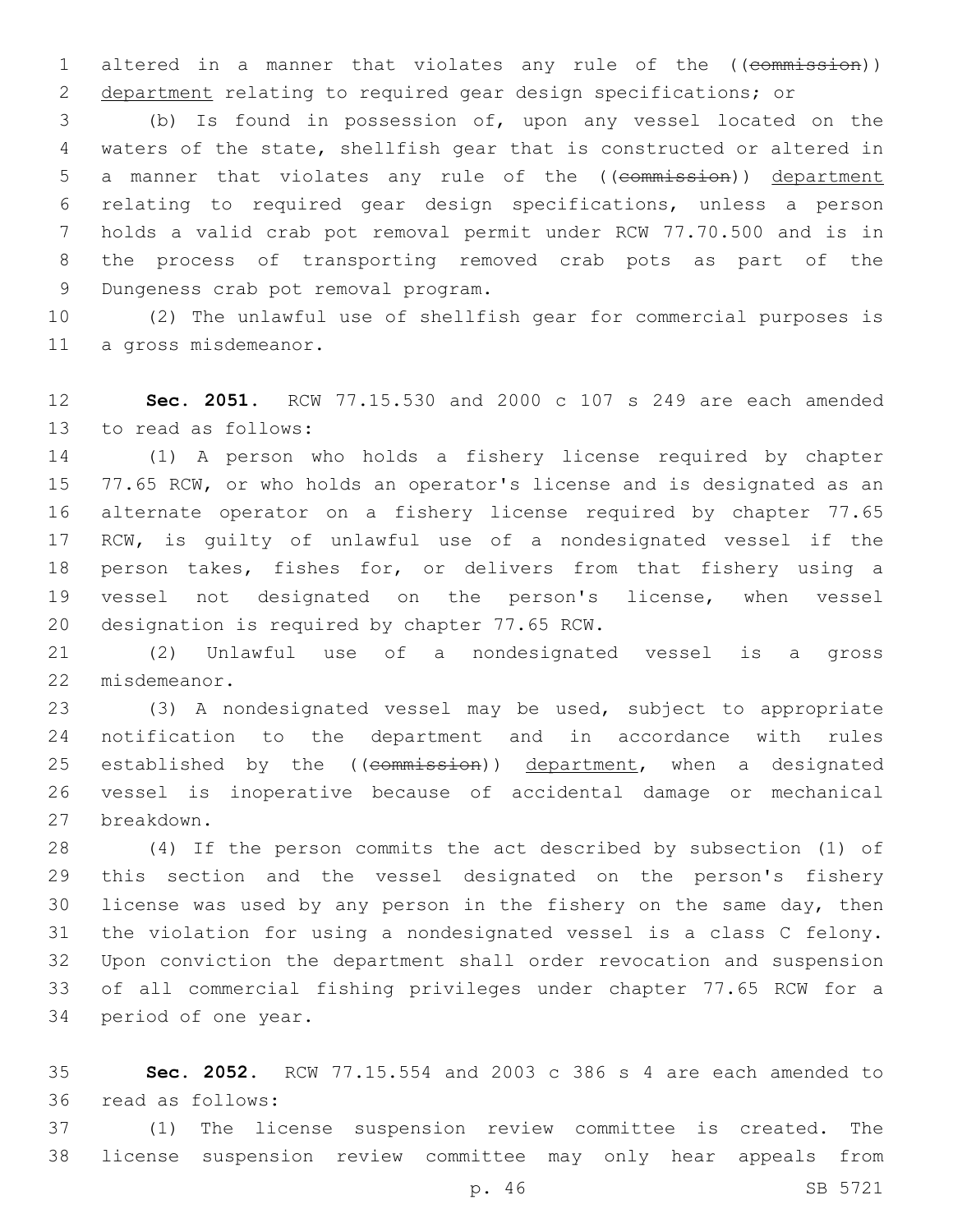commercial fishers who have had a license revoked or suspended 2 pursuant to RCW 77.15.552.

 (2)(a) The license suspension review committee is composed of 4 five voting members and up to four alternates.

 (b) Two of the members must be appointed by the director and may 6 be department employees.

 (c) Three members, and up to four alternates, must be peer-group members, who are individuals owning a commercial fishing license issued by the department. If a peer-group member appears before the license suspension review committee because of a qualifying commercial fishing violation, the member must recuse himself or herself from the proceedings relating to that violation. No two voting peer-group members may reside in the same county. All peer-14 group members must be appointed by the ((commission)) department, who may accept recommendations from professional organizations that represent commercial fishing interests or from the legislative 17 authority of any Washington county.

 (d) All license suspension review committee members serve a two-19 year renewable term.

 (e) The ((commission)) department may develop minimum member standards for service on the license suspension review committee, and standards for terminating a member before the expiration of his or 23 her term.

 (3) The license suspension review committee must convene and deliver an opinion on a license renewal suspension within three months of appeal or of referral from the department. The director shall consider the committee's opinion and make a decision and may issue, not issue, or modify the license suspension.

 (4) The license suspension review committee shall collect the information and hear the testimony that it feels necessary to deliver an opinion on the proper length, if any, of a suspension of a commercial license. The opinion may be based on extenuating circumstances presented by the individual convicted of the qualifying commercial fishing violation or considerations of the type and magnitude of violations that have been committed by the individual. The maximum length of any suspension may not exceed one year.

 (5) All opinions of the license suspension review committee must be by a majority vote of all voting members. Alternate committee members may only vote when one of the voting members is unavailable, has been recused, or has decided not to vote on the case before the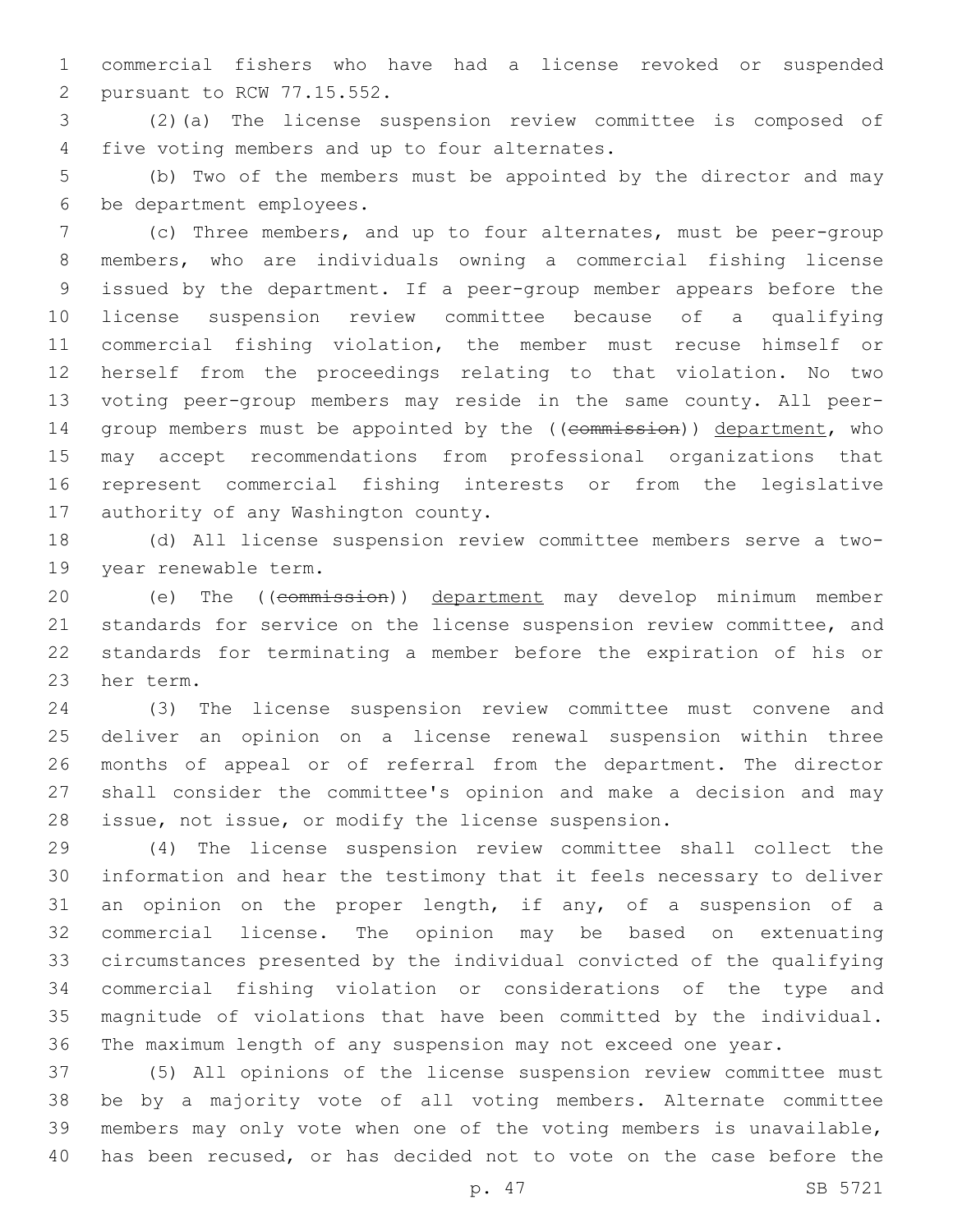committee. Nonvoting alternates may be present and may participate at 2 all license suspension review committee meetings.

 (6) Members of the license suspension review committee serve as volunteers, and are not eligible for compensation other than travel 5 expenses pursuant to RCW 43.03.050 and 43.03.060.

 (7) Staff of the license suspension review committee must be 7 provided by the department.

 **Sec. 2053.** RCW 77.15.590 and 1998 c 190 s 51 are each amended to 9 read as follows:

 (1) A person is guilty of unlawful use of a commercial fishing 11 vessel, except as may be authorized by rule of the ((commission)) 12 department, for recreational or charter fishing if the person uses, operates, or controls a vessel on the same day for both:

14 (a) Charter or recreational fishing; and

(b) Commercial fishing or shellfish harvesting.

 (2) Unlawful use of a commercial fishing vessel for recreational 17 or charter fishing is a gross misdemeanor.

 **Sec. 2054.** RCW 77.15.700 and 2020 c 38 s 4 are each amended to 19 read as follows:

 (1) The department shall revoke a person's recreational license or licenses and suspend a person's recreational license privileges in 22 the following circumstances:

(a) Upon conviction, if directed by statute for an offense.

 (b) Upon conviction, failure to appear at a hearing to contest an infraction or criminal charge, or an unvacated payment of a fine or a finding of committed as a final disposition for any infraction, if the department finds that actions of the defendant demonstrated a willful or wanton disregard for conservation of fish or wildlife. Suspension of privileges under this subsection is permanent.

 (c) If a person is convicted, fails to appear at a hearing to contest an infraction or criminal citation, or has an unvacated payment of a fine or a finding of committed as a final disposition for any infraction, twice within ten years for a violation involving unlawful hunting, killing, or possessing big game. Revocation and suspension under this subsection must be ordered for all hunting privileges for at least two years and up to ten years.

 (d) If a person violates, three times or more in a ten-year period, recreational hunting or fishing laws or rules for which the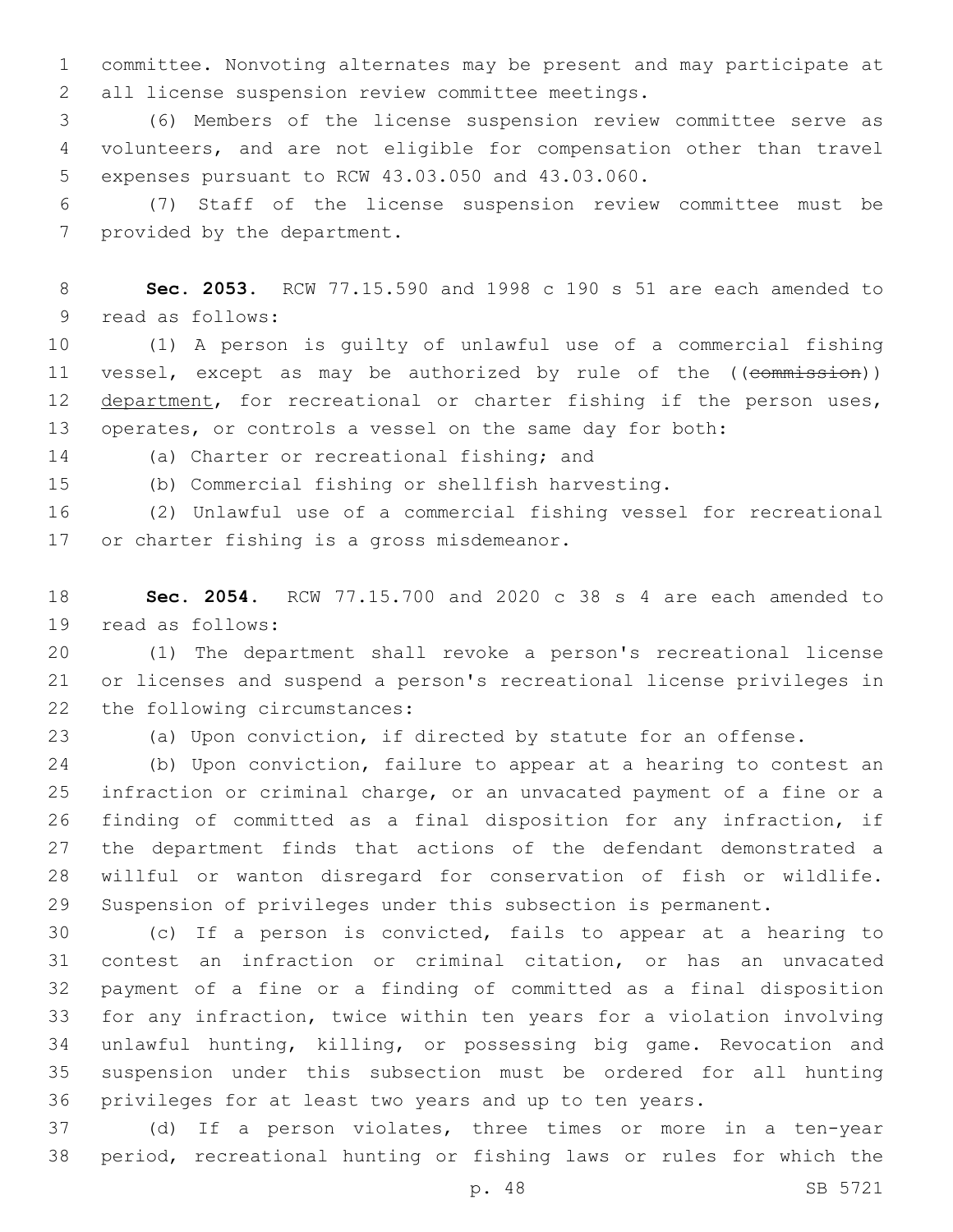person: (i) Is convicted of an offense; (ii) has an unvacated payment of a fine or a finding of committed as a final disposition for any infraction; or (iii) fails to appear at a hearing to contest an infraction or a criminal citation. Revocation and suspension under this subsection must be ordered of all recreational hunting and fishing privileges for at least two years and up to ten years.

 (2)(a) A violation punishable as an infraction counts towards the revocation and suspension of recreational hunting and fishing privileges under this section if that violation is:

 (i) Punishable as a crime on July 24, 2005, and is subsequently 11 decriminalized; or

 (ii) One of the following violations, as they exist on July 24, 2005: RCW 77.15.160; WAC 220-56-116; WAC 220-56-315(11); or WAC 14 220-56-355 (1) through (4).

15 (b) The ((commission)) department may, by rule, designate infractions that do not count towards the revocation and suspension 17 of recreational hunting and fishing privileges.

 (3) If either the deferred education licensee or the required nondeferred accompanying person, hunting under the authority of RCW 77.32.155(2), is convicted of a violation of this title, fails to appear at a hearing to contest a fish and wildlife infraction or a criminal citation, or has an unvacated payment of a fine or a finding of committed as a final disposition for any fish and wildlife infraction, except for a violation of RCW 77.15.400 (1) through (4), the department may revoke all hunting licenses and tags and may order a suspension of either or both the deferred education licensee's and the nondeferred accompanying person's hunting privileges for one 28 year.

 (4) A person who has a recreational license revoked and privileges suspended under this section may file an appeal with the department pursuant to chapter 34.05 RCW. An appeal must be filed within twenty days of notice of license revocation and privilege suspension. If an appeal is filed, the revocation and suspension issued by the department do not take effect until twenty-one days after the department has delivered an opinion. If no appeal is filed within twenty days of notice of license revocation and suspension, the right to an appeal is waived, and the revocation and suspension take effect twenty-one days following the notice of revocation and 39 suspension.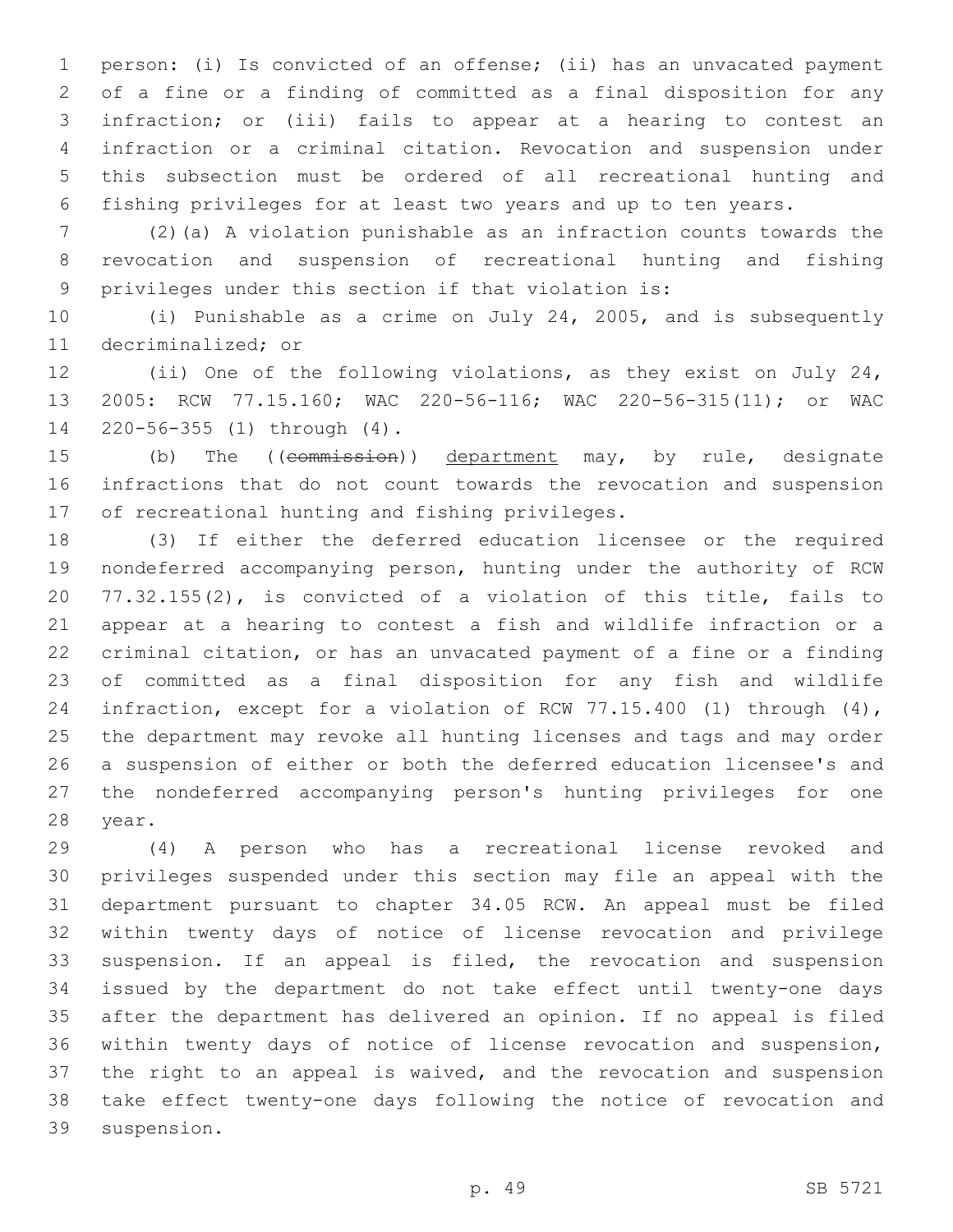(5) A recreational license revoked and privilege suspended under this section is in addition to the statutory penalties assigned to 3 the underlying violation.

 **Sec. 2055.** RCW 77.15.710 and 2000 c 107 s 257 are each amended 5 to read as follows:

 (1) The ((commission)) department shall revoke all hunting, fishing, or other licenses issued under this title and order a ten- year suspension of all privileges extended under the authority of the department of a person convicted of assault on a fish and wildlife officer, ex officio officer, employee, agent, or personnel acting for the department, if the employee assaulted was on duty at the time of the assault and carrying out the provisions of this title. The suspension shall be continued beyond this period if any damages to the victim have not been paid by the suspended person.

 (2) For the purposes of this section, the definition of assault 16 includes:

 (a) RCW 9A.32.030; murder in the first degree; (b) RCW 9A.32.050; murder in the second degree; (c) RCW 9A.32.060; manslaughter in the first degree; (d) RCW 9A.32.070; manslaughter in the second degree; (e) RCW 9A.36.011; assault in the first degree; (f) RCW 9A.36.021; assault in the second degree; and (g) RCW 9A.36.031; assault in the third degree.

 **Sec. 2056.** RCW 77.15.720 and 2012 c 176 s 36 are each amended to read as follows:25

 (1)(a) If a person discharges a firearm, bow, or crossbow while hunting and in a manner that injures, or that a reasonable person would believe is likely to injure, another person, the director shall revoke all of the shooter's hunting licenses and suspend all hunting privileges for three years. If the shooting kills or results in the death of another person, then the director shall revoke all of the shooter's hunting licenses and suspend all of the person's hunting 33 privileges for ten years.

 (b) If a person, with malice, discharges a firearm, bow, or crossbow while hunting and in a manner that kills or causes substantial bodily harm to livestock belonging to another person, the director shall revoke all of the shooter's hunting licenses and suspend all hunting privileges for three years. For the purposes of

p. 50 SB 5721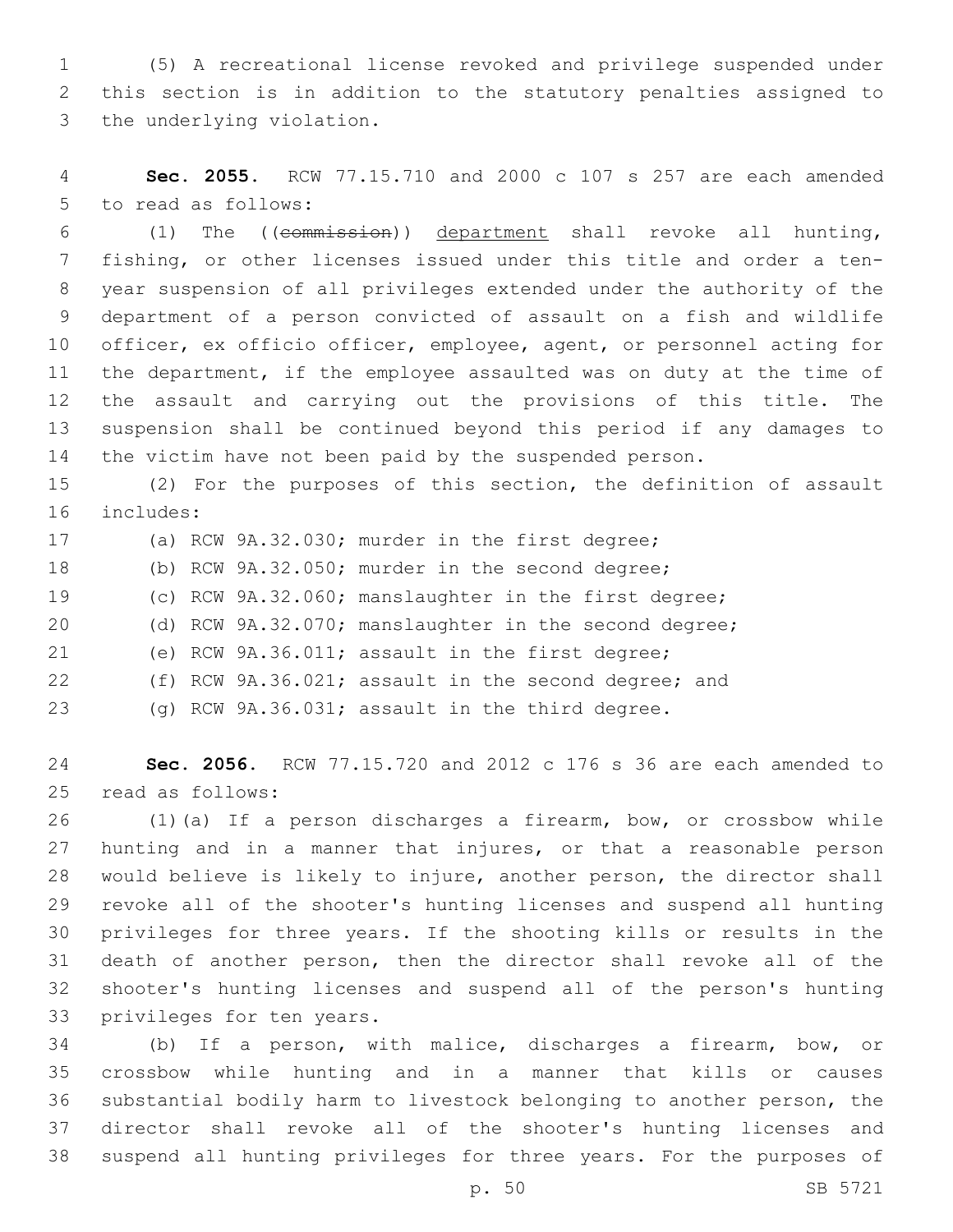this subsection (1)(b), "malice" has the same meaning as provided in RCW 9A.04.110 but applies to acts against livestock.

 (2) A suspension under subsection (1) of this section shall be continued beyond the applicable periods if damages owed to the victim or livestock owner have not been paid by the suspended person. In such a case, no hunting license shall be reissued to the suspended 7 person unless authorized by the director.

 (3) A person who is notified of a license revocation under this section may request an appeal hearing under chapter 34.05 RCW.

10 (4) The ((commission)) department may by rule authorize petitions for reinstatement of administrative suspensions and define circumstances under which such a reinstatement will be allowed.

 **Sec. 2057.** RCW 77.18.060 and 2005 c 87 s 1 are each amended to read as follows:14

15 The ((fish and wildlife commission in consultation with the)) department is authorized to determine which waters of the state are appropriate for this use. In making this determination, the ((commission)) department shall seek geographic distribution to 19 assure opportunity to fishers statewide.

20 The ((commission in consultation with the)) department will determine the maximum number of fish that may be planted into state waters so as not to compete with the wild populations of fish species 23 in the water body.

 **Sec. 2058.** RCW 77.32.007 and 1984 c 240 s 8 are each amended to 25 read as follows:

 For the purposes of this chapter "special hunting season" means a 27 hunting season established by rule of the ((commission)) department for the purpose of taking specified wildlife under a special hunting 29 permit.

 **Sec. 2059.** RCW 77.32.010 and 2019 c 290 s 3 are each amended to 31 read as follows:

 (1) Except as otherwise provided in this chapter or department rule, a recreational license issued by the director is required to hunt, fish, or take wildlife or seaweed. A recreational fishing or shellfish license is not required for carp, freshwater smelt, and crawfish, and a hunting license is not required for bullfrogs.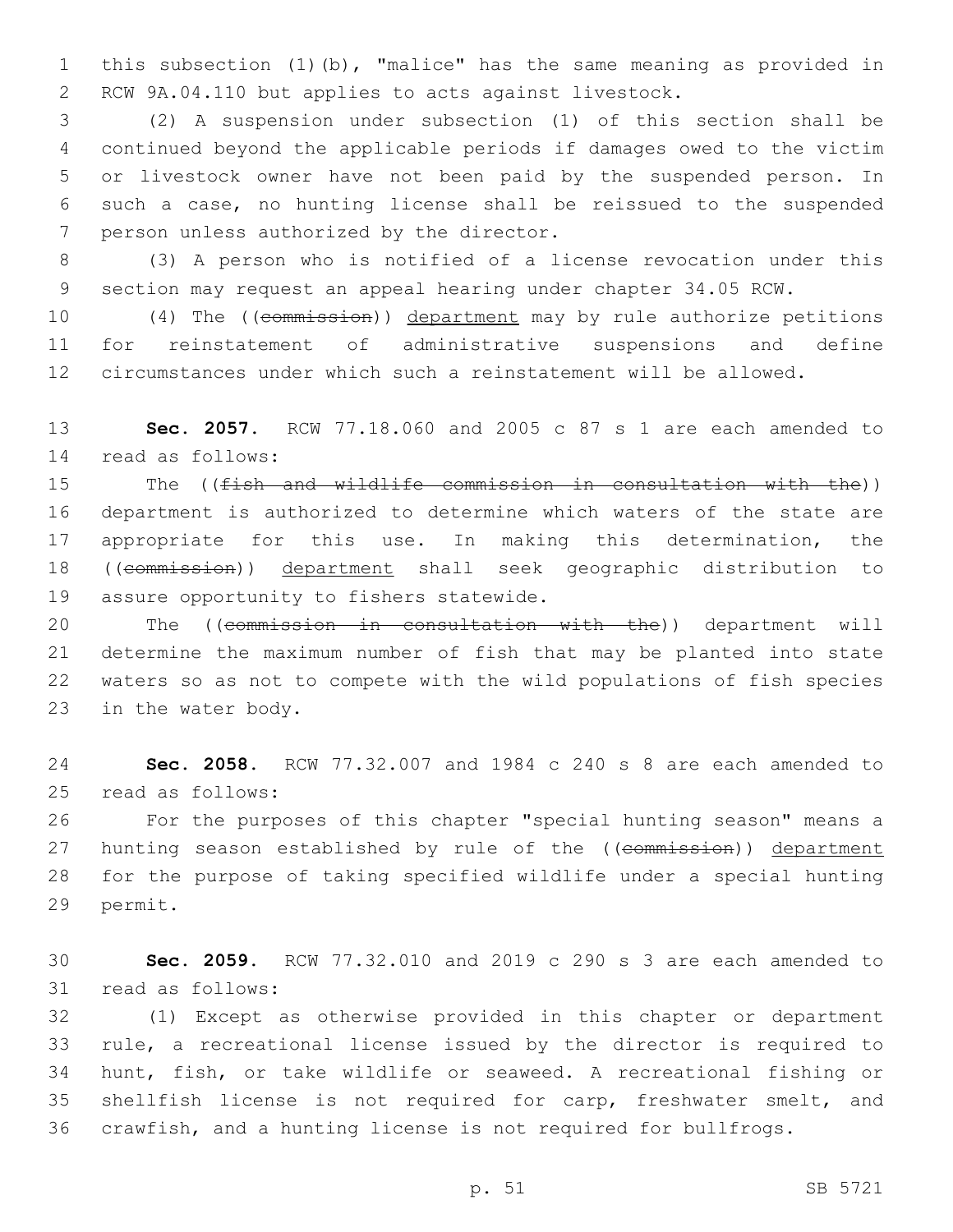(2) A pass or permit issued under RCW 79A.80.020, 79A.80.030, or 79A.80.040 is required to park or operate a motor vehicle on a recreation site or lands, as defined in RCW 79A.80.010.

 (3) The ((commission)) department may, by rule, indicate that a fishing permit issued to a nontribal member by the Colville Tribes shall satisfy the license requirements in subsection (1) of this section on the waters of Lake Rufus Woods and on the north shore of Lake Rufus Woods, and that a Colville Tribes tribal member identification card shall satisfy the license requirements in subsection (1) of this section on all waters of Lake Rufus Woods.

 **Sec. 2060.** RCW 77.32.025 and 1998 c 191 s 9 are each amended to 12 read as follows:

13 Notwithstanding RCW 77.32.010, the ((commission)) department may adopt rules designating times and places for the purposes of family fishing days when licenses and catch record cards are not required to 16 fish or to harvest shellfish.

 **Sec. 2061.** RCW 77.32.050 and 2020 c 148 s 17 are each amended to 18 read as follows:

 (1) All recreational and commercial licenses, permits, tags, stamps, and raffle tickets shall be issued under the authority of the 21 ((commission)) department. The ((commission)) department shall adopt rules for the issuance of licenses, permits, tags, stamps, and raffle 23 tickets, and for the collection, payment, and handling of license fees, including terms and conditions to govern dealers, and dealer fees. A transaction fee on commercial and recreational documents issued through an automated licensing system may be set by the 27 ((commission)) department and collected from licensees. The department may authorize all or part of such fee to be paid directly to a contractor providing automated licensing system services. The department and dealers shall collect and retain dealer fees of at least two dollars for purchase of a standard hunting or fishing recreational license document or commercial license document, except 33 that the ((commission)) department may set a lower dealer fee for issuance of tags or when a licensee buys a license that involves a stamp or display card format rather than a standard department licensing document form. Dealer fees must be uniform throughout the 37 state.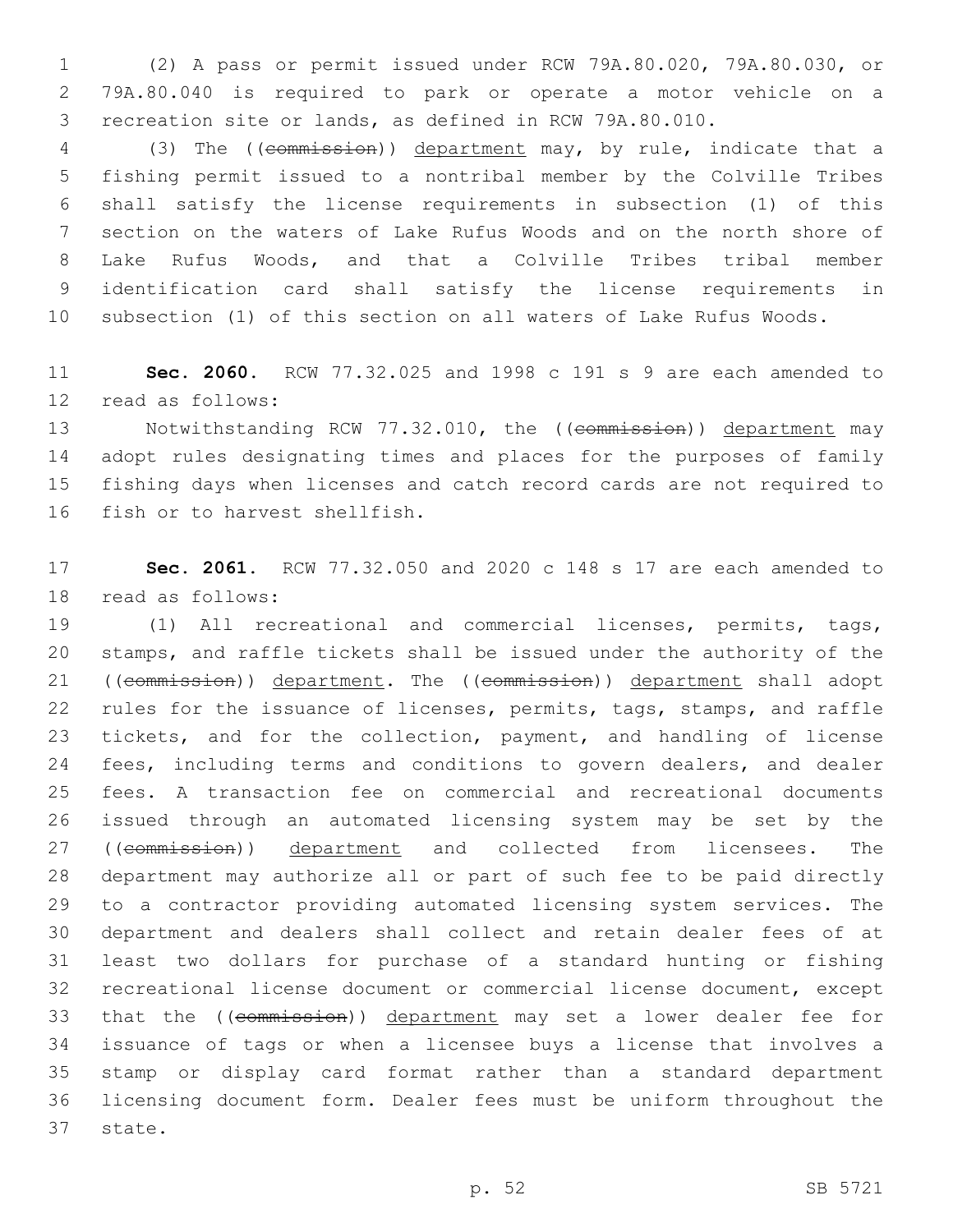(2) The application fee is waived for all commercial license documents that are issued through the automated licensing system.

 **Sec. 2062.** RCW 77.32.070 and 2008 c 244 s 1 are each amended to 4 read as follows:

 (1) Applicants for a license, permit, tag, or stamp shall furnish the information required by the director. However, the director may not require the purchaser of a razor clam license under RCW 77.32.520 to provide any personal information except for proof of residency. 9 The ((commission)) department may adopt rules requiring licensees or permittees to keep records and make reports concerning the taking of or effort to harvest fish, shellfish, and wildlife. The reporting requirement may be waived where, for any reason, the department is not able to receive the report. The department must provide reasonable options for a licensee to submit information to a live 15 operator prior to the reporting deadline.

16 (2) The ((commission)) department may, by rule, set an administrative penalty for failure to comply with rules requiring the 18 reporting of taking or effort to harvest wildlife. The ((commission)) 19 department may also adopt rules requiring hunters who have not reported for the previous license year to complete a report and pay the assessed administrative penalty before a new hunting license is 22 issued.

 (a) The total administrative penalty per hunter set by the 24 ((commission)) department must not exceed ten dollars.

 (b) By December 31st of each year, the department shall report the rate of hunter compliance with the harvest reporting requirement, 27 the administrative penalty imposed for failing to report, and the amount of administrative penalties collected during that year to the appropriate fiscal and policy committees of the senate and house of 30 representatives.

31 (3) The ((commission)) department may, by rule, set an administrative penalty for failure to comply with rules requiring the reporting of data from catch record cards officially endorsed for 34 Puget Sound Dungeness crab. The ((commission)) department may also adopt rules requiring fishers who possessed a catch record card officially endorsed for Puget Sound Dungeness crab and who have not reported for the previous license year to complete a report and pay the assessed administrative penalty before a new catch record card officially endorsed for Puget Sound Dungeness crab is issued.

p. 53 SB 5721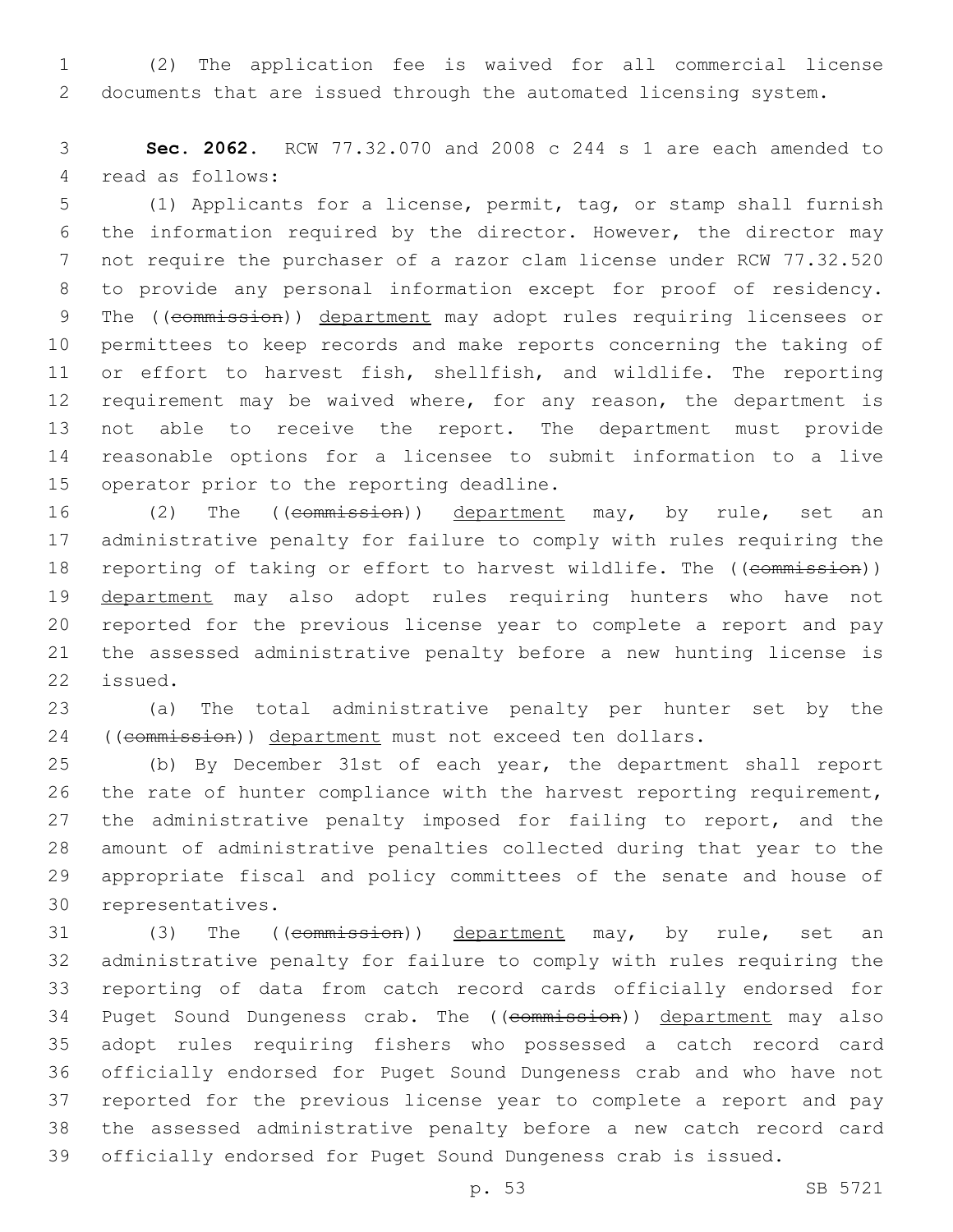(a) The total administrative penalty per fisher set by the ((commission)) department must not exceed ten dollars.

 (b) By December 31st of each year, the department shall report the rate of fisher compliance with the Puget Sound Dungeness crab catch record card reporting requirement, the administrative penalty imposed for failing to report, and the amount of administrative penalties collected during that year to the appropriate fiscal and 8 policy committees of the senate and house of representatives.

 **Sec. 2063.** RCW 77.32.090 and 2000 c 107 s 267 are each amended 10 to read as follows:

11 The ((commission)) department may adopt rules pertaining to the form, period of validity, use, possession, and display of licenses, 13 permits, tags, stamps, and raffle tickets required by this chapter.

 **Sec. 2064.** RCW 77.32.155 and 2017 c 255 s 1 are each amended to 15 read as follows:

 (1)(a) When purchasing any hunting license, persons under the age of eighteen shall present certification of completion of a course of instruction of at least ten hours in the safe handling of firearms, safety, conservation, and sporting/hunting behavior. All persons purchasing any hunting license for the first time, if born after January 1, 1972, shall present such certification.

 (b)(i) The director may establish a program for training persons in the safe handling of firearms, conservation, and sporting/hunting behavior and shall prescribe the type of instruction and the qualifications of the instructors. The director shall, as part of establishing the training program, exempt the following individuals from the firearms skills portion of any instruction course completed 28 over the internet:

29 (A) Members of the United States military;

 (B) Current or retired general authority Washington peace 31 officers as defined in RCW 10.93.020;

 (C) Current or retired limited authority Washington peace officers as defined in RCW 10.93.020, if the officer is or was duly authorized by his or her employer to carry a concealed pistol;

 (D) Current or retired specially commissioned Washington peace officers as defined in RCW 10.93.020, if the officer is or was duly authorized by his or her commissioning agency to carry a concealed 38 pistol; and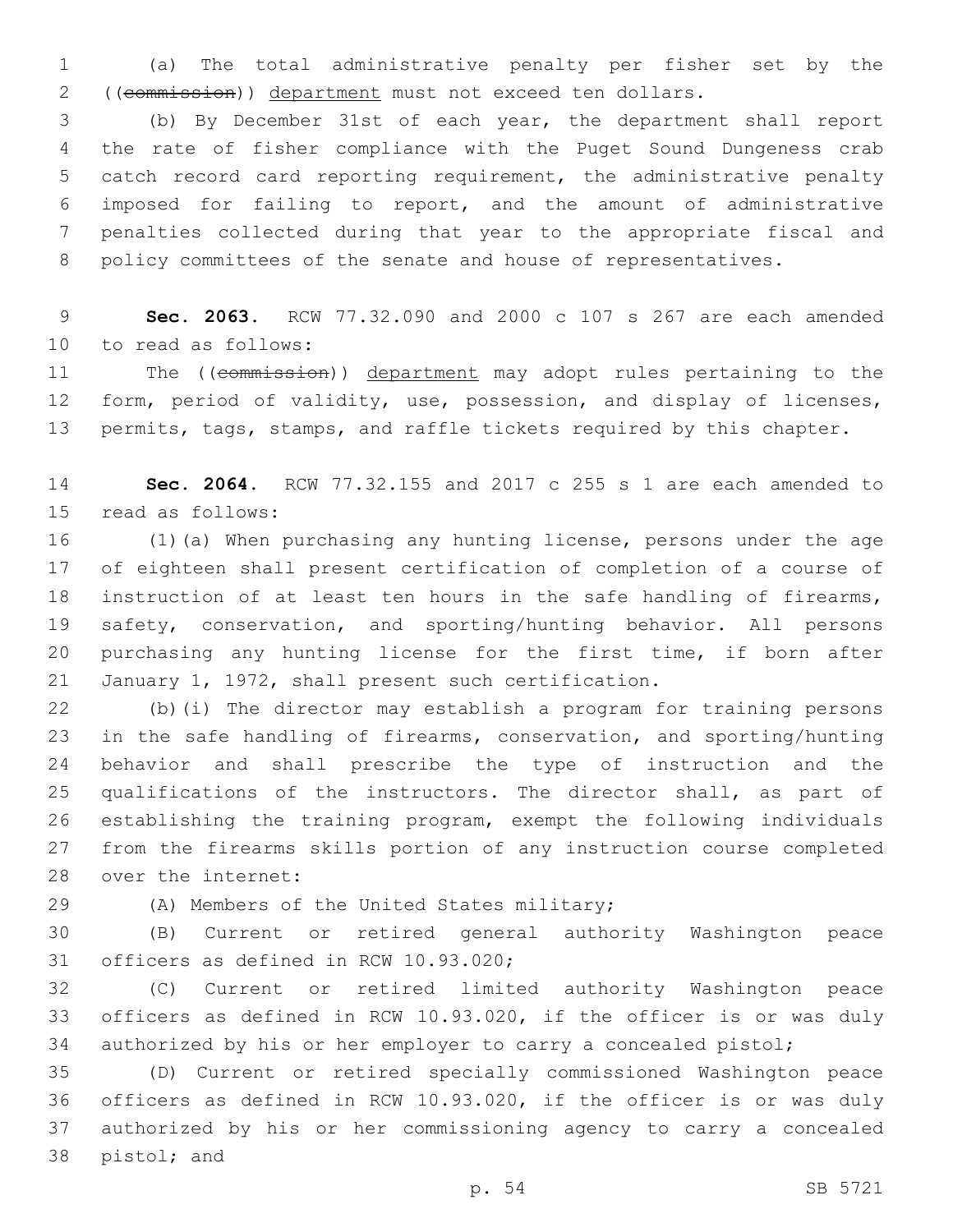(E) Current or retired Washington peace officers as defined in RCW 43.101.010 who have met the requirements of RCW 43.101.095 or 43.101.157 and whose certification is in good standing or has not 4 been revoked.

 (ii) The director may cooperate with the national rifle association, organized sports/outdoor enthusiasts' groups, or other public or private organizations when establishing the training 8 program.

 (c) Upon the successful completion of a course established under this section, the trainee shall receive a hunter education certificate signed by an authorized instructor. The certificate is 12 evidence of compliance with this section.

 (d) The director may accept certificates from other states that persons have successfully completed firearm safety, hunter education, or similar courses as evidence of compliance with this section.

 (2)(a) The director may authorize a once in a lifetime, one license year deferral of hunter education training for individuals who are accompanied by a nondeferred Washington-licensed hunter who has held a Washington hunting license for the prior three years and 20 is over eighteen years of age. The ((commission)) department shall adopt rules for the administration of this subsection to avoid 22 potential fraud and abuse.

 (b) The director is authorized to collect an application fee, not to exceed twenty dollars, for obtaining the once in a lifetime, one license year deferral of hunter education training from the department. This fee must be deposited into the fish and wildlife enforcement reward account and must be used exclusively to administer 28 the deferral program created in this subsection.

 (c) For the purposes of this subsection, "accompanied" means to go along with another person while staying within a range of the other person that permits continual unaided visual and auditory communication.32

 (3) To encourage the participation of an adequate number of 34 instructors for the training program, the ((commission)) department shall develop nonmonetary incentives available to individuals who commit to serving as an instructor. The incentives may include 37 additional hunting opportunities for instructors.

 **Sec. 2065.** RCW 77.32.237 and 2018 c 168 s 2 are each amended to 39 read as follows: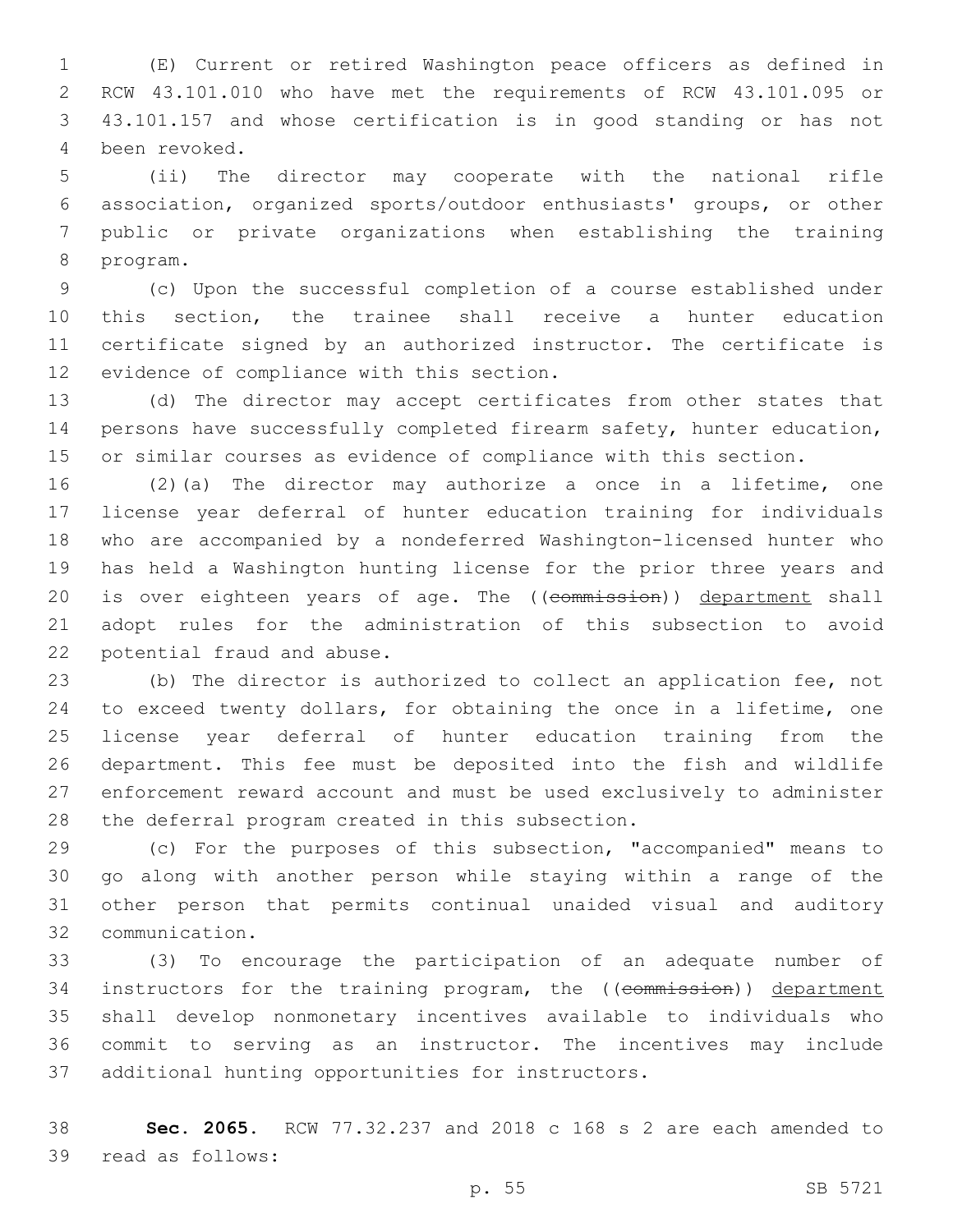The ((commission)) department shall enhance the fish, shellfish, and wildlife-related recreational opportunities for a person with a disability. The ((commission)) department shall authorize the director to grant a disability designation to a person with a disability who meets eligibility criteria established by the ((commission)) department by rule. The ((commission)) department shall adopt rules defining who is a person with a disability for purposes of eligibility for disability designation. A person granted a disability designation is eligible for reasonable accommodations, 10 determined by the director, to allow the person to participate in fish, shellfish, and wildlife-related recreational activities. The ((commission)) department shall adopt rules governing the conduct of a person with a disability participating in fish, shellfish, and wildlife-related recreational activities and the conduct of companions permitted, as a reasonable accommodation, to assist such a person in fish, shellfish, and wildlife-related recreational 17 opportunities.

 **Sec. 2066.** RCW 77.32.370 and 2011 c 339 s 8 are each amended to 19 read as follows:

 (1) A special hunting season permit is required to hunt in each 21 special season.

 (2) Persons may apply for special hunting season permits as 23 provided by rule of the ((commission)) department.

 (3) The application fee to enter a drawing for a special hunting 25 season permit or authorization is:

 (a) Six dollars for residents, or one hundred dollars for nonresidents, for the permits in categories designated by the ((commission)) department for deer or elk, female big game, or for 29 small game;

 (b) Twelve dollars for residents, or one hundred dollars for 31 nonresidents, for the permits that the ((commission)) department designates as "quality" hunts that allow the harvest of buck deer, bull elk, or allow the harvest of male big game species that are only 34 available for hunting by special permit;

 (c) Twelve dollars for residents and nonresidents to apply for special authorizations to hunt for migratory birds; and

 (d) Three dollars for youth for any special hunt drawing or 38 special authorization.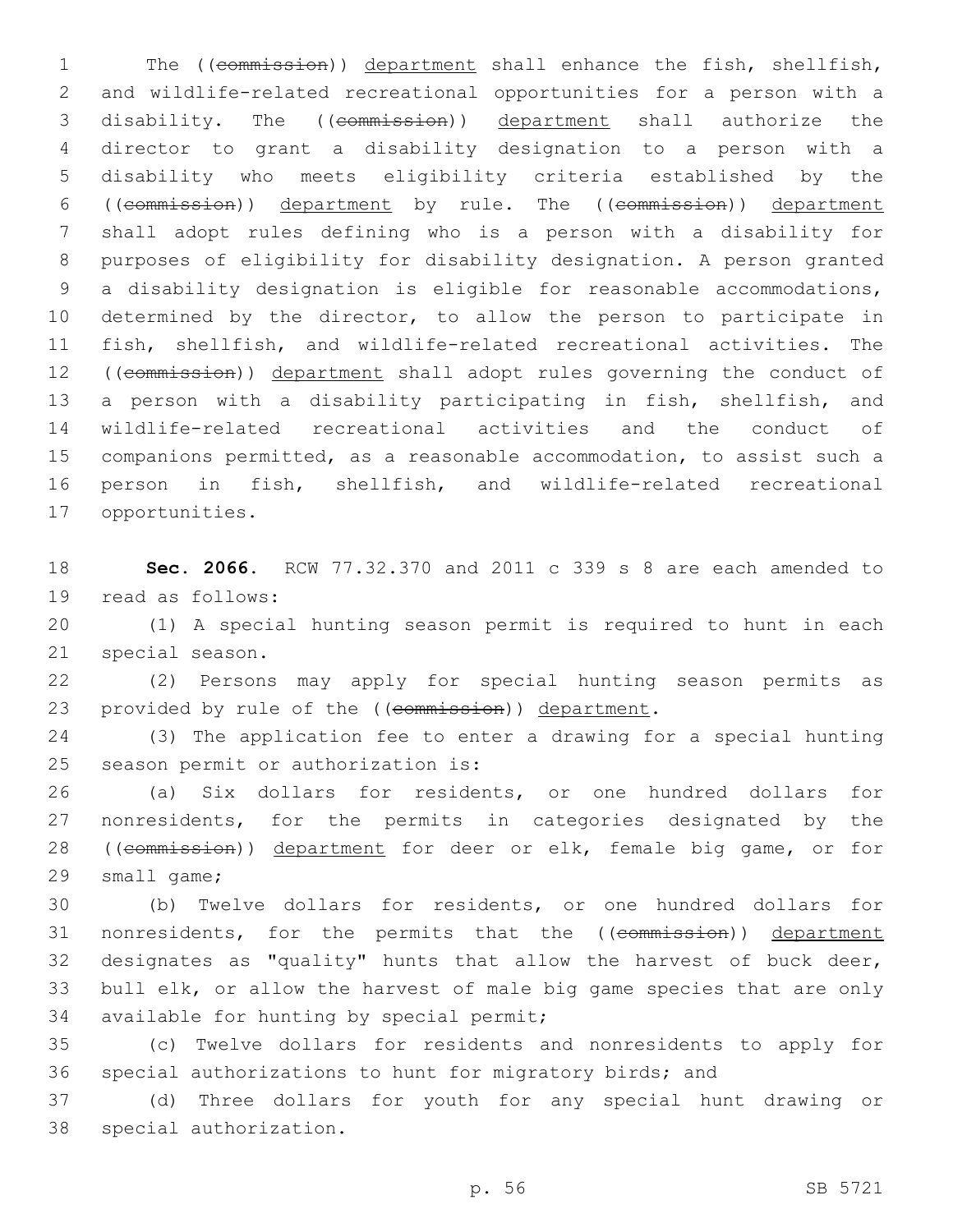**Sec. 2067.** RCW 77.32.430 and 2020 c 148 s 18 are each amended to 2 read as follows:

 (1) Catch record card information is necessary for proper management of the state's food fish and game fish species and shellfish resources. Catch record card administration shall be under rules adopted by the ((commission)) department. Except as provided in this section, there is no charge for an initial catch record card. Each subsequent or duplicate catch record card costs eleven dollars.

 (2) A license to take and possess Dungeness crab is only valid in Puget Sound waters east of the Bonilla-Tatoosh line if the fisher has in possession a valid catch record card officially endorsed for Dungeness crab. The endorsement shall cost no more than seven dollars and fifty cents when purchased for a personal use saltwater, combination, or shellfish and seaweed license. The endorsement shall cost no more than three dollars when purchased for a temporary combination fishing license authorized under RCW 77.32.470(3)(a).

 (3) Catch record cards issued with affixed temporary short-term charter stamp licenses are neither subject to the ten-dollar charge nor to the Dungeness crab endorsement fee provided for in this section. Charter boat or guide operators issuing temporary short-term charter stamp licenses shall affix the stamp to each catch record card issued before fishing commences. Catch record cards issued with a temporary short-term charter stamp are valid for one day.

 (4) A catch record card for halibut may not cost more than five dollars when purchased with an annual saltwater or combination fishing license and must be provided at no cost for those who purchase a one-day temporary saltwater fishing license or one-day 28 temporary charter stamp.

 (5) The department shall include provisions for recording marked and unmarked salmon in catch record cards issued after March 31, 31 2004.

 (6)(a) The funds received from the sale of catch record cards, catch card penalty fees, and the Dungeness crab endorsement must be deposited into the limited fish and wildlife account created in RCW 77.12.170(1).35

 (i)(A) One dollar of the funds received from the sale of each Dungeness crab endorsement must be used for the removal and disposal of derelict shellfish gear either directly by the department or under contract with a third party. The department is required to maintain a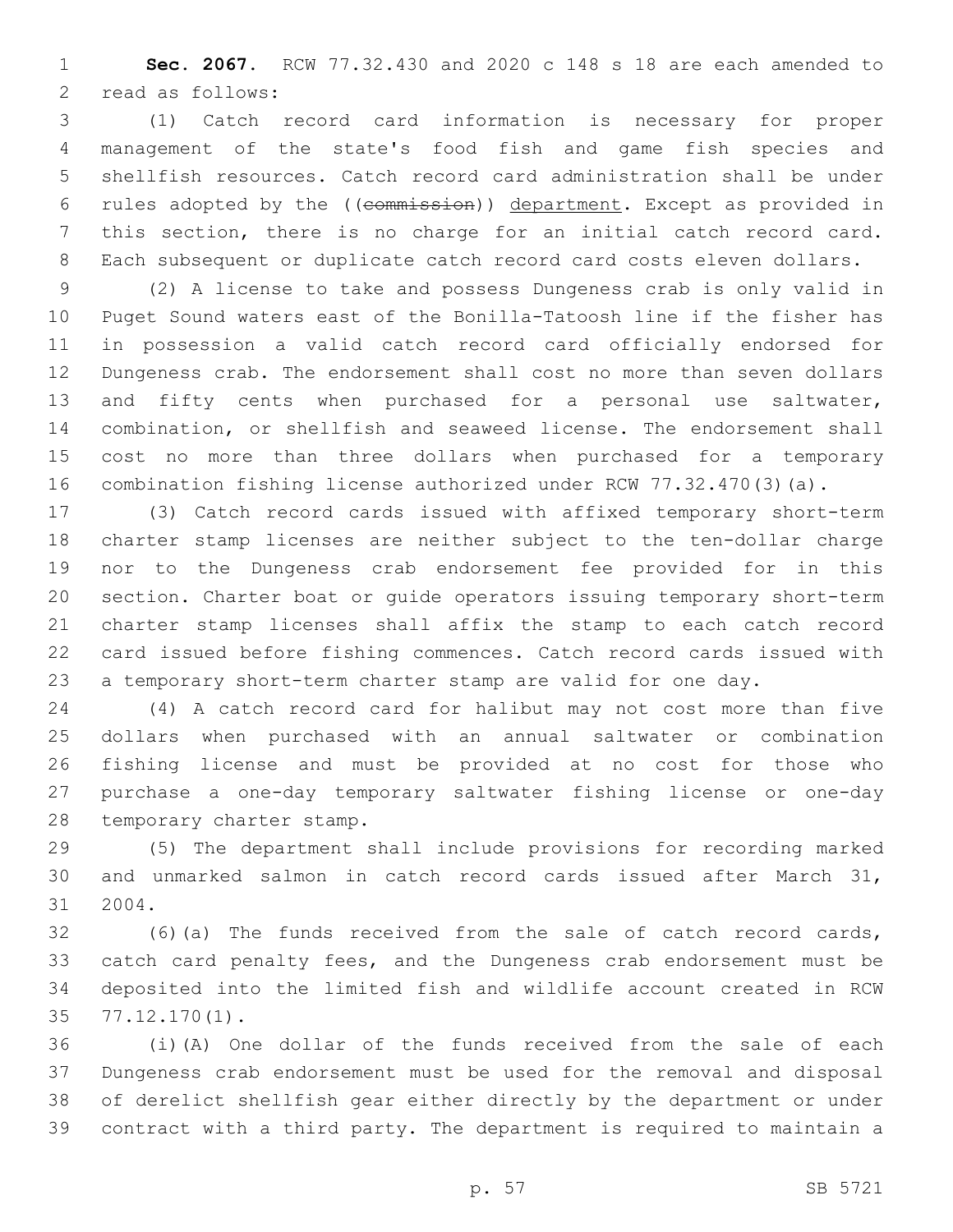separate accounting of these funds and provide an annual report to ((the commission and)) the legislature by January 1st of every year.

 (B) The remaining portion of the funds received from the sale of each Dungeness crab endorsement must be used for education, sampling, monitoring, and management of catch associated with the Dungeness 6 crab recreational fisheries.

 (ii) Funds received from the sale of halibut catch record cards must be used for monitoring and management of recreational halibut fisheries, including expanding opportunities for recreational 10 anglers.

 (b) Moneys allocated under this section shall supplement and not 12 supplant other federal, state, and local funds used for Dungeness 13 crab recreational fisheries management.

 **Sec. 2068.** RCW 77.32.440 and 1999 c 235 s 2 are each amended to 15 read as follows:

 (1) The ((commission)) department shall adopt rules to continue funding current enhancement programs at levels equal to the participation of licensees in each of the individual enhancement programs. All enhancement funding will continue to be deposited directly into the individual accounts created for each enhancement.

 (2) In implementing subsection (1) of this section with regard to warm water game fish, the department shall deposit in the warm water game fish account the sum of one million two hundred fifty thousand dollars each fiscal year during the fiscal years 1999 and 2000, based on two hundred fifty thousand warm water anglers. Beginning in fiscal year 2001, and each year thereafter, the deposit to the warm water game fish account established in this subsection shall be adjusted annually to reflect the actual numbers of license holders fishing for warm water game fish based on an annual survey of licensed anglers from the previous year conducted by the department beginning with the April 1, 1999, to March 31, 2000, license year survey.

 **Sec. 2069.** RCW 77.32.450 and 2011 c 339 s 10 are each amended to 33 read as follows:

 (1) A big game hunting license is required to hunt for big game. A big game license allows the holder to hunt for forest grouse, unclassified wildlife, and the individual species identified within a specific big game combination license package. Each big game license includes one transport tag for each species purchased in that

p. 58 SB 5721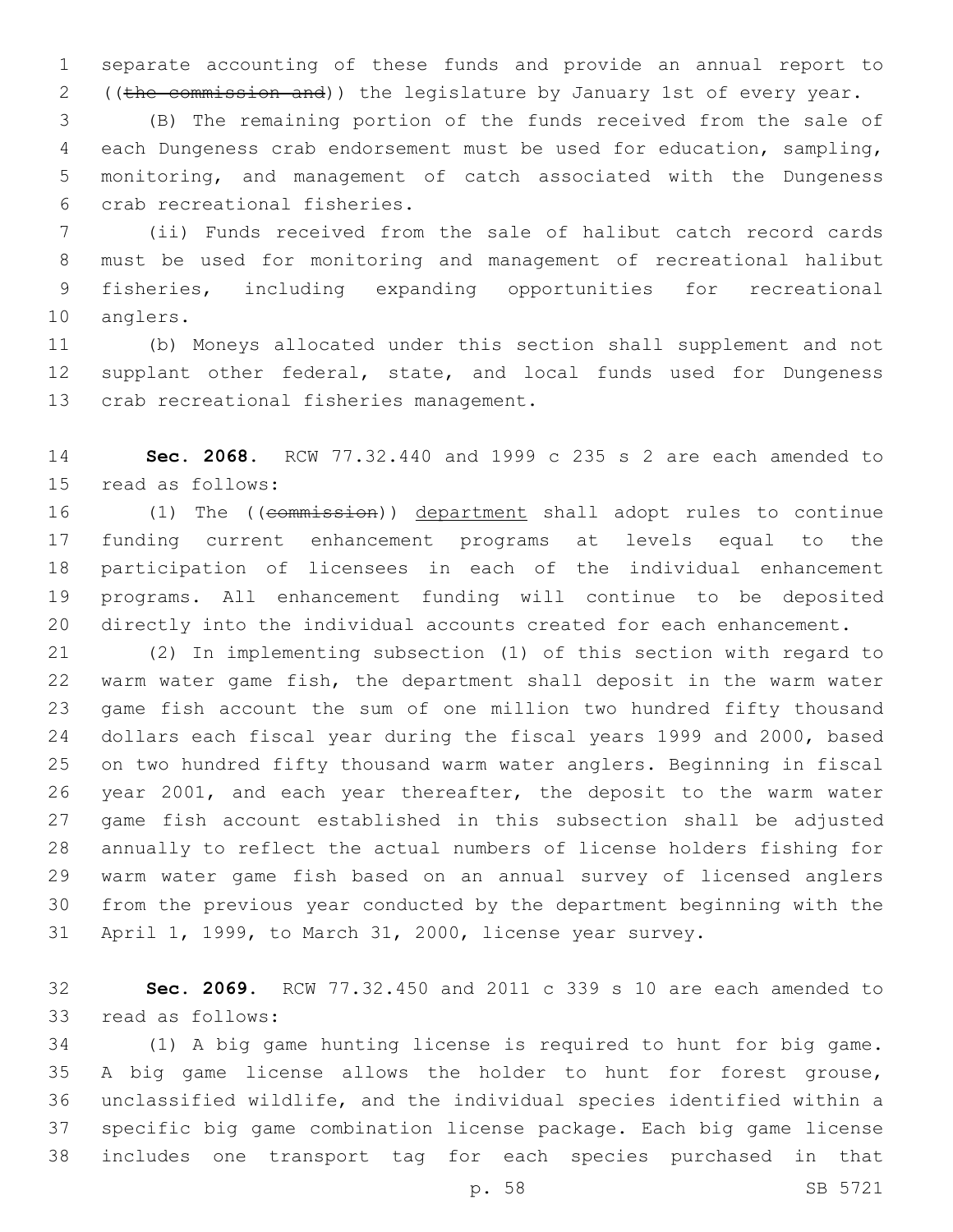package. A hunter may not purchase more than one license for each big 2 game species except as authorized by rule of the ((commission)) department. The fees for annual big game combination packages are as follows:4

 (a) Big game number 1: Deer, elk, bear, and cougar. The fee for this license is eighty-five dollars for residents, seven hundred eighty dollars for nonresidents, and forty dollars for youth.

 (b) Big game number 2: Deer and elk. The fee for this license is seventy-five dollars for residents, six hundred seventy dollars for 10 nonresidents, and thirty-five dollars for youth.

 (c) Big game number 3: Deer. The fee for this license is thirty- nine dollars for residents, three hundred ninety-three dollars for 13 nonresidents, and eighteen dollars for youth.

 (d) Big game number 4: Elk. The fee for this license is forty- four dollars for residents, four hundred fifty dollars for 16 nonresidents, and eighteen dollars for youth.

 (e) Big game number 5: Bear. The fee for this license is twenty dollars for residents, two hundred dollars for nonresidents, and ten 19 dollars for youth.

 (f) Big game number 6: Cougar. The fee for this license is twenty dollars for residents, two hundred dollars for nonresidents, and ten 22 dollars for youth.

23 (2) In the event that the ((commission)) department authorizes a two animal big game limit, the fees for the second animal are as 25 follows:

 (a) Elk: The fee is sixty dollars for residents, three hundred fifty dollars for nonresidents, and twenty dollars for youth.

 (b) Deer: The fee is sixty dollars for residents, two hundred fifty dollars for nonresidents, and twenty dollars for youth.

 (3) In the event that the ((commission)) department authorizes a special permit hunt for goat, sheep, moose, or other big game species not specified the permit fees are three hundred dollars for residents, one thousand five hundred dollars for nonresidents, and 34 fifty dollars for youth.

35 (4) Multiple season big game permit: The ((commission)) 36 department may, by rule, offer permits for hunters to hunt deer or elk during more than one general season. Only one deer or elk may be harvested annually under a multiple season big game permit. The fee 39 is one hundred sixty-five dollars.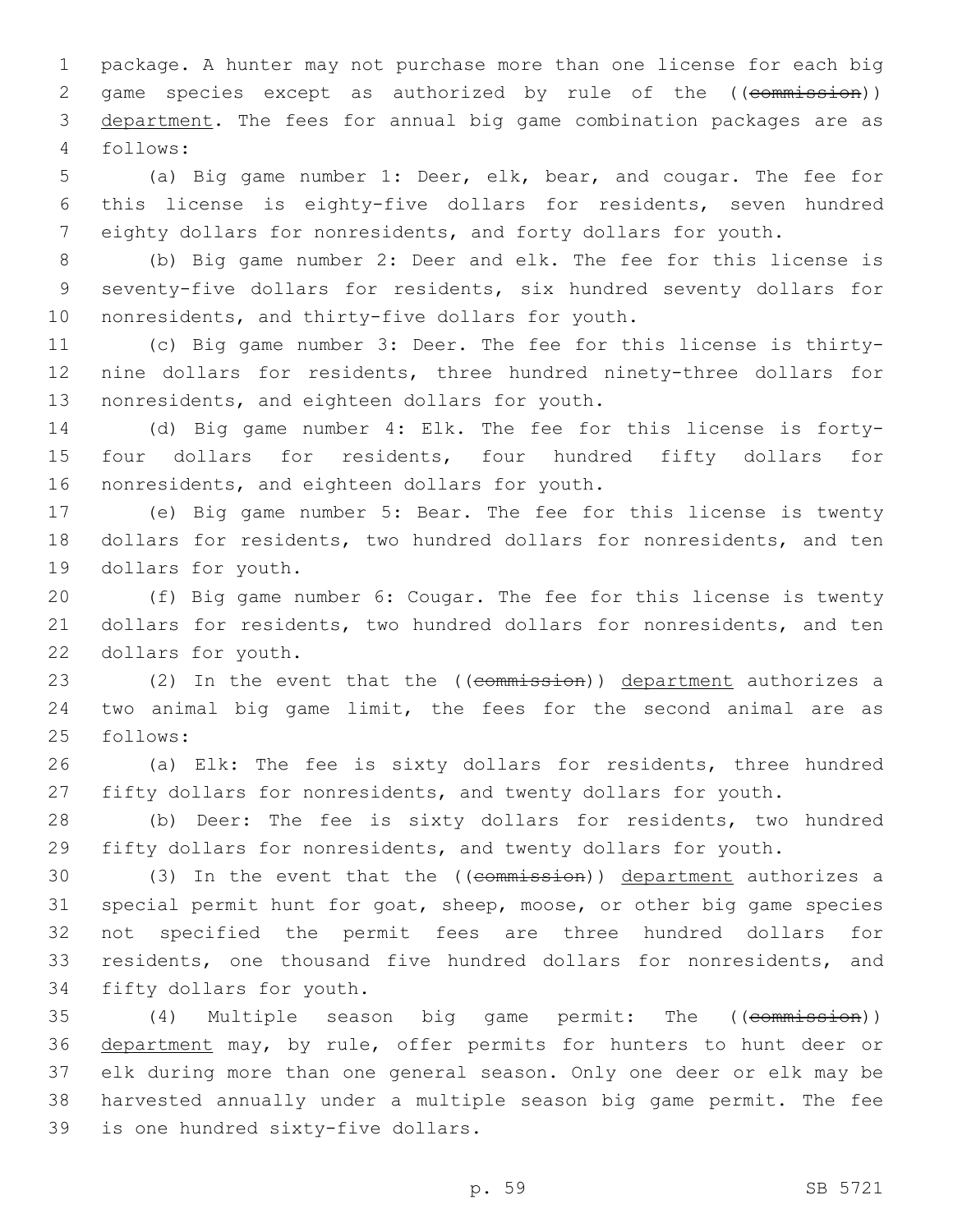(5) Authorization to hunt the species set out under subsection (3) of this section is by special permit issued under RCW 77.32.370.

 **Sec. 2070.** RCW 77.32.470 and 2020 c 148 s 20 are each amended to 4 read as follows:

 (1) A personal use saltwater, freshwater, combination, temporary, or family fishing weekend license is required for all persons fifteen years of age or older to fish for or possess fish taken for personal 8 use from state waters or offshore waters.

 (2) The fees for annual personal use saltwater, freshwater, or 10 combination licenses are as follows:

 (a) A combination license allows the holder to fish for or possess fish, shellfish, and seaweed from state waters or offshore waters. The fee for this license is forty-five dollars for residents, one hundred eight dollars for nonresidents, and five dollars for youth. There is an additional fifty-cent surcharge for this license, to be deposited in the rockfish research account created in RCW 17 77.12.702.

 (b) A saltwater license allows the holder to fish for or possess fish taken from saltwater areas. The fee for this license is twenty- five dollars for residents, fifty-two dollars for nonresidents, and five dollars for resident seniors. There is an additional fifty-cent surcharge for this license, to be deposited in the rockfish research 23 account created in RCW 77.12.702.

 (c) A freshwater license allows the holder to fish for, take, or possess food fish or game fish species in all freshwater areas. The fee for this license is twenty-five dollars for residents, seventy-five dollars for nonresidents, and five dollars for resident seniors.

 (3)(a) A temporary combination fishing license is valid for one to three consecutive days and allows the holder to fish for or possess fish, shellfish, and seaweed taken from state waters or offshore waters. The fee for this temporary fishing license is:

 (i) One day - Eight dollars for residents and sixteen dollars for 33 nonresidents;

 (ii) Two days - Twelve dollars for residents and twenty-four 35 dollars for nonresidents; and

 (iii) Three days - Fifteen dollars for residents and thirty 37 dollars for nonresidents.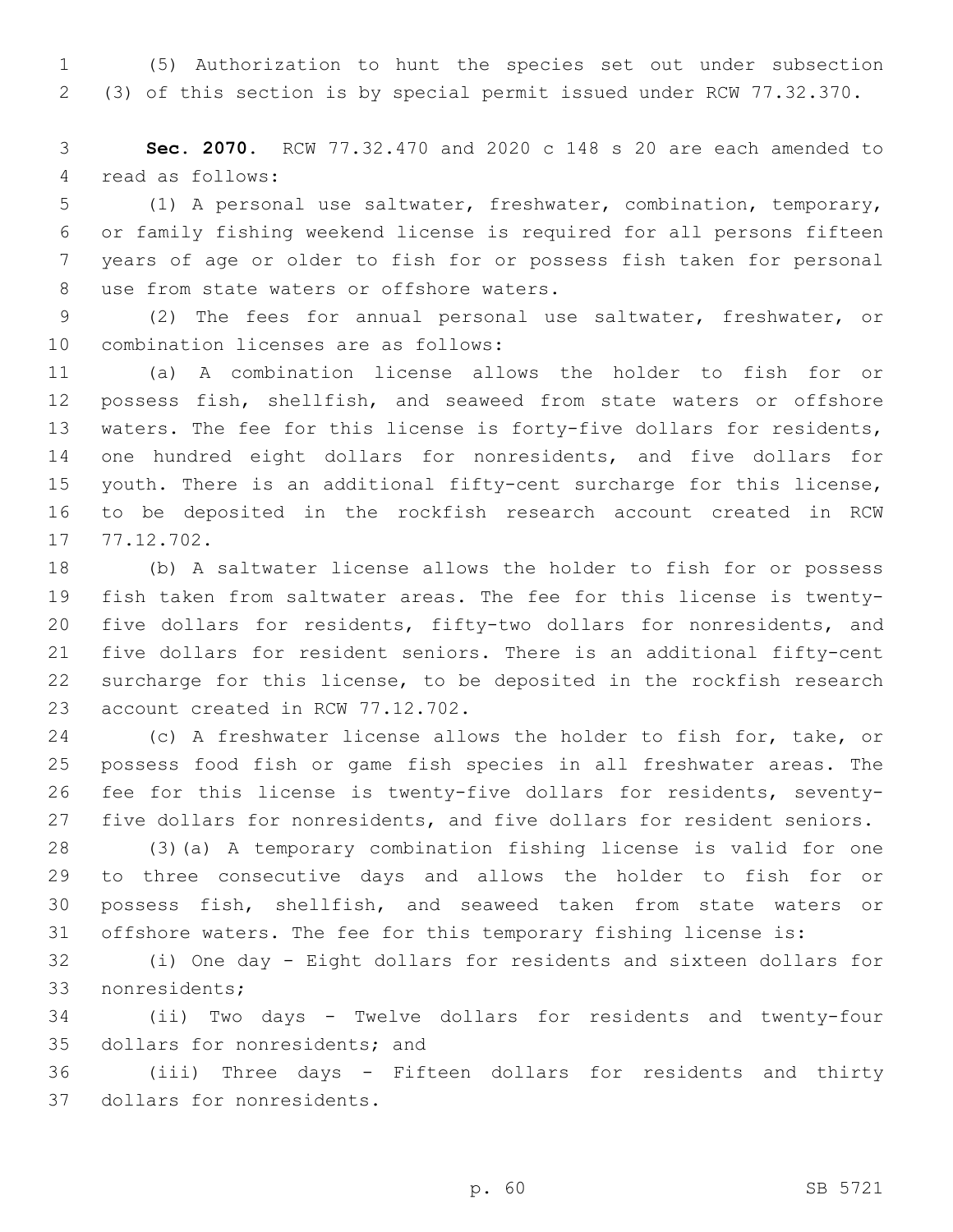(b) The fee for a charter stamp is eight dollars for a one-day temporary combination fishing license for residents and nonresidents for use on a charter boat as defined in RCW 77.65.150.

 (c) Except for active duty military personnel serving in any branch of the United States armed forces, the temporary combination fishing license is not valid on game fish species for an eight- consecutive-day period beginning on the opening day of the lowland 8 lake fishing season as defined by rule of the ((commission)) 9 department.

 (d) The temporary combination fishing license fee for active duty military personnel serving in any branch of the United States armed forces is the resident rate as set forth in (a) of this subsection. Active duty military personnel must provide a valid military identification card at the time of purchase of the temporary license to qualify for the resident rate.

 (e) There is an additional fifty-cent surcharge on the temporary combination fishing license and the associated charter stamp, to be deposited in the rockfish research account created in RCW 77.12.702.

 (4) A family fishing weekend license allows for a maximum of six 20 anglers: One resident and five youth; two residents and four youth; 21 or one resident, one nonresident, and four youth. This license allows the holders to fish for or possess fish taken from state waters or offshore waters. The fee for this license is twenty dollars. This license is only valid during periods as specified by rule of the 25 department.

26 (5) The ((commission)) department may adopt rules to create and sell combination licenses for all hunting and fishing activities at or below a fee equal to the total cost of the individual license 29 contained within any combination.

 (6) The ((commission)) department may adopt rules to allow the use of two fishing poles per fishing license holder for use on 32 selected state waters. If authorized by the ((commission)) department, license holders must purchase a two-pole stamp to use a second pole. The proceeds from the sale of the two-pole stamp must be deposited into the limited fish and wildlife account created in RCW 77.12.170(1) and used for the operation and maintenance of state- owned fish hatcheries. The fee for a two-pole stamp is thirteen dollars for residents and nonresidents, and five dollars for seniors.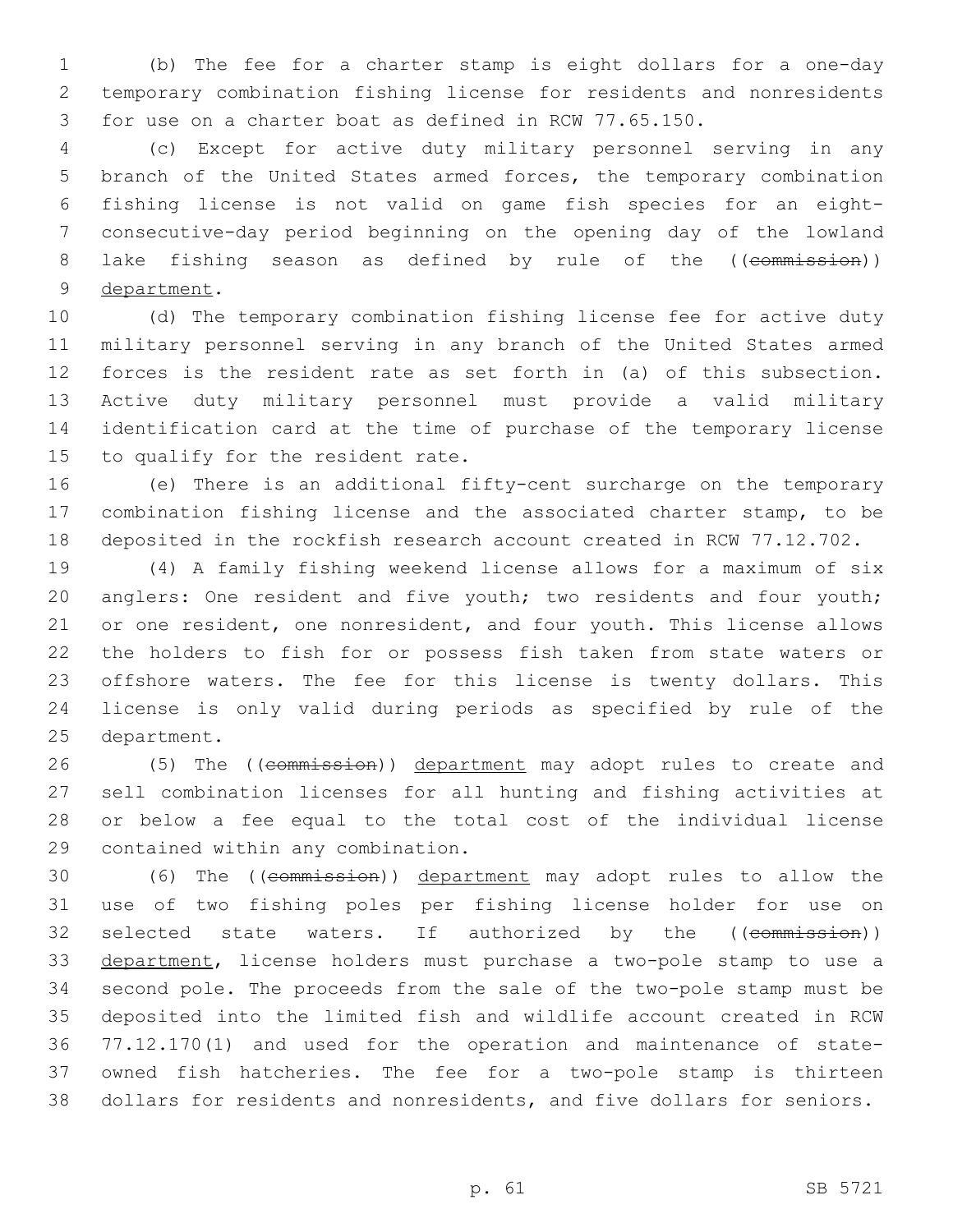**Sec. 2071.** RCW 77.32.500 and 1998 c 191 s 41 are each amended to 2 read as follows:

 In order to simplify fishing license requirements in transition 4 areas between salt water and fresh water, the ((commission)) department may adopt rules designating specific waters where either a fresh water or a salt water license is valid.6

 **Sec. 2072.** RCW 77.32.525 and 1987 c 506 s 48 are each amended to 8 read as follows:

9 The director shall administer rules adopted by the ((commission)) 10 department governing the time, place, and manner of holding hunting and fishing contests and competitive field trials involving live wildlife for hunting dogs. The department shall prohibit contests and field trials that are not in the best interests of wildlife.

 **Sec. 2073.** RCW 77.32.530 and 2020 c 148 s 21 are each amended to 15 read as follows:

16 (1) The ((commission in consultation with the)) director may authorize hunting of big game animals and wild turkeys through auction. The department may conduct the auction for the hunt or contract with a nonprofit wildlife conservation organization to 20 conduct the auction for the hunt.

21 (2) The ((commission in consultation with the)) director may authorize hunting of up to a total of thirty big game animals and wild turkeys per year through raffle. The department may conduct raffles or contract with a nonprofit wildlife conservation organization to conduct raffles for hunting these animals. In consultation with the gambling commission, the director may adopt rules for the implementation of raffles involving hunting.

 (3) The director shall establish the procedures for the hunts, which shall require any participants to obtain any required license, permit, or tag. Representatives of the department may participate in 31 the hunt upon the request of the ((commission)) department to ensure that the animals to be killed are properly identified.

 (4) After deducting the expenses of conducting an auction or raffle, any revenues retained by a nonprofit organization, as specified under contract with the department, shall be devoted solely for wildlife conservation, consistent with its qualification as a bona fide nonprofit organization for wildlife conservation.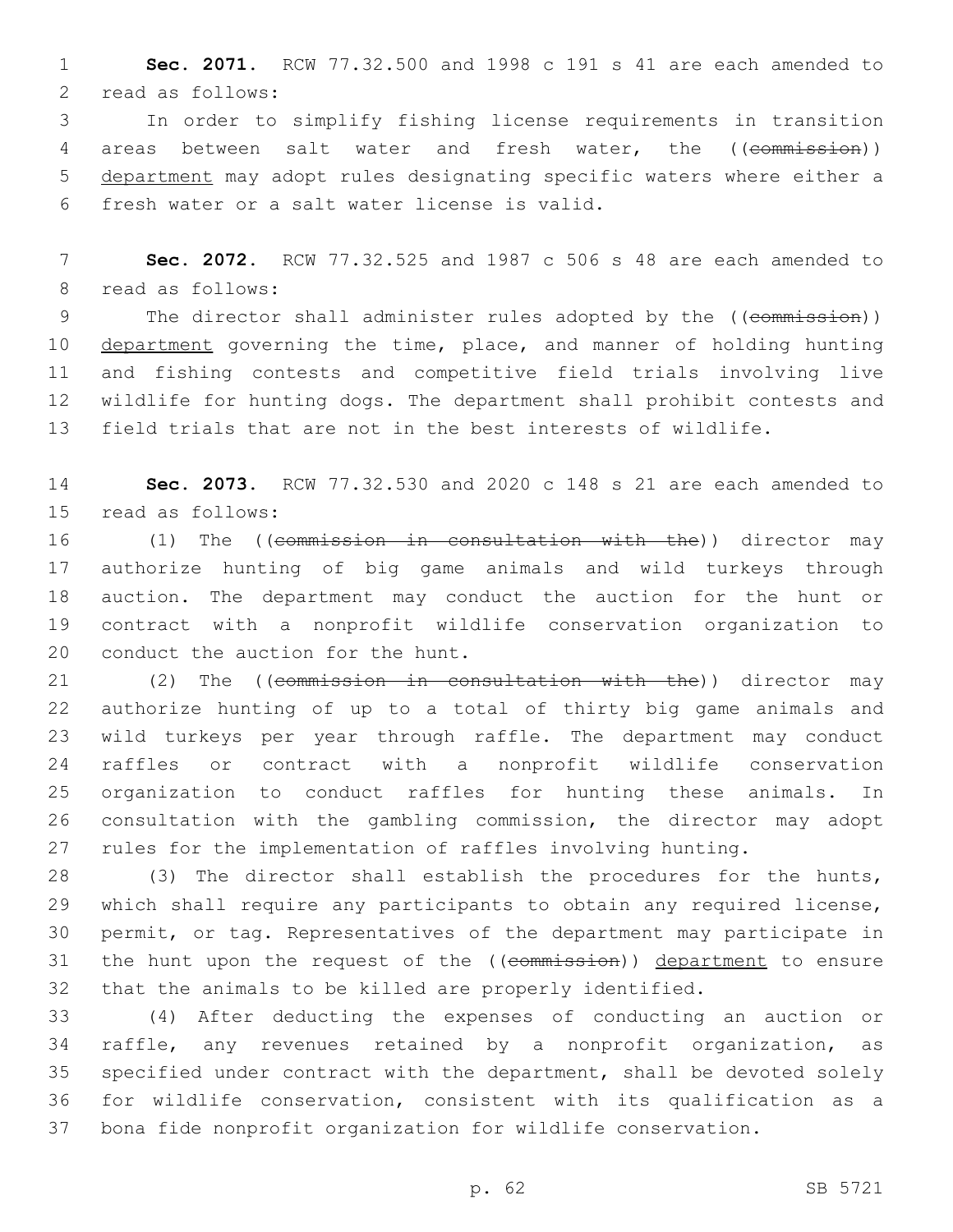(5) The department's share of revenues from auctions and raffles shall be deposited in the limited fish and wildlife account created in RCW 77.12.170(1). The revenues shall be used to improve game management and shall supplement, rather than replace, other funds 5 budgeted for management of game species. The ((commission)) department may solicit input from groups or individuals with special interest in and expertise on a species in determining how to use 8 these revenues.

 (6) A nonprofit wildlife conservation organization may petition 10 the ((commission)) department to authorize an auction or raffle for a special hunt for big game animals and wild turkeys.

 **Sec. 2074.** RCW 77.32.535 and 2001 c 253 s 52 are each amended to 13 read as follows:

 If a private entity has a private lands wildlife management area 15 agreement in effect with the department, the ((commission)) 16 department may authorize the private entity to conduct raffles for access to hunt for big game animals and wild turkeys to meet the conditions of the agreement. The private entity shall comply with all applicable rules adopted under RCW 77.32.530 for the implementation of raffles; however, raffle hunts conducted pursuant to this section shall not be counted toward the number of raffle hunts the 22 ((commission)) department may authorize under RCW 77.32.530. The director shall establish the procedures for the hunts, which shall require any participants to obtain any required license, permit, or tag. Representatives of the department may participate in the hunt 26 upon the request of the ((commission)) department to ensure that the 27 animals to be killed are properly identified.

 **Sec. 2075.** RCW 77.32.550 and 2015 c 98 s 1 are each amended to 29 read as follows:

 (1) A group fishing permit allows a group of individuals to fish, and harvest shellfish, without individual licenses or the payment of individual license fees. The department must also provide, without 33 charge, any applicable catch record cards.

 (2) The director must issue a group fishing permit on a seasonal basis to: A state-operated facility or state-licensed nonprofit facility or program for persons with physical or mental disabilities, hospital patients, seriously or terminally ill persons, persons who are dependent on the state because of emotional or physical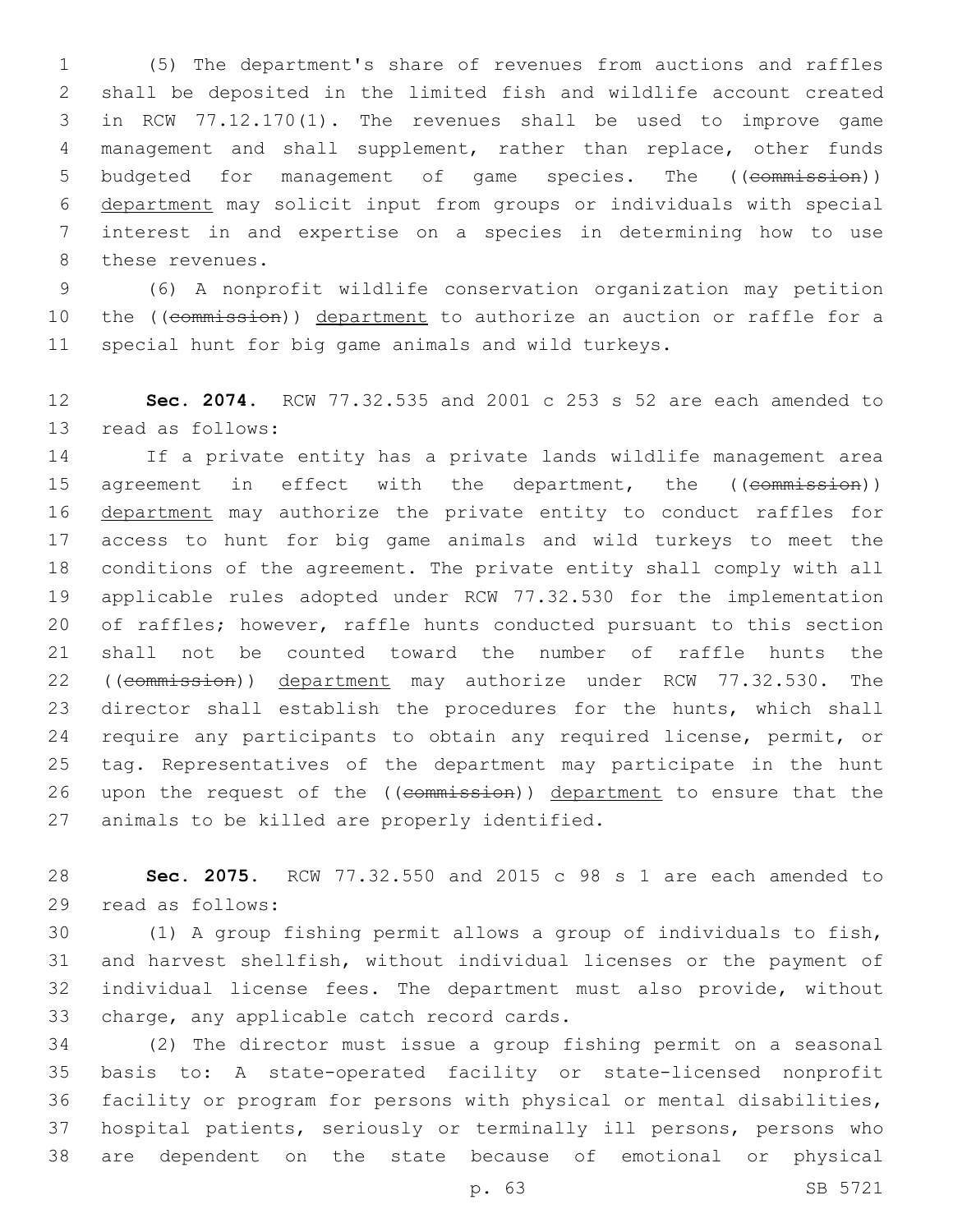developmental disabilities, or senior citizens who are in the care of the facility; or a state or local agency or nonprofit organization operating a program for at-risk youth. The permit is valid only for use during open season.4

 (3) The director may set conditions and issue a group fishing permit to groups working in partnership with and participating in department outdoor education programs. At the discretion of the 8 director, a processing fee may be applied.

 (4) The ((commission)) department may adopt rules that provide the conditions under which a group fishing permit is issued.

 **Sec. 2076.** RCW 77.32.560 and 2020 c 148 s 22 are each amended to 12 read as follows:

 (1) The department may sell watchable wildlife decals. Proceeds from the sale of the decal must be deposited into the limited fish and wildlife account created in RCW 77.12.170(1) and must be dedicated to the support of the department's watchable wildlife activities. The department may also use proceeds from the sale of the decal for marketing the decal and for marketing watchable wildlife 19 activities in the state.

 (2) The term "watchable wildlife activities" includes but is not limited to: Initiating partnerships with communities to jointly develop watchable wildlife projects, building infrastructure to serve wildlife viewers, assisting and training communities in conducting wildlife watching events, developing destination wildlife viewing corridors and trails, tours, maps, brochures, and travel aides, and offering grants to assist rural communities in identifying key wildlife attractions and ways to protect and promote them.

28 (3) The ((commission)) department must adopt by rule the cost of the watchable wildlife decal. A person may, at their discretion, 30 contribute more than the cost as set by the ((commission)) department by rule for the watchable wildlife decal in order to support 32 watchable wildlife activities.

 **Sec. 2077.** RCW 77.32.565 and 2008 c 10 s 1 are each amended to 34 read as follows:

 (1) In order to facilitate hunting and fishing opportunities for a terminally ill person, the director may provide any licenses, tags, permits, stamps, and other fees without charge including transaction 38 and dealer fees.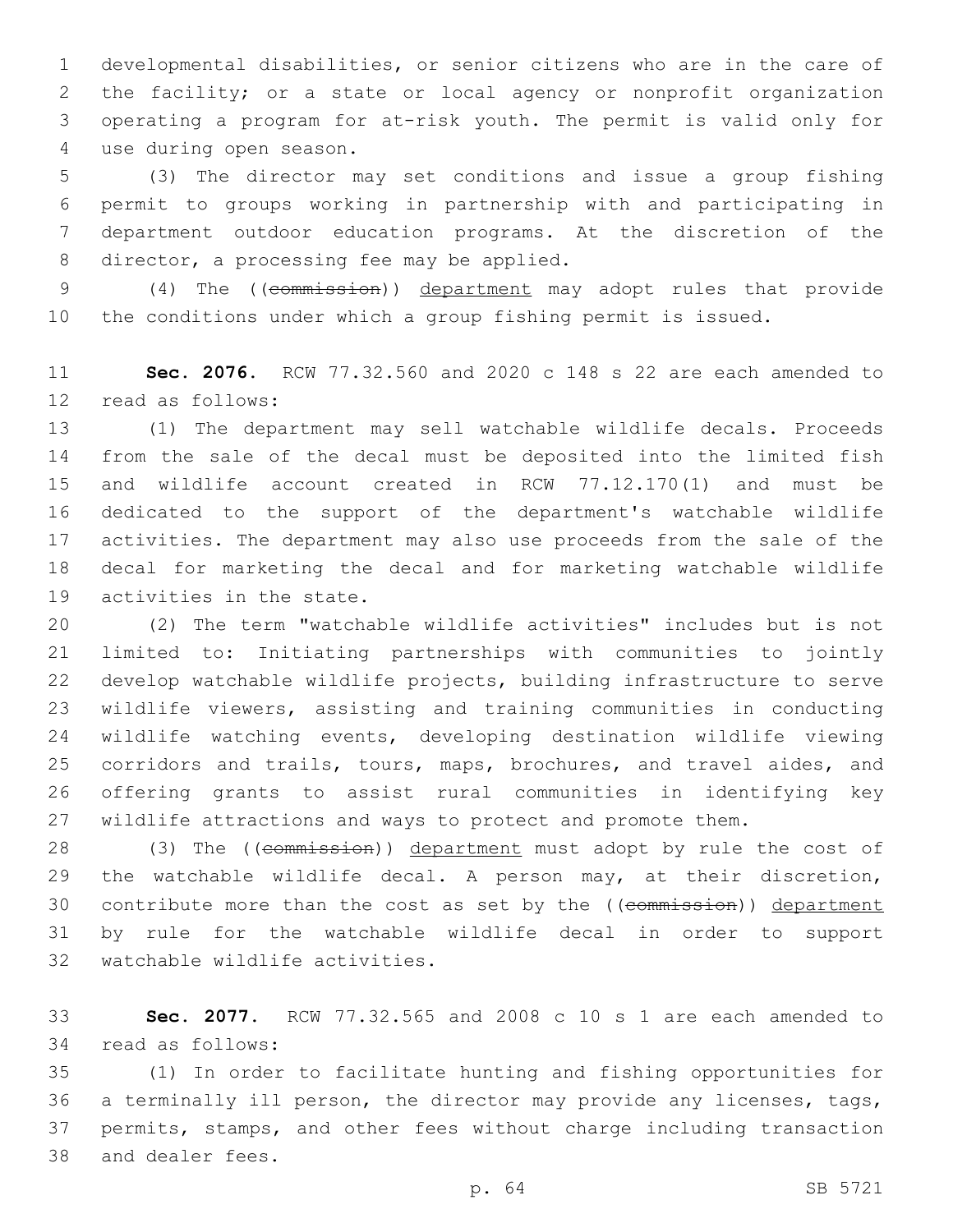(2) The director may accept special permits or other special hunting opportunities, including raffle tags, auction tags, and multiple season opportunities from donors seeking to facilitate hunting opportunities for a terminally ill person. The director shall distribute these donations pursuant to rules adopted under subsection  $(4)$  of this section.

 (3) The director may take other actions consistent with facilitating hunting and fishing opportunities for a terminally ill person. These actions may include, but are not limited to, entering into agreements with willing landowners pursuant to RCW 77.12.320.

 (4) In addition to rules required under subsection (2) of this 12 section, the ((commission)) department may adopt rules as necessary to effectuate the purpose and policies of this section.

 **Sec. 2078.** RCW 77.32.570 and 2009 c 333 s 15 are each amended to 15 read as follows:

 (1) In order to effectively manage wildlife in areas or at times when a higher proficiency and demonstrated skill level are needed for resource protection or public safety, the department establishes the master hunter permit program. The master hunter permit program emphasizes safe, ethical, responsible, and lawful hunting practices. Program goals include improving the public's perception of hunting 22 and perpetuating the highest hunting standards.

 (2) A master hunter permit is required to participate in controlled hunts to eliminate problem animals that damage property or 25 threaten public safety. The ((commission)) department may establish by rule the requirements an applicant must comply with when applying for or renewing a master hunter permit, including but not limited to a criminal background check. The director may establish an advisory group to assist the department with administering the master hunter 30 ((<del>[permit]</del>)) permit program.

 (3) The fee for an initial master hunter permit may not exceed fifty dollars, and the cost of renewing a master hunter permit may not exceed twenty-five dollars. Funds generated under this section must be deposited into the fish and wildlife enforcement reward account established in RCW 77.15.425, and the funds must be used 36 exclusively to administer the master hunter ((<del>[permit]</del>)) permit 37 program.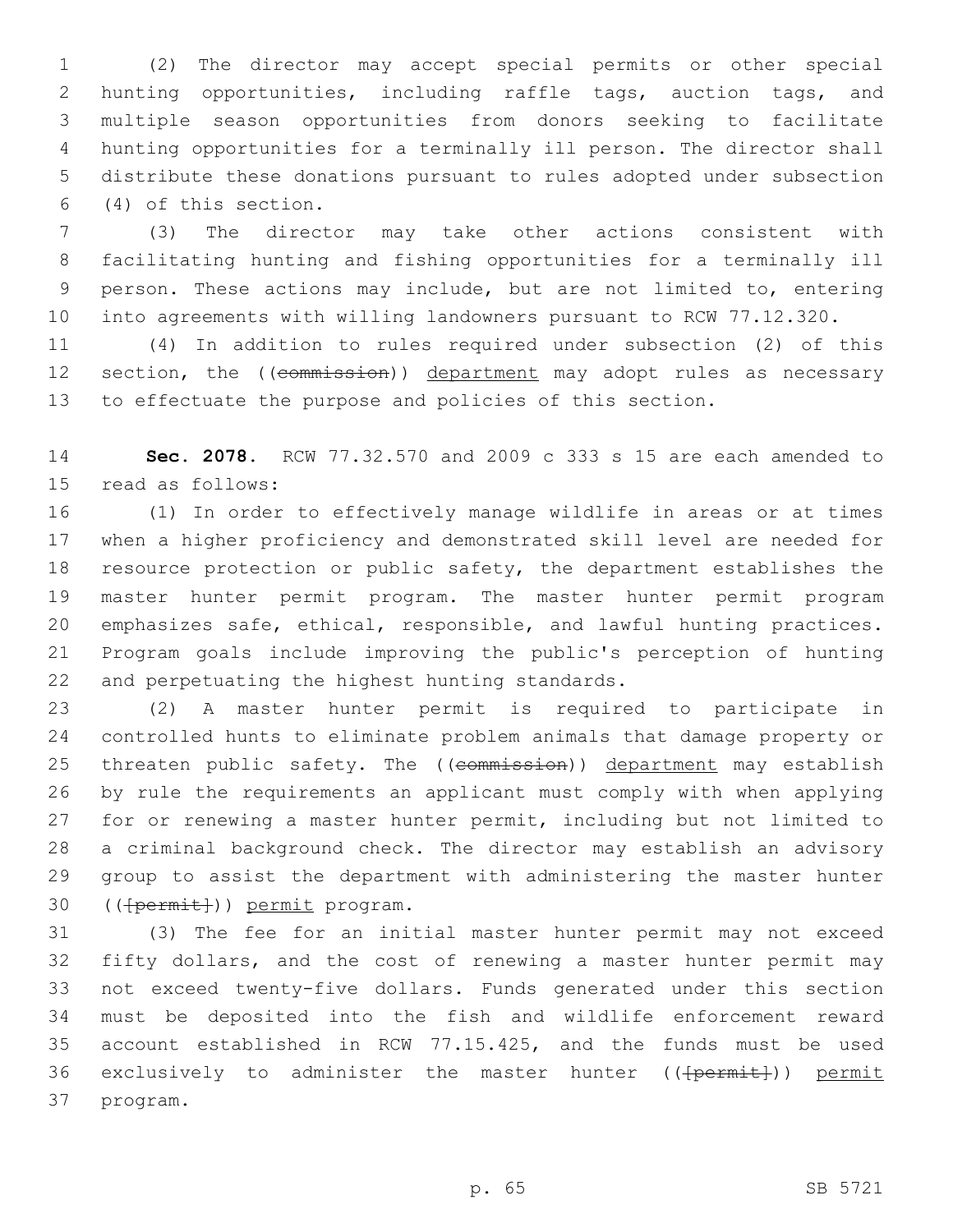**Sec. 2079.** RCW 77.36.030 and 2009 c 333 s 61 are each amended to 2 read as follows:

 (1) Subject to limitations and conditions established by the ((commission)) department, the owner, the owner's immediate family member, the owner's documented employee, or a tenant of real property may trap, consistent with RCW 77.15.194, or kill wildlife that is threatening human safety or causing property damage on that property, without the licenses required under RCW 77.32.010 or authorization 9 from the director under RCW 77.12.240.

 (2) The ((commission)) department shall establish the limitations and conditions of this section by rule. The rules must include:

 (a) Appropriate protection for threatened or endangered species; (b) Instances when verbal or written permission is required to 14 kill wildlife;

(c) Species that may be killed under this section; and

 (d) Requirements for the disposal of wildlife trapped or killed 17 under this section.

 (3) In establishing the limitations and conditions of this 19 section, the ((commission)) department shall take into consideration the recommendations of the Washington state wolf conservation and 21 management plan.

 **Sec. 2080.** RCW 77.36.100 and 2013 c 329 s 4 are each amended to 23 read as follows:

 (1)(a) Except as limited by RCW 77.36.070, 77.36.080, 77.36.170, and 77.36.180, the department shall offer to distribute money appropriated to pay claims to the owner of commercial crops for damage caused by wild deer or elk or to the owners of livestock that has been killed by bears, wolves, or cougars, or injured by bears, wolves, or cougars to such a degree that the market value of the livestock has been diminished. Payments for claims for damage to livestock are not subject to the limitations of RCW 77.36.070 and 77.36.080, but may not, except as provided in RCW 77.36.170 and 77.36.180, exceed the total amount specifically appropriated 34 therefor.

 (b) Owners of commercial crops or livestock are only eligible for 36 a claim under this subsection if:

 (i) The commercial crop owner satisfies the definition of 38 "eligible farmer" in RCW 82.08.855;

(ii) The conditions of RCW 77.36.110 have been satisfied; and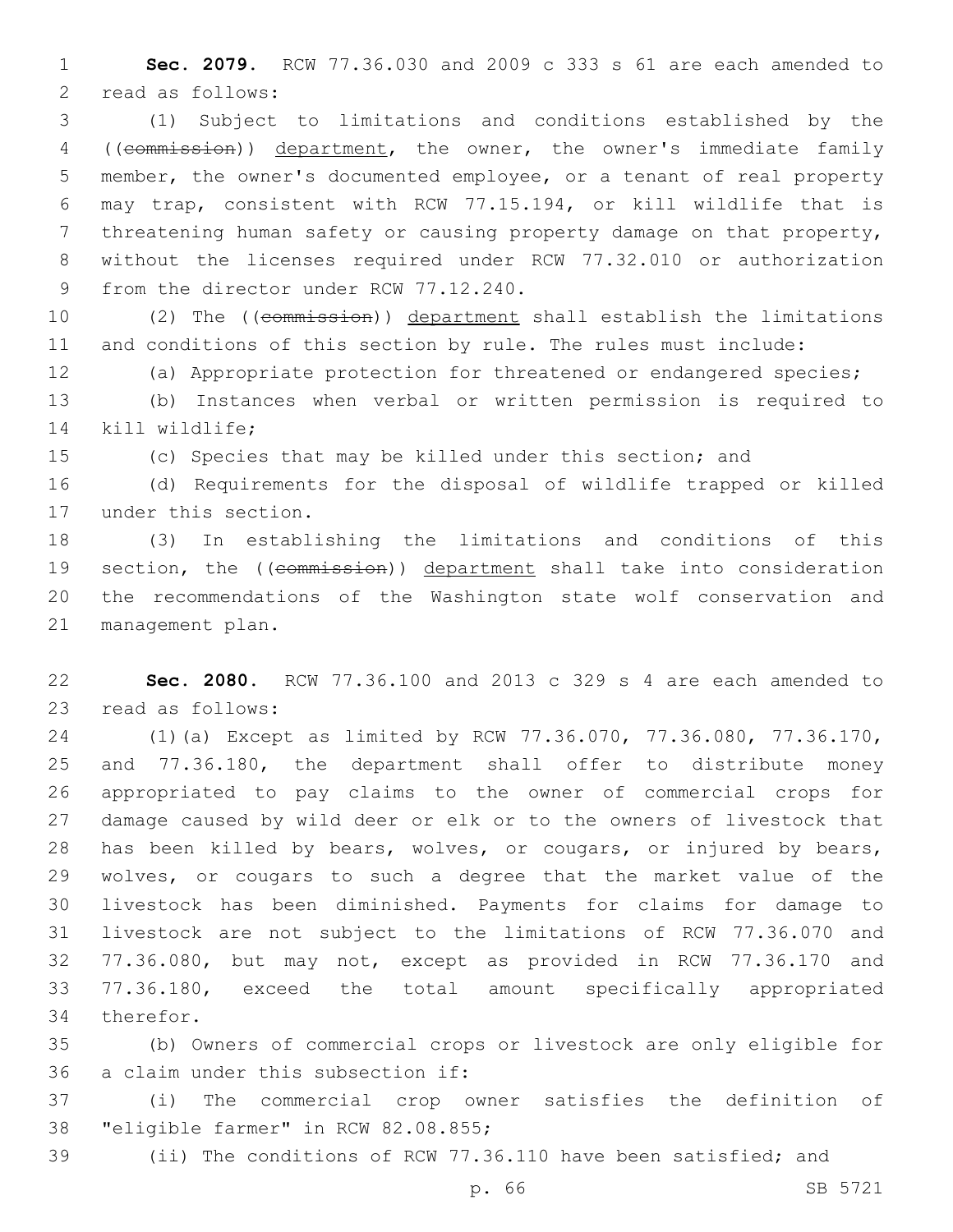(iii) The damage caused to the commercial crop or livestock 2 satisfies the criteria for damage established by the ((commission)) 3 department under (c) of this subsection.

 (c) The ((commission)) department shall adopt and maintain by rule criteria that clarifies the damage to commercial crops and livestock qualifying for compensation under this subsection. An owner of a commercial crop or livestock must satisfy the criteria prior to receiving compensation under this subsection. The criteria for damage adopted under this subsection must include, but not be limited to, a required minimum economic loss to the owner of the commercial crop or livestock, which may not be set at a value of less than five hundred 12 dollars.

 (2)(a) Subject to the availability of nonstate funds, nonstate resources other than cash, or amounts appropriated for this specific purpose, the department may offer to provide compensation to offset wildlife interactions to a person who applies to the department for compensation for damage to property other than commercial crops or livestock that is the result of a mammalian or avian species of wildlife on a case-specific basis if the conditions of RCW 77.36.110 have been satisfied and if the damage satisfies the criteria for 21 damage established by the ((commission)) department under (b) of this 22 subsection.

23 (b) The ((commission)) department shall adopt and maintain by rule criteria for damage to property other than a commercial crop or livestock that is damaged by wildlife and may be eligible for compensation under this subsection, including criteria for filing a 27 claim for compensation under this subsection.

 (3)(a) To prevent or offset wildlife interactions, the department may offer materials or services to a person who applies to the department for assistance in providing mitigating actions designed to reduce wildlife interactions if the actions are designed to address damage that satisfies the criteria for damage established by the 33 ((commission)) department under this section.

 (b) The ((commission)) department shall adopt and maintain by rule criteria for mitigating actions designed to address wildlife interactions that may be eligible for materials and services under this section, including criteria for submitting an application under 38 this section.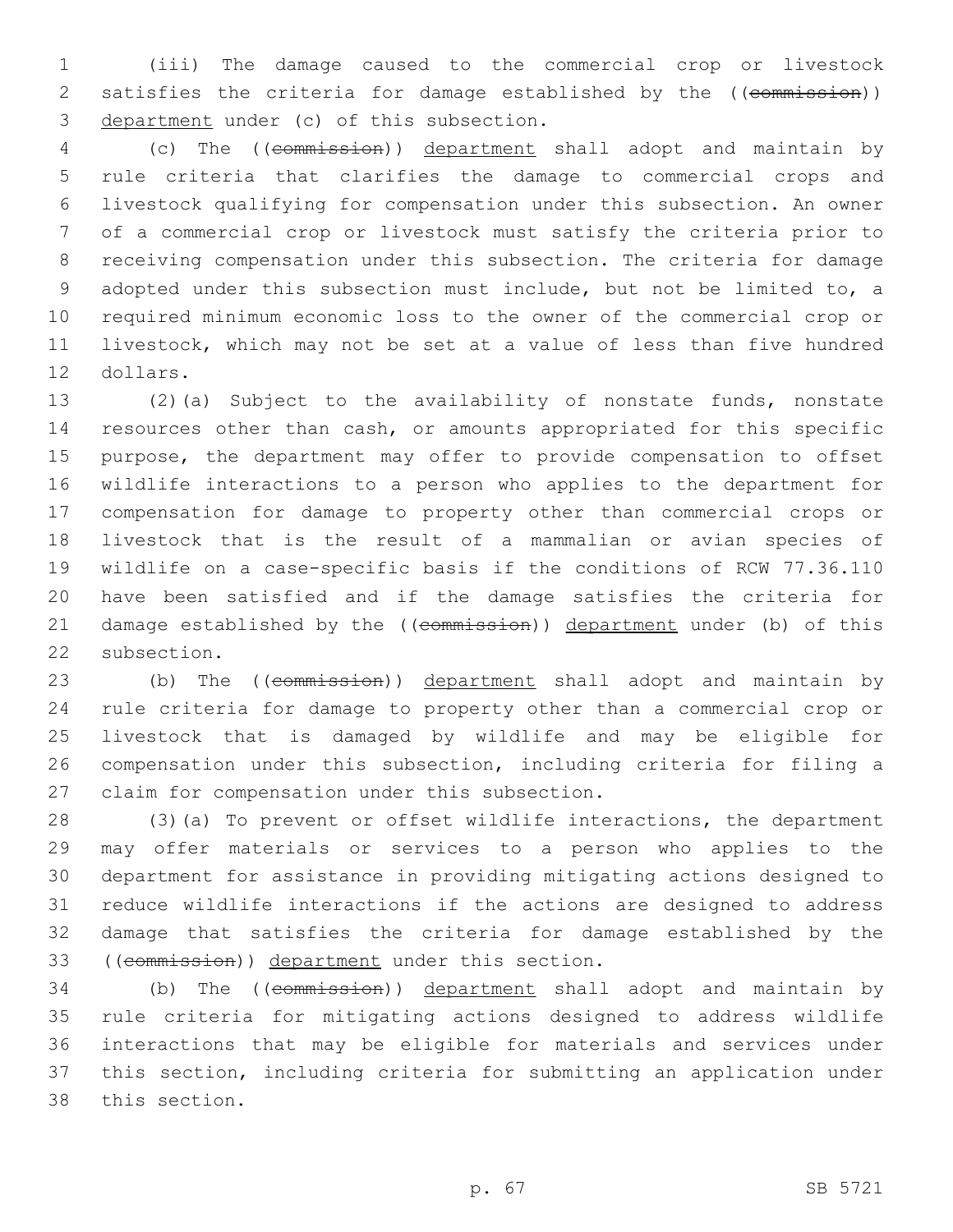(4) An owner who files a claim under this section may appeal the decision of the department pursuant to rules adopted by the ((commission)) department if the claim:3

(a) Is denied; or4

 (b) Is disputed by the owner and the owner disagrees with the amount of compensation determined by the department.

7 (5) The ((commission)) department shall adopt rules setting limits and conditions for the department's expenditures on claims and assessments for commercial crops, livestock, other property, and 10 mitigating actions.

 **Sec. 2081.** RCW 77.36.110 and 2009 c 333 s 56 are each amended to 12 read as follows:

 (1) No owner may receive compensation for wildlife interactions under this chapter unless the owner has, as determined by the 15 department, first:

 (a) Utilized applicable legal and practicable self-help preventive measures available to prevent the damage, including the use of nonlethal methods and department-provided materials and 19 services when available under RCW 77.36.100; and

 (b) Exhausted all available compensation options available from nonprofit organizations that provide compensation to private property owners due to financial losses caused by wildlife interactions.

 (2) In determining if the requirements of this section have been satisfied, the department may recognize and consider the following:

 (a) Property losses may occur without future or anticipated knowledge of potential problems resulting in an owner being unable to 27 take preemptive measures.

 (b) Normal agricultural practices, animal husbandry practices, recognized standard management techniques, and other industry- recognized management practices may represent adequate preventative 31 efforts.

 (c) Under certain circumstances, as determined by the department, wildlife may not logistically or practicably be managed by nonlethal 34 efforts.

 (d) Not all available legal preventative efforts are cost-effective for the owner to practicably employ.

 (e) There are certain effective preventative control options not 38 available due to federal or state restrictions.

p. 68 SB 5721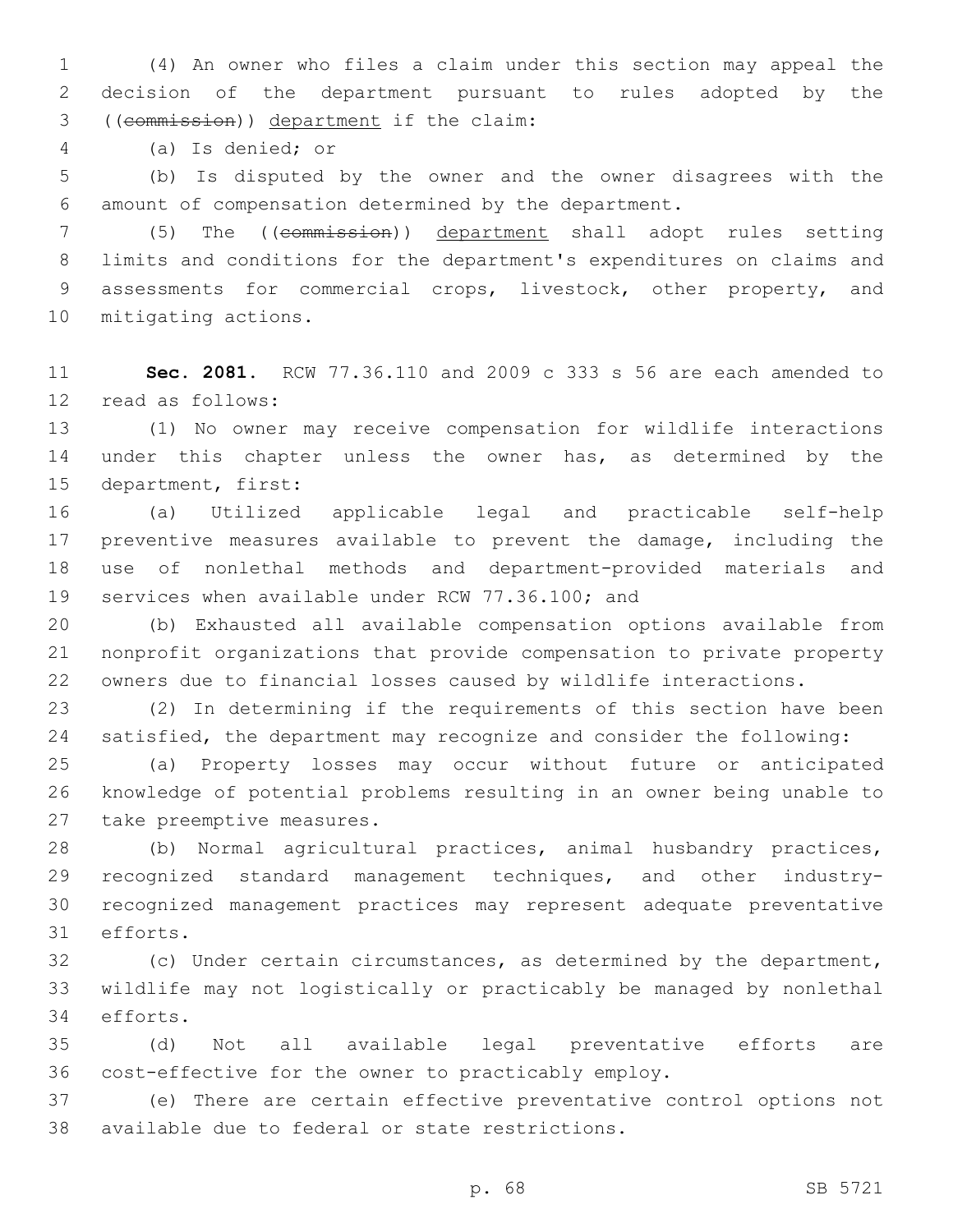(f) Under certain circumstances, as determined by the department, permitting public hunting may not be a practicable self-help method due to the size and nature of the property, the property's setting, or the ability of the landowner to accommodate public access.

 (3) An owner is not eligible to receive compensation if the 6 damages are covered by insurance.

 (4) The ((commission)) department shall adopt rules implementing this section, including requirements that owners document nonlethal preventive efforts undertaken and all permits issued by the 10 department under RCW 77.12.240 and 77.12.150.

 **Sec. 2082.** RCW 77.36.130 and 2013 c 329 s 5 are each amended to 12 read as follows:

 (1) Except as otherwise provided in this section and as limited by RCW 77.36.100, 77.36.070, 77.36.080, 77.36.170, and 77.36.180, the cash compensation portion of each claim by the department under this 16 chapter is limited to the lesser of:

 (a) The value of the damage to the property by wildlife, reduced by the amount of compensation provided to the claimant by any nonprofit organizations that provide compensation to private property owners due to financial losses caused by wildlife interactions. The value of killed or injured livestock may be no more than the market value of the lost livestock subject to the conditions and criteria 23 established by rule of the ((commission)) department; or

24 (b) Ten thousand dollars.

 (2) The department may offer to pay a claim for an amount in excess of ten thousand dollars to the owners of commercial crops or livestock filing a claim under RCW 77.36.100 only if the outcome of an appeal filed by the claimant under RCW 77.36.100 determines a 29 payment higher than ten thousand dollars.

 (3) All payments of claims by the department under this chapter must be paid to the owner of the damaged property and may not be 32 assigned to a third party.

 (4) The burden of proving all property damage, including damage to commercial crops and livestock, belongs to the claimant.

 **Sec. 2083.** RCW 77.50.010 and 2002 c 311 s 2 are each amended to 36 read as follows:

 (1) The ((commission)) department may authorize commercial fishing for sockeye salmon within the waters described in subsection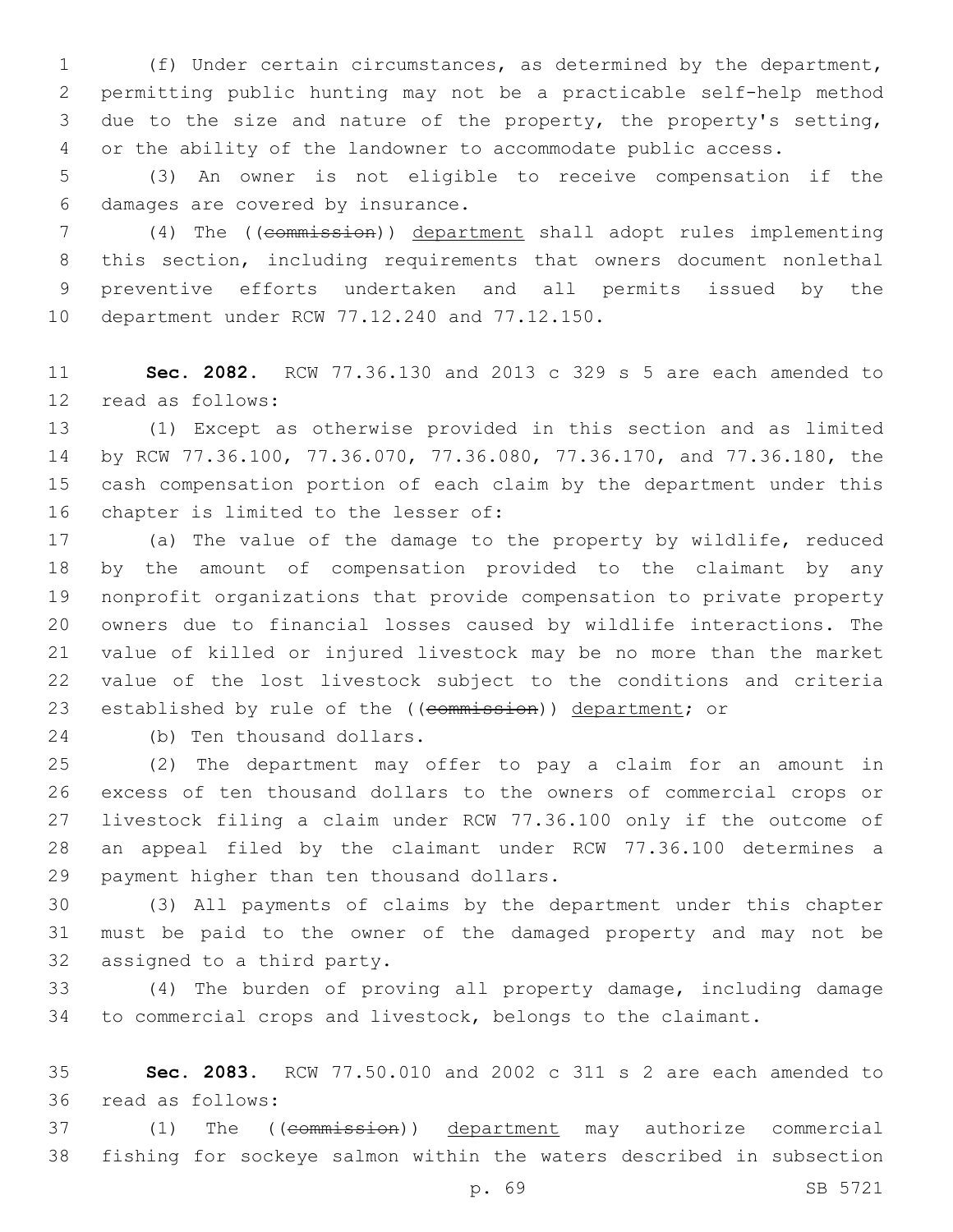(2) of this section only during the period June 10th to July 25th and for other salmon only from the second Monday of September through November 30th, except during the hours between 4:00 p.m. of Friday 4 and 4:00 p.m. of the following Sunday.

 (2) All waters east and south of a line commencing at a concrete monument on Angeles Point in Clallam county near the mouth of the Elwha River on which is inscribed "Angeles Point Monument" (latitude 48° 9' 3" north, longitude 123° 33' 01" west of Greenwich Meridian); thence running east on a line 81° 30' true across the flashlight and 10 bell buoy off Partridge Point and thence continued to longitude 122° 11 40' west; thence north to the southerly shore of Sinclair Island; thence along the southerly shore of the island to the most easterly point of the island; thence 46° true to Carter Point, the most southerly point of Lummi Island; thence northwesterly along the westerly shore line of Lummi Island to where the shore line intersects line of longitude 122° 40' west; thence north to the mainland, including: The southerly portion of Hale Passage, Bellingham Bay, Padilla Bay, Fidalgo Bay, Guemes Channel, Skagit Bay, Similk Bay, Saratoga Passage, Holmes Harbor, Possession Sound, Admiralty Inlet, Hood Canal, Puget Sound, and their inlets, passages, 21 waters, waterways, and tributaries.

22 (3) The ((commission)) department may authorize commercial fishing for salmon with gill net, purse seine, and other lawful gear prior to the second Monday in September within the waters of Hale Passage, Bellingham Bay, Samish Bay, Padilla Bay, Fidalgo Bay, Guemes Channel, Skagit Bay, and Similk Bay, to wit: Those waters northerly and easterly of a line commencing at Stanwood, thence along the south shore of Skagit Bay to Rocky Point on Camano Island; thence northerly 29 to Polnell Point on Whidbey Island.

 (4) Whenever the ((commission)) department determines that a stock or run of salmon cannot be harvested in the usual manner, and that the stock or run of salmon may be in danger of being wasted and surplus to natural or artificial spawning requirements, the ((commission)) department may authorize units of gill net and purse seine gear in any number or equivalents, by time and area, to fully utilize the harvestable portions of these salmon runs for the economic well being of the citizens of this state. Gill net and purse seine gear other than emergency and test gear authorized by the 39 director shall not be used in Lake Washington.

p. 70 SB 5721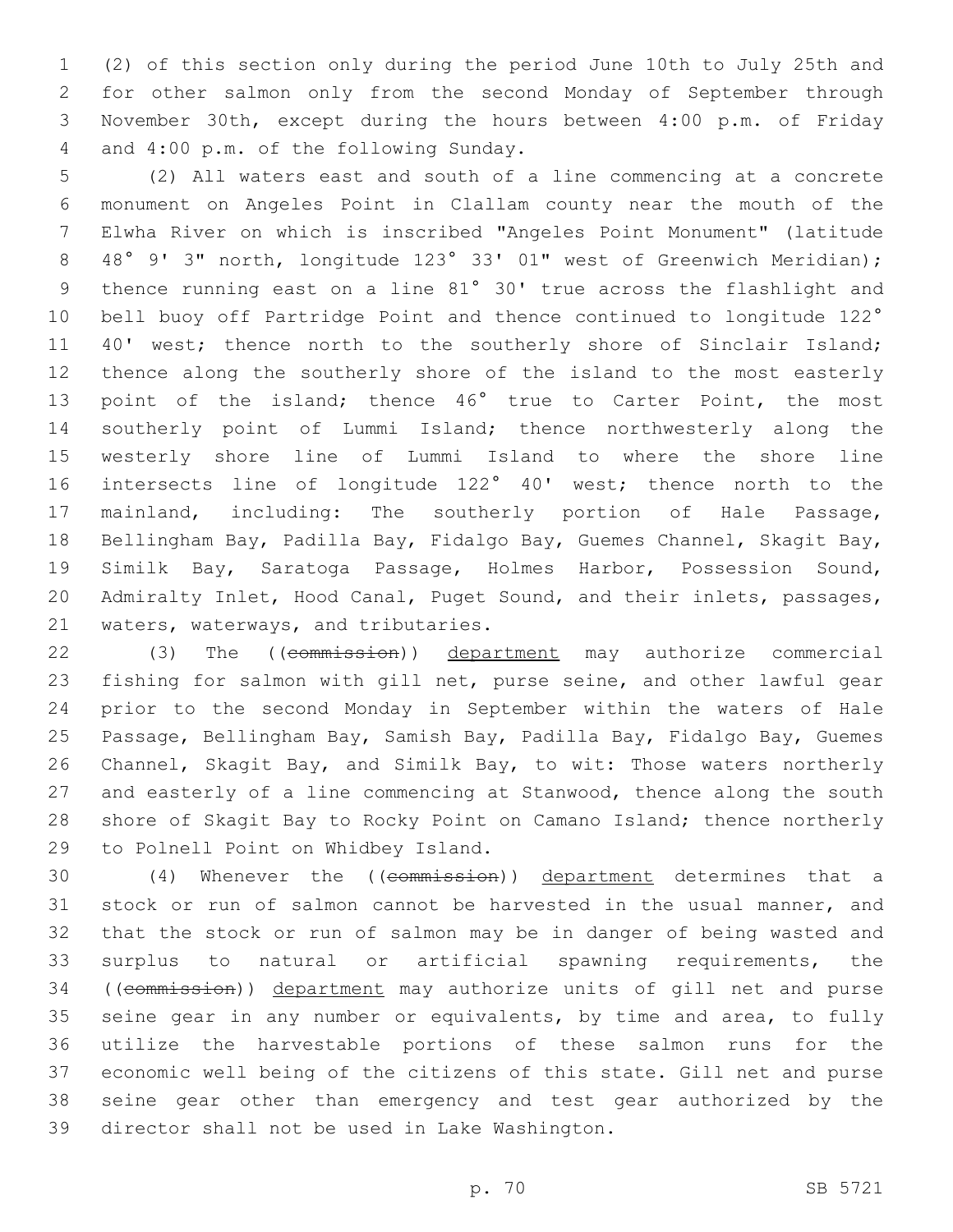(5) The ((commission)) department may authorize commercial fishing for pink salmon in each odd-numbered year from August 1st through September 1st in the waters lying inside of a line commencing at the most easterly point of Dungeness Spit and thence projected to Point Partridge on Whidbey Island and a line commencing at Olele Point and thence projected easterly to Bush Point on Whidbey Island.

7 **Sec. 2084.** RCW 77.50.020 and 1998 c 190 s 76 are each amended to 8 read as follows:

9 (1) The ((commission)) department may authorize commercial 10 fishing for coho salmon in the Pacific Ocean and the Straits of Juan 11 de Fuca only from June 16th through October 31st.

12 (2) The ((commission)) department may authorize commercial 13 fishing for chinook salmon in the Pacific Ocean and the Straits of 14 Juan de Fuca only from March 15th through October 31st.

15 **Sec. 2085.** RCW 77.50.040 and 1998 c 190 s 78 are each amended to 16 read as follows:

17 (1) The ((commission)) department shall adopt rules defining 18 geographical boundaries of the following Columbia river tributaries 19 and sloughs:

- (a) Washougal river;20
- (b) Camas slough;21
- (c) Lewis river;22
- 23 (d) Kalama river;
- (e) Cowlitz river;24
- (f) Elokomin river;25
- (g) Elokomin sloughs;26
- (h) Skamokawa sloughs;27
- 28 (i) Grays river;
- (j) Deep river;29
- (k) Grays bay.30

 (2) The ((commission)) department may authorize commercial net fishing for salmon in the tributaries and sloughs from September 1st to November 30th only, if the time, areas, and level of effort are regulated in order to maximize the recreational fishing opportunity while minimizing excess returns of fish to hatcheries. The ((commission)) department shall not authorize commercial net fishing 37 if a significant catch of steelhead would occur.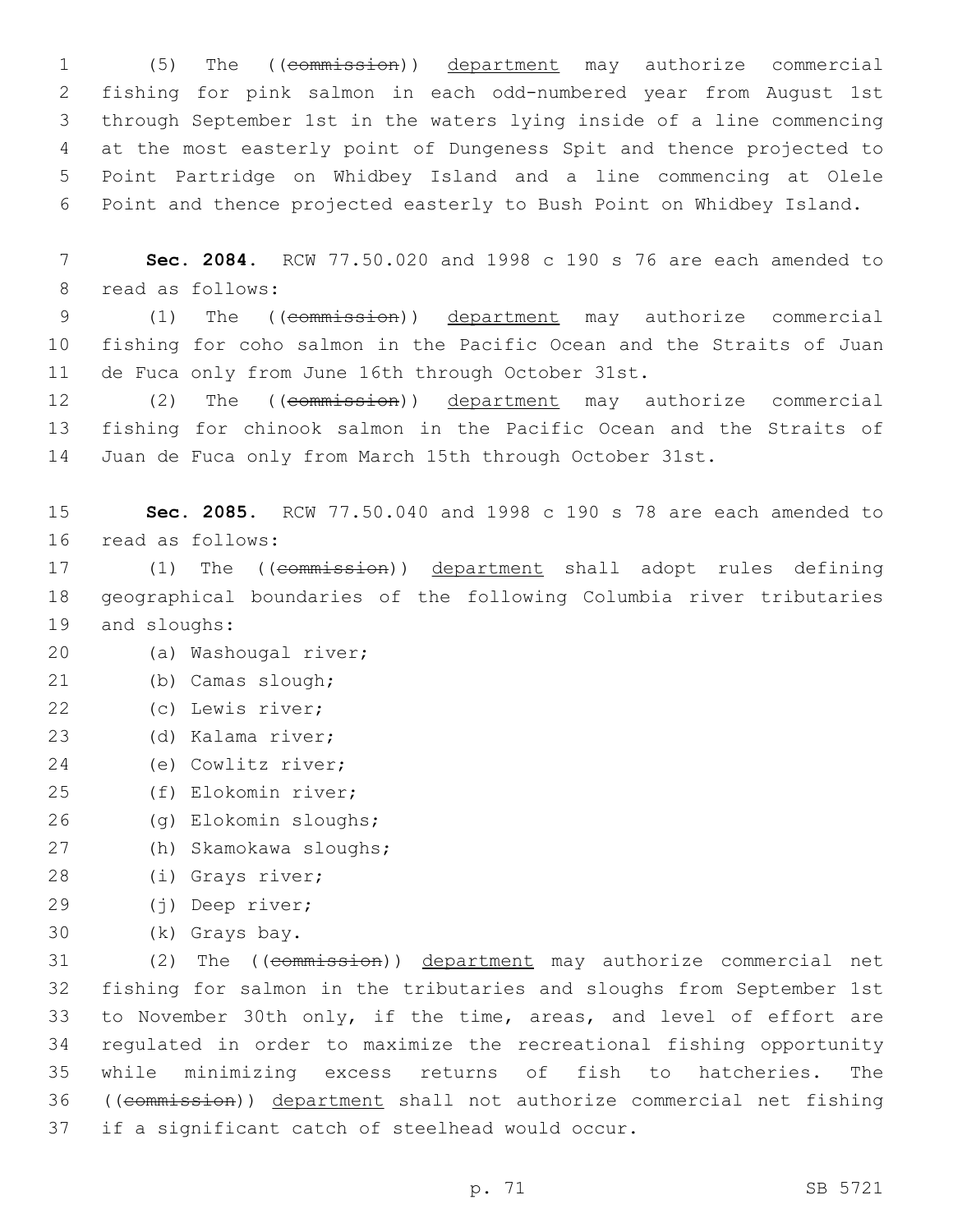**Sec. 2086.** RCW 77.50.050 and 1998 c 190 s 79 are each amended to 2 read as follows:

 The ((commission)) department shall not authorize use of reef net fishing gear except in the reef net areas described in this section.

 (1) Point Roberts reef net fishing area includes those waters within 250 feet on each side of a line projected 129° true from a point at longitude 123° 01' 15" W. latitude 48° 58' 38" N. to a point one mile distant, as such description is shown upon the United States Coast and Geodetic Survey map numbered 6300, published September, 10 1941, in Washington, D.C., eleventh edition.

 (2) Cherry Point reef net fishing area includes those waters inland and inside the 10-fathom line between lines projected 205° true from points on the mainland at longitude 122° 44' 54" latitude 48° 51' 48" and longitude 122° 44' 18" latitude 48° 51' 33", ((a  $\{as\}$ )) as such descriptions are shown upon the United States Coast and Geodetic Survey map numbered 6380, published March, 1947, in 17 Washington, D.C., eighth edition.

 (3) Lummi Island reef net fishing area includes those waters inland and inside a line projected from Village Point 208° true to a point 900 yards distant, thence 129° true to the point of intersection with a line projected 259° true from the shore of Lummi Island 122° 40' 42" latitude 48° 41' 32", as such descriptions are shown upon the United States Coast and Geodetic Survey map numbered 6380, published March, 1947, in Washington, D.C., eighth edition, revised 11-25-57, save and except that there shall be excluded therefrom all waters lying inside of a line projected 259° true from a point at 122° 40' 42" latitude 48° 41' 32" to a point 300 yards distant from high tide, thence in a northerly direction to the United States Coast and Geodetic Survey reference mark number 2, 1941-1950, located on that point on Lummi Island known as Lovers Point, as such descriptions are shown upon the United States Coast and Geodetic Survey map number 6380 as aforesaid. The term "Village Point" as used herein shall be construed to mean a point of location on Village Point, Lummi Island, at the mean high tide line on a true bearing of 43° 53' a distance of 457 feet to the center of the chimney of a wood frame house on the east side of the county road. Said chimney and house being described as Village Point Chimney on page 612 of the United States Coast and Geodetic Survey list of geographic positions 39 No. G-5455, Rosario Strait.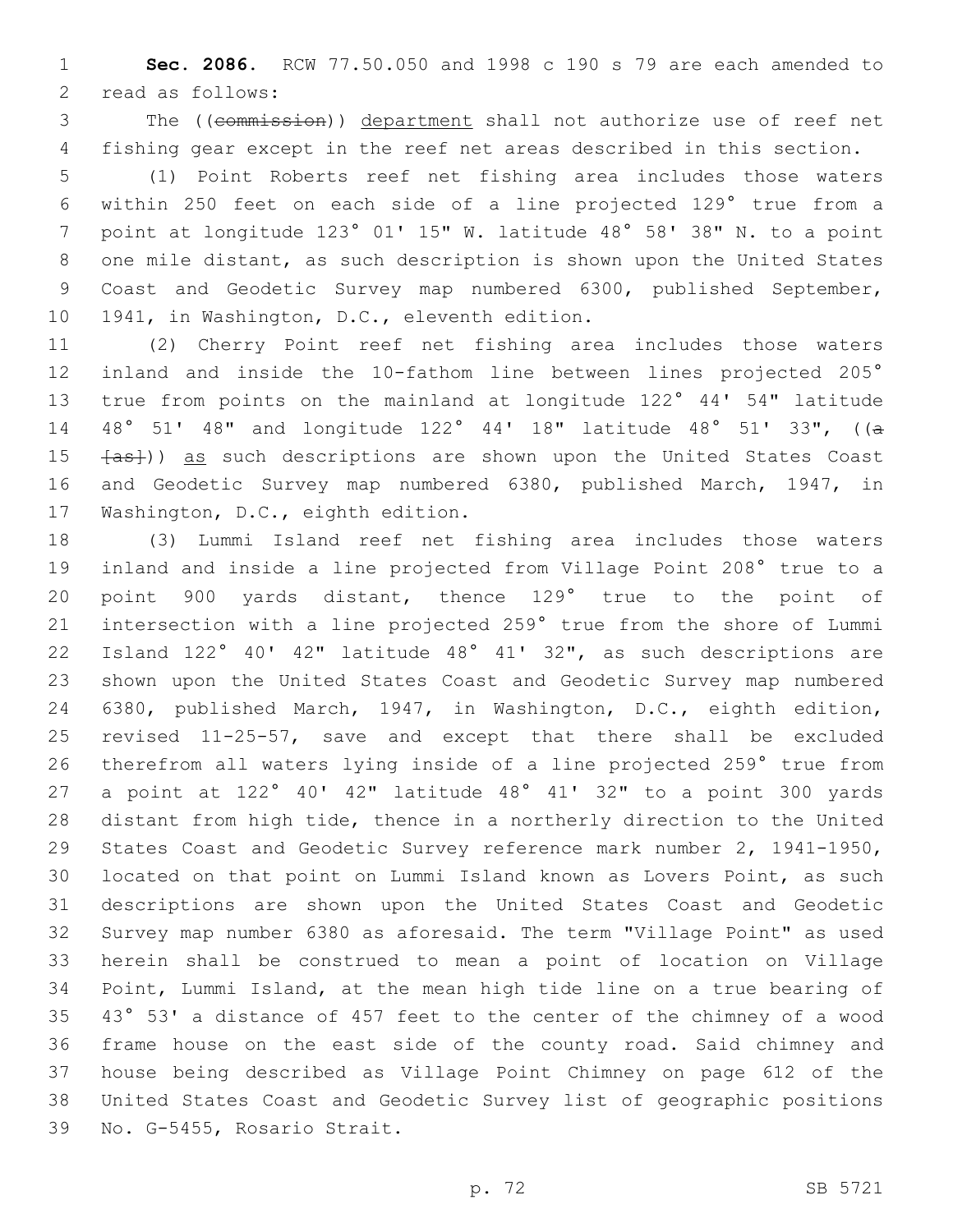(4) Sinclair Island reef net fishing area includes those waters inland and inside a line projected from the northern point of Sinclair Island to Boulder reef, thence 200° true to the northwesterly point of Sinclair Island, as such descriptions are shown upon the United States Coast and Geodetic Survey map numbered 6380, published March, 1947, in Washington, D.C., eighth edition.

 (5) Flat Point reef net fishing area includes those waters within a radius of 175 feet of a point off Lopez Island located at longitude 122° 55' 24" latitude 48° 32' 33", as such description is shown upon the United States Coast and Geodetic Survey map numbered 6380, published March, 1947, in Washington, D.C., eighth edition.

 (6) Lopez Island reef net fishing area includes those waters within 400 yards of shore between lines projected true west from points on the shore of Lopez Island at longitude 122° 55' 04" latitude 48° 31' 59" and longitude 122° 55' 54" latitude 48° 30' 55", as such descriptions are shown upon the United States Coast and Geodetic Survey map numbered 6380, published March, 1947, in 18 Washington, D.C., eighth edition.

 (7) Iceberg Point reef net fishing area includes those waters inland and inside a line projected from Davis Point on Lopez Island to the west point of Long Island, thence to the southern point of Hall Island, thence to the eastern point at the entrance to Jones Bay, and thence to the southern point at the entrance to Mackaye Harbor on Lopez Island; and those waters inland and inside a line projected 320° from Iceberg Point light on Lopez Island, a distance of 400 feet, thence easterly to the point on Lopez Island at longitude 122° 53' 00" latitude 48° 25' 39", as such descriptions are shown upon the United States Coast and Geodetic Survey map numbered 6380, published March, 1947, in Washington, D.C., eighth edition.

 (8) Aleck Bay reef net fishing area includes those waters inland and inside a line projected from the southwestern point at the entrance to Aleck Bay on Lopez Island at longitude 122° 51' 11" latitude 48° 25' 14" southeasterly 800 yards to the submerged rock shown on U.S.G.S. map number 6380, thence northerly to the cove on Lopez Island at longitude 122° 50' 49" latitude 48° 25' 42", as such descriptions are shown upon the United States Coast and Geodetic Survey map numbered 6380, published March, 1947, in Washington, D.C., 38 eighth edition.

 (9) Shaw Island reef net fishing area number 1 includes those waters within 300 yards of shore between lines projected true south

p. 73 SB 5721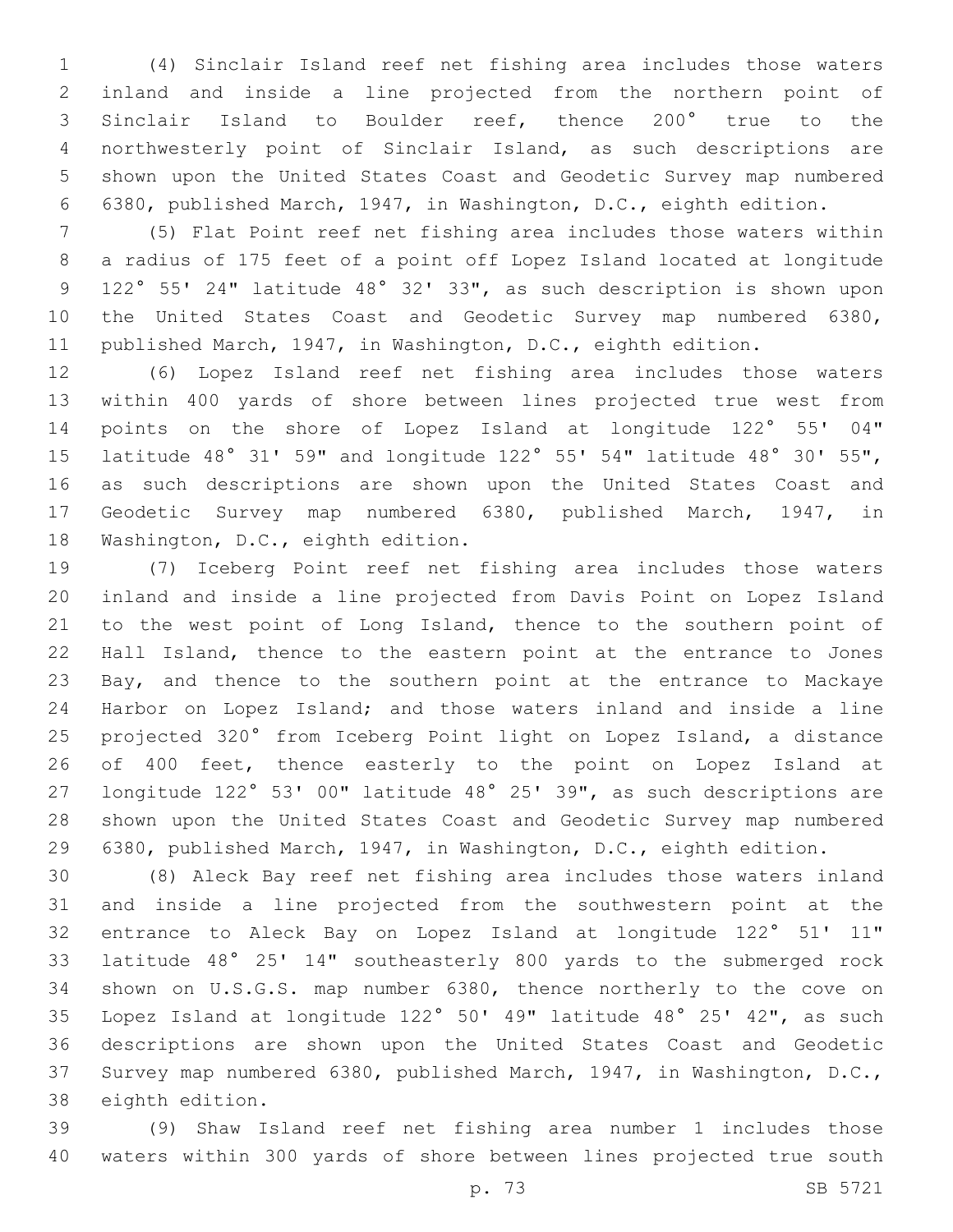from points on Shaw Island at longitude 122° 56' 14" latitude 48° 33' 28" and longitude 122° 57' 29" latitude 48° 32' 58", as such descriptions are shown upon the United States Coast and Geodetic Survey map numbered 6380, published March, 1947, in Washington, D.C., 5 eighth edition.

 (10) Shaw Island reef net fishing area number 2 includes those waters inland and inside a line projected from Point George on Shaw Island to the westerly point of Neck Point on Shaw Island, as such description is shown upon the United States Coast and Geodetic Survey map numbered 6380, published March, 1947, in Washington, D.C., eighth 11 edition.

 (11) Stuart Island reef net fishing area number 1 includes those waters within 600 feet of the shore of Stuart Island between lines projected true east from points at longitude 123° 10' 47" latitude 48° 39' 47" and longitude 123° 10' 47" latitude 48° 39' 33", as such descriptions are shown upon the United States Coast and Geodetic Survey map numbered 6380, published March, 1947, in Washington, D.C., 18 eighth edition.

 (12) Stuart Island reef net fishing area number 2 includes those waters within 250 feet of Gossip Island, also known as Happy Island, as such description is shown upon the United States Coast and Geodetic Survey map numbered 6380, published March, 1947, in 23 Washington, D.C., eighth edition.

 (13) Johns Island reef net fishing area includes those waters inland and inside a line projected from the eastern point of Johns Island to the northwestern point of Little Cactus Island, thence northwesterly to a point on Johns Island at longitude 123° 09' 24" latitude 48° 39' 59", as such descriptions are shown upon the United States Coast and Geodetic Survey map numbered 6380, published March, 30 1947, in Washington, D.C., eighth edition.

 (14) Battleship Island reef net fishing area includes those waters lying within 350 feet of Battleship Island, as such description is shown upon the United States Coast and Geodetic Survey map numbered 6380, published March, 1947, in Washington, D.C., eighth 35 edition.

 (15) Open Bay reef net fishing area includes those waters lying within 150 feet of shore between lines projected true east from a point on Henry Island at longitude 123° 11' 34 1/2" latitude 48° 35' 27 1/2" at a point 250 feet south, as such descriptions are shown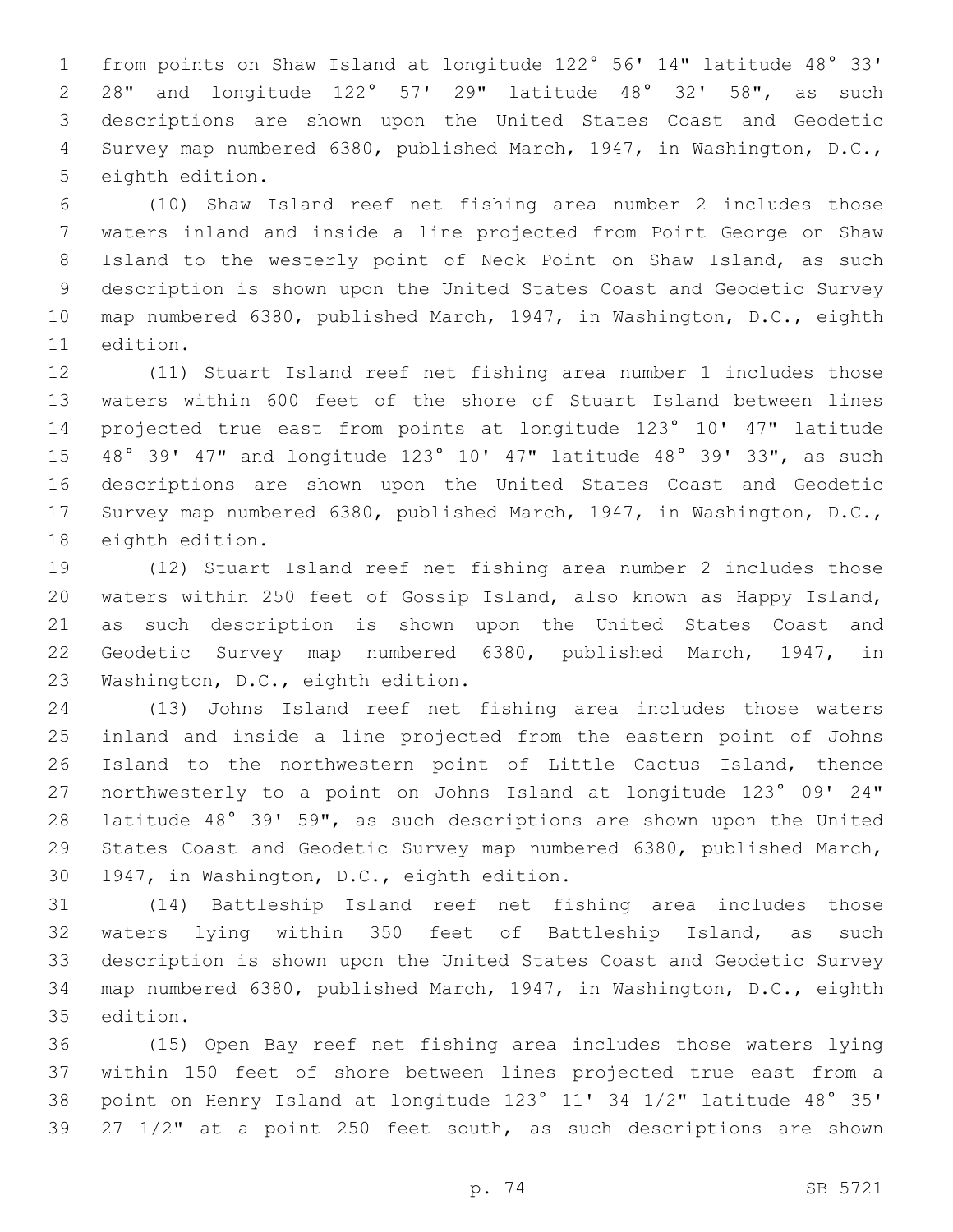upon the United States Coast and Geodetic Survey map numbered 6380, published March, 1947, in Washington, D.C., eighth edition.

 (16) Mitchell Reef net fishing area includes those waters within a line beginning at the rock shown on U.S.G.S. map number 6380 at longitude 123° 10' 56" latitude 48° 34' 49 1/2", and projected 50 feet northwesterly, thence southwesterly 250 feet, thence southeasterly 300 feet, thence northeasterly 250 feet, thence to the point of beginning, as such descriptions are shown upon the United States Coast and Geodetic Survey map numbered 6380, published March, 10 1947, in Washington, D.C., eighth edition.

 (17) Smugglers Cove reef fishing area includes those waters within 200 feet of shore between lines projected true west from points on the shore of San Juan Island at longitude 123° 10' 29" latitude 48° 33' 50" and longitude 123° 10' 31" latitude 48° 33' 45", as such descriptions are shown upon the United States Coast and Geodetic Survey map numbered 6380, published March, 1947, in 17 Washington, D.C., eighth edition.

 (18) Andrews Bay reef net fishing area includes those waters lying within 300 feet of the shore of San Juan Island between a line projected true south from a point at the northern entrance of Andrews Bay at longitude 123° 09' 53 1/2" latitude 48° 33' 00" and the cable crossing sign in Andrews Bay, at longitude 123° 09' 45" latitude 48° 33' 04", as such descriptions are shown upon the United States Coast and Geodetic Survey map numbered 6380, published March, 1947, in 25 Washington, D.C., eighth edition.

 (19) Orcas Island reef net fishing area includes those waters inland and inside a line projected true west a distance of 1,000 yards from the shore of Orcas Island at longitude 122° 57' 40" latitude 48° 41' 06" thence northeasterly to a point 500 feet true west of Point Doughty, then true east to Point Doughty, as such descriptions are shown upon the United States Coast and Geodetic Survey map numbered 6380, published March, 1947, in Washington, D.C., 33 eighth edition.

 **Sec. 2087.** RCW 77.50.070 and 1998 c 190 s 80 are each amended to 35 read as follows:

 (1) Except as provided in subsection (2) of this section, the ((commission)) department shall not authorize gear other than troll gear or angling gear for taking salmon within the offshore waters or the waters of the Pacific Ocean over which the state has jurisdiction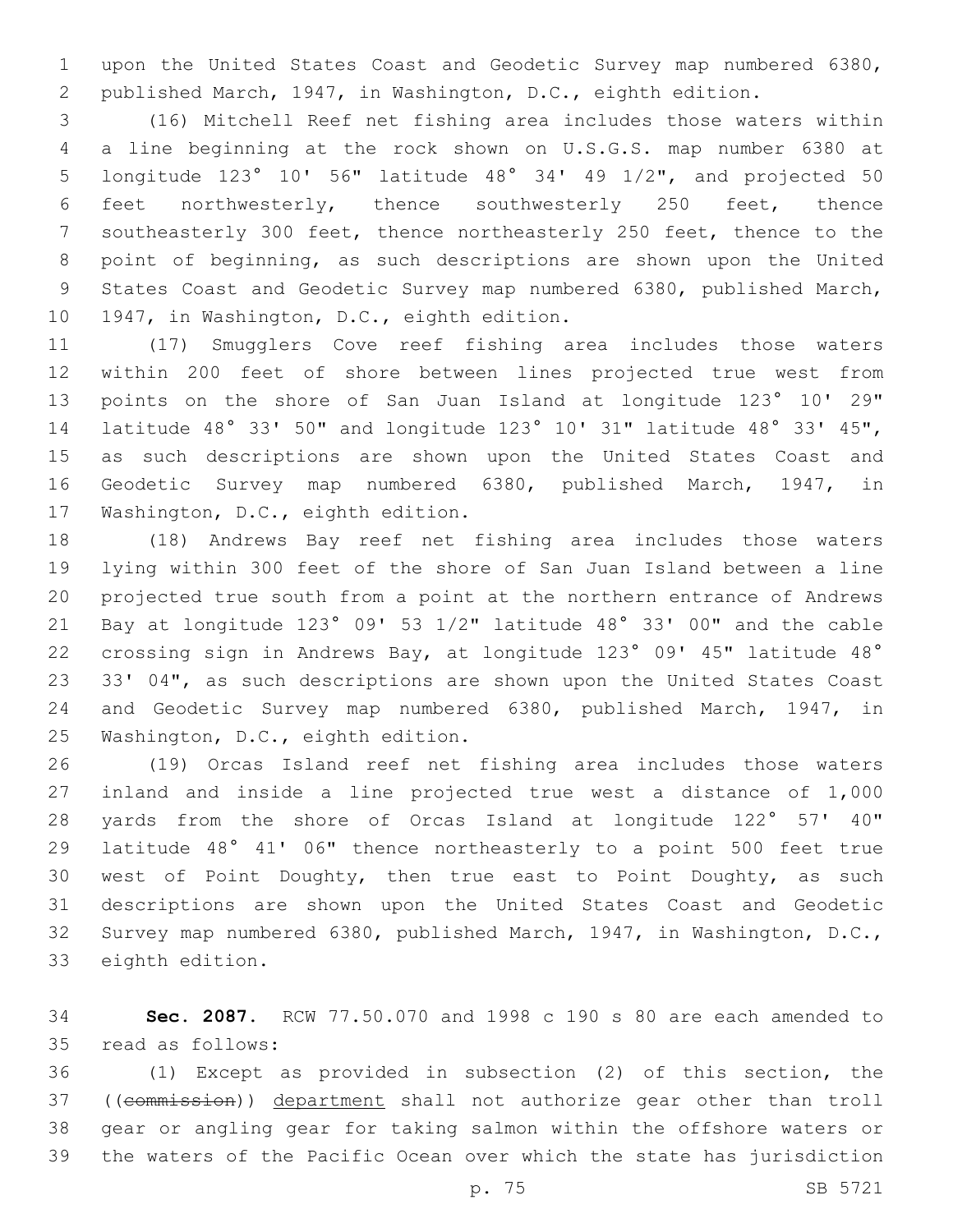lying west of the following line: Commencing at the point of intersection of the international boundary line in the Strait of Juan de Fuca and a line drawn between the lighthouse on Tatoosh Island in Clallam County and Bonilla Point on Vancouver Island; thence southerly to the lighthouse on Tatoosh Island; thence southerly to the most westerly point of Cape Flattery; thence southerly along the state shoreline of the Pacific Ocean, crossing any river mouths at their most westerly points of land, to Point Brown at the entrance to Grays Harbor; thence southerly to Point Chehalis Light on Point Chehalis; thence southerly from Point Chehalis along the state shoreline of the Pacific Ocean to the Cape Shoalwater tower at the entrance to Willapa Bay; thence southerly to Leadbetter Point; thence southerly along the state shoreline of the Pacific Ocean to the inshore end of the North jetty at the entrance to the Columbia River; thence southerly to the knuckle of the South jetty at the entrance to 16 said river.

17 (2) The ((commission)) department may authorize the use of nets for taking salmon in the waters described in subsection (1) of this 19 section for scientific investigations.

 **Sec. 2088.** RCW 77.50.090 and 1998 c 190 s 82 are each amended to 21 read as follows:

22 The ((commission)) department shall not authorize commercial bottom trawling for food fish and shellfish in all areas of Hood Canal south of a line projected from Tala Point to Foulweather Bluff and in Puget Sound south of a line projected from Foulweather Bluff to Double Bluff and including all marine waters east of Whidbey 27 Island and Camano Island.

 **Sec. 2089.** RCW 77.50.100 and 1998 c 190 s 83 are each amended to 29 read as follows:

 The ((commission)) department shall not authorize any commercial fisher to use more than fifty shrimp pots while commercially fishing for shrimp in that portion of Hood Canal lying south of the Hood 33 Canal floating bridge.

 **Sec. 2090.** RCW 77.50.110 and 1998 c 190 s 84 are each amended to read as follows:35

 The ((commission)) department shall not authorize angling gear or other personal use gear for commercial salmon fishing.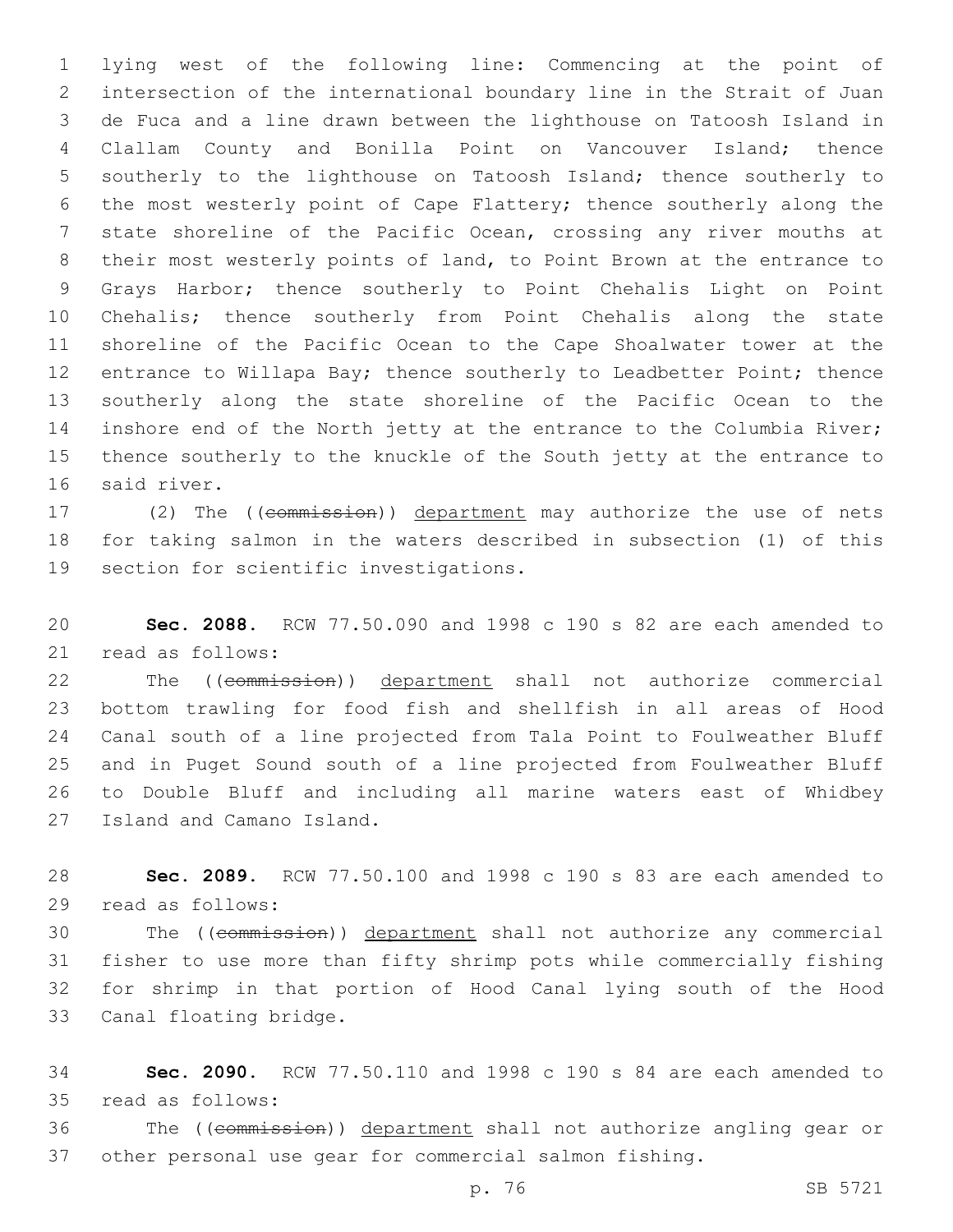**Sec. 2091.** RCW 77.55.191 and 2005 c 146 s 506 are each amended 2 to read as follows:

 (1) Except for the north fork of the Lewis river and the White Salmon river, all streams and rivers tributary to the Columbia river downstream from McNary dam are established as an anadromous fish sanctuary. This sanctuary is created to preserve and develop the food fish and game fish resources in these streams and rivers and to protect them against undue industrial encroachment.

9 (2) Within the sanctuary area:

 (a) The department shall not issue a permit to construct a dam greater than twenty-five feet high within the migration range of 12 anadromous fish as determined by the department.

 (b) A person shall not divert water from rivers and streams in quantities that will reduce the respective streamflow below the annual average low flow, based upon data published in United States 16 geological survey reports.

17 (3) The ((commission)) department may acquire and abate a dam or other obstruction, or acquire any water right vested on a sanctuary stream or river, which is in conflict with the provisions of 20 subsection (2) of this section.

 (4) Subsection (2)(a) of this section does not apply to the sediment retention structure to be built on the North Fork Toutle river by the United States army corps of engineers.

 **Sec. 2092.** RCW 77.60.020 and 1995 1st sp.s. c 2 s 28 are each 25 amended to read as follows:

26 Only upon recommendation of the ((commission)) department may the 27 state oyster reserves be sold, leased, or otherwise disposed of by 28 the department of natural resources.

 **Sec. 2093.** RCW 77.60.030 and 2000 c 107 s 22 are each amended to 30 read as follows:

 It is the policy of the state to improve state oyster reserves so that they are productive and yield a revenue sufficient for their maintenance. In fixing the price of oysters and other shellfish sold from the reserves, the director shall take into consideration this policy. It is also the policy of the state to maintain the oyster reserves to furnish shellfish to growers and processors and to stock 37 public beaches.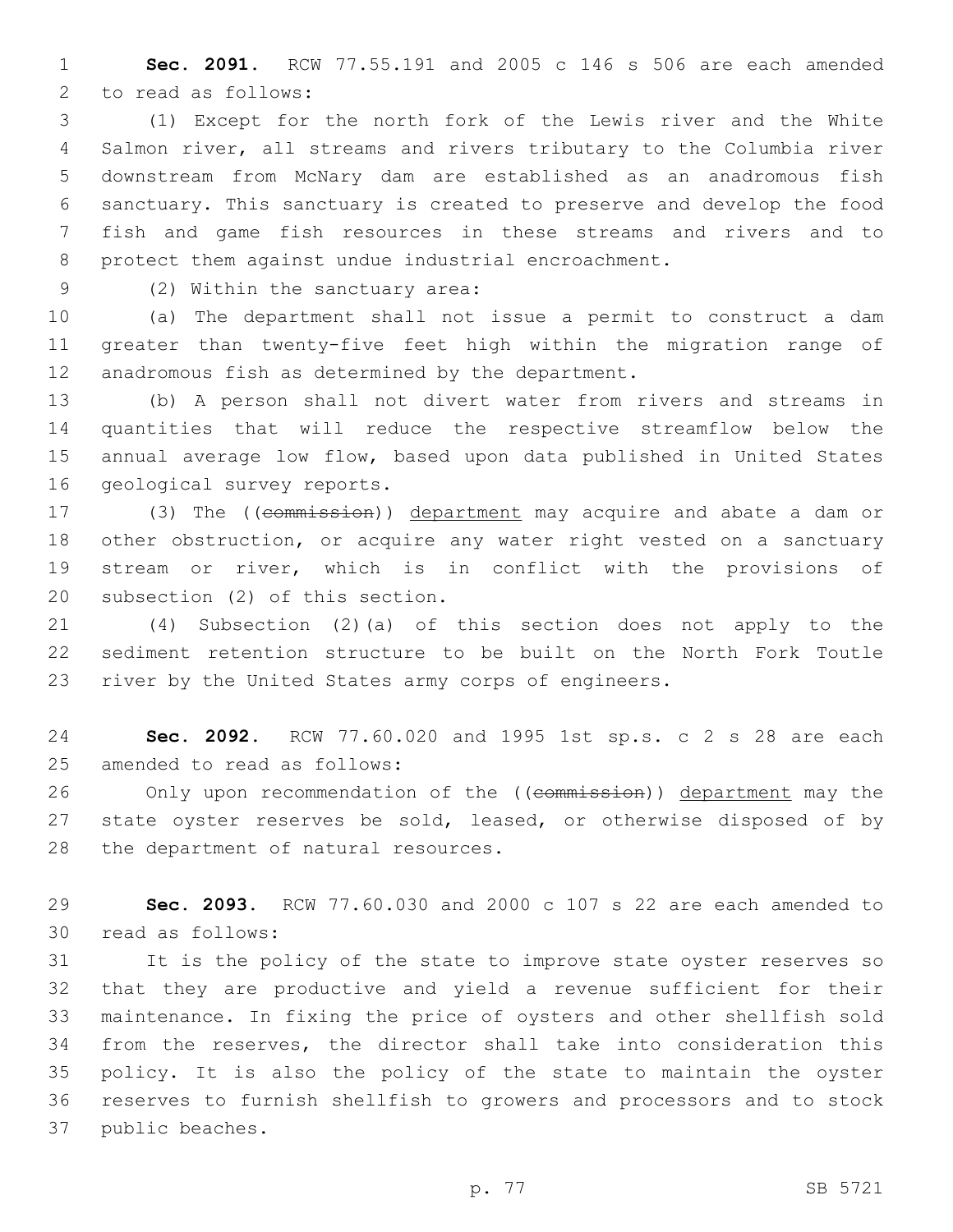Shellfish may be harvested from state oyster reserves for personal use as prescribed by rule of the director.

 The director shall periodically inventory the state oyster reserves and assign the reserve lands into management categories:

5 (1) Native Olympia oyster broodstock reserves;

(2) Commercial shellfish harvesting zones;6

 (3) Commercial shellfish propagation zones designated for long-8 term leasing to private aquaculturists;

(4) Public recreational shellfish harvesting zones;

## 10 (5) Unproductive land.

 The director shall manage each category of oyster reserve land to maximize the sustained yield production of shellfish consistent with the purpose for establishment of each management category.

 The ((commission)) department shall develop an oyster reserve management plan, to include recommendations for leasing reserve lands, in coordination with the shellfish industry, by January 1, 1986.

18 The director shall protect, reseed, improve the habitat of, and replant state oyster reserves. The director shall also issue cultch 20 permits and oyster reserve fishery licenses.

 **Sec. 2094.** RCW 77.60.100 and 2000 c 107 s 26 are each amended to 22 read as follows:

23 The ((commission)) department may examine the clam, mussel, and oyster beds located on aquatic lands belonging to the state and request the commissioner of public lands to withdraw these lands from sale and lease for the purpose of establishing reserves or public 27 beaches. The director shall conserve, protect, and develop these reserves and the oyster, shrimp, clam, and mussel beds on state 29 lands.

 **Sec. 2095.** RCW 77.65.480 and 2018 c 235 s 12 are each amended to 31 read as follows:

 (1) A taxidermy license allows the holder to practice taxidermy for commercial purposes, as that term is defined in RCW 77.15.110. The fee for this license is one hundred eighty dollars. The 35 application fee is seventy dollars.

 (2) A fur dealer's license allows the holder to purchase, receive, or resell raw furs for commercial purposes, as that term is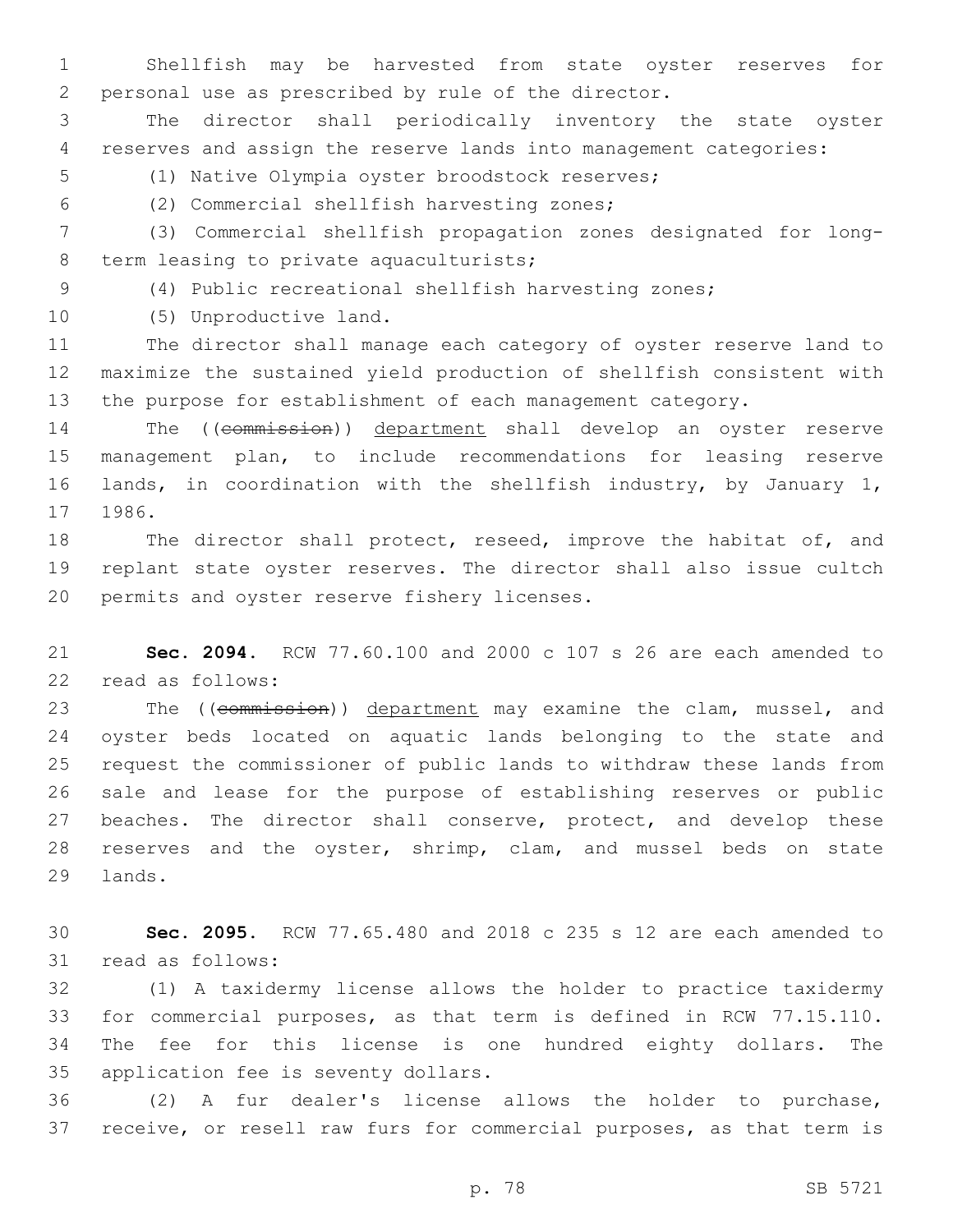defined in RCW 77.15.110. The fee for this license is one hundred eighty dollars. The application fee is seventy dollars.

 (3)(a) A game fish guide license allows the holder to offer or perform the services of a game fish guide in the taking of game fish. The fee for this license is three hundred five dollars for a resident and six hundred ninety dollars for a nonresident. The application fee is seventy dollars. An application for a game fish guide license must 8 include the information required in RCW 77.65.560.

 (b) A game fish guide license purchased by a person, firm, or business on behalf of an employee is subject to RCW 77.65.600.

 (4) A game farm license allows the holder to operate a game farm to acquire, breed, grow, keep, and sell wildlife under conditions prescribed by the rules adopted pursuant to this title. The fee for this license is seventy-two dollars for the first year and forty- eight dollars for each following year. The application fee is seventy 16 dollars.

 (5) A game fish stocking permit allows the holder to release game fish into the waters of the state as prescribed by rule of the 19 ((commission)) department. The fee for this permit is twenty-four 20 dollars. The application fee is seventy dollars.

 (6) A fishing or field trial permit allows the holder to promote, conduct, hold, or sponsor a fishing or field trial contest in 23 accordance with rules of the ((commission)) department. The fee for a fishing contest permit is twenty-four dollars. The fee for a field trial contest permit is twenty-four dollars. The application fee is 26 seventy dollars.

 **Sec. 2096.** RCW 77.65.590 and 2017 3rd sp.s. c 8 s 44 are each 28 amended to read as follows:

 (1) A fish guide combination license allows the holder to offer or perform the services of a food fish guide and game fish guide.

 (2) The ((commission)) department must adopt rules to create and sell a fish guide combination license. The cost of the fish guide combination license or licenses must be below a fee equal to the total cost of the individual licenses contained within the combination.35

 **Sec. 2097.** RCW 77.65.610 and 2021 c 46 s 1 are each amended to 37 read as follows: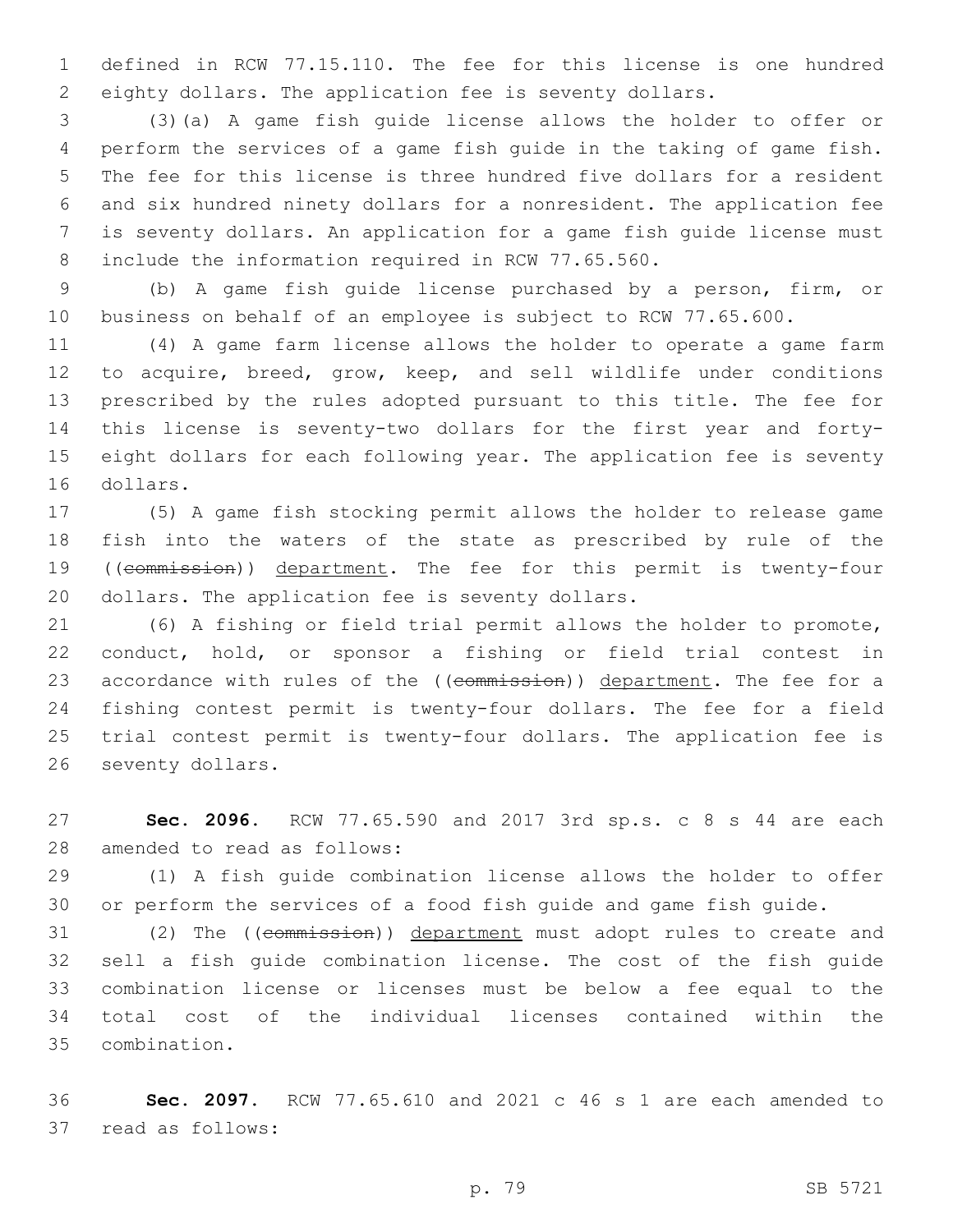(1)(a) An individual age sixteen and older who works on board any vessel while operating in a commercial fishery regulated by the state must obtain a crewmember license from the department. However, an individual on the vessel designated as the primary or alternate operator on the commercial fishing license and an individual on the vessel licensed and working as a geoduck diver or geoduck tender do not also need a crewmember license. Crewmembers working for licensed charters or guides are not required to have a crewmember license.

 (b) A crewmember license is required for each individual who participates in the operation of the vessel or the harvest. For the purposes of this section, the term "harvest" includes participation in tending, deploying, retrieving, or baiting fishing gear, harvesting, or placing fish or shellfish in holds.

 (c) Each individual required to have a crewmember license as set forth in this section must have in their possession at least one piece of identifying documentation as specified in RCW 46.20.035(1) (a) through (f) that contains the signature and a photograph of the individual and produce the documentation at the request of a fish and wildlife officer or ex officio fish and wildlife officer.

 (d) An albacore tuna crewmember license satisfies the requirements specified in (a) and (b) of this subsection on vessels 22 fishing for albacore tuna or baitfish lampara.

 (2) A crewmember license must be purchased in the name of the individual working as the crewmember. The license holder may use the license aboard any commercial fishing vessel, except an albacore tuna crewmember license is only valid for participating in the albacore tuna fishery or baitfish lampara fishery. A crewmember license purchased by a crewmember may not be transferred to another individual.29

 (3) Up to two crewmember licenses may be purchased and held by a commercial fishing license holder for use by any individual working on the vessel named in the commercial fishing license, as long as the individual is not prohibited from obtaining a crewmember license. Each crewmember license held by a commercial fishing license holder covers one crewmember per trip, but the same crewmember license may be used to authorize a different individual to act as a crewmember on 37 a subsequent trip. The ((commission)) department may adopt fishery 38 specific rules that:

 (a) Increase the number of crewmember licenses that may be held 40 by a commercial fishing license holder;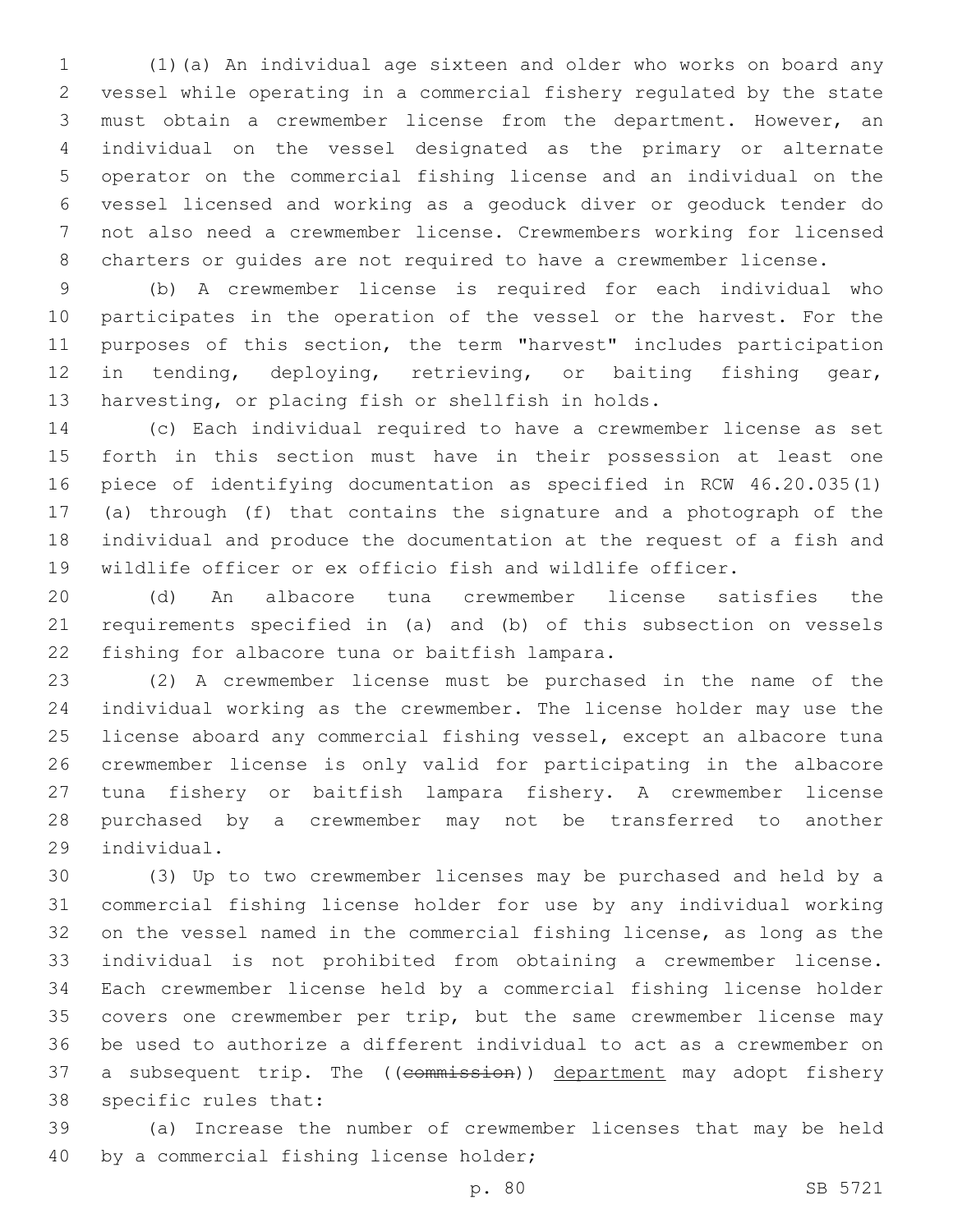(b) Pertain to the issuance, period of validity, use, possession, 2 and display of the licenses.

 (4) The fee for an annual crewmember license is thirty-five dollars for residents and one hundred ten dollars for nonresidents. The fee for an annual albacore tuna crewmember license is thirty-five dollars for residents and nonresidents. Additional application fees and surcharges do not apply except that if the license is purchased through the automated licensing system the fees authorized in RCW 9 77.32.050 apply.

 (5) The licenses must be available through the automated licensing system and transaction fees and dealer fees apply, except as provided in subsection (4) of this section. The annual crewmember 13 license is valid for a calendar year.

 (6) Family members of the commercial license holder or alternate operators are exempt from the requirements of this section. For purposes of this section, family members include children, grandchildren, spouse, parents, or siblings of the commercial license 18 holder.

 **Sec. 2098.** RCW 77.70.450 and 2003 c 174 s 1 are each amended to 20 read as follows:

 The commercial fisheries buyback account is created in the custody of the state treasurer. All receipts from money collected by 23 the ((commission)) department under RCW 77.70.460, moneys 24 appropriated for the purposes of this section, and other gifts, grants, or donations specifically made to the fund must be deposited into the account. Expenditures from the account may be used only for the purpose of repaying moneys advanced by the federal government under a groundfish fleet reduction program established by the federal government, or for other fleet reduction efforts, commercial fishing license buyback programs, or similar programs designed to reduce the harvest capacity in a commercial fishery. Only the director of the department or the director's designee may authorize expenditures from the account. The account is subject to allotment procedures under chapter 43.88 RCW, but an appropriation is not required for 35 expenditures.

 **Sec. 2099.** RCW 77.70.460 and 2003 c 174 s 2 are each amended to 37 read as follows: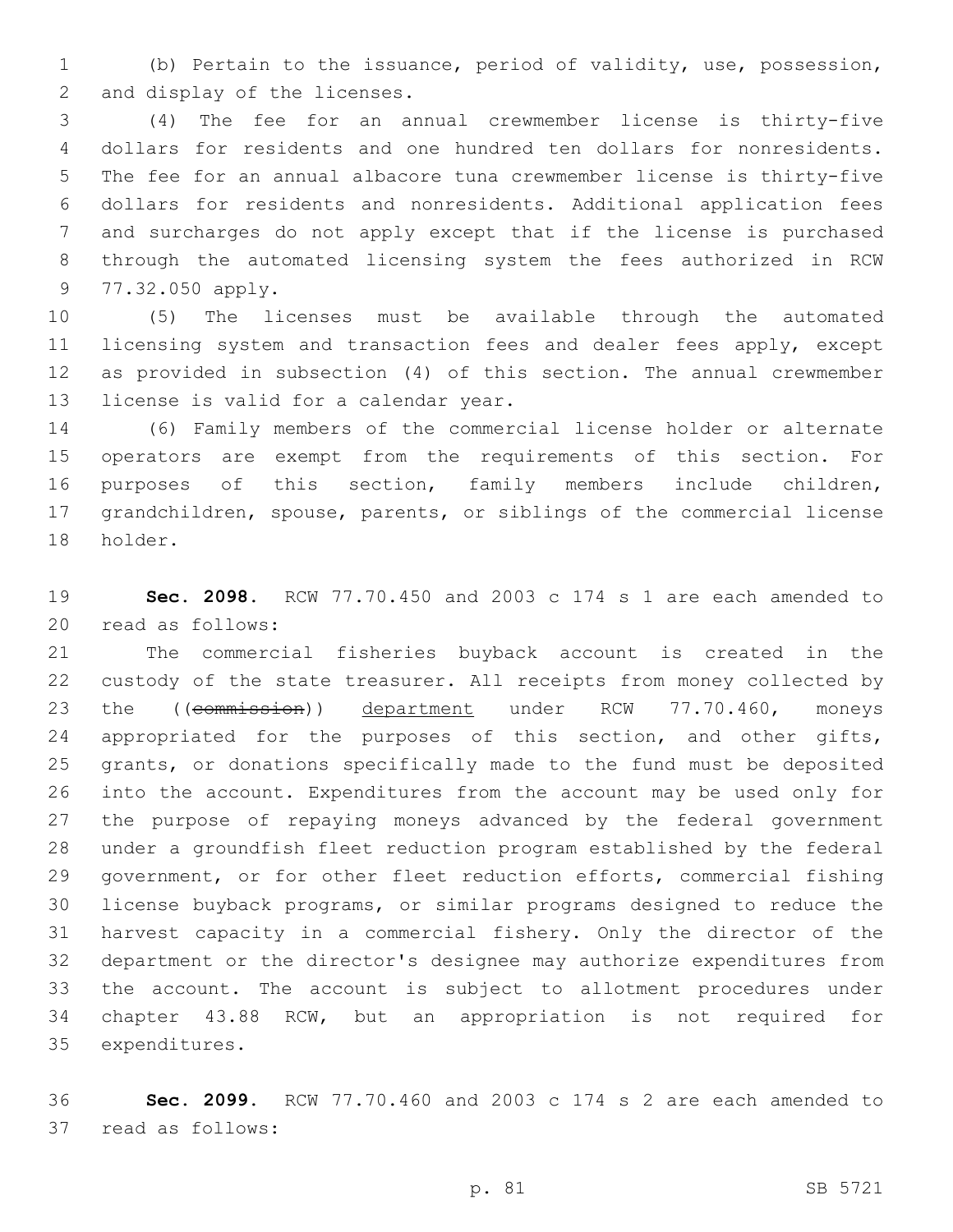(1) The ((commission)) department shall collect a fee upon all deliveries of fish or shellfish from persons holding: (a) A federal pacific groundfish limited entry permit with a trawl endorsement; (b) an ocean pink shrimp delivery license issued under RCW 77.65.390; (c) a Dungeness crab—coastal fishery license issued under RCW 77.70.280; (d) a food fish delivery license issued under RCW 77.65.200; or (e) a shrimp trawl license under RCW 77.65.220, to repay the federal government for moneys advanced by the federal government under a groundfish fleet reduction program established by the federal 10 government.

 (2) The ((commission)) director shall adopt a fee schedule by rule for the collection of the fee required by subsection (1) of this section. The fee schedule adopted shall limit the total amount of moneys collected through the fee to the minimum amount necessary to 15 repay the moneys advanced by the federal government, but be sufficient to repay the debt obligation of each fishery. The fee charged to the holders of a Dungeness crab—coastal fishery license may not exceed two percent of the total ex-vessel value of annual landings, and the fee charged to all other eligible license holders may not exceed five percent of the total ex-vessel value of annual 21 landings. The ((commission)) department may adjust the fee schedule as necessary to ensure that the funds collected are adequate to repay 23 the debt obligation of each fishery.

 (3) The ((commission)) department shall deposit moneys collected under this section in the commercial fisheries buyback account 26 created in RCW 77.70.450.

 **Sec. 2100.** RCW 77.70.470 and 2003 c 174 s 3 are each amended to read as follows:28

29 The ((commission)) department may not assess the fee specified under RCW 77.70.460 until after the federal government creates a 31 groundfish fleet reduction program.

 **Sec. 2101.** RCW 77.70.510 and 2011 c 147 s 2 are each amended to 33 read as follows:

(1) A Washington-coastal spot shrimp pot fishery license:

 (a) May only be issued to a natural person who held a coastal spot shrimp experimental emerging commercial fishery license and coastal spot shrimp fishery permit in 2010 or had the license transferred to him or her, under RCW 77.65.020 and 77.65.040, by a

p. 82 SB 5721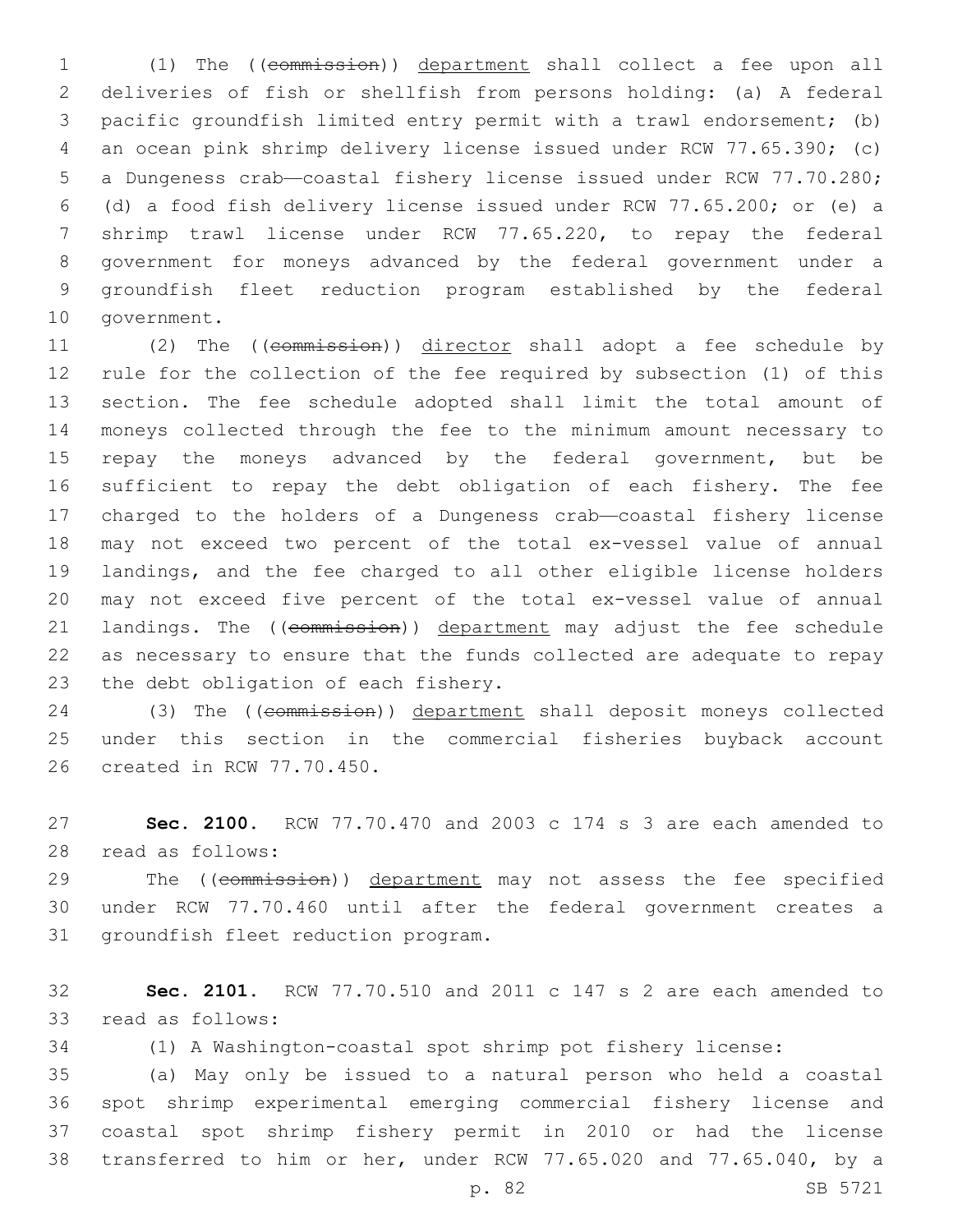person who held a coastal spot shrimp experimental emerging commercial fishery license and coastal spot shrimp fishery permit in 2010;3

 (b) Must be renewed annually by December 31st of the calendar 5 year to remain active; and

 (c) Subject to the restrictions of subsection (7) of this section and to RCW 77.65.020 and 77.65.040, is transferable to a natural 8 person beginning January 1, 2012.

 (2) When a person fails to obtain a Washington-coastal spot shrimp pot fishery license during the previous year because of a license suspension, the person may qualify for a license by establishing that the person held such a license during the last year 13 in which the license was not suspended.

 (3) The annual fee for a Washington-coastal spot shrimp pot 15 fishery license is as specified in RCW 77.65.220.

 (4) Beginning in 2013, after taking into consideration the status 17 of the coastal spot shrimp population, the market for spot shrimp, 18 and the number of active fishers, both nontreaty and treaty, the director may issue a Washington-coastal spot shrimp pot fishery license to a natural person if the issuance would not raise the number of active spot shrimp pot fishery licenses to more than eight.

 (5) Beginning 2012, a Washington-coastal spot shrimp pot fishery license holder is prohibited from designating, on the Washington-24 coastal spot shrimp pot fishery license:

 (a) A vessel whose surveyed length overall is more than ten feet longer than the surveyed length overall of the vessel designated on the licensee's coastal spot shrimp experimental emerging commercial 28 fishery license as of March 31, 2003; and

(b) A vessel whose surveyed length overall exceeds ninety feet.

 (6) In the event the Washington-coastal spot shrimp pot fishery license is transferred by sale, lease, inheritance, or lottery, and pursuant to subsection (4) of this section, the vessel length restriction associated with that license must remain attached to the 34 license.

 (7) A natural person may not own or hold an ownership interest in more than one Washington-coastal spot shrimp pot fishery license at a 37 time.

 (8) Only a person who owns or is designated as an operator of the vessel designated on the license may hold a Washington-coastal spot 40 shrimp pot fishery license.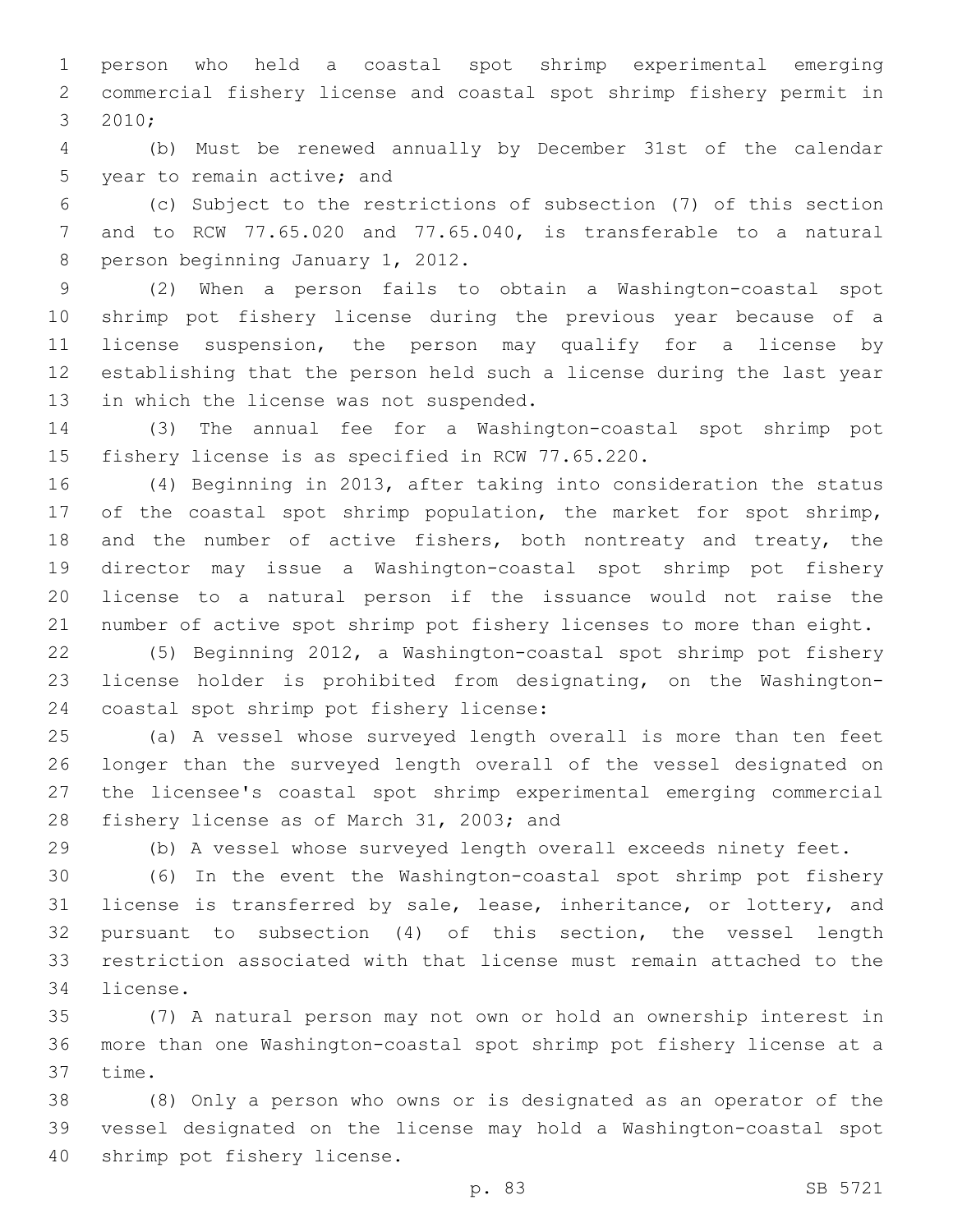(9) Nothing in this section:1

2 (a) Requires the ((commission)) department to open a commercial 3 coastal spot shrimp fishery in any given year;

4 (b) Prohibits the ((commission)) department from closing or 5 limiting an opened commercial coastal spot shrimp fishery for any 6 reason; or

7 (c) Confers any right of compensation to the holder of a 8 Washington-coastal spot shrimp pot fishery license if the license is 9 revoked, limited, or modified by the legislature.

10 (10) Issuance of a Washington-coastal spot shrimp pot fishery 11 license does not create, and may not be construed to create, any 12 right, title, or interest in the coastal spot shrimp resource.

 (11) The legislature recognizes that Washington-coastal spot shrimp pot fishery licenses may be revoked by future legislatures if the fishery is found to have jeopardized the sustainability of the coastal spot shrimp resource or the marine ecosystem.

17 **Sec. 2102.** RCW 77.75.020 and 2000 c 107 s 86 are each amended to 18 read as follows:

19 The ((commission)) department may give to the state of Oregon such consent and approbation of the state of Washington as is necessary under the compact set out in RCW 77.75.010. For the purposes of RCW 77.75.010, the states of Washington and Oregon have concurrent jurisdiction in the concurrent waters of the Columbia 24 river.

25 **Sec. 2103.** RCW 77.75.100 and 1980 c 78 s 62 are each amended to 26 read as follows:

27 The ((commission)) department may cooperate with the Idaho fish 28 and game commission in the adoption and enforcement of rules 29 regarding wildlife on that portion of the Snake river forming the 30 boundary between Washington and Idaho.

31 **Sec. 2104.** RCW 77.75.140 and 1995 1st sp.s. c 2 s 21 are each 32 amended to read as follows:

33 The ((commission)) department may adopt and enforce the provisions of the treaty between the government of the United States and the government of Canada concerning Pacific salmon, treaty document number 99-2, entered into force March 18, 1985, at Quebec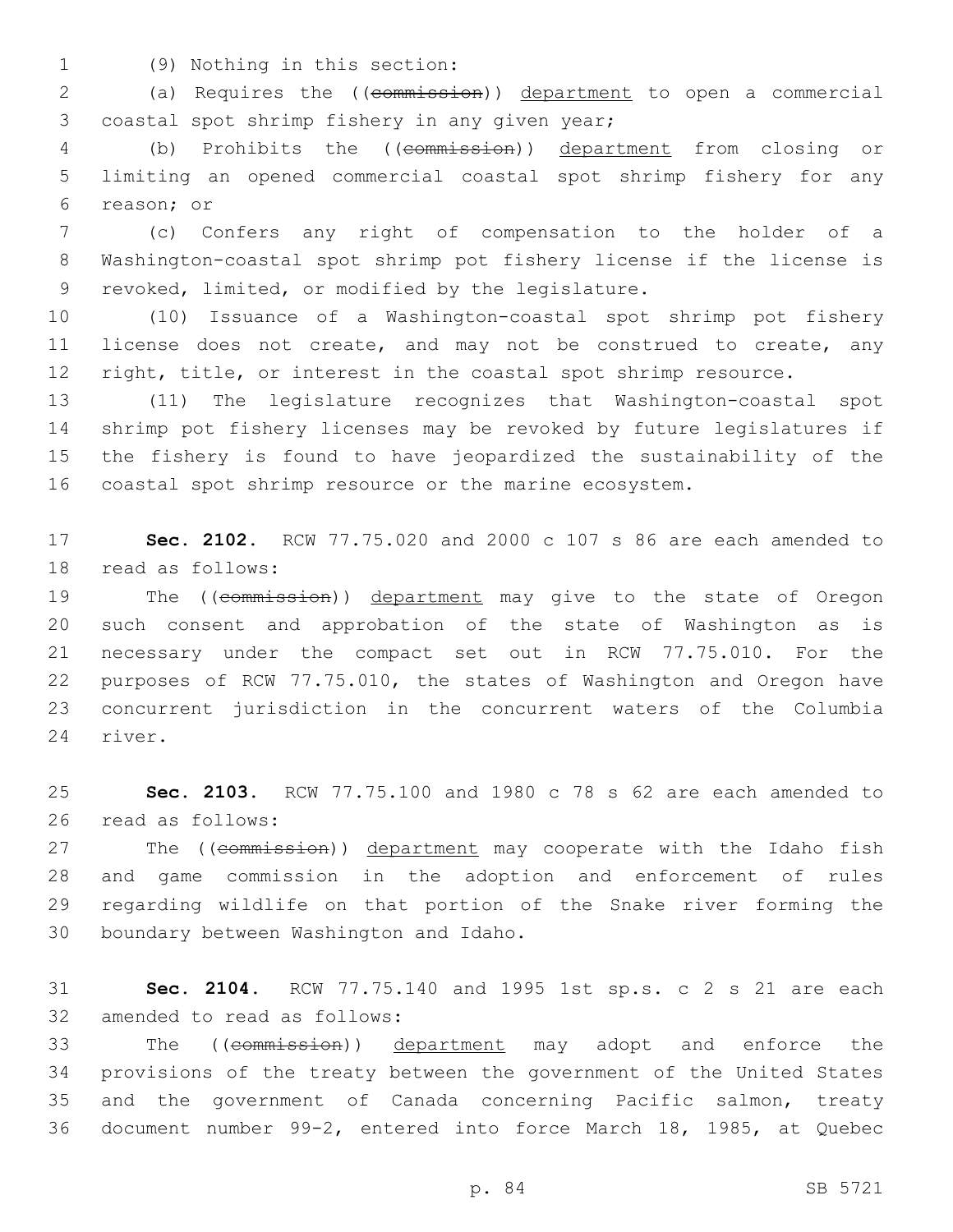1 City, Canada, and the regulations of the ((commission)) department 2 adopted under authority of the treaty.

3 **Sec. 2105.** RCW 77.95.020 and 1995 1st sp.s. c 2 s 34 are each 4 amended to read as follows:

 (1) The ((commission)) department shall develop long-term regional policy statements regarding the salmon fishery resources 7 before December 1, 1985. The ((commission)) department shall consider the following in formulating and updating regional policy statements:

- 
- 9 (a) Existing resource needs;
- 10 (b) Potential for creation of new resources;

11 (c) Successful existing programs, both within and outside the 12 state;

- 13 (d) Balanced utilization of natural and hatchery production;
- 14 (e) Desires of the fishing interest;
- 15 (f) Need for additional data or research;
- 16 (g) Federal court orders; and
- (h) Salmon advisory council recommendations.17

18 (2) The ((commission)) department shall review and update each 19 policy statement at least once each year.

20 **Sec. 2106.** RCW 77.95.090 and 2009 c 340 s 4 are each amended to 21 read as follows:

22 The dedicated regional fisheries enhancement group account is 23 created in the custody of the state treasurer. Only the ((commission 24 or the commission's designee)) department may authorize expenditures 25 from the account. The account is subject to allotment procedures 26 under chapter 43.88 RCW, but no appropriation is required for 27 expenditures.

 A portion of each recreational fishing license fee shall be used as provided in RCW 77.32.440. A surcharge of one hundred dollars shall be collected on each commercial salmon fishery license, each salmon delivery license, and each salmon charter license sold in the state. All receipts shall be placed in the regional fisheries enhancement group account and shall be used exclusively for regional fisheries enhancement group projects for the purposes of RCW 77.95.110. Except as provided in RCW 77.95.320, funds from the regional fisheries enhancement group account shall not serve as replacement funding for department operated salmon projects that 38 exist on January 1, 1991.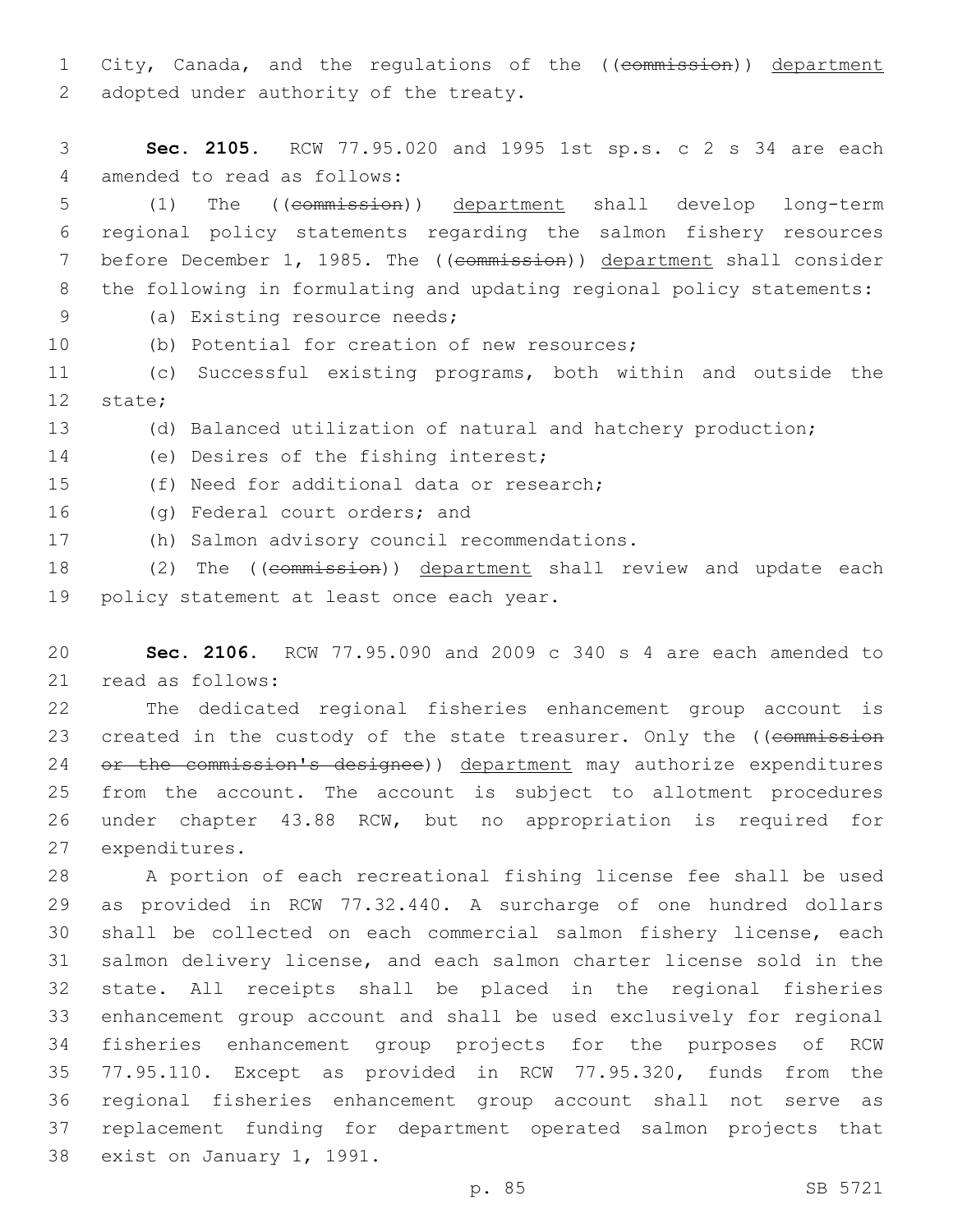All revenue from the department's sale of salmon carcasses and eggs that return to group facilities shall be deposited in the regional fisheries enhancement group account for use by the regional fisheries enhancement group that produced the surplus. The ((commission)) department shall adopt rules to implement this section 6 pursuant to chapter 34.05 RCW.

 **Sec. 2107.** RCW 77.95.100 and 2010 1st sp.s. c 7 s 82 are each 8 amended to read as follows:

 The department may provide start-up funds to regional fisheries enhancement groups for costs associated with any enhancement project. 11 The ((commission)) department shall develop quidelines for providing funds to the regional fisheries enhancement groups.

 **Sec. 2108.** RCW 77.95.320 and 2013 c 93 s 1 are each amended to 14 read as follows:

 (1) The department shall establish a program that utilizes department-partner agreements for the resumption or continued operation and management of state-owned salmonid hatcheries that are located in the Hood Canal basin. To implement the program, the department shall accept and review applications to determine the appropriateness of the partner to manage and operate selected salmonid hatcheries. The department shall accelerate the application process relating to any hatchery currently in operation to avoid 23 cessation of ongoing salmon production.

 (2)(a) To select a partner, the department shall develop and apply criteria identifying the appropriateness of a potential partner. The criteria must seek to ensure that the partner has a long-range business plan, which may include the sale of hatchery surplus salmon, including eggs and carcasses, to ensure the long- range future solvency of the partnership. The business plan may also allow the partner to harvest hatchery chum salmon in a designated area through persons under contract with the partner as provided 32 under a permit from the department or by rule of the ((commission)) department. All chum salmon harvested must be sold at prices commensurate with the current market and all funds must be utilized 35 by the partner to operate the hatchery.

36 (b) Partners under this section must be:

 (i) Qualified under section 501(c)(3) of the internal revenue 38 code;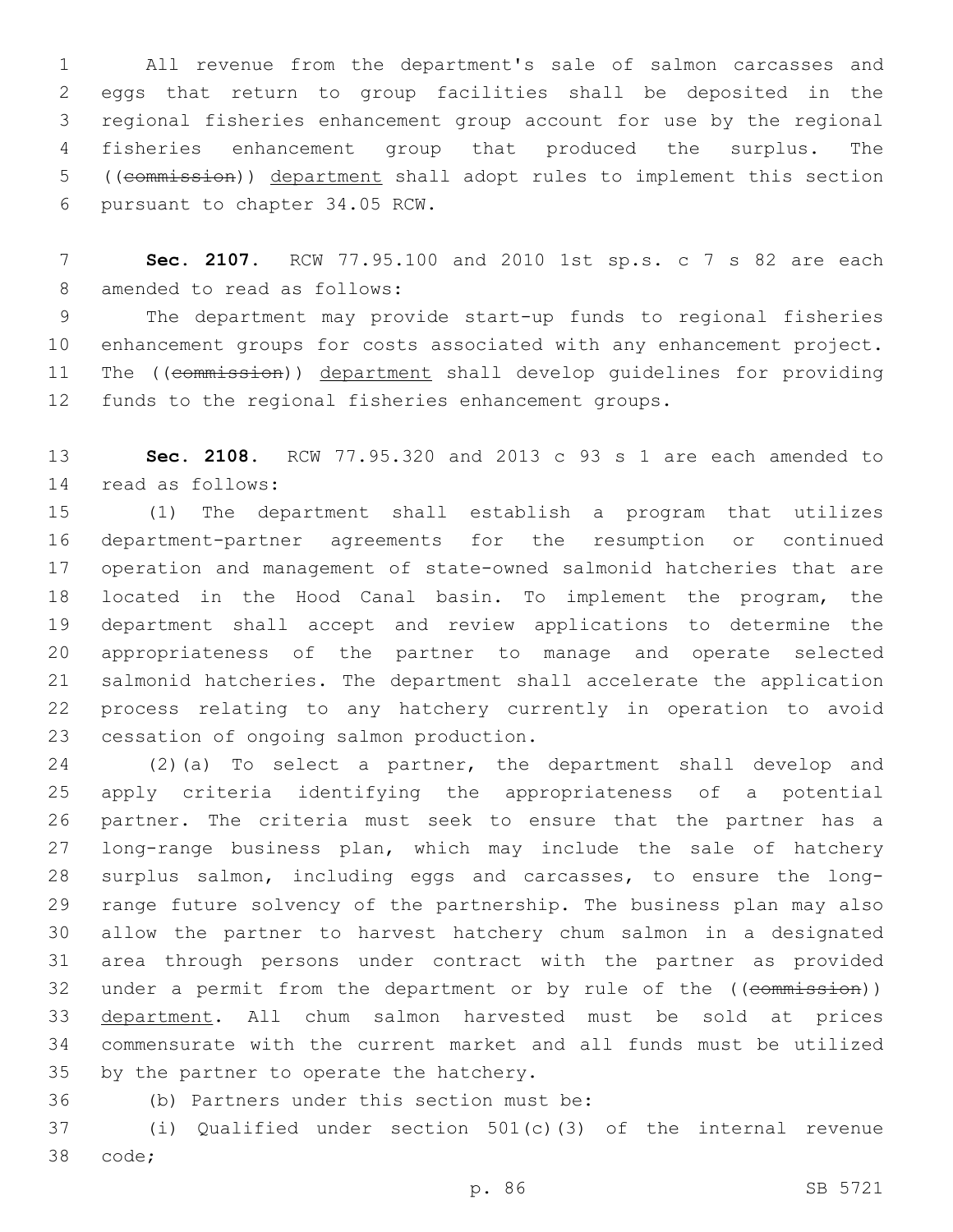(ii) A for-profit private entity; or1

2 (iii) A federally recognized tribe.

 (3) The department shall place a higher priority on applications from partners that provide for the maximum resumption or continuation of existing hatchery production in a manner consistent with the mandate contained in RCW 77.04.012 to maintain the economic well-7 being and stability of the fishing industry.

 (4)(a) Agreements entered into with partners under this section must be consistent with existing federally recognized tribal rights, state laws, agency rules, collective bargaining agreements, hatchery management policy involving species listed under the federal 12 endangered species act, or, in the case of a tribal partner, any applicable tribal hatchery management policy or recreational and 14 commercial harvest policy.

 (b) Agreements under this section must also require that partners give preference to retaining classified employees whenever possible. In circumstances where it is not possible, partners conducting hatchery operations must maintain staff with comparable qualifications to those identified in the class specifications for 20 the department's fish hatchery personnel.

 (5) All partnership agreements entered into under this section must contain a provision that requires the partner to hold harmless the department and the state for any civil liability arising from the partner's participation in the agreement or activities at the subject 25 hatchery or hatcheries.

 (6) All partnership agreements entered into under this section must identify any maintenance or improvements to be made to the hatchery facility, and the source of funding for such maintenance or improvements. If funding for the maintenance or improvements is to come from state funds or revenue sources previously received by the department, the work must be performed either by employees in the classified service or in compliance with the contracting procedures 33 set forth in RCW 41.06.142.

 **Sec. 2109.** RCW 77.100.060 and 2001 c 337 s 4 are each amended to read as follows:35

The ((commission)) department shall establish by rule:

 (1) The procedure for entering a cooperative agreement and the application forms for a permit to release fish or wildlife required by RCW 77.12.457. The procedure shall indicate the information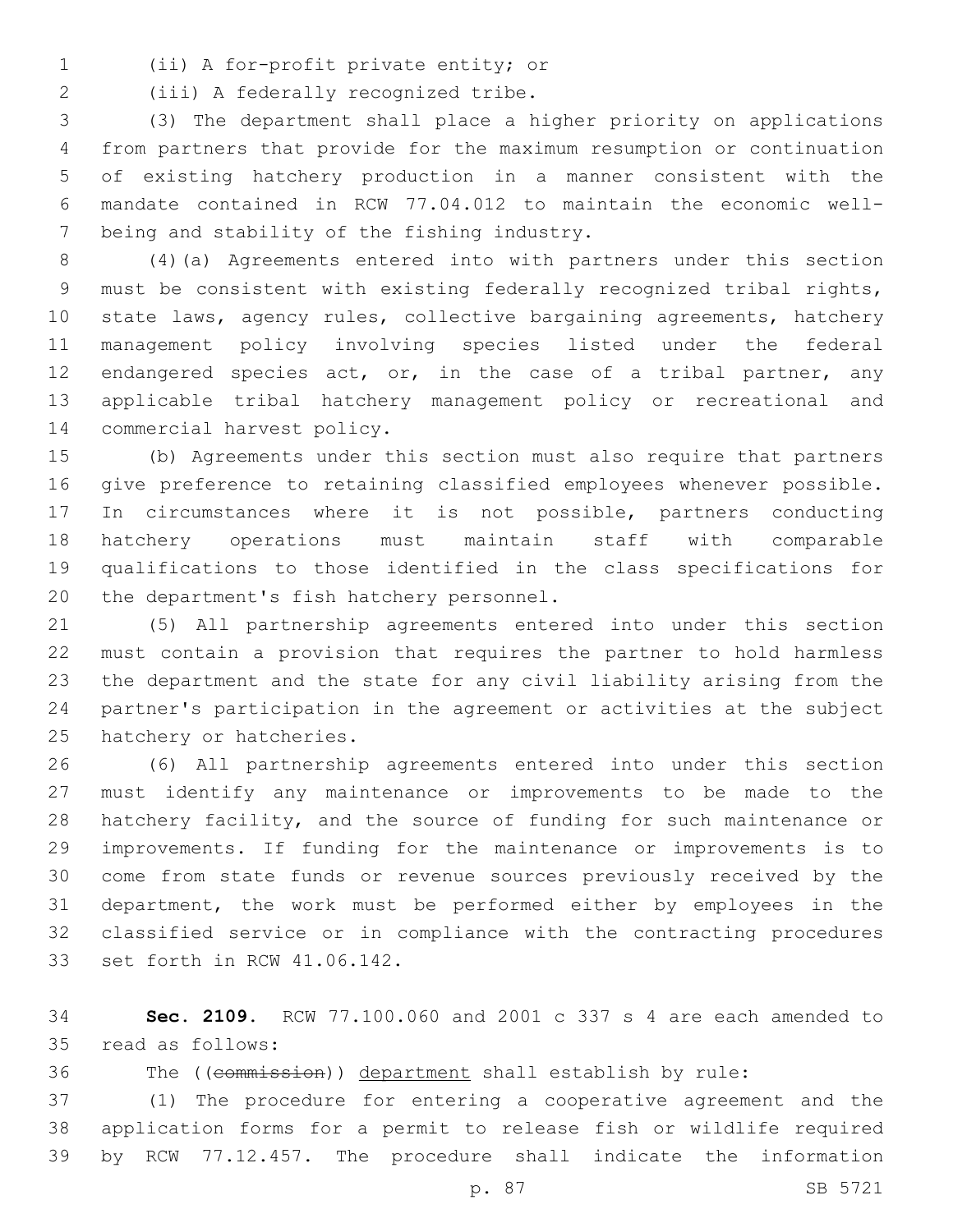required from the volunteer group as well as the process of review by the department. The process of review shall include the means to coordinate with other agencies and Indian tribes when appropriate and to coordinate the review of any necessary hydraulic permit approval 5 applications.

 (2) The procedure for providing within forty-five days of receipt of a proposal a written response to the volunteer group indicating the date by which an acceptance or rejection of the proposal can be expected, the reason why the date was selected, and a written summary of the process of review. The response should also include any suggested modifications to the proposal which would increase its likelihood of approval and the date by which such modified proposal could be expected to be accepted. If the proposal is rejected, the department must provide in writing the reasons for rejection. The volunteer group may request the director or the director's designee 16 to review information provided in the response.

 (3) The priority of the uses to which eggs, seed, juveniles, or brood stock are put. Use by cooperative projects shall be second in priority only to the needs of programs of the department or of other public agencies within the territorial boundaries of the state. Sales of eggs, seed, juveniles, or brood stock have a lower priority than use for cooperative projects. The rules must identify and implement appropriate protocols for brood stock handling, including the outplanting of adult fish, spawning, incubation, rearing, and release and establish a prioritized schedule for implementation of chapter 337, Laws of 2001, and shall include directives for allowing more hatchery salmon to spawn naturally in areas where progeny of hatchery fish have spawned, including the outplanting of adult fish, in order to increase the number of viable salmon eggs and restore healthy 30 numbers of fish within the state.

 (4) The procedure for the director to notify a volunteer group that the agreement for the project is being revoked for cause and the procedure for revocation. Revocation shall be documented in writing to the volunteer group. Cause for revocation may include: (a) The unavailability of adequate biological or financial resources; (b) the development of unacceptable biological or resource management conflicts; or (c) a violation of agreement provisions. Notice of cause to revoke for a violation of agreement provisions may specify a reasonable period of time within which the volunteer group must comply with any violated provisions of the agreement.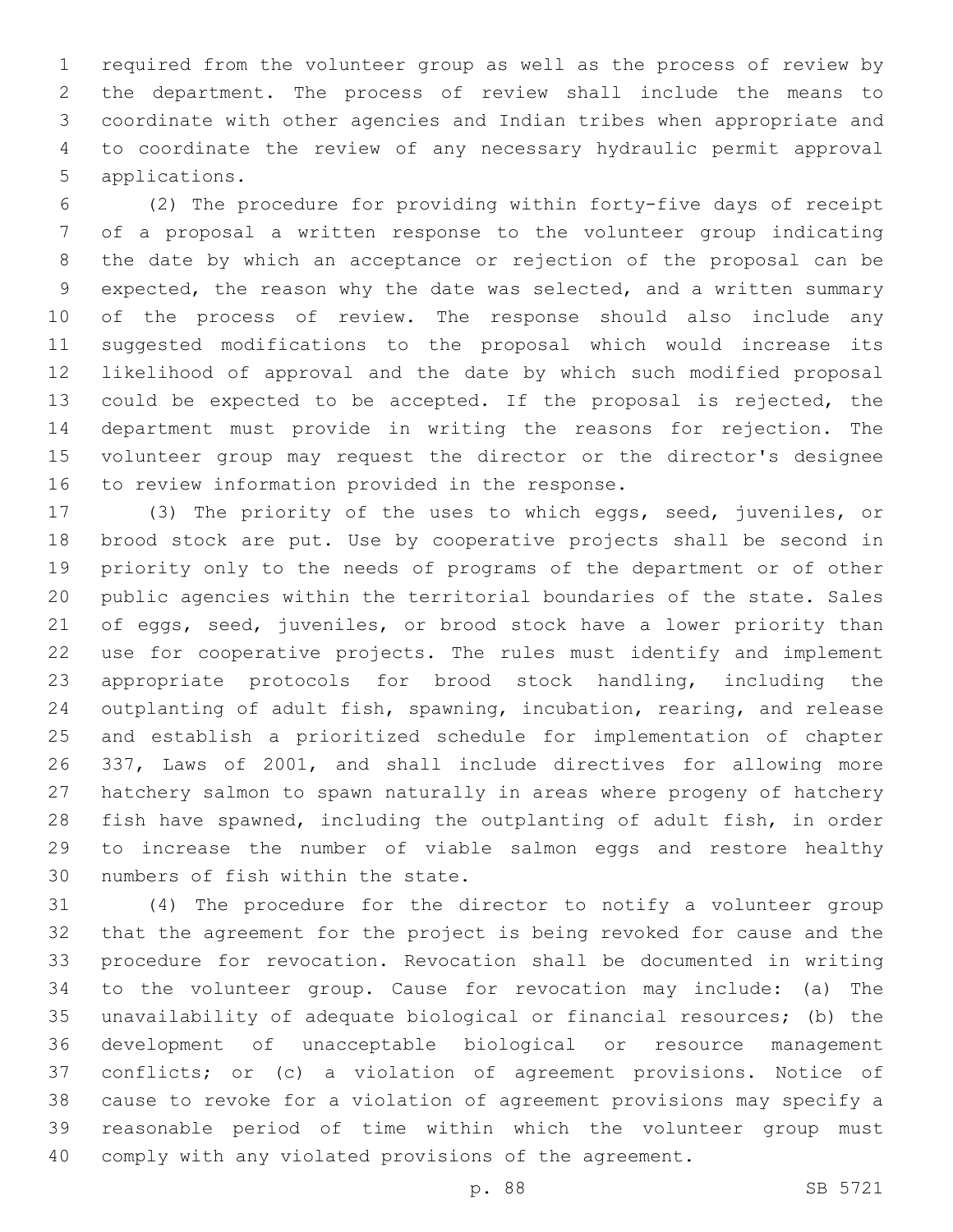(5) An appropriate method of distributing among volunteer groups fish, bird, or animal food or other supplies available for the 3 program.

 **Sec. 2110.** RCW 77.100.080 and 2000 c 107 s 113 are each amended 5 to read as follows:

(1) The volunteer group shall:6

 (a) Provide care and diligence in conducting the cooperative 8 project; and

 (b) Maintain accurately the required records of the project on 10 forms provided by the department.

 (2) The volunteer group shall acknowledge that fish and game reared in cooperative projects are public property and must be handled and released for the benefit of all citizens of the state. The fish and game are to remain public property until reduced to 15 private ownership under rules of the ((commission)) department.

 **Sec. 2111.** RCW 77.105.020 and 2011 c 266 s 2 are each amended to 17 read as follows:

18 (1) Consistent with available revenue, ((commission)) department policies, tribal comanager agreements, and limitations of the endangered species act, the department, in consultation with the oversight committee created in RCW 77.105.160, shall adaptively manage the Puget Sound recreational salmon and marine fish enhancement program to maximize the benefits to the Puget Sound 24 recreational fishery.

(2) The department has the following duties:25

 (a) The department shall utilize a program of hatchery-based salmon enhancement and solicit support from cooperative projects, regional enhancement groups, and other supporting organizations to improve recreational salmon fishing in Puget Sound.

 (b) The department may conduct comprehensive research on resident and migratory salmon production opportunities on marine bottomfish production limitations, and on methods for artificial propagation of 33 depleted marine bottomfish.

 (c) The program must facilitate continued and improved recreational fishing opportunities in Puget Sound and Lake Washington as measured by increased angler trips of participation. The coordinator, as identified in RCW 77.105.010, shall assist the oversight committee with development of recommendations for outcome-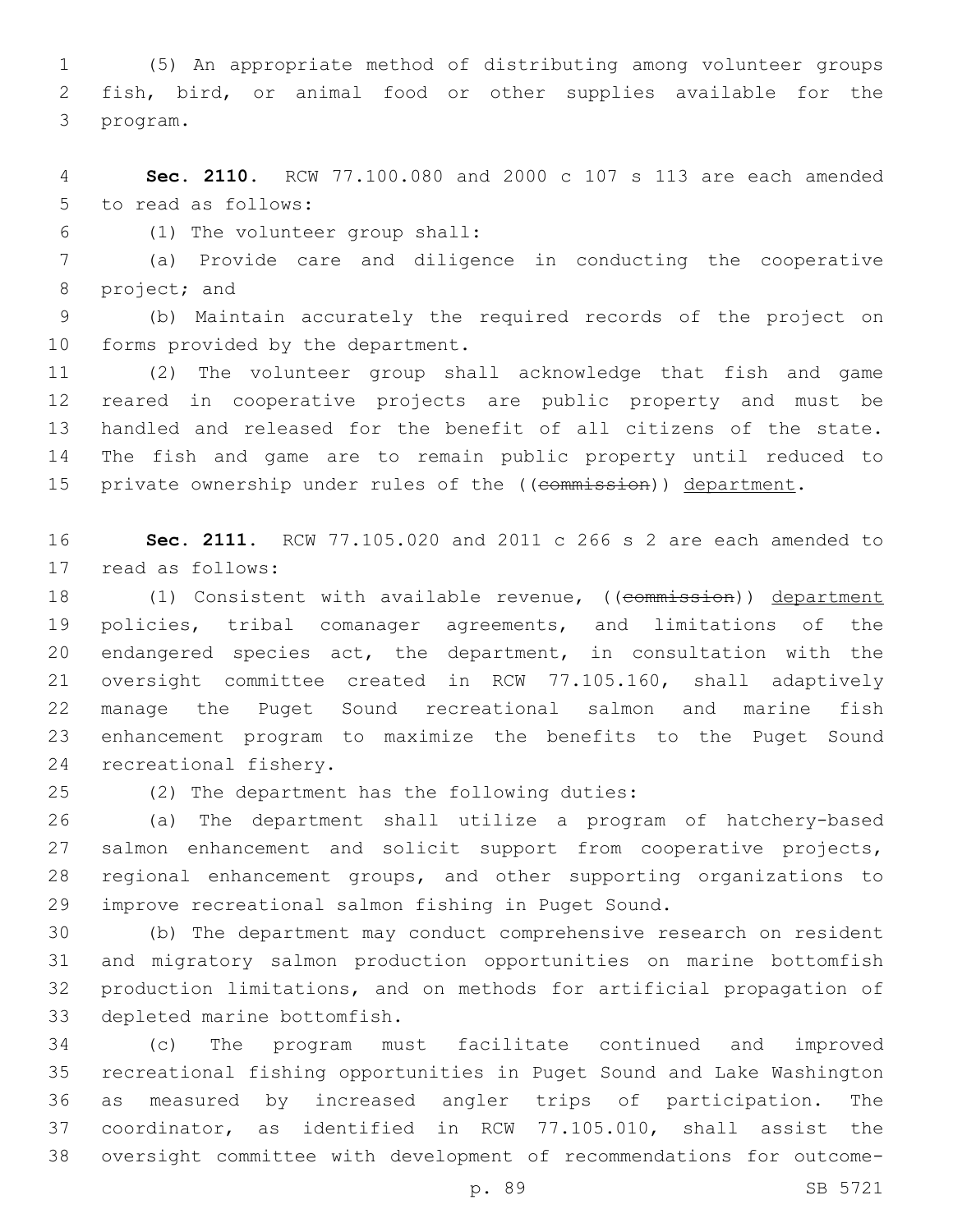based goals and objectives to assess the effectiveness of the program.2

 (d) The director shall meet with the oversight committee each year to review and approve these goals and objectives.

 (e) The ((director and)) oversight committee shall report annually to the ((commission)) department on the goals of the program and the effectiveness of the program in meeting those goals. Objectives include, but are not limited to, an increase in salmon and 9 bottomfish angler trips.

 (f) The department and the oversight committee shall seek to reach consensus regarding program activities and expenditures. The department shall provide the oversight committee with a written explanation when the department expends funds from the recreational fisheries enhancement account that differs substantially from 15 oversight committee recommendations.

 (g) Consistent with RCW 43.01.036, the department and oversight committee shall make a joint report to the legislature on the effectiveness of this program in biennial reports. Reports must include the goals and objectives of the previous biennium and a determination of whether the goals and objectives were met and an explanation if the department did not meet these specific objectives.

 **Sec. 2112.** RCW 77.115.010 and 2018 c 179 s 6 are each amended to 23 read as follows:

 (1) The director of agriculture and the director shall jointly develop a program of disease inspection and control for aquatic farmers as defined in RCW 15.85.020. The program shall be administered by the department under rules established under this section. The purpose of the program is to protect the aquaculture industry and wildstock fisheries from a loss of productivity due to aquatic diseases or maladies. As used in this section "diseases" means, in addition to its ordinary meaning, infestations of parasites or pests. The disease program may include, but is not limited to, the 33 following elements:

- 34 (a) Disease diagnosis;
- 35 (b) Import and transfer requirements;
- 36 (c) Provision for certification of stocks;
- 37 (d) Classification of diseases by severity;
- (e) Provision for treatment of selected high-risk diseases;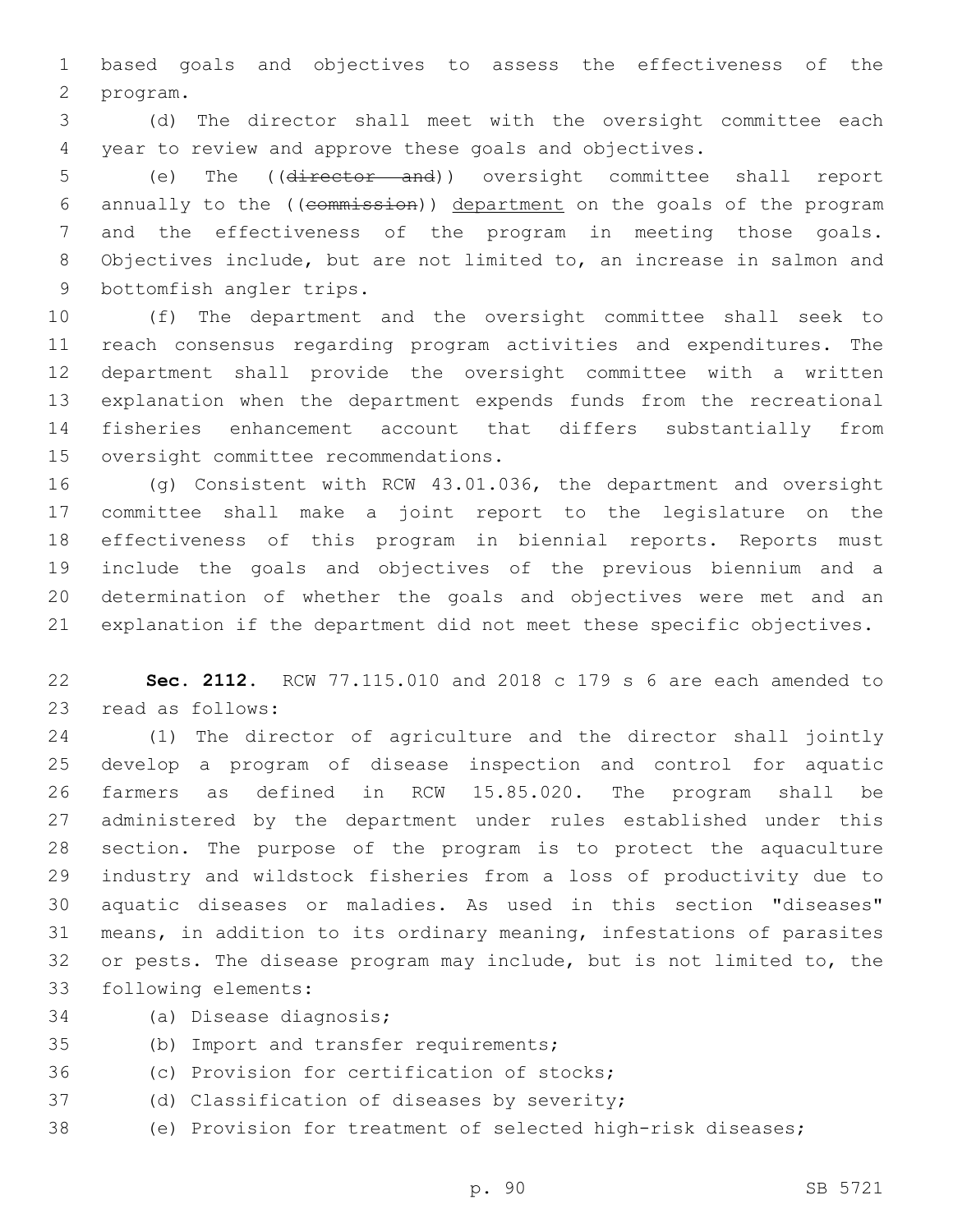(f) Provision for containment and eradication of high-risk 2 diseases;

 (g) Provision for destruction of diseased cultured aquatic products;4

 (h) Provision for quarantine of diseased cultured aquatic products;6

(i) Provision for coordination with state and federal agencies;

 (j) Provision for development of preventative or control 9 measures;

 (k) Provision for cooperative consultation service to aquatic 11 farmers; and

12 (1) Provision for disease history records.

 (2) The ((commission)) department shall adopt rules implementing this section. However, such rules shall have the prior approval of the director of agriculture and shall provide therein that the director of agriculture has provided such approval. The director of agriculture or the director's designee shall attend the rule-making hearings conducted under chapter 34.05 RCW and shall assist in conducting those hearings. The authorities granted the department by these rules and by RCW 77.12.047(1)(g), 77.60.060, 77.60.080, 77.65.210, 77.115.030, and 77.115.040 constitute the only authorities of the department to regulate private sector cultured aquatic products and aquatic farmers as defined in RCW 15.85.020. Except as provided in subsection (3) of this section, no action may be taken against any person to enforce these rules unless the department has first provided the person an opportunity for a hearing. In such a case, if the hearing is requested, no enforcement action may be taken 28 before the conclusion of that hearing.

 (3) The rules adopted under this section shall specify the emergency enforcement actions that may be taken by the department, 31 and the circumstances under which they may be taken, without first providing the affected party with an opportunity for a hearing. Neither the provisions of this subsection nor the provisions of subsection (2) of this section shall preclude the department from requesting the initiation of criminal proceedings for violations of 36 the disease inspection and control rules.

 (4) A person shall not violate the rules adopted under subsection (2) or (3) of this section or violate RCW 77.115.040.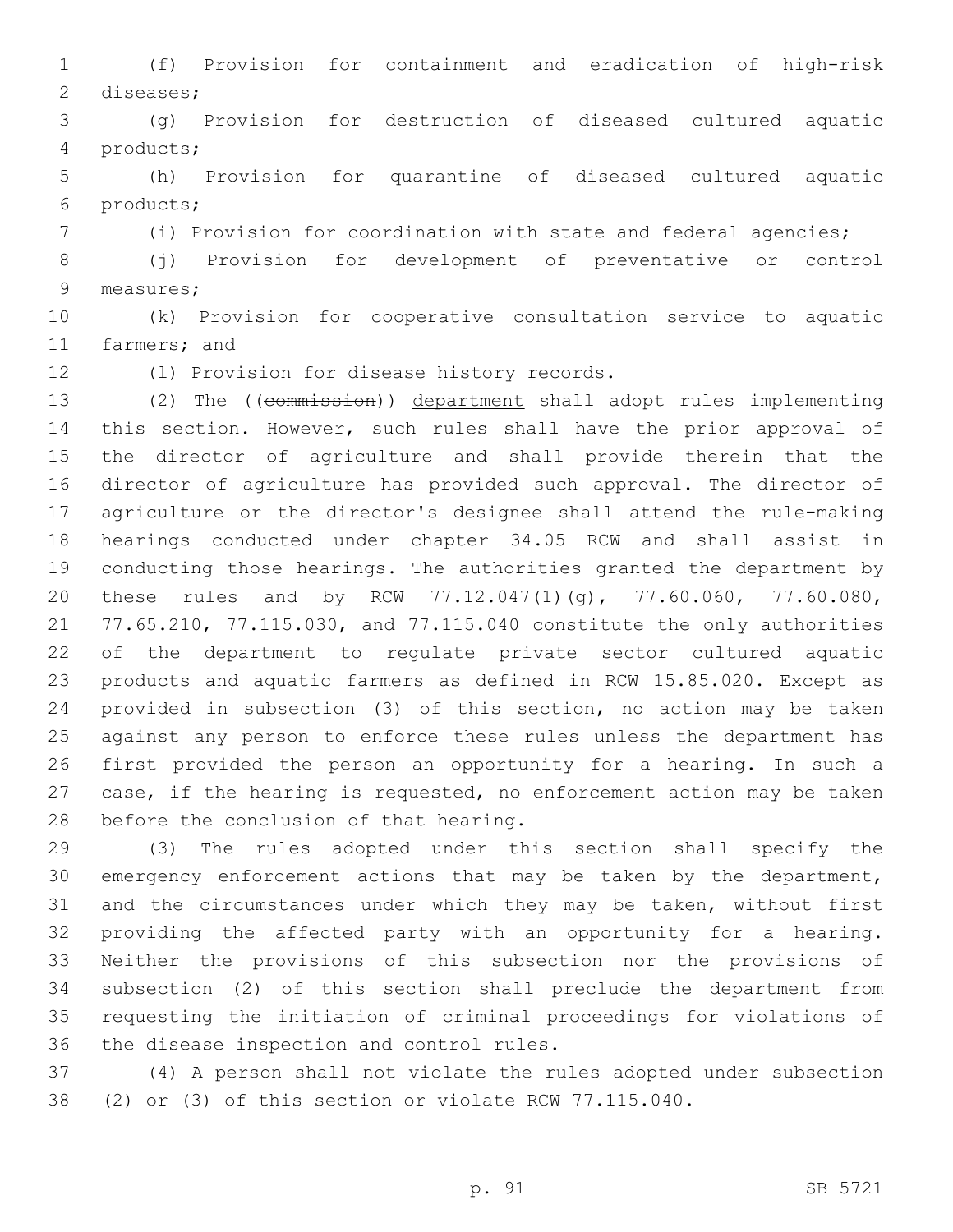(5) In administering the program established under this section, the department shall use the services of a pathologist licensed to 3 practice veterinary medicine.

 (6) The director in administering the program shall not place constraints on or take enforcement actions in respect to the aquaculture industry that are more rigorous than those placed on the 7 department or other fish-rearing entities.

 (7) The department must implement this section consistent with 9 RCW 77.125.050.

## **PART 3**

## **MODIFICATIONS TO THE STATE PARKS AND RECREATION CODE**

 **Sec. 3001.** RCW 79A.05.010 and 1999 c 249 s 101 are each amended 13 to read as follows:

 The definitions in this section apply throughout this title 15 unless the context clearly requires otherwise.

 (1) "Commission" means the state parks and recreation 17 ((commission)) department.

18 (2) "Chair" means the member of the ((commission)) state parks and recreation advisory committee created in RCW 79A.05.015 elected 20 pursuant to RCW 79A.05.025.

 (3) "Director" and "director of the state parks and recreation commission" mean the director of parks and recreation or the 23 director's designee.

 (4) "Recreation" means those activities of a voluntary and leisure time nature that aid in promoting entertainment, pleasure, 26 play, relaxation, or instruction.

 (5) "Natural forest" means a forest that faithfully represents, 28 or is meant to become representative of, its unaltered state.

 (6) "State parks and recreation commission" means the state parks and recreation department.

 **Sec. 3002.** RCW 79A.05.025 and 2020 c 123 s 1 are each amended to 32 read as follows:

 (1) The ((commission)) state parks and recreation advisory committee created in RCW 79A.05.015 shall elect one of its members as 35 chair. The ((commission)) state parks and recreation advisory committee may be convened at such times as the chair deems necessary,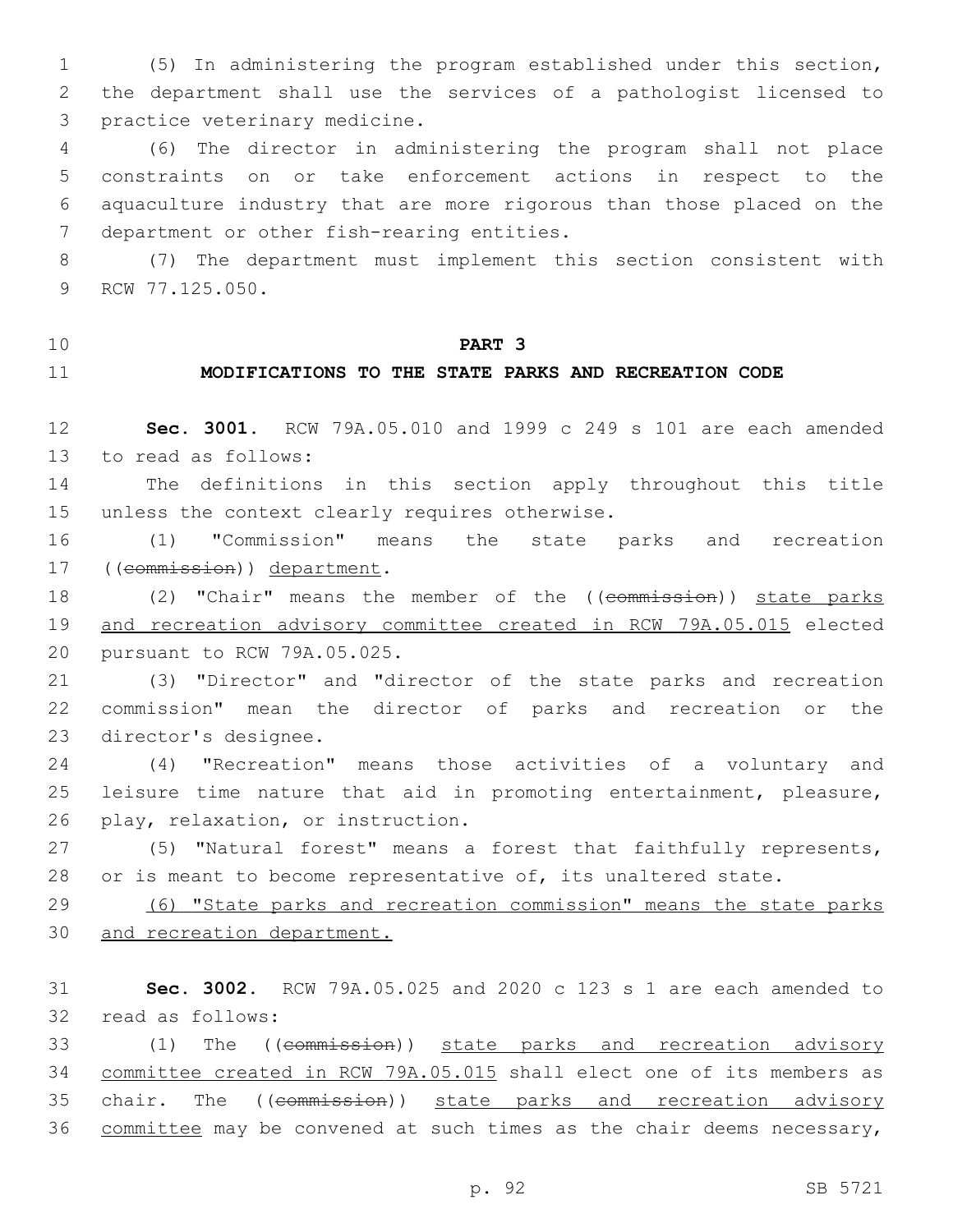and a majority shall constitute a quorum for the transaction of 2 business.

 (2)(a) Except as provided in (b) of this subsection, the lease of parkland or property for a period exceeding twenty years requires the ((affirmative vote of at least five members of the commission)) 6 approval of the director.

 (b) With the ((affirmative vote of at least five members of the 8 commission)) approval of the director, the commission may enter into a lease for up to sixty-two years for property at Saint Edward state park. The commission may only enter into a lease under the provisions of this subsection (2)(b) if the commission finds that the department of commerce study required by section 3, chapter 103, Laws of 2016 fails to identify an economically viable public or nonprofit use for the property that is consistent with the state parks and recreation commission's mission and could proceed on a reasonable timeline. The lease at Saint Edward state park may only include the following:

17 (i) The main seminary building;

18 (ii) The pool building;

19 (iii) The gymnasium;

 (iv) The parking lot located in between locations identified in (b)(i), (ii), and (iii) of this subsection;

(v) The parking lot immediately north of the gymnasium; and

 (vi) Associated property immediately adjacent to the areas listed 24 in (b)(i) through  $(v)$  of this subsection.

 **Sec. 3003.** RCW 79A.05.030 and 2020 c 123 s 2 are each amended to 26 read as follows:

27 The commission shall:

 (1) Have the care, charge, control, and supervision of all parks and parkways acquired or set aside by the state for park or parkway 30 purposes.

 (2) Adopt policies, and adopt, issue, and enforce rules pertaining to the use, care, and administration of state parks and parkways. The commission shall cause a copy of the rules to be kept posted in a conspicuous place in every state park to which they are applicable, but failure to post or keep any rule posted shall be no defense to any prosecution for the violation thereof.

 (3) Permit the use of state parks and parkways by the public 38 under such rules as shall be adopted.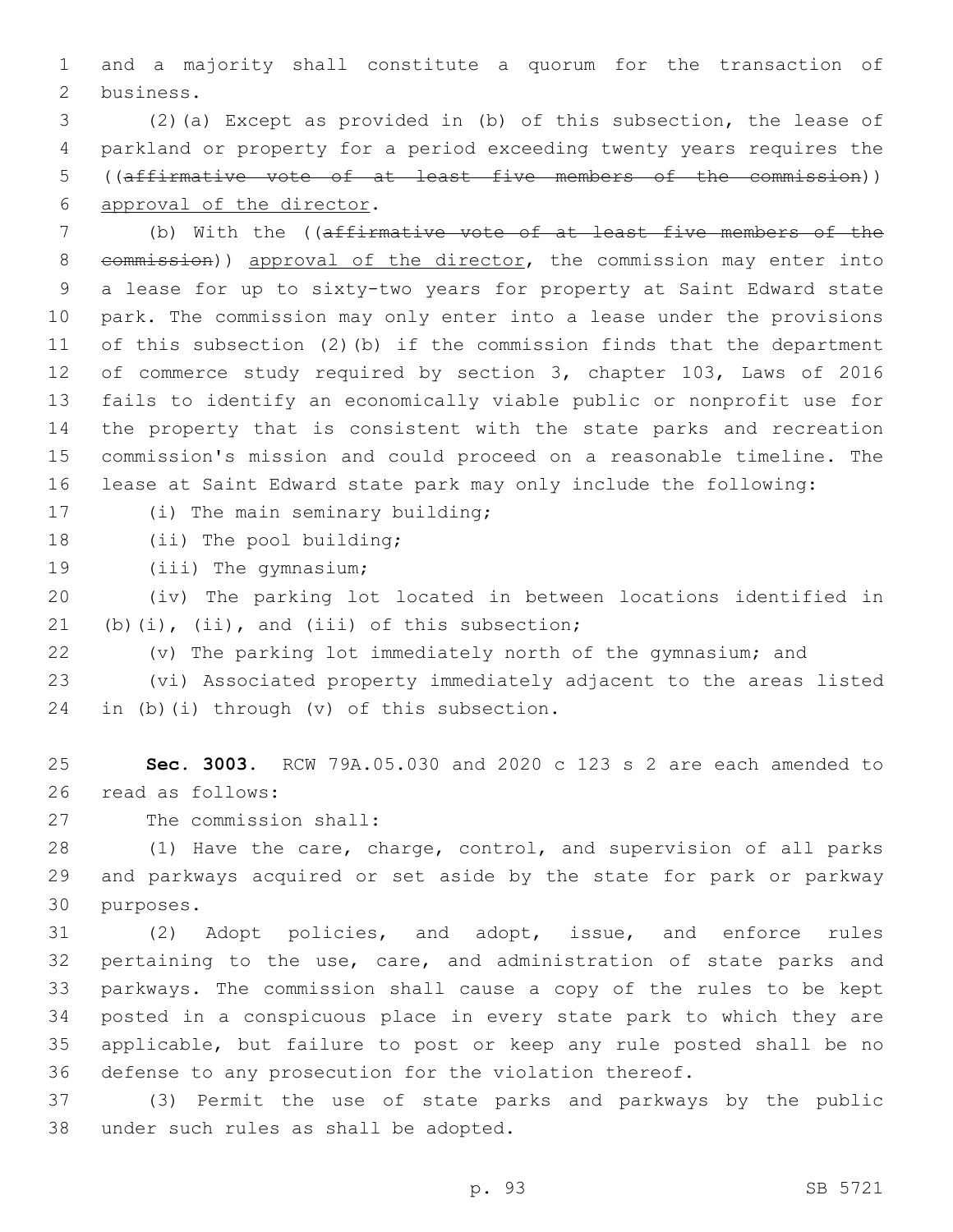(4) Clear, drain, grade, seed, and otherwise improve or beautify parks and parkways, and erect structures, buildings, fireplaces, and comfort stations and build and maintain paths, trails, and roadways 4 through or on parks and parkways.

 (5) Grant concessions or leases in state parks and parkways upon such rentals, fees, or percentage of income or profits and for such terms, in no event longer than eighty years, except for a lease associated with land or property described in RCW 79A.05.025(2)(b) which may not exceed sixty-two years, and upon such conditions as 10 shall be approved by the commission.

 (a) Leases exceeding a twenty-year term, or the amendment or modification of these leases, shall require a vote consistent with 13 RCW 79A.05.025(2).

 (b) If, during the term of any concession or lease, it is the opinion of the commission that it would be in the best interest of 16 the state, the commission may, with the consent of the concessionaire 17 or lessee, alter and amend the terms and conditions of such 18 concession or lease.

 (c) Television station leases shall be subject to the provisions 20 of RCW 79A.05.085.

 (d) The rates of concessions or leases shall be renegotiated at five-year intervals. No concession shall be granted which will prevent the public from having free access to the scenic attractions 24 of any park or parkway.

 (6) Employ such assistance as it deems necessary. Commission expenses relating to its use of volunteer assistance shall be limited to premiums or assessments for the insurance of volunteers by the department of labor and industries, compensation of staff who assist volunteers, materials and equipment used in authorized volunteer projects, training, reimbursement of volunteer travel as provided in RCW 43.03.050 and 43.03.060, and other reasonable expenses relating to volunteer recognition. The commission, at its discretion, may waive commission fees otherwise applicable to volunteers. The commission shall not use volunteers to replace or supplant classified positions. The use of volunteers may not lead to the elimination of any employees or permanent positions in the bargaining unit.

37 (7) ((By majority vote of its authorized membership,)) The 38 director may select and purchase or obtain options upon, lease, or otherwise acquire for and in the name of the state such tracts of land, including shore and tide lands, for park and parkway purposes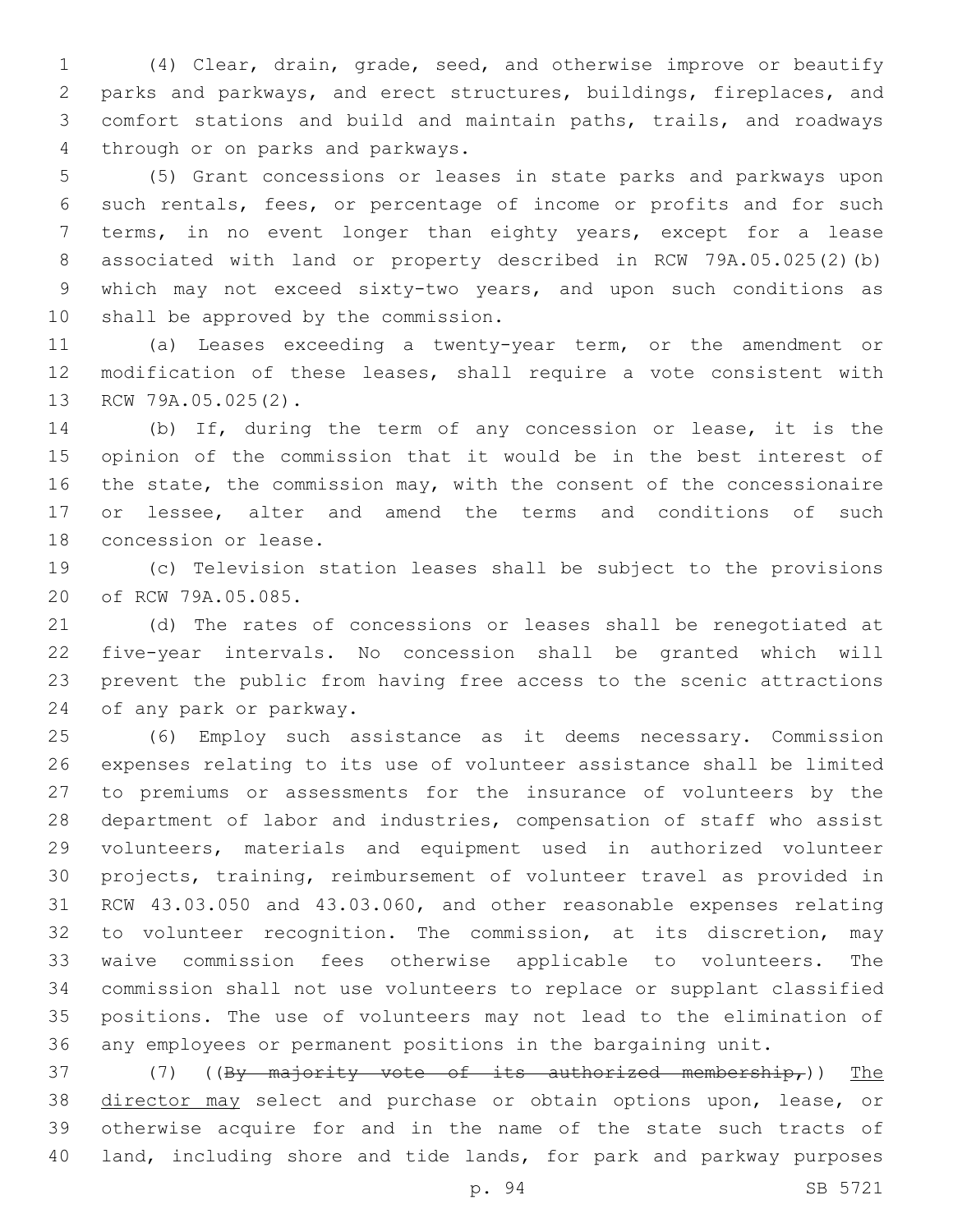as it deems proper. If the commission cannot acquire any tract at a 2 price it deems reasonable, it may( $\sqrt{2}$  by majority vote of its 3 authorized membership,)) obtain title thereto, or any part thereof, by condemnation proceedings conducted by the attorney general as provided for the condemnation of rights-of-way for state highways. Option agreements executed under authority of this subsection shall 7 be valid only if:

 (a) The cost of the option agreement does not exceed one dollar; 9 and

 (b) Moneys used for the purchase of the option agreement are from (i) funds appropriated therefor, or (ii) funds appropriated for undesignated land acquisitions, or (iii) funds deemed by the commission to be in excess of the amount necessary for the purposes 14 for which they were appropriated; and

 (c) The maximum amount payable for the property upon exercise of the option does not exceed the appraised value of the property.

 (8) Cooperate with the United States, or any county or city of this state, in any matter pertaining to the acquisition, development, redevelopment, renovation, care, control, or supervision of any park or parkway, and enter into contracts in writing to that end. All parks or parkways, to which the state contributed or in whose care, control, or supervision the state participated pursuant to the provisions of this section, shall be governed by the provisions 24 hereof.

 (9) Within allowable resources, maintain policies that increase the number of people who have access to free or low-cost recreational opportunities for physical activity, including noncompetitive 28 physical activity.

 (10) Adopt rules establishing the requirements for a criminal history record information search for the following: Job applicants, volunteers, and independent contractors who have unsupervised access to children or vulnerable adults, or who will be responsible for collecting or disbursing cash or processing credit/debit card transactions. These background checks will be done through the Washington state patrol criminal identification section and may include a national check from the federal bureau of investigation, which shall be through the submission of fingerprints. A permanent employee of the commission, employed as of July 24, 2005, is exempt 39 from the provisions of this subsection.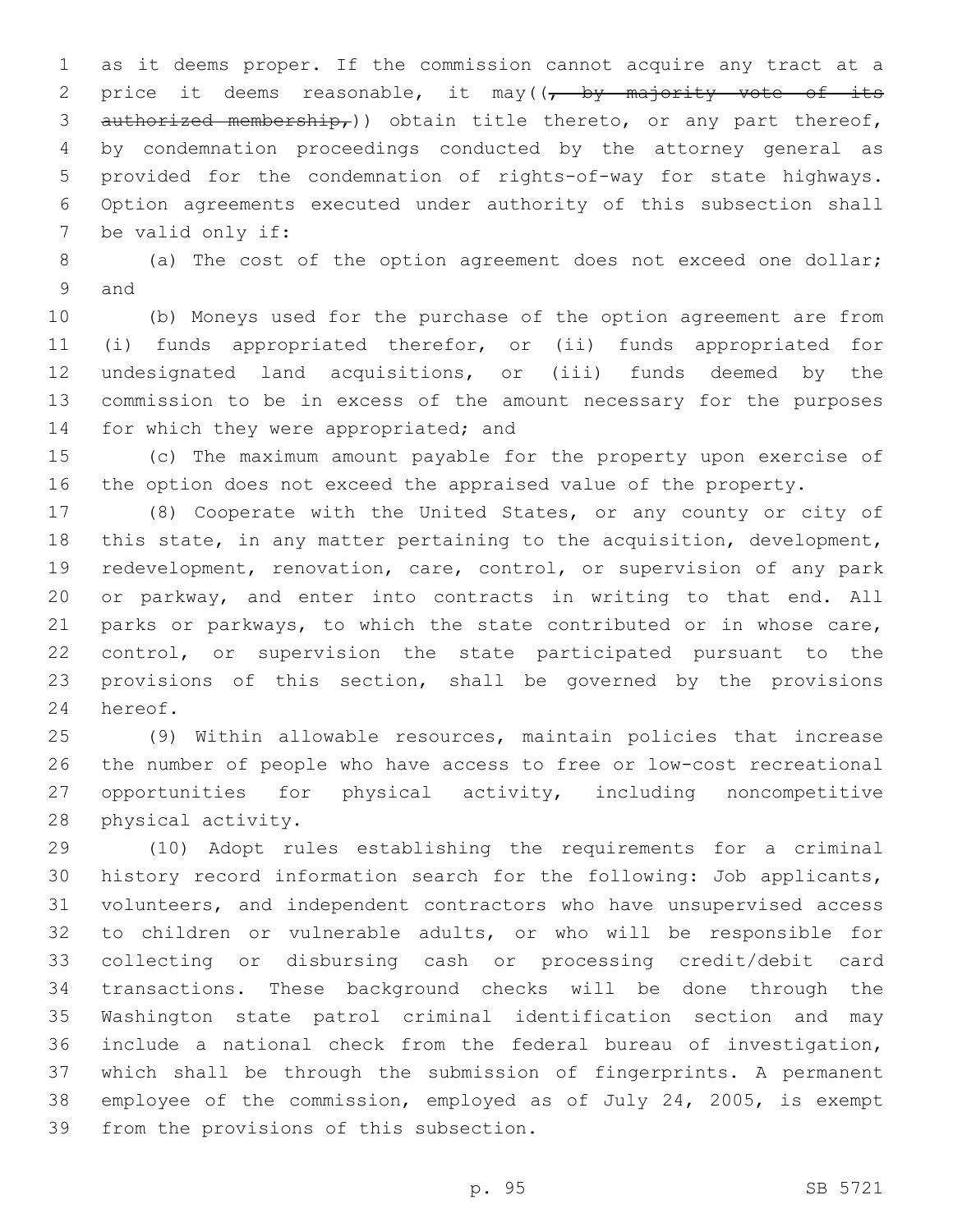**Sec. 3004.** RCW 79A.05.040 and 1999 c 249 s 401 are each amended 2 to read as follows:

 ((In addition to other duties the commission may from time to 4 time impose, it)) It is the duty of the director to:

 (1) Ensure the control of weeds in parks to the extent required by RCW 17.04.160 and 17.10.205; and6

 (2) Participate in the operations of the environmental enhancement and job creation task force under chapter 43.21J RCW.

 The director has the power reasonably necessary to carry out 10 these duties.

 **Sec. 3005.** RCW 79A.05.175 and 2007 c 145 s 1 are each amended to 12 read as follows:

 Whenever the commission finds that any land under its control cannot advantageously be used for park purposes, it is authorized to dispose of such land by the method provided in this section or by the method provided in RCW 79A.05.170. If such lands are school or other grant lands, control thereof shall be relinquished by resolution of the commission to the proper state officials. If such lands were acquired under restrictive conveyances by which the state may hold them only so long as they are used for park purposes, they may be returned to the donor or grantors by the commission. All other such lands may be either sold by the commission to the highest bidder or exchanged for other lands of equal value by the commission, and all conveyance documents shall be executed by the governor. All such exchanges shall be accompanied by a transfer fee, to be set by the commission and paid by the other party to the transfer; such fee shall be paid into the parkland acquisition account established under RCW 79A.05.170. The commission may accept sealed bids, electronic bids, or oral bids at auction. Bids on all sales shall be solicited at least twenty days in advance of the sale date by an advertisement appearing at least once a week for two consecutive weeks in a newspaper of general circulation in the county in which the land to be sold is located. If the commission feels that no bid received 34 adequately reflects the fair value of the land to be sold, it may reject all bids, and may call for new bids. All proceeds derived from the sale of such park property shall be paid into the parkland acquisition account. All land considered for exchange shall be evaluated by the commission to determine its adaptability to park usage. The equal value of all lands exchanged shall first be

p. 96 SB 5721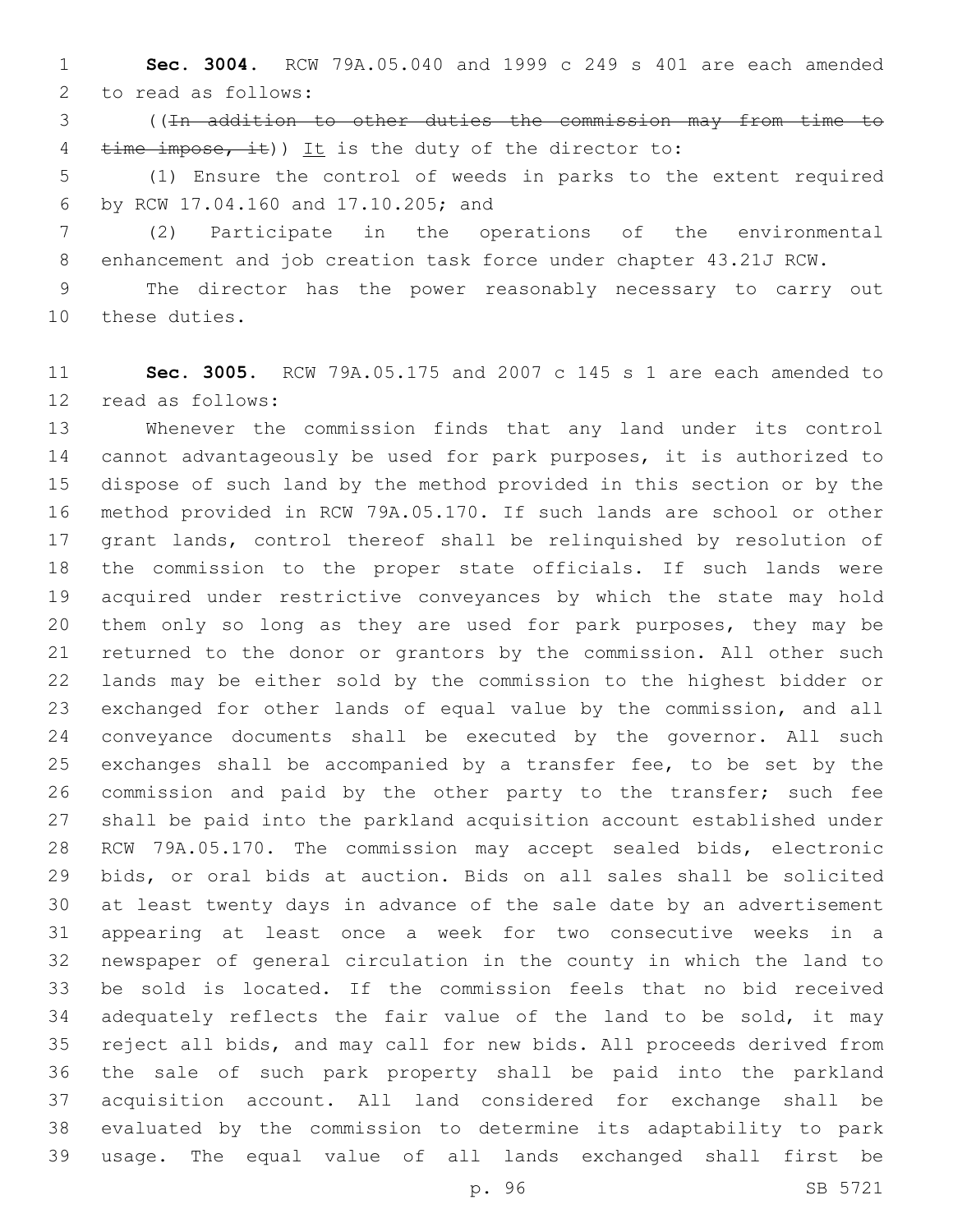determined by the appraisals to the satisfaction of the commission. ((No sale or exchange of state parklands shall be made without the unanimous consent of the commission.))

 **Sec. 3006.** RCW 79A.05.178 and 2000 c 42 s 1 are each amended to 5 read as follows:

 (1) Notwithstanding any other provision of this chapter, the commission may directly dispose of up to ten contiguous acres of real property, without public auction, to resolve trespass, property ownership disputes, and boundary adjustments with adjacent private property owners. Real property to be disposed of under this section may be disposed of only after appraisal and for at least fair market value, and only if the transaction is in the best interest of the state. The commission shall cooperate with potential purchasers to 14 arrive at a mutually agreeable sales price. If necessary, determination of fair market value may include the use of separate independent appraisals by each party and the review of the appraisals, as agreed upon by the parties. All conveyance documents shall be executed by the governor. All proceeds from the disposal of the property shall be paid into the parkland acquisition account. 20 ((No disposal of real property may be made without the unanimous 21 consent of the commission.))

 (2) Prior to the disposal of any real property under subsection (1) of this section, the commission shall hold a public hearing on 24 the proposal in the county where the real property, or the greatest portion of the real property, is located. At least ten days, but not more than twenty-five days, prior to the hearing, the commission shall publish a paid public notice of reasonable size in display advertising form, setting forth the date, time, and place of the hearing, at least once in one or more daily newspapers of general circulation in the county and at least once in one or more weekly newspapers circulated in the area where the real property is located. A news release concerning the public hearing must be disseminated among print and electronic media in the area where the real property is located. The public notice and news release shall also identify the real property involved in the proposed disposal and describe the purpose of the proposed disposal. A summary of the testimony presented at the public hearing shall be prepared for the commission's consideration when reviewing the proposed disposal of 39 real property.